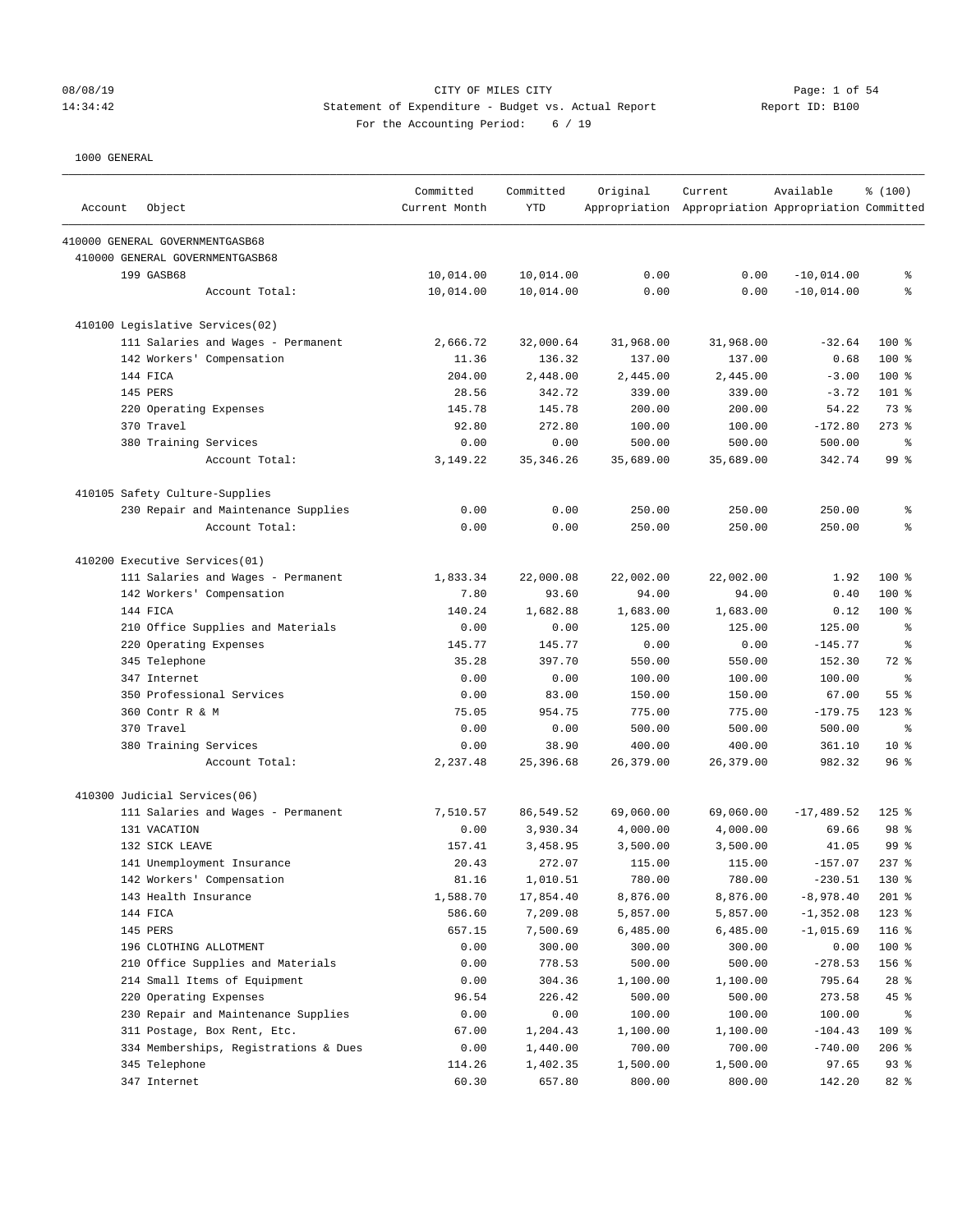### 08/08/19 Page: 2 of 54 14:34:42 Statement of Expenditure - Budget vs. Actual Report Report ID: B100 For the Accounting Period: 6 / 19

|         |                                            | Committed     | Committed  | Original   | Current                                             | Available    | % (100)         |
|---------|--------------------------------------------|---------------|------------|------------|-----------------------------------------------------|--------------|-----------------|
| Account | Object                                     | Current Month | YTD        |            | Appropriation Appropriation Appropriation Committed |              |                 |
|         |                                            |               |            |            |                                                     |              |                 |
|         | 350 Professional Services                  | 0.00          | 0.00       | 750.00     | 750.00                                              | 750.00       | $\epsilon$      |
|         | 360 Contr R & M                            | 141.55        | 1,256.55   | 2,000.00   | 2,000.00                                            | 743.45       | 63 %            |
|         | 370 Travel                                 | 102.58        | 1,975.18   | 3,000.00   | 3,000.00                                            | 1,024.82     | 66 %            |
|         | 380 Training Services                      | 0.00          | 0.00       | 1,500.00   | 1,500.00                                            | 1,500.00     | နွ              |
|         | 382 Books                                  | 0.00          | 0.00       | 600.00     | 600.00                                              | 600.00       | る               |
|         | 394 Jury and Witness Fees                  | 330.00        | 636.00     | 500.00     | 500.00                                              | $-136.00$    | $127$ %         |
|         | 533 Machinery and Equipment Rental         | 0.00          | 0.00       | 1,500.00   | 1,500.00                                            | 1,500.00     | နွ              |
|         | Account Total:                             | 11,514.25     | 137,967.18 | 115,123.00 | 115,123.00                                          | $-22,844.18$ | $120*$          |
|         | 410500 Financial Services(03)              |               |            |            |                                                     |              |                 |
|         | 111 Salaries and Wages - Permanent         | 9,252.50      | 107,371.48 | 126,452.00 | 126,452.00                                          | 19,080.52    | 85%             |
|         | 131 VACATION                               | 0.00          | 8,677.63   | 7,100.00   | 7,100.00                                            | $-1, 577.63$ | $122$ %         |
|         | 132 SICK LEAVE                             | 487.79        | 4,446.58   | 4,100.00   | 4,100.00                                            | $-346.58$    | 108 %           |
|         | 133 OTHER LEAVE PAY                        | 3,427.25      | 4,037.55   | 3,327.00   | 3,327.00                                            | $-710.55$    | $121$ %         |
|         | 141 Unemployment Insurance                 | 46.08         | 438.08     | 212.00     | 212.00                                              | $-226.08$    | $207$ %         |
|         | 142 Workers' Compensation                  | 165.53        | 1,572.98   | 1,731.00   | 1,731.00                                            | 158.02       | $91$ %          |
|         | 143 Health Insurance                       | 2,303.97      | 25,019.37  | 25,742.00  | 25,742.00                                           | 722.63       | 97%             |
|         | 144 FICA                                   | 1,004.93      | 9,542.13   | 10,785.00  | 10,785.00                                           | 1,242.87     | 88 %            |
|         | 145 PERS                                   | 862.99        | 10,407.19  | 11,941.00  | 11,941.00                                           | 1,533.81     | 87%             |
|         | 196 CLOTHING ALLOTMENT                     | 0.00          | 573.74     | 525.00     | 525.00                                              | $-48.74$     | 109 %           |
|         | 210 Office Supplies and Materials          | 72.31         | 1,095.17   | 2,500.00   | 2,500.00                                            | 1,404.83     | 44 %            |
|         | 214 Small Items of Equipment               | 0.00          | 431.66     | 3,000.00   | 3,000.00                                            | 2,568.34     | $14$ %          |
|         | 220 Operating Expenses                     | 104.99        | 1,719.96   | 2,800.00   | 2,800.00                                            | 1,080.04     | 61 %            |
|         | 311 Postage, Box Rent, Etc.                | 776.51        | 1,647.10   | 3,000.00   | 3,000.00                                            | 1,352.90     | 55 %            |
|         | 320 Printing, Duplicating, Typing &        | 0.00          | 64.71      | 100.00     | 100.00                                              | 35.29        | 65 %            |
|         | 330 Publicity, Subscriptions & Dues        | 158.07        | 998.45     | 2,200.00   | 2,200.00                                            | 1,201.55     | 45 %            |
|         | 334 Memberships, Registrations & Dues      | 50.00         | 3,276.45   | 3,200.00   | 3,200.00                                            | $-76.45$     | 102 %           |
|         | 345 Telephone                              | 51.62         | 614.82     | 650.00     | 650.00                                              | 35.18        | 95%             |
|         | 347 Internet                               | 19.52         | 234.24     | 250.00     | 250.00                                              | 15.76        | 94%             |
|         | 350 Professional Services                  | 0.00          | 24,663.11  | 35,000.00  | 35,000.00                                           | 10,336.89    | 70 %            |
|         | 360 Contr R & M                            | 500.14        | 12, 117.94 | 19,100.00  | 19,100.00                                           | 6,982.06     | 63 %            |
|         | 370 Travel                                 | 718.06        | 2,172.09   | 2,500.00   | 2,500.00                                            | 327.91       | 87%             |
|         | 380 Training Services                      | 0.00          | 1,470.92   | 1,500.00   | 1,500.00                                            | 29.08        | 98 %            |
|         | 382 Books                                  | 0.00          | 0.00       | 100.00     | 100.00                                              | 100.00       | နွ              |
|         | 390 Other Purchased Services (Recorded     | 0.00          | 0.00       | 150.00     | 150.00                                              | 150.00       | る               |
|         | 513 Liability                              | 0.00          | 81,904.09  | 81,904.00  | 81,904.00                                           | $-0.09$      | $100*$          |
|         | 521 Surety Bonds for Officials & Employees | 0.00          | 862.51     | 863.00     | 863.00                                              | 0.49         | $100$ %         |
|         | 555 Bank Service Charges                   | 20.00         | 240.00     | 300.00     | 300.00                                              | 60.00        | $80*$           |
|         | Account Total:                             | 20,022.26     | 305,599.95 | 351,032.00 | 351,032.00                                          | 45, 432.05   | 87%             |
|         |                                            |               |            |            |                                                     |              |                 |
|         | 410540 City Treasurer(09)                  |               |            |            |                                                     |              |                 |
|         | 111 Salaries and Wages - Permanent         | 1,833.34      | 22,000.08  | 22,001.00  | 22,001.00                                           | 0.92         | 100 %           |
|         | 142 Workers' Compensation                  | 7.80          | 93.60      | 94.00      | 94.00                                               | 0.40         | 100 %           |
|         | 144 FICA                                   | 140.24        | 1,682.88   | 1,683.00   | 1,683.00                                            | 0.12         | 100 %           |
|         | 145 PERS                                   | 157.12        | 1,885.44   | 1,864.00   | 1,864.00                                            | $-21.44$     | 101 %           |
|         | 220 Operating Expenses                     | 80.00         | 80.00      | 0.00       | 0.00                                                | $-80.00$     | ိ               |
|         | 345 Telephone                              | 3.85          | 41.32      | 50.00      | 50.00                                               | 8.68         | 83%             |
|         | 350 Professional Services                  | 0.00          | 83.00      | 550.00     | 550.00                                              | 467.00       | 15 <sup>°</sup> |
|         | 360 Contr R & M                            | 75.05         | 954.74     | 1,000.00   | 1,000.00                                            | 45.26        | 95%             |
|         | Account Total:                             | 2,297.40      | 26,821.06  | 27, 242.00 | 27,242.00                                           | 420.94       | 98 %            |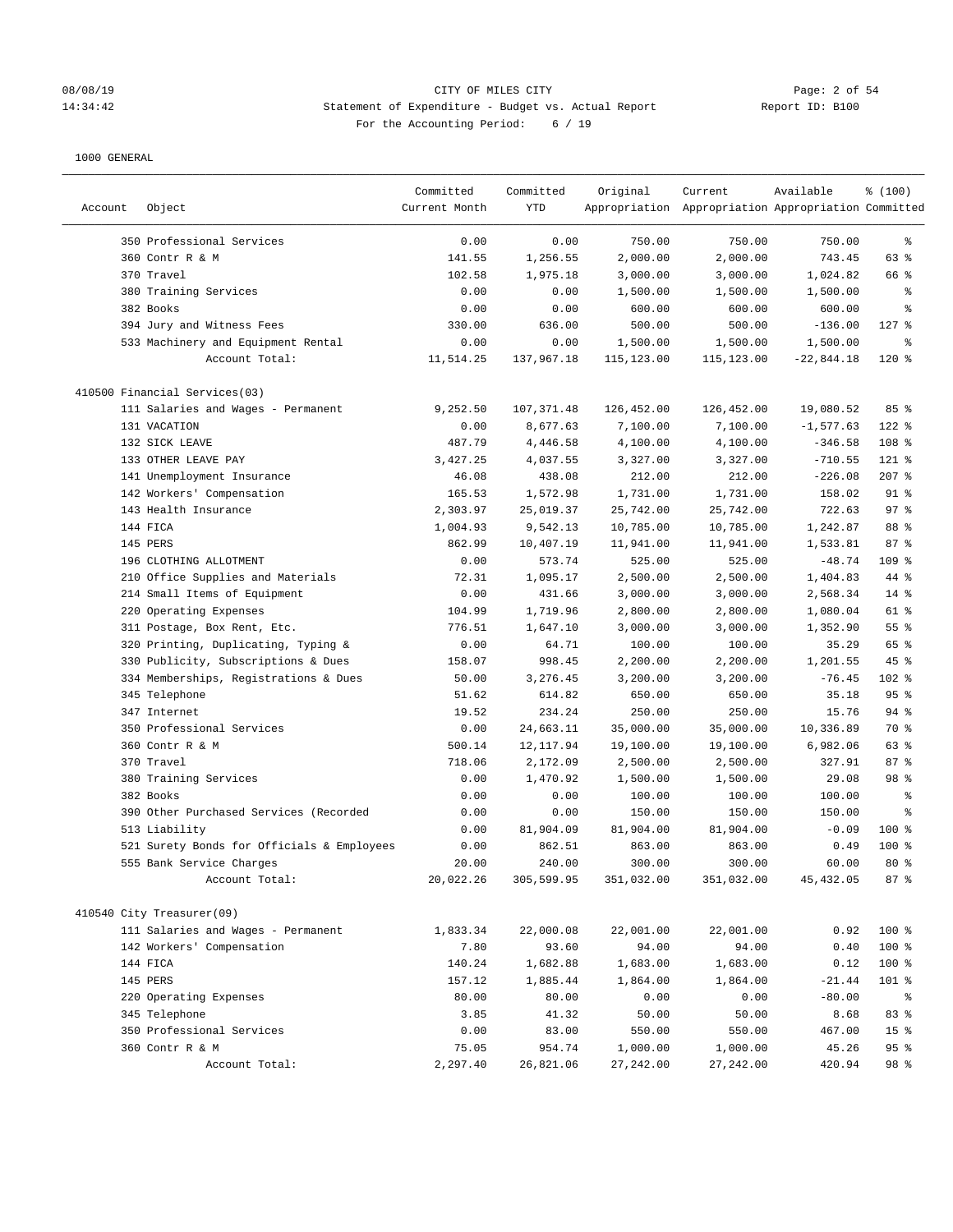### 08/08/19 Page: 3 of 54 14:34:42 Statement of Expenditure - Budget vs. Actual Report Report ID: B100 For the Accounting Period: 6 / 19

| 410600 Elections<br>0.00<br>300 PURCHASED SERVICES<br>0.00<br>10,000.00<br>10,000.00<br>10,000.00<br>နွ<br>Account Total:<br>0.00<br>0.00<br>10,000.00<br>10,000.00<br>10,000.00<br>ి<br>411020 Community Services & Planning<br>111 Salaries and Wages - Permanent<br>40,816.00<br>$80*$<br>3,251.40<br>32,461.38<br>40,816.00<br>8,354.62<br>121 OVERTIME-PERMANENT<br>68.13<br>200.00<br>200.00<br>34%<br>0.00<br>131.87<br>131 VACATION<br>60.59<br>3,383.25<br>2,800.00<br>2,800.00<br>$-583.25$<br>$121$ %<br>132 SICK LEAVE<br>47.52<br>3,121.96<br>1,300.00<br>1,300.00<br>$-1,821.96$<br>$240$ %<br>87%<br>133 OTHER LEAVE PAY<br>0.00<br>2,049.70<br>2,363.00<br>2,363.00<br>313.30<br>11.78<br>$203$ %<br>141 Unemployment Insurance<br>144.30<br>71.00<br>71.00<br>$-73.30$<br>42.23<br>142 Workers' Compensation<br>399.07<br>234.00<br>$-165.07$<br>171 %<br>234.00<br>143 Health Insurance<br>865.88<br>7,922.68<br>9,675.00<br>9,675.00<br>1,752.32<br>82 %<br>87%<br>144 FICA<br>256.97<br>3,155.37<br>3,632.00<br>3,632.00<br>476.63<br>88 %<br>145 PERS<br>287.87<br>3,520.92<br>4,021.00<br>4,021.00<br>500.08<br>196 CLOTHING ALLOTMENT<br>0.00<br>163.50<br>314.00<br>314.00<br>150.50<br>$52$ $%$<br>25%<br>210 Office Supplies and Materials<br>18.47<br>199.72<br>800.00<br>800.00<br>600.28<br>214 Small Items of Equipment<br>0.00<br>69.99<br>400.00<br>400.00<br>330.01<br>$17*$<br>220 Operating Expenses<br>0.00<br>140.63<br>100.00<br>100.00<br>$-40.63$<br>141 %<br>311 Postage, Box Rent, Etc.<br>231.58<br>100.00<br>100.00<br>$232$ %<br>81.60<br>$-131.58$<br>320 Printing, Duplicating, Typing &<br>0.00<br>0.00<br>200.00<br>200.00<br>200.00<br>နွ<br>327 Map Printing<br>0.00<br>60.75<br>50.00<br>50.00<br>$122$ %<br>$-10.75$<br>330 Publicity, Subscriptions & Dues<br>0.00<br>0.00<br>300.00<br>300.00<br>300.00<br>နွ<br>36%<br>331 Publication of Formal & Legal Notices<br>0.00<br>269.50<br>750.00<br>750.00<br>480.50<br>334 Memberships, Registrations & Dues<br>0.00<br>130.00<br>100.00<br>100.00<br>$-30.00$<br>130 %<br>345 Telephone<br>76.78<br>916.48<br>900.00<br>900.00<br>$-16.48$<br>$102$ %<br>347 Internet<br>0.00<br>150.00<br>150.00<br>0.00<br>150.00<br>နွ<br>350 Professional Services<br>$-6,672.67$<br>30,478.19<br>19,800.00<br>24,800.00<br>$-5,678.19$<br>$123$ %<br>360 Contr R & M<br>75.05<br>5,000.50<br>12,100.00<br>12,100.00<br>7,099.50<br>41 %<br>370 Travel<br>429.32<br>2,000.00<br>2,000.00<br>$21$ %<br>0.00<br>1,570.68<br>380 Training Services<br>0.00<br>1,059.34<br>1,000.00<br>1,000.00<br>$106$ %<br>$-59.34$<br>382 Books<br>0.00<br>0.00<br>150.00<br>150.00<br>150.00<br>နွ<br>Account Total:<br>$-1,596.53$<br>95, 376.26<br>104,326.00<br>109,326.00<br>13,949.74<br>87%<br>411100 Legal Services(04)<br>111 Salaries and Wages - Permanent<br>5,734.68<br>103,724.00<br>90%<br>93,481.88<br>103,724.00<br>10,242.12<br>131 VACATION<br>0.00<br>2,834.04<br>2,700.00<br>2,700.00<br>$-134.04$<br>$105$ %<br>132 SICK LEAVE<br>0.00<br>704.30<br>1,900.00<br>1,900.00<br>1,195.70<br>378<br>141 Unemployment Insurance<br>20.08<br>340.12<br>163.00<br>163.00<br>$-177.12$<br>$209$ %<br>142 Workers' Compensation<br>40.31<br>632.61<br>688.00<br>688.00<br>55.39<br>$92$ $%$<br>794.70<br>8,876.00<br>$-55.40$<br>101 %<br>143 Health Insurance<br>8,931.40<br>8,876.00<br>144 FICA<br>433.20<br>89 %<br>7,367.43<br>8,287.00<br>8,287.00<br>919.57<br>145 PERS<br>491.47<br>9,175.00<br>91 %<br>8,314.62<br>9,175.00<br>860.38<br>196 CLOTHING ALLOTMENT<br>0.00<br>150.00<br>150.00<br>150.00<br>100 %<br>0.00<br>210 Office Supplies and Materials<br>39.49<br>296.93<br>1,000.00<br>1,000.00<br>$30*$<br>703.07<br>214 Small Items of Equipment<br>31.00<br>89 %<br>890.64<br>1,000.00<br>1,000.00<br>109.36<br>220 Operating Expenses<br>28.42<br>59 %<br>881.73<br>1,500.00<br>1,500.00<br>618.27<br>311 Postage, Box Rent, Etc.<br>17.30<br>321.31<br>500.00<br>64 %<br>500.00<br>178.69<br>345 Telephone<br>3.85<br>41.32<br>100.00<br>100.00<br>58.68<br>41 %<br>350 Professional Services<br>100.00<br>$-3,322.28$<br>5,000.00<br>5,000.00<br>8,322.28<br>$-66$ % | Account | Object | Committed<br>Current Month | Committed<br>YTD | Original | Current<br>Appropriation Appropriation Appropriation Committed | Available | \$(100) |
|----------------------------------------------------------------------------------------------------------------------------------------------------------------------------------------------------------------------------------------------------------------------------------------------------------------------------------------------------------------------------------------------------------------------------------------------------------------------------------------------------------------------------------------------------------------------------------------------------------------------------------------------------------------------------------------------------------------------------------------------------------------------------------------------------------------------------------------------------------------------------------------------------------------------------------------------------------------------------------------------------------------------------------------------------------------------------------------------------------------------------------------------------------------------------------------------------------------------------------------------------------------------------------------------------------------------------------------------------------------------------------------------------------------------------------------------------------------------------------------------------------------------------------------------------------------------------------------------------------------------------------------------------------------------------------------------------------------------------------------------------------------------------------------------------------------------------------------------------------------------------------------------------------------------------------------------------------------------------------------------------------------------------------------------------------------------------------------------------------------------------------------------------------------------------------------------------------------------------------------------------------------------------------------------------------------------------------------------------------------------------------------------------------------------------------------------------------------------------------------------------------------------------------------------------------------------------------------------------------------------------------------------------------------------------------------------------------------------------------------------------------------------------------------------------------------------------------------------------------------------------------------------------------------------------------------------------------------------------------------------------------------------------------------------------------------------------------------------------------------------------------------------------------------------------------------------------------------------------------------------------------------------------------------------------------------------------------------------------------------------------------------------------------------------------------------------------------------------------------------------------------------------------------------------------------------------------------------------------------------------------------------------------------------------------------------------------------------------------------------------------------------------------------------------------------------------------------------------------------------------------------------------------------------------------------------------------------------------------------------------------------------------------------------------------------------------------------------------------------------------------------------------------------------------------------|---------|--------|----------------------------|------------------|----------|----------------------------------------------------------------|-----------|---------|
|                                                                                                                                                                                                                                                                                                                                                                                                                                                                                                                                                                                                                                                                                                                                                                                                                                                                                                                                                                                                                                                                                                                                                                                                                                                                                                                                                                                                                                                                                                                                                                                                                                                                                                                                                                                                                                                                                                                                                                                                                                                                                                                                                                                                                                                                                                                                                                                                                                                                                                                                                                                                                                                                                                                                                                                                                                                                                                                                                                                                                                                                                                                                                                                                                                                                                                                                                                                                                                                                                                                                                                                                                                                                                                                                                                                                                                                                                                                                                                                                                                                                                                                                                                                  |         |        |                            |                  |          |                                                                |           |         |
|                                                                                                                                                                                                                                                                                                                                                                                                                                                                                                                                                                                                                                                                                                                                                                                                                                                                                                                                                                                                                                                                                                                                                                                                                                                                                                                                                                                                                                                                                                                                                                                                                                                                                                                                                                                                                                                                                                                                                                                                                                                                                                                                                                                                                                                                                                                                                                                                                                                                                                                                                                                                                                                                                                                                                                                                                                                                                                                                                                                                                                                                                                                                                                                                                                                                                                                                                                                                                                                                                                                                                                                                                                                                                                                                                                                                                                                                                                                                                                                                                                                                                                                                                                                  |         |        |                            |                  |          |                                                                |           |         |
|                                                                                                                                                                                                                                                                                                                                                                                                                                                                                                                                                                                                                                                                                                                                                                                                                                                                                                                                                                                                                                                                                                                                                                                                                                                                                                                                                                                                                                                                                                                                                                                                                                                                                                                                                                                                                                                                                                                                                                                                                                                                                                                                                                                                                                                                                                                                                                                                                                                                                                                                                                                                                                                                                                                                                                                                                                                                                                                                                                                                                                                                                                                                                                                                                                                                                                                                                                                                                                                                                                                                                                                                                                                                                                                                                                                                                                                                                                                                                                                                                                                                                                                                                                                  |         |        |                            |                  |          |                                                                |           |         |
|                                                                                                                                                                                                                                                                                                                                                                                                                                                                                                                                                                                                                                                                                                                                                                                                                                                                                                                                                                                                                                                                                                                                                                                                                                                                                                                                                                                                                                                                                                                                                                                                                                                                                                                                                                                                                                                                                                                                                                                                                                                                                                                                                                                                                                                                                                                                                                                                                                                                                                                                                                                                                                                                                                                                                                                                                                                                                                                                                                                                                                                                                                                                                                                                                                                                                                                                                                                                                                                                                                                                                                                                                                                                                                                                                                                                                                                                                                                                                                                                                                                                                                                                                                                  |         |        |                            |                  |          |                                                                |           |         |
|                                                                                                                                                                                                                                                                                                                                                                                                                                                                                                                                                                                                                                                                                                                                                                                                                                                                                                                                                                                                                                                                                                                                                                                                                                                                                                                                                                                                                                                                                                                                                                                                                                                                                                                                                                                                                                                                                                                                                                                                                                                                                                                                                                                                                                                                                                                                                                                                                                                                                                                                                                                                                                                                                                                                                                                                                                                                                                                                                                                                                                                                                                                                                                                                                                                                                                                                                                                                                                                                                                                                                                                                                                                                                                                                                                                                                                                                                                                                                                                                                                                                                                                                                                                  |         |        |                            |                  |          |                                                                |           |         |
|                                                                                                                                                                                                                                                                                                                                                                                                                                                                                                                                                                                                                                                                                                                                                                                                                                                                                                                                                                                                                                                                                                                                                                                                                                                                                                                                                                                                                                                                                                                                                                                                                                                                                                                                                                                                                                                                                                                                                                                                                                                                                                                                                                                                                                                                                                                                                                                                                                                                                                                                                                                                                                                                                                                                                                                                                                                                                                                                                                                                                                                                                                                                                                                                                                                                                                                                                                                                                                                                                                                                                                                                                                                                                                                                                                                                                                                                                                                                                                                                                                                                                                                                                                                  |         |        |                            |                  |          |                                                                |           |         |
|                                                                                                                                                                                                                                                                                                                                                                                                                                                                                                                                                                                                                                                                                                                                                                                                                                                                                                                                                                                                                                                                                                                                                                                                                                                                                                                                                                                                                                                                                                                                                                                                                                                                                                                                                                                                                                                                                                                                                                                                                                                                                                                                                                                                                                                                                                                                                                                                                                                                                                                                                                                                                                                                                                                                                                                                                                                                                                                                                                                                                                                                                                                                                                                                                                                                                                                                                                                                                                                                                                                                                                                                                                                                                                                                                                                                                                                                                                                                                                                                                                                                                                                                                                                  |         |        |                            |                  |          |                                                                |           |         |
|                                                                                                                                                                                                                                                                                                                                                                                                                                                                                                                                                                                                                                                                                                                                                                                                                                                                                                                                                                                                                                                                                                                                                                                                                                                                                                                                                                                                                                                                                                                                                                                                                                                                                                                                                                                                                                                                                                                                                                                                                                                                                                                                                                                                                                                                                                                                                                                                                                                                                                                                                                                                                                                                                                                                                                                                                                                                                                                                                                                                                                                                                                                                                                                                                                                                                                                                                                                                                                                                                                                                                                                                                                                                                                                                                                                                                                                                                                                                                                                                                                                                                                                                                                                  |         |        |                            |                  |          |                                                                |           |         |
|                                                                                                                                                                                                                                                                                                                                                                                                                                                                                                                                                                                                                                                                                                                                                                                                                                                                                                                                                                                                                                                                                                                                                                                                                                                                                                                                                                                                                                                                                                                                                                                                                                                                                                                                                                                                                                                                                                                                                                                                                                                                                                                                                                                                                                                                                                                                                                                                                                                                                                                                                                                                                                                                                                                                                                                                                                                                                                                                                                                                                                                                                                                                                                                                                                                                                                                                                                                                                                                                                                                                                                                                                                                                                                                                                                                                                                                                                                                                                                                                                                                                                                                                                                                  |         |        |                            |                  |          |                                                                |           |         |
|                                                                                                                                                                                                                                                                                                                                                                                                                                                                                                                                                                                                                                                                                                                                                                                                                                                                                                                                                                                                                                                                                                                                                                                                                                                                                                                                                                                                                                                                                                                                                                                                                                                                                                                                                                                                                                                                                                                                                                                                                                                                                                                                                                                                                                                                                                                                                                                                                                                                                                                                                                                                                                                                                                                                                                                                                                                                                                                                                                                                                                                                                                                                                                                                                                                                                                                                                                                                                                                                                                                                                                                                                                                                                                                                                                                                                                                                                                                                                                                                                                                                                                                                                                                  |         |        |                            |                  |          |                                                                |           |         |
|                                                                                                                                                                                                                                                                                                                                                                                                                                                                                                                                                                                                                                                                                                                                                                                                                                                                                                                                                                                                                                                                                                                                                                                                                                                                                                                                                                                                                                                                                                                                                                                                                                                                                                                                                                                                                                                                                                                                                                                                                                                                                                                                                                                                                                                                                                                                                                                                                                                                                                                                                                                                                                                                                                                                                                                                                                                                                                                                                                                                                                                                                                                                                                                                                                                                                                                                                                                                                                                                                                                                                                                                                                                                                                                                                                                                                                                                                                                                                                                                                                                                                                                                                                                  |         |        |                            |                  |          |                                                                |           |         |
|                                                                                                                                                                                                                                                                                                                                                                                                                                                                                                                                                                                                                                                                                                                                                                                                                                                                                                                                                                                                                                                                                                                                                                                                                                                                                                                                                                                                                                                                                                                                                                                                                                                                                                                                                                                                                                                                                                                                                                                                                                                                                                                                                                                                                                                                                                                                                                                                                                                                                                                                                                                                                                                                                                                                                                                                                                                                                                                                                                                                                                                                                                                                                                                                                                                                                                                                                                                                                                                                                                                                                                                                                                                                                                                                                                                                                                                                                                                                                                                                                                                                                                                                                                                  |         |        |                            |                  |          |                                                                |           |         |
|                                                                                                                                                                                                                                                                                                                                                                                                                                                                                                                                                                                                                                                                                                                                                                                                                                                                                                                                                                                                                                                                                                                                                                                                                                                                                                                                                                                                                                                                                                                                                                                                                                                                                                                                                                                                                                                                                                                                                                                                                                                                                                                                                                                                                                                                                                                                                                                                                                                                                                                                                                                                                                                                                                                                                                                                                                                                                                                                                                                                                                                                                                                                                                                                                                                                                                                                                                                                                                                                                                                                                                                                                                                                                                                                                                                                                                                                                                                                                                                                                                                                                                                                                                                  |         |        |                            |                  |          |                                                                |           |         |
|                                                                                                                                                                                                                                                                                                                                                                                                                                                                                                                                                                                                                                                                                                                                                                                                                                                                                                                                                                                                                                                                                                                                                                                                                                                                                                                                                                                                                                                                                                                                                                                                                                                                                                                                                                                                                                                                                                                                                                                                                                                                                                                                                                                                                                                                                                                                                                                                                                                                                                                                                                                                                                                                                                                                                                                                                                                                                                                                                                                                                                                                                                                                                                                                                                                                                                                                                                                                                                                                                                                                                                                                                                                                                                                                                                                                                                                                                                                                                                                                                                                                                                                                                                                  |         |        |                            |                  |          |                                                                |           |         |
|                                                                                                                                                                                                                                                                                                                                                                                                                                                                                                                                                                                                                                                                                                                                                                                                                                                                                                                                                                                                                                                                                                                                                                                                                                                                                                                                                                                                                                                                                                                                                                                                                                                                                                                                                                                                                                                                                                                                                                                                                                                                                                                                                                                                                                                                                                                                                                                                                                                                                                                                                                                                                                                                                                                                                                                                                                                                                                                                                                                                                                                                                                                                                                                                                                                                                                                                                                                                                                                                                                                                                                                                                                                                                                                                                                                                                                                                                                                                                                                                                                                                                                                                                                                  |         |        |                            |                  |          |                                                                |           |         |
|                                                                                                                                                                                                                                                                                                                                                                                                                                                                                                                                                                                                                                                                                                                                                                                                                                                                                                                                                                                                                                                                                                                                                                                                                                                                                                                                                                                                                                                                                                                                                                                                                                                                                                                                                                                                                                                                                                                                                                                                                                                                                                                                                                                                                                                                                                                                                                                                                                                                                                                                                                                                                                                                                                                                                                                                                                                                                                                                                                                                                                                                                                                                                                                                                                                                                                                                                                                                                                                                                                                                                                                                                                                                                                                                                                                                                                                                                                                                                                                                                                                                                                                                                                                  |         |        |                            |                  |          |                                                                |           |         |
|                                                                                                                                                                                                                                                                                                                                                                                                                                                                                                                                                                                                                                                                                                                                                                                                                                                                                                                                                                                                                                                                                                                                                                                                                                                                                                                                                                                                                                                                                                                                                                                                                                                                                                                                                                                                                                                                                                                                                                                                                                                                                                                                                                                                                                                                                                                                                                                                                                                                                                                                                                                                                                                                                                                                                                                                                                                                                                                                                                                                                                                                                                                                                                                                                                                                                                                                                                                                                                                                                                                                                                                                                                                                                                                                                                                                                                                                                                                                                                                                                                                                                                                                                                                  |         |        |                            |                  |          |                                                                |           |         |
|                                                                                                                                                                                                                                                                                                                                                                                                                                                                                                                                                                                                                                                                                                                                                                                                                                                                                                                                                                                                                                                                                                                                                                                                                                                                                                                                                                                                                                                                                                                                                                                                                                                                                                                                                                                                                                                                                                                                                                                                                                                                                                                                                                                                                                                                                                                                                                                                                                                                                                                                                                                                                                                                                                                                                                                                                                                                                                                                                                                                                                                                                                                                                                                                                                                                                                                                                                                                                                                                                                                                                                                                                                                                                                                                                                                                                                                                                                                                                                                                                                                                                                                                                                                  |         |        |                            |                  |          |                                                                |           |         |
|                                                                                                                                                                                                                                                                                                                                                                                                                                                                                                                                                                                                                                                                                                                                                                                                                                                                                                                                                                                                                                                                                                                                                                                                                                                                                                                                                                                                                                                                                                                                                                                                                                                                                                                                                                                                                                                                                                                                                                                                                                                                                                                                                                                                                                                                                                                                                                                                                                                                                                                                                                                                                                                                                                                                                                                                                                                                                                                                                                                                                                                                                                                                                                                                                                                                                                                                                                                                                                                                                                                                                                                                                                                                                                                                                                                                                                                                                                                                                                                                                                                                                                                                                                                  |         |        |                            |                  |          |                                                                |           |         |
|                                                                                                                                                                                                                                                                                                                                                                                                                                                                                                                                                                                                                                                                                                                                                                                                                                                                                                                                                                                                                                                                                                                                                                                                                                                                                                                                                                                                                                                                                                                                                                                                                                                                                                                                                                                                                                                                                                                                                                                                                                                                                                                                                                                                                                                                                                                                                                                                                                                                                                                                                                                                                                                                                                                                                                                                                                                                                                                                                                                                                                                                                                                                                                                                                                                                                                                                                                                                                                                                                                                                                                                                                                                                                                                                                                                                                                                                                                                                                                                                                                                                                                                                                                                  |         |        |                            |                  |          |                                                                |           |         |
|                                                                                                                                                                                                                                                                                                                                                                                                                                                                                                                                                                                                                                                                                                                                                                                                                                                                                                                                                                                                                                                                                                                                                                                                                                                                                                                                                                                                                                                                                                                                                                                                                                                                                                                                                                                                                                                                                                                                                                                                                                                                                                                                                                                                                                                                                                                                                                                                                                                                                                                                                                                                                                                                                                                                                                                                                                                                                                                                                                                                                                                                                                                                                                                                                                                                                                                                                                                                                                                                                                                                                                                                                                                                                                                                                                                                                                                                                                                                                                                                                                                                                                                                                                                  |         |        |                            |                  |          |                                                                |           |         |
|                                                                                                                                                                                                                                                                                                                                                                                                                                                                                                                                                                                                                                                                                                                                                                                                                                                                                                                                                                                                                                                                                                                                                                                                                                                                                                                                                                                                                                                                                                                                                                                                                                                                                                                                                                                                                                                                                                                                                                                                                                                                                                                                                                                                                                                                                                                                                                                                                                                                                                                                                                                                                                                                                                                                                                                                                                                                                                                                                                                                                                                                                                                                                                                                                                                                                                                                                                                                                                                                                                                                                                                                                                                                                                                                                                                                                                                                                                                                                                                                                                                                                                                                                                                  |         |        |                            |                  |          |                                                                |           |         |
|                                                                                                                                                                                                                                                                                                                                                                                                                                                                                                                                                                                                                                                                                                                                                                                                                                                                                                                                                                                                                                                                                                                                                                                                                                                                                                                                                                                                                                                                                                                                                                                                                                                                                                                                                                                                                                                                                                                                                                                                                                                                                                                                                                                                                                                                                                                                                                                                                                                                                                                                                                                                                                                                                                                                                                                                                                                                                                                                                                                                                                                                                                                                                                                                                                                                                                                                                                                                                                                                                                                                                                                                                                                                                                                                                                                                                                                                                                                                                                                                                                                                                                                                                                                  |         |        |                            |                  |          |                                                                |           |         |
|                                                                                                                                                                                                                                                                                                                                                                                                                                                                                                                                                                                                                                                                                                                                                                                                                                                                                                                                                                                                                                                                                                                                                                                                                                                                                                                                                                                                                                                                                                                                                                                                                                                                                                                                                                                                                                                                                                                                                                                                                                                                                                                                                                                                                                                                                                                                                                                                                                                                                                                                                                                                                                                                                                                                                                                                                                                                                                                                                                                                                                                                                                                                                                                                                                                                                                                                                                                                                                                                                                                                                                                                                                                                                                                                                                                                                                                                                                                                                                                                                                                                                                                                                                                  |         |        |                            |                  |          |                                                                |           |         |
|                                                                                                                                                                                                                                                                                                                                                                                                                                                                                                                                                                                                                                                                                                                                                                                                                                                                                                                                                                                                                                                                                                                                                                                                                                                                                                                                                                                                                                                                                                                                                                                                                                                                                                                                                                                                                                                                                                                                                                                                                                                                                                                                                                                                                                                                                                                                                                                                                                                                                                                                                                                                                                                                                                                                                                                                                                                                                                                                                                                                                                                                                                                                                                                                                                                                                                                                                                                                                                                                                                                                                                                                                                                                                                                                                                                                                                                                                                                                                                                                                                                                                                                                                                                  |         |        |                            |                  |          |                                                                |           |         |
|                                                                                                                                                                                                                                                                                                                                                                                                                                                                                                                                                                                                                                                                                                                                                                                                                                                                                                                                                                                                                                                                                                                                                                                                                                                                                                                                                                                                                                                                                                                                                                                                                                                                                                                                                                                                                                                                                                                                                                                                                                                                                                                                                                                                                                                                                                                                                                                                                                                                                                                                                                                                                                                                                                                                                                                                                                                                                                                                                                                                                                                                                                                                                                                                                                                                                                                                                                                                                                                                                                                                                                                                                                                                                                                                                                                                                                                                                                                                                                                                                                                                                                                                                                                  |         |        |                            |                  |          |                                                                |           |         |
|                                                                                                                                                                                                                                                                                                                                                                                                                                                                                                                                                                                                                                                                                                                                                                                                                                                                                                                                                                                                                                                                                                                                                                                                                                                                                                                                                                                                                                                                                                                                                                                                                                                                                                                                                                                                                                                                                                                                                                                                                                                                                                                                                                                                                                                                                                                                                                                                                                                                                                                                                                                                                                                                                                                                                                                                                                                                                                                                                                                                                                                                                                                                                                                                                                                                                                                                                                                                                                                                                                                                                                                                                                                                                                                                                                                                                                                                                                                                                                                                                                                                                                                                                                                  |         |        |                            |                  |          |                                                                |           |         |
|                                                                                                                                                                                                                                                                                                                                                                                                                                                                                                                                                                                                                                                                                                                                                                                                                                                                                                                                                                                                                                                                                                                                                                                                                                                                                                                                                                                                                                                                                                                                                                                                                                                                                                                                                                                                                                                                                                                                                                                                                                                                                                                                                                                                                                                                                                                                                                                                                                                                                                                                                                                                                                                                                                                                                                                                                                                                                                                                                                                                                                                                                                                                                                                                                                                                                                                                                                                                                                                                                                                                                                                                                                                                                                                                                                                                                                                                                                                                                                                                                                                                                                                                                                                  |         |        |                            |                  |          |                                                                |           |         |
|                                                                                                                                                                                                                                                                                                                                                                                                                                                                                                                                                                                                                                                                                                                                                                                                                                                                                                                                                                                                                                                                                                                                                                                                                                                                                                                                                                                                                                                                                                                                                                                                                                                                                                                                                                                                                                                                                                                                                                                                                                                                                                                                                                                                                                                                                                                                                                                                                                                                                                                                                                                                                                                                                                                                                                                                                                                                                                                                                                                                                                                                                                                                                                                                                                                                                                                                                                                                                                                                                                                                                                                                                                                                                                                                                                                                                                                                                                                                                                                                                                                                                                                                                                                  |         |        |                            |                  |          |                                                                |           |         |
|                                                                                                                                                                                                                                                                                                                                                                                                                                                                                                                                                                                                                                                                                                                                                                                                                                                                                                                                                                                                                                                                                                                                                                                                                                                                                                                                                                                                                                                                                                                                                                                                                                                                                                                                                                                                                                                                                                                                                                                                                                                                                                                                                                                                                                                                                                                                                                                                                                                                                                                                                                                                                                                                                                                                                                                                                                                                                                                                                                                                                                                                                                                                                                                                                                                                                                                                                                                                                                                                                                                                                                                                                                                                                                                                                                                                                                                                                                                                                                                                                                                                                                                                                                                  |         |        |                            |                  |          |                                                                |           |         |
|                                                                                                                                                                                                                                                                                                                                                                                                                                                                                                                                                                                                                                                                                                                                                                                                                                                                                                                                                                                                                                                                                                                                                                                                                                                                                                                                                                                                                                                                                                                                                                                                                                                                                                                                                                                                                                                                                                                                                                                                                                                                                                                                                                                                                                                                                                                                                                                                                                                                                                                                                                                                                                                                                                                                                                                                                                                                                                                                                                                                                                                                                                                                                                                                                                                                                                                                                                                                                                                                                                                                                                                                                                                                                                                                                                                                                                                                                                                                                                                                                                                                                                                                                                                  |         |        |                            |                  |          |                                                                |           |         |
|                                                                                                                                                                                                                                                                                                                                                                                                                                                                                                                                                                                                                                                                                                                                                                                                                                                                                                                                                                                                                                                                                                                                                                                                                                                                                                                                                                                                                                                                                                                                                                                                                                                                                                                                                                                                                                                                                                                                                                                                                                                                                                                                                                                                                                                                                                                                                                                                                                                                                                                                                                                                                                                                                                                                                                                                                                                                                                                                                                                                                                                                                                                                                                                                                                                                                                                                                                                                                                                                                                                                                                                                                                                                                                                                                                                                                                                                                                                                                                                                                                                                                                                                                                                  |         |        |                            |                  |          |                                                                |           |         |
|                                                                                                                                                                                                                                                                                                                                                                                                                                                                                                                                                                                                                                                                                                                                                                                                                                                                                                                                                                                                                                                                                                                                                                                                                                                                                                                                                                                                                                                                                                                                                                                                                                                                                                                                                                                                                                                                                                                                                                                                                                                                                                                                                                                                                                                                                                                                                                                                                                                                                                                                                                                                                                                                                                                                                                                                                                                                                                                                                                                                                                                                                                                                                                                                                                                                                                                                                                                                                                                                                                                                                                                                                                                                                                                                                                                                                                                                                                                                                                                                                                                                                                                                                                                  |         |        |                            |                  |          |                                                                |           |         |
|                                                                                                                                                                                                                                                                                                                                                                                                                                                                                                                                                                                                                                                                                                                                                                                                                                                                                                                                                                                                                                                                                                                                                                                                                                                                                                                                                                                                                                                                                                                                                                                                                                                                                                                                                                                                                                                                                                                                                                                                                                                                                                                                                                                                                                                                                                                                                                                                                                                                                                                                                                                                                                                                                                                                                                                                                                                                                                                                                                                                                                                                                                                                                                                                                                                                                                                                                                                                                                                                                                                                                                                                                                                                                                                                                                                                                                                                                                                                                                                                                                                                                                                                                                                  |         |        |                            |                  |          |                                                                |           |         |
|                                                                                                                                                                                                                                                                                                                                                                                                                                                                                                                                                                                                                                                                                                                                                                                                                                                                                                                                                                                                                                                                                                                                                                                                                                                                                                                                                                                                                                                                                                                                                                                                                                                                                                                                                                                                                                                                                                                                                                                                                                                                                                                                                                                                                                                                                                                                                                                                                                                                                                                                                                                                                                                                                                                                                                                                                                                                                                                                                                                                                                                                                                                                                                                                                                                                                                                                                                                                                                                                                                                                                                                                                                                                                                                                                                                                                                                                                                                                                                                                                                                                                                                                                                                  |         |        |                            |                  |          |                                                                |           |         |
|                                                                                                                                                                                                                                                                                                                                                                                                                                                                                                                                                                                                                                                                                                                                                                                                                                                                                                                                                                                                                                                                                                                                                                                                                                                                                                                                                                                                                                                                                                                                                                                                                                                                                                                                                                                                                                                                                                                                                                                                                                                                                                                                                                                                                                                                                                                                                                                                                                                                                                                                                                                                                                                                                                                                                                                                                                                                                                                                                                                                                                                                                                                                                                                                                                                                                                                                                                                                                                                                                                                                                                                                                                                                                                                                                                                                                                                                                                                                                                                                                                                                                                                                                                                  |         |        |                            |                  |          |                                                                |           |         |
|                                                                                                                                                                                                                                                                                                                                                                                                                                                                                                                                                                                                                                                                                                                                                                                                                                                                                                                                                                                                                                                                                                                                                                                                                                                                                                                                                                                                                                                                                                                                                                                                                                                                                                                                                                                                                                                                                                                                                                                                                                                                                                                                                                                                                                                                                                                                                                                                                                                                                                                                                                                                                                                                                                                                                                                                                                                                                                                                                                                                                                                                                                                                                                                                                                                                                                                                                                                                                                                                                                                                                                                                                                                                                                                                                                                                                                                                                                                                                                                                                                                                                                                                                                                  |         |        |                            |                  |          |                                                                |           |         |
|                                                                                                                                                                                                                                                                                                                                                                                                                                                                                                                                                                                                                                                                                                                                                                                                                                                                                                                                                                                                                                                                                                                                                                                                                                                                                                                                                                                                                                                                                                                                                                                                                                                                                                                                                                                                                                                                                                                                                                                                                                                                                                                                                                                                                                                                                                                                                                                                                                                                                                                                                                                                                                                                                                                                                                                                                                                                                                                                                                                                                                                                                                                                                                                                                                                                                                                                                                                                                                                                                                                                                                                                                                                                                                                                                                                                                                                                                                                                                                                                                                                                                                                                                                                  |         |        |                            |                  |          |                                                                |           |         |
|                                                                                                                                                                                                                                                                                                                                                                                                                                                                                                                                                                                                                                                                                                                                                                                                                                                                                                                                                                                                                                                                                                                                                                                                                                                                                                                                                                                                                                                                                                                                                                                                                                                                                                                                                                                                                                                                                                                                                                                                                                                                                                                                                                                                                                                                                                                                                                                                                                                                                                                                                                                                                                                                                                                                                                                                                                                                                                                                                                                                                                                                                                                                                                                                                                                                                                                                                                                                                                                                                                                                                                                                                                                                                                                                                                                                                                                                                                                                                                                                                                                                                                                                                                                  |         |        |                            |                  |          |                                                                |           |         |
|                                                                                                                                                                                                                                                                                                                                                                                                                                                                                                                                                                                                                                                                                                                                                                                                                                                                                                                                                                                                                                                                                                                                                                                                                                                                                                                                                                                                                                                                                                                                                                                                                                                                                                                                                                                                                                                                                                                                                                                                                                                                                                                                                                                                                                                                                                                                                                                                                                                                                                                                                                                                                                                                                                                                                                                                                                                                                                                                                                                                                                                                                                                                                                                                                                                                                                                                                                                                                                                                                                                                                                                                                                                                                                                                                                                                                                                                                                                                                                                                                                                                                                                                                                                  |         |        |                            |                  |          |                                                                |           |         |
|                                                                                                                                                                                                                                                                                                                                                                                                                                                                                                                                                                                                                                                                                                                                                                                                                                                                                                                                                                                                                                                                                                                                                                                                                                                                                                                                                                                                                                                                                                                                                                                                                                                                                                                                                                                                                                                                                                                                                                                                                                                                                                                                                                                                                                                                                                                                                                                                                                                                                                                                                                                                                                                                                                                                                                                                                                                                                                                                                                                                                                                                                                                                                                                                                                                                                                                                                                                                                                                                                                                                                                                                                                                                                                                                                                                                                                                                                                                                                                                                                                                                                                                                                                                  |         |        |                            |                  |          |                                                                |           |         |
|                                                                                                                                                                                                                                                                                                                                                                                                                                                                                                                                                                                                                                                                                                                                                                                                                                                                                                                                                                                                                                                                                                                                                                                                                                                                                                                                                                                                                                                                                                                                                                                                                                                                                                                                                                                                                                                                                                                                                                                                                                                                                                                                                                                                                                                                                                                                                                                                                                                                                                                                                                                                                                                                                                                                                                                                                                                                                                                                                                                                                                                                                                                                                                                                                                                                                                                                                                                                                                                                                                                                                                                                                                                                                                                                                                                                                                                                                                                                                                                                                                                                                                                                                                                  |         |        |                            |                  |          |                                                                |           |         |
|                                                                                                                                                                                                                                                                                                                                                                                                                                                                                                                                                                                                                                                                                                                                                                                                                                                                                                                                                                                                                                                                                                                                                                                                                                                                                                                                                                                                                                                                                                                                                                                                                                                                                                                                                                                                                                                                                                                                                                                                                                                                                                                                                                                                                                                                                                                                                                                                                                                                                                                                                                                                                                                                                                                                                                                                                                                                                                                                                                                                                                                                                                                                                                                                                                                                                                                                                                                                                                                                                                                                                                                                                                                                                                                                                                                                                                                                                                                                                                                                                                                                                                                                                                                  |         |        |                            |                  |          |                                                                |           |         |
|                                                                                                                                                                                                                                                                                                                                                                                                                                                                                                                                                                                                                                                                                                                                                                                                                                                                                                                                                                                                                                                                                                                                                                                                                                                                                                                                                                                                                                                                                                                                                                                                                                                                                                                                                                                                                                                                                                                                                                                                                                                                                                                                                                                                                                                                                                                                                                                                                                                                                                                                                                                                                                                                                                                                                                                                                                                                                                                                                                                                                                                                                                                                                                                                                                                                                                                                                                                                                                                                                                                                                                                                                                                                                                                                                                                                                                                                                                                                                                                                                                                                                                                                                                                  |         |        |                            |                  |          |                                                                |           |         |
|                                                                                                                                                                                                                                                                                                                                                                                                                                                                                                                                                                                                                                                                                                                                                                                                                                                                                                                                                                                                                                                                                                                                                                                                                                                                                                                                                                                                                                                                                                                                                                                                                                                                                                                                                                                                                                                                                                                                                                                                                                                                                                                                                                                                                                                                                                                                                                                                                                                                                                                                                                                                                                                                                                                                                                                                                                                                                                                                                                                                                                                                                                                                                                                                                                                                                                                                                                                                                                                                                                                                                                                                                                                                                                                                                                                                                                                                                                                                                                                                                                                                                                                                                                                  |         |        |                            |                  |          |                                                                |           |         |
|                                                                                                                                                                                                                                                                                                                                                                                                                                                                                                                                                                                                                                                                                                                                                                                                                                                                                                                                                                                                                                                                                                                                                                                                                                                                                                                                                                                                                                                                                                                                                                                                                                                                                                                                                                                                                                                                                                                                                                                                                                                                                                                                                                                                                                                                                                                                                                                                                                                                                                                                                                                                                                                                                                                                                                                                                                                                                                                                                                                                                                                                                                                                                                                                                                                                                                                                                                                                                                                                                                                                                                                                                                                                                                                                                                                                                                                                                                                                                                                                                                                                                                                                                                                  |         |        |                            |                  |          |                                                                |           |         |
|                                                                                                                                                                                                                                                                                                                                                                                                                                                                                                                                                                                                                                                                                                                                                                                                                                                                                                                                                                                                                                                                                                                                                                                                                                                                                                                                                                                                                                                                                                                                                                                                                                                                                                                                                                                                                                                                                                                                                                                                                                                                                                                                                                                                                                                                                                                                                                                                                                                                                                                                                                                                                                                                                                                                                                                                                                                                                                                                                                                                                                                                                                                                                                                                                                                                                                                                                                                                                                                                                                                                                                                                                                                                                                                                                                                                                                                                                                                                                                                                                                                                                                                                                                                  |         |        |                            |                  |          |                                                                |           |         |
|                                                                                                                                                                                                                                                                                                                                                                                                                                                                                                                                                                                                                                                                                                                                                                                                                                                                                                                                                                                                                                                                                                                                                                                                                                                                                                                                                                                                                                                                                                                                                                                                                                                                                                                                                                                                                                                                                                                                                                                                                                                                                                                                                                                                                                                                                                                                                                                                                                                                                                                                                                                                                                                                                                                                                                                                                                                                                                                                                                                                                                                                                                                                                                                                                                                                                                                                                                                                                                                                                                                                                                                                                                                                                                                                                                                                                                                                                                                                                                                                                                                                                                                                                                                  |         |        |                            |                  |          |                                                                |           |         |
|                                                                                                                                                                                                                                                                                                                                                                                                                                                                                                                                                                                                                                                                                                                                                                                                                                                                                                                                                                                                                                                                                                                                                                                                                                                                                                                                                                                                                                                                                                                                                                                                                                                                                                                                                                                                                                                                                                                                                                                                                                                                                                                                                                                                                                                                                                                                                                                                                                                                                                                                                                                                                                                                                                                                                                                                                                                                                                                                                                                                                                                                                                                                                                                                                                                                                                                                                                                                                                                                                                                                                                                                                                                                                                                                                                                                                                                                                                                                                                                                                                                                                                                                                                                  |         |        |                            |                  |          |                                                                |           |         |
| 0.00<br>0.00<br>360 Contr R & M<br>207.00<br>207.00<br>207.00<br>ႜ                                                                                                                                                                                                                                                                                                                                                                                                                                                                                                                                                                                                                                                                                                                                                                                                                                                                                                                                                                                                                                                                                                                                                                                                                                                                                                                                                                                                                                                                                                                                                                                                                                                                                                                                                                                                                                                                                                                                                                                                                                                                                                                                                                                                                                                                                                                                                                                                                                                                                                                                                                                                                                                                                                                                                                                                                                                                                                                                                                                                                                                                                                                                                                                                                                                                                                                                                                                                                                                                                                                                                                                                                                                                                                                                                                                                                                                                                                                                                                                                                                                                                                               |         |        |                            |                  |          |                                                                |           |         |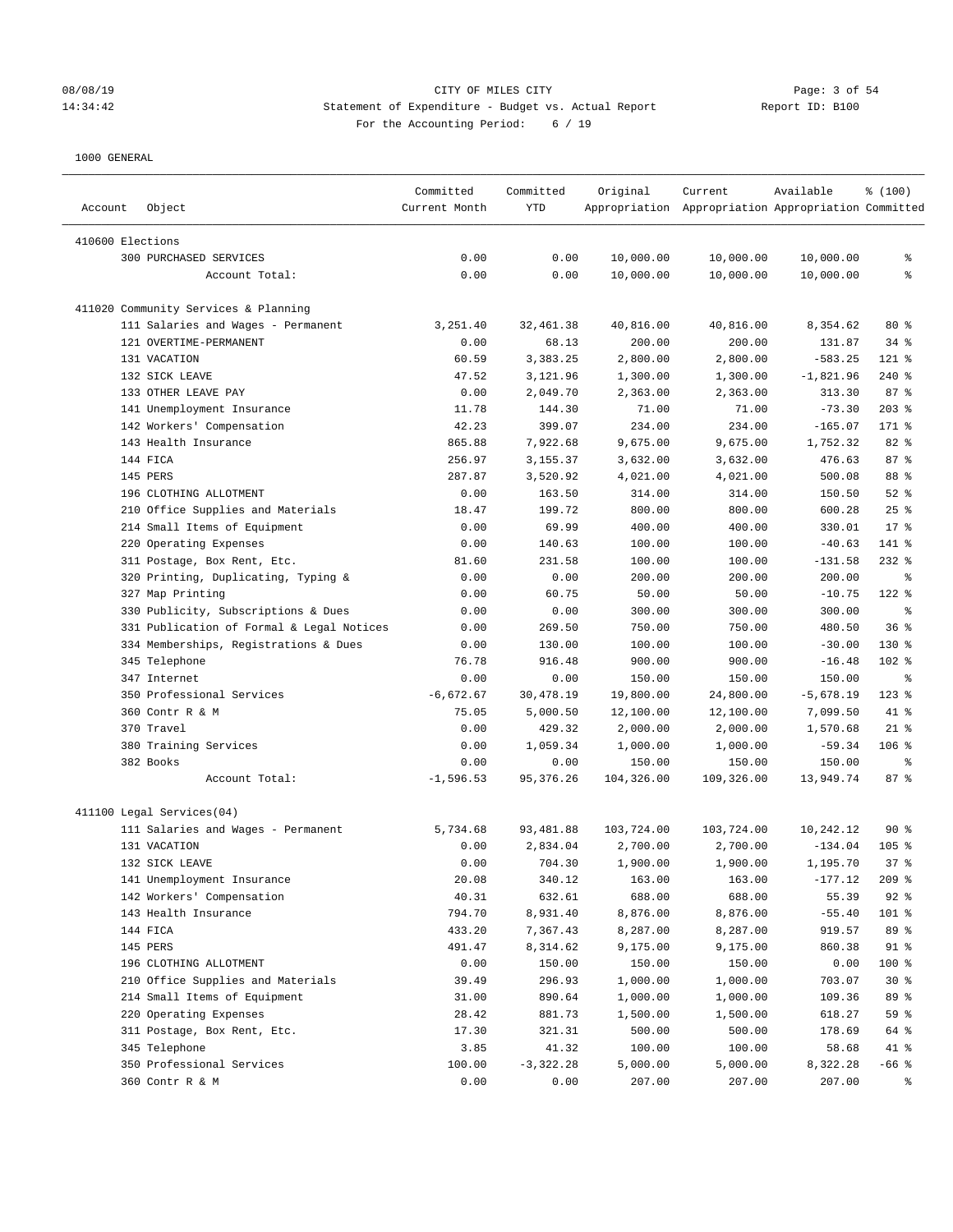# 08/08/19 CITY OF MILES CITY<br>14:34:42 14:34:42 Statement of Expenditure - Budget vs. Actual Report<br>19: B100 Page: 4 Of 54 14:34:42 Statement of Expenditure - Budget vs. Actual Report For the Accounting Period: 6 / 19

| Account          | Object                                     | Committed<br>Current Month | Committed<br>YTD     | Original     | Current<br>Appropriation Appropriation Appropriation Committed | Available                  | % (100)            |
|------------------|--------------------------------------------|----------------------------|----------------------|--------------|----------------------------------------------------------------|----------------------------|--------------------|
|                  | 370 Travel                                 | 0.00                       | 696.34               | 700.00       | 700.00                                                         | 3.66                       | 99 %               |
|                  | Account Total:                             | 7,734.50                   | 122,562.39           | 145,670.00   | 145,670.00                                                     | 23,107.61                  | 84 %               |
|                  | 411101 Labor Negotiations                  |                            |                      |              |                                                                |                            |                    |
|                  | 350 Professional Services                  | 0.00                       | 7,893.75             | 7,000.00     | 7,000.00                                                       | $-893.75$                  | $113*$             |
|                  | Account Total:                             | 0.00                       | 7,893.75             | 7,000.00     | 7,000.00                                                       | $-893.75$                  | $113*$             |
| 411230 City Hall |                                            |                            |                      |              |                                                                |                            |                    |
|                  | 214 Small Items of Equipment               | 0.00                       | 0.00                 | 400.00       | 400.00                                                         | 400.00                     | ್ಠಿ                |
|                  | 220 Operating Expenses                     | 385.99                     | 2,683.14             | 3,000.00     | 3,000.00                                                       | 316.86                     | 89 %               |
|                  | 230 Repair and Maintenance Supplies        | 0.00                       | 1,546.23             | 2,000.00     | 2,000.00                                                       | 453.77                     | $77$ $\frac{6}{9}$ |
|                  | 341 Electric Utility Services              | 503.77                     | 5,700.50             | 6,000.00     | 6,000.00                                                       | 299.50                     | 95%                |
|                  | 342 Water Utility Services                 | 56.77                      | 681.06               | 750.00       | 750.00                                                         | 68.94                      | $91$ %             |
|                  | 343 Sewer Utility Services                 | 67.95                      | 812.74               | 370.00       | 370.00                                                         | $-442.74$                  | $220$ %            |
|                  | 344 Gas Utility Service                    | 78.79                      | 2,027.40             | 3,750.00     | 3,750.00                                                       | 1,722.60                   | 54 %               |
|                  | 346 Garbage Service                        | 47.41                      | 189.64               | 250.00       | 250.00                                                         | 60.36                      | 76 %               |
|                  | 360 Contr R & M                            | 600.00                     | 11,148.86            | 15,900.00    | 15,900.00                                                      | 4,751.14                   | 70 %               |
|                  | 511 Insurance on Buildings                 | 0.00                       | 1,564.78             | 1,565.00     | 1,565.00                                                       | 0.22                       | $100$ %            |
|                  | Account Total:                             | 1,740.68                   | 26, 354.35           | 33,985.00    | 33,985.00                                                      | 7,630.65                   | 78 %               |
|                  | Account Group Total:                       | 57, 113.26                 | 793, 331.88          | 856,696.00   | 861,696.00                                                     | 68,364.12                  | $92$ $%$           |
|                  | 420000 PUBLIC SAFETY-GASB68                |                            |                      |              |                                                                |                            |                    |
|                  | 420000 PUBLIC SAFETY-GASB68                |                            |                      |              |                                                                |                            |                    |
|                  | 199 GASB68<br>Account Total:               | 7,819.00<br>7,819.00       | 7,819.00<br>7,819.00 | 0.00<br>0.00 | 0.00<br>0.00                                                   | $-7,819.00$<br>$-7,819.00$ | ್ಠಿ<br>နွ          |
|                  |                                            |                            |                      |              |                                                                |                            |                    |
|                  | 420140 Crime Control and Investigation(05) |                            |                      |              |                                                                |                            |                    |
|                  | 111 Salaries and Wages - Permanent         | 54,400.39                  | 674,486.32           | 751,508.00   | 751,508.00                                                     | 77,021.68                  | $90*$              |
|                  | 121 OVERTIME-PERMANENT                     | 18,714.73                  | 117,028.17           | 30,000.00    | 30,000.00                                                      | $-87,028.17$               | 390 %              |
|                  | 131 VACATION                               | 3,077.36                   | 57, 332.22           | 51,000.00    | 51,000.00                                                      | $-6, 332.22$               | 112 %              |
|                  | 132 SICK LEAVE                             | 3,292.38                   | 35,450.32            | 25,000.00    | 25,000.00                                                      | $-10, 450.32$              | 142 %              |
|                  | 133 OTHER LEAVE PAY                        | 30,718.44                  | 45,912.98            | 39,010.00    | 39,010.00                                                      | $-6,902.98$                | 118 %              |
|                  | 134 HOLIDAY PAY                            | 0.00                       | 39,588.52            | 10,100.00    | 10,100.00                                                      | $-29,488.52$               | 392 %              |
|                  | 141 Unemployment Insurance                 | 385.70                     | 3,434.61             | 1,360.00     | 1,360.00                                                       | $-2,074.61$                | $253$ %            |
|                  | 142 Workers' Compensation                  | 5,051.35                   | 45,307.51            | 42,967.00    | 42,967.00                                                      | $-2,340.51$                | $105$ %            |
|                  | 143 Health Insurance                       | 13, 453.50                 | 134,777.30           | 142,022.00   | 142,022.00                                                     | 7,244.70                   | 95%                |
|                  | 144 FICA                                   | 1,607.27                   | 14,557.58            | 13,146.00    | 13,146.00                                                      | $-1, 411.58$               | 111 %              |
|                  | 145 PERS                                   | 77.72                      | 996.93               | 600.00       | 600.00                                                         | $-396.93$                  | $166$ %            |
|                  | 146 Police Pension                         | 9,150.80                   | 105,786.82           | 123,400.00   | 123,400.00                                                     | 17,613.18                  | 86 %               |
|                  | 196 CLOTHING ALLOTMENT                     | 0.00                       | 11,460.00            | 11,960.00    | 11,960.00                                                      | 500.00                     | 96%                |
|                  | 210 Office Supplies and Materials          | 227.38                     | 7,880.00             | 6,000.00     | 6,000.00                                                       | $-1,880.00$                | 131 %              |
|                  | 214 Small Items of Equipment               | 2,054.58                   | 5,967.28             | 7,500.00     | 7,500.00                                                       | 1,532.72                   | $80*$              |
|                  | 220 Operating Expenses                     | 418.45                     | 20,548.61            | 15,000.00    | 15,000.00                                                      | $-5,548.61$                | 137 %              |
|                  | 226 Clothing and Uniforms                  | 0.00                       | 629.82               | 500.00       | 500.00                                                         | $-129.82$                  | $126$ %            |
|                  | 227 Firearm Supplies                       | 1,776.00                   | 2,040.42             | 3,800.00     | 3,800.00                                                       | 1,759.58                   | $54$ $%$           |
|                  | 230 Repair and Maintenance Supplies        | 1,281.88                   | 9,850.53             | 10,000.00    | 10,000.00                                                      | 149.47                     | 99 %               |
|                  | 231 Gas, Oil, Diesel Fuel, Grease, etc.    | 3,229.47                   | 32,048.80            | 25,000.00    | 25,000.00                                                      | $-7,048.80$                | 128 %              |
|                  | 311 Postage, Box Rent, Etc.                | 17.87                      | 598.48               | 1,000.00     | 1,000.00                                                       | 401.52                     | 60 %               |
|                  | 320 Printing, Duplicating, Typing &        | 0.00                       | 56.42                | 0.00         | 0.00                                                           | $-56.42$                   | ိစ                 |
|                  | 330 Publicity, Subscriptions & Dues        | 0.00                       | 0.00                 | 200.00       | 200.00                                                         | 200.00                     | ိစ                 |
|                  | 334 Memberships, Registrations & Dues      | 0.00                       | 1,558.00             | 2,208.00     | 2,208.00                                                       | 650.00                     | 71 %               |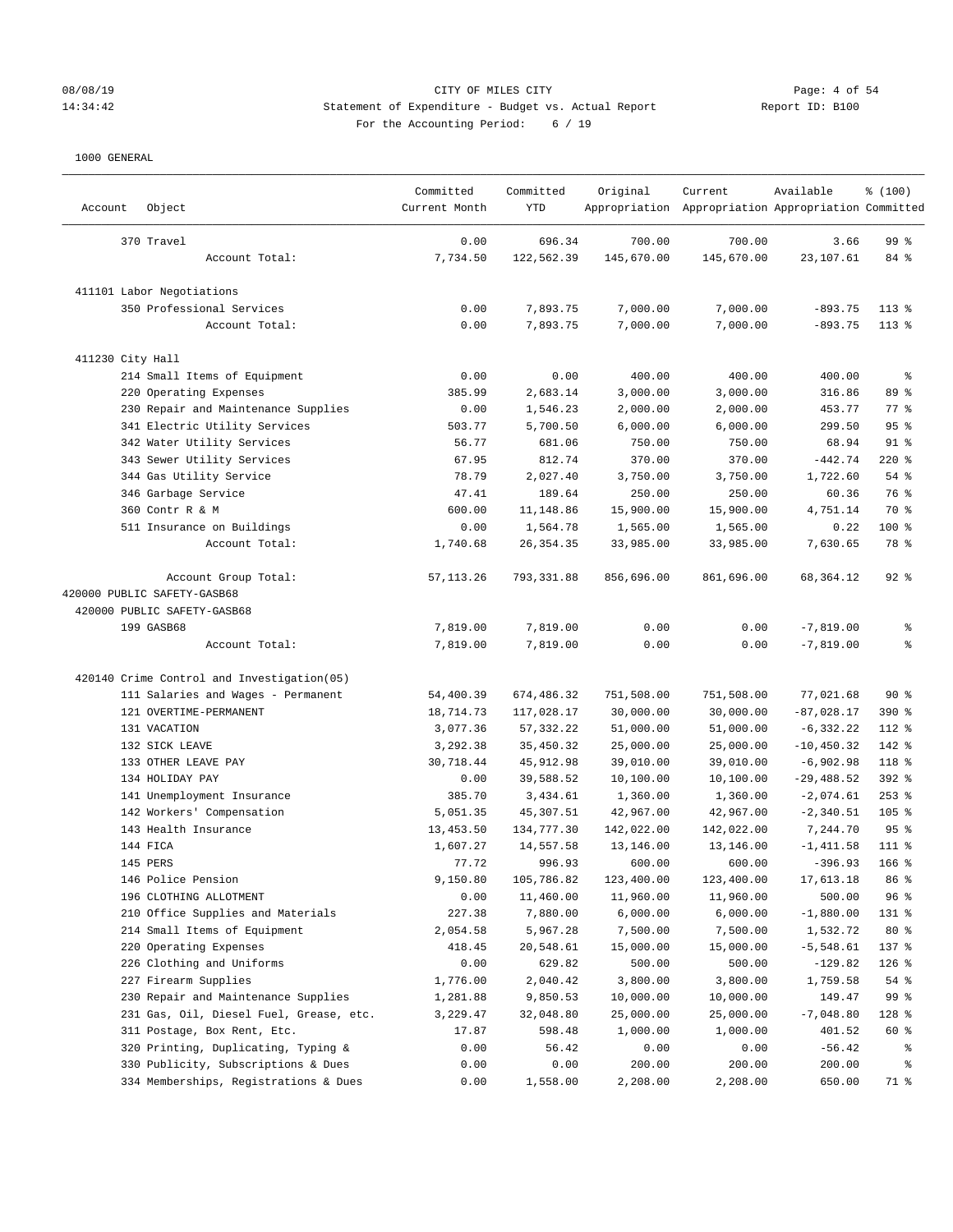### 08/08/19 Page: 5 of 54 14:34:42 Statement of Expenditure - Budget vs. Actual Report Report ID: B100 For the Accounting Period: 6 / 19

| Account | Object                                   | Committed<br>Current Month | Committed<br>YTD | Original                                  | Current<br>Appropriation Appropriation Appropriation Committed | Available     | % (100)    |
|---------|------------------------------------------|----------------------------|------------------|-------------------------------------------|----------------------------------------------------------------|---------------|------------|
|         | 345 Telephone                            | 312.32                     | 3,742.96         | 4,000.00                                  | 4,000.00                                                       | 257.04        | $94$ %     |
|         | 347 Internet                             | 65.60                      | 787.20           | 800.00                                    | 800.00                                                         | 12.80         | 98 %       |
|         | 350 Professional Services                | 1,708.50                   | 23,489.56        | 21,260.00                                 | 21,260.00                                                      | $-2, 229.56$  | $110*$     |
|         | 360 Contr R & M                          | 27.00                      | 880.90           | 400.00                                    | 400.00                                                         | $-480.90$     | $220$ %    |
|         | 366 R&M Vehicles - Police/Animal Control | 7,945.58                   | 23,931.38        | 15,500.00                                 | 15,500.00                                                      | $-8,431.38$   | 154 %      |
|         | 370 Travel                               | 0.00                       | 8,897.40         | 5,500.00                                  | 5,500.00                                                       | $-3,397.40$   | 162 %      |
|         | 380 Training Services                    | 761.00                     | 10,465.00        | 8,000.00                                  | 8,000.00                                                       | $-2, 465.00$  | 131 %      |
|         | 512 Insurance on Vehicles & Equipment    | 0.00                       | 1,506.78         | 1,507.00                                  | 1,507.00                                                       | 0.22          | 100 %      |
|         | 530 Rent                                 | 3, 115.83                  | 37,389.96        | 37,380.00                                 | 37,380.00                                                      | $-9.96$       | 100 %      |
|         | 700 Grants, Contributions & Indemnities  | 0.00                       | 4,000.00         | 6,650.00                                  | 6,650.00                                                       | 2,650.00      | 60 %       |
|         | 790 K9 from contributions                | 492.30                     | 20,014.68        | 11,000.00                                 | 19,500.00                                                      | $-514.68$     | $103$ %    |
|         | 791 Shop With A Cop                      | 0.00                       | 0.00             | 5,000.00                                  | 5,000.00                                                       | 5,000.00      | နွ         |
|         | Account Total:                           |                            |                  | 163, 363.40 1, 502, 403.46 1, 430, 278.00 | 1,438,778.00                                                   | $-63,625.46$  | 104 %      |
|         | 420160 Communications-Dispatch           |                            |                  |                                           |                                                                |               |            |
|         | 111 Salaries and Wages - Permanent       | 16,032.41                  | 208,737.98       | 245,260.00                                | 245,260.00                                                     | 36,522.02     | 85%        |
|         | 121 OVERTIME-PERMANENT                   | 1,839.20                   | 12, 115.57       | 24,800.00                                 | 24,800.00                                                      | 12,684.43     | 49 %       |
|         | 131 VACATION                             | 3,936.89                   | 19,134.67        | 13,500.00                                 | 13,500.00                                                      | $-5,634.67$   | 142 %      |
|         | 132 SICK LEAVE                           | 190.20                     | 11,735.39        | 7,400.00                                  | 7,400.00                                                       | $-4, 335.39$  | 159 %      |
|         | 133 OTHER LEAVE PAY                      | 11,784.36                  | 14,732.53        | 5,261.00                                  | 5,261.00                                                       | $-9,471.53$   | 280 %      |
|         | 134 HOLIDAY PAY                          | 0.00                       | 11,330.23        | 3,400.00                                  | 3,400.00                                                       | $-7,930.23$   | $333$ $%$  |
|         | 141 Unemployment Insurance               | 118.25                     | 978.31           | 442.00                                    | 442.00                                                         | $-536.31$     | $221$ %    |
|         | 142 Workers' Compensation                | 1,639.17                   | 13, 428.14       | 13,281.00                                 | 13,281.00                                                      | $-147.14$     | 101 %      |
|         | 143 Health Insurance                     | 3,977.35                   | 44,702.85        | 53,258.00                                 | 53,258.00                                                      | 8,555.15      | 84 %       |
|         | 144 FICA                                 | 2,538.30                   | 20,989.85        | 22,519.00                                 | 22,519.00                                                      | 1,529.15      | 93%        |
|         | 145 PERS                                 | 1,926.88                   | 22,837.84        | 25,378.00                                 | 25,378.00                                                      | 2,540.16      | $90*$      |
|         | 196 CLOTHING ALLOTMENT                   | 0.00                       | 1,708.33         | 2,000.00                                  | 2,000.00                                                       | 291.67        | 85%        |
|         | 210 Office Supplies and Materials        | 96.02                      | 2,436.21         | 3,500.00                                  | 3,500.00                                                       | 1,063.79      | 70 %       |
|         | 214 Small Items of Equipment             | 0.00                       | 0.00             | 4,500.00                                  | 4,500.00                                                       | 4,500.00      | $\epsilon$ |
|         | 220 Operating Expenses                   | 0.00                       | 68.62            | 2,000.00                                  | 2,000.00                                                       | 1,931.38      | 3%         |
|         | 231 Gas, Oil, Diesel Fuel, Grease, etc.  | 0.00                       | 0.00             | 600.00                                    | 600.00                                                         | 600.00        | နွ         |
|         | 311 Postage, Box Rent, Etc.              | 2.15                       | 101.69           | 75.00                                     | 75.00                                                          | $-26.69$      | 136%       |
|         | 320 Printing, Duplicating, Typing &      | 0.00                       | 0.00             | 300.00                                    | 300.00                                                         | 300.00        | နွ         |
|         | 330 Publicity, Subscriptions & Dues      | 0.00                       | 25.98            | 100.00                                    | 100.00                                                         | 74.02         | 26%        |
|         | 334 Memberships, Registrations & Dues    | 0.00                       | 446.00           | 500.00                                    | 500.00                                                         | 54.00         | 89 %       |
|         | 345 Telephone                            | 310.34                     | 3,719.60         | 5,000.00                                  | 5,000.00                                                       | 1,280.40      | 74 %       |
|         | 350 Professional Services                | 0.00                       | 774.00           | 10,000.00                                 | 10,000.00                                                      | 9,226.00      | 8 %        |
|         | 360 Contr R & M                          | 0.00                       | 0.00             | 100.00                                    | 100.00                                                         | 100.00        | 昙          |
|         | 370 Travel                               | 96.00                      | 2,429.49         | 3,000.00                                  | 3,000.00                                                       | 570.51        | 81 %       |
|         | 380 Training Services                    | 0.00                       | $-90.00$         | 3,000.00                                  | 3,000.00                                                       | 3,090.00      | $-3$ $%$   |
|         | Account Total:                           | 44,487.52                  | 392,343.28       | 449,174.00                                | 449,174.00                                                     | 56,830.72     | 87%        |
|         | 420460 Fire Suppression(07)              |                            |                  |                                           |                                                                |               |            |
|         | 111 Salaries and Wages - Permanent       | 45,146.22                  | 507,207.50       | 467,064.00                                | 467,064.00                                                     | $-40, 143.50$ | 109 %      |
|         | 112 SALARIES AND WAGES - PART PAID       | 437.00                     | 3,753.00         | 6,480.00                                  | 6,480.00                                                       | 2,727.00      | 58 %       |
|         | 121 OVERTIME-PERMANENT                   | 4,639.67                   | 50,381.34        | 51,800.00                                 | 51,800.00                                                      | 1,418.66      | 97%        |
|         | 131 VACATION                             | 2,439.16                   | 41,490.92        | 26,600.00                                 | 26,600.00                                                      | $-14,890.92$  | $156$ %    |
|         | 132 SICK LEAVE                           | 75.70                      | 23,120.32        | 10,600.00                                 | 10,600.00                                                      | $-12,520.32$  | 218 %      |
|         | 133 OTHER LEAVE PAY                      | 4,570.77                   | 5,452.94         | 11,735.00                                 | 11,735.00                                                      | 6,282.06      | 46%        |
|         | 134 HOLIDAY PAY                          | 1,090.82                   | 11,560.49        | 12,000.00                                 | 12,000.00                                                      | 439.51        | 96%        |
|         | 141 Unemployment Insurance               | 204.37                     | 2,248.70         | 876.00                                    | 876.00                                                         | $-1,372.70$   | $257$ %    |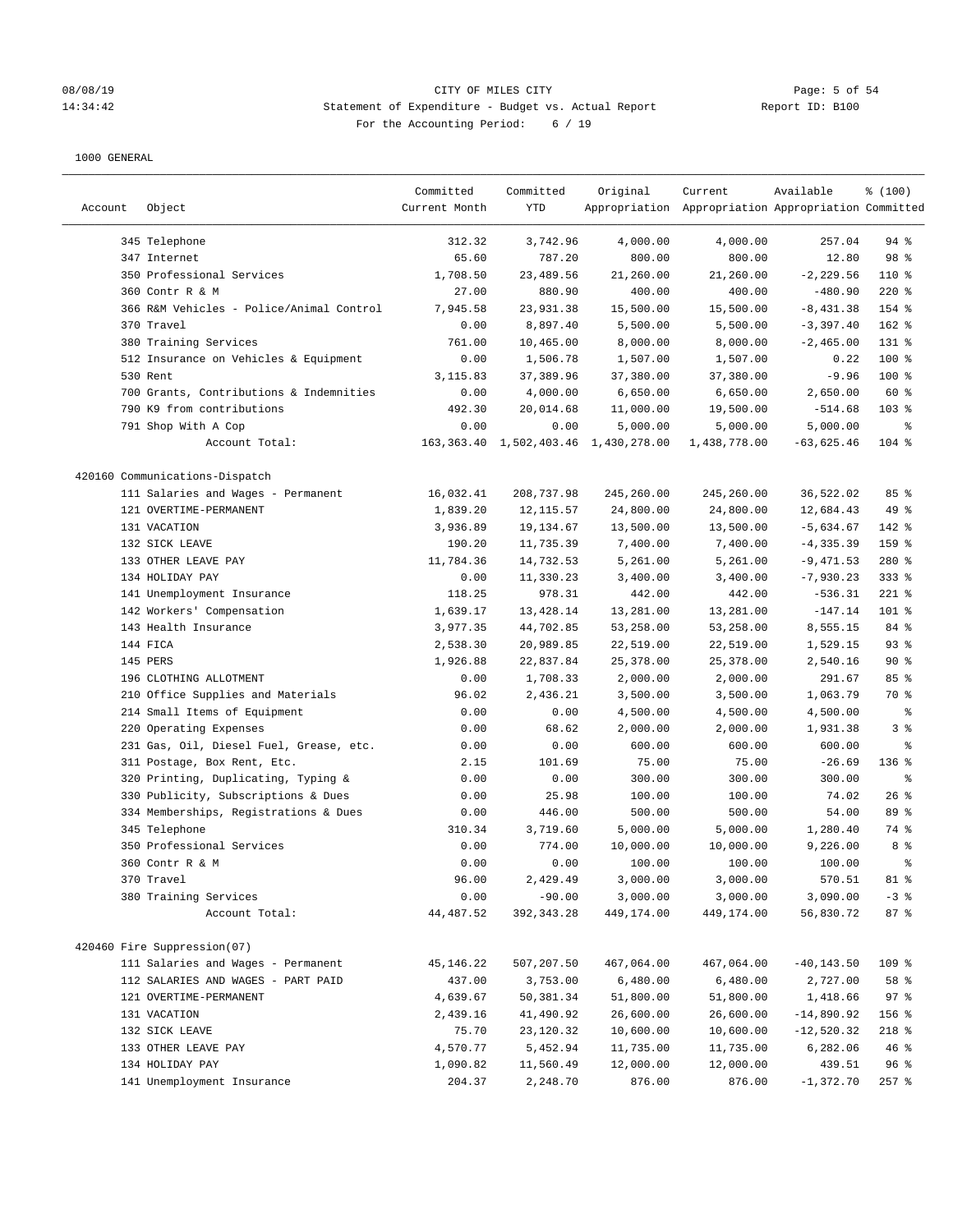# 08/08/19 CITY OF MILES CITY Page: 6 of 54 14:34:42 Statement of Expenditure - Budget vs. Actual Report Changer Report ID: B100 For the Accounting Period: 6 / 19

| Account              | Object                                  | Committed<br>Current Month | Committed<br>YTD           | Original   | Current<br>Appropriation Appropriation Appropriation Committed | Available      | % (100)        |
|----------------------|-----------------------------------------|----------------------------|----------------------------|------------|----------------------------------------------------------------|----------------|----------------|
|                      | 142 Workers' Compensation               | 2,292.37                   | 24,883.82                  | 19,672.00  | 19,672.00                                                      | $-5, 211.82$   | $126$ %        |
|                      | 143 Health Insurance                    | 8,315.03                   | 85, 934.92                 | 89,204.00  | 89,204.00                                                      | 3,269.08       | 96%            |
|                      | 144 FICA                                | 871.85                     | 9,512.82                   | 9,024.00   | 9,024.00                                                       | $-488.82$      | 105 %          |
|                      | 147 Firemen's Pension                   | 6,099.39                   | 74,627.23                  | 88,364.00  | 88,364.00                                                      | 13,736.77      | 84 %           |
|                      | 210 Office Supplies and Materials       | 282.98                     | 1,411.82                   | 7,000.00   | 7,000.00                                                       | 5,588.18       | $20*$          |
|                      | 211 Clothing Allotment                  | 2,850.00                   | 8,790.00                   | 9,600.00   | 9,600.00                                                       | 810.00         | $92$ %         |
|                      | 214 Small Items of Equipment            | 72.21                      | 3,177.51                   | 7,000.00   | 7,000.00                                                       | 3,822.49       | 45 %           |
|                      | 217 Small Item Equ/Inspector            | 0.00                       | 5.76                       | 500.00     | 500.00                                                         | 494.24         | 1 <sup>°</sup> |
|                      | 220 Operating Expenses                  | 124.26                     | 5,073.27                   | 7,000.00   | 7,000.00                                                       | 1,926.73       | 72 %           |
|                      | 222 Chemicals, Lab & Med Supplies       | 63.32                      | 223.71                     | 0.00       | 0.00                                                           | $-223.71$      | ್ಠಿ            |
|                      | 223 Operating Exp/Inspector             | 0.00                       | 0.00                       | 1,000.00   | 1,000.00                                                       | 1,000.00       | $\epsilon$     |
|                      | 226 Clothing and Uniforms               | 150.00                     | 8,193.45                   | 15,000.00  | 15,000.00                                                      | 6,806.55       | $55$ $%$       |
|                      | 230 Repair and Maintenance Supplies     | 0.00                       | 173.46                     | 3,500.00   | 3,500.00                                                       | 3,326.54       | 5 <sup>°</sup> |
|                      | 231 Gas, Oil, Diesel Fuel, Grease, etc. | 933.79                     | 10,613.89                  | 9,000.00   | 9,000.00                                                       | $-1,613.89$    | 118 %          |
|                      | 241 Consumable Tools                    | 35.50                      | 1,021.08                   | 2,000.00   | 2,000.00                                                       | 978.92         | $51$ %         |
|                      | 311 Postage, Box Rent, Etc.             | 0.00                       | 48.31                      | 75.00      | 75.00                                                          | 26.69          | 64 %           |
|                      | 320 Printing, Duplicating, Typing &     | 106.28                     | 106.28                     | 500.00     | 500.00                                                         | 393.72         | $21$ %         |
|                      | 330 Publicity, Subscriptions & Dues     | 0.00                       | 667.32                     | 150.00     | 150.00                                                         | $-517.32$      | 445 %          |
|                      | 334 Memberships, Registrations & Dues   | 310.00                     | 605.25                     | 2,000.00   | 2,000.00                                                       | 1,394.75       | $30*$          |
|                      | 341 Electric Utility Services           | 327.62                     | 4,223.99                   | 4,500.00   | 4,500.00                                                       | 276.01         | $94$ %         |
|                      | 342 Water Utility Services              | 32.35                      | 414.30                     | 450.00     | 450.00                                                         | 35.70          | 92%            |
|                      | 343 Sewer Utility Services              | 43.02                      | 467.53                     | 450.00     | 450.00                                                         | $-17.53$       | $104$ %        |
|                      | 344 Gas Utility Service                 | 38.49                      | 2,456.87                   | 2,500.00   | 2,500.00                                                       | 43.13          | 98 %           |
|                      | 345 Telephone                           | 220.88                     | 2,465.53                   | 2,750.00   | 2,750.00                                                       | 284.47         | 90%            |
|                      | 346 Garbage Service                     | 47.41                      | 862.84                     | 1,500.00   | 1,500.00                                                       | 637.16         | 58 %           |
|                      | 347 Internet                            | 135.60                     | 1,764.07                   | 1,750.00   | 1,750.00                                                       | $-14.07$       | 101 %          |
|                      | 350 Professional Services               | $-14, 334.66$              | 17,756.90                  | 33,000.00  | 57,000.00                                                      | 39, 243. 10    | $31$ %         |
|                      | 360 Contr R & M                         | 0.00                       | 9,897.94                   | 16,500.00  | 16,500.00                                                      | 6,602.06       | 60 %           |
|                      | 364 R&M Vehicles - Fire/Amb             | 1,560.43                   | 13,108.64                  | 30,000.00  | 30,000.00                                                      | 16,891.36      | 44 %           |
|                      | 370 Travel                              | 820.64                     | 2,550.86                   | 6,500.00   | 6,500.00                                                       | 3,949.14       | 39%            |
|                      | 375 Travel/Inspector                    | 0.00                       | 0.00                       | 1,000.00   | 1,000.00                                                       | 1,000.00       | $\epsilon$     |
|                      | 380 Training Services                   | 251.25                     | $-73.69$                   | 9,148.00   | 9,148.00                                                       | 9,221.69       | $-1$ %         |
|                      | 382 Books                               | 156.00                     | 647.20                     | 1,500.00   | 1,500.00                                                       | 852.80         | $43$ %         |
|                      | 400 BUILDING MATERIALS                  | 0.00                       | 6,399.08                   | 7,000.00   | 7,000.00                                                       | 600.92         | $91$ %         |
|                      | 511 Insurance on Buildings              | 0.00                       | 843.00                     | 843.00     | 843.00                                                         | 0.00           | 100 %          |
|                      | 512 Insurance on Vehicles & Equipment   | 0.00                       | 5,102.15                   | 5,103.00   | 5,103.00                                                       | 0.85           | 100 %          |
|                      | 940 Machinery & Equipment               | 259,829.66                 | 335,672.28                 | 5,000.00   | 91,468.24                                                      | $-244, 204.04$ | $367$ $%$      |
|                      | Account Total:                          |                            | 330, 239.38 1, 284, 844.60 | 987,238.00 | 1,097,706.24                                                   | $-187, 138.36$ | $117*$         |
|                      | Account Group Total:                    |                            |                            |            | 545,909.30  3,187,410.34  2,866,690.00  2,985,658.24           | $-201,752.10$  | 107 %          |
|                      | 430000 Public Works-GASB68              |                            |                            |            |                                                                |                |                |
|                      | 430000 Public Works-GASB68              |                            |                            |            |                                                                |                |                |
|                      | 199 GASB68                              | 13,288.00                  | 13,288.00                  | 0.00       | 0.00                                                           | $-13, 288.00$  | g,             |
|                      | Account Total:                          | 13,288.00                  | 13,288.00                  | 0.00       | 0.00                                                           | $-13, 288.00$  | る              |
| 431200 Flood Control |                                         |                            |                            |            |                                                                |                |                |
|                      | 111 Salaries and Wages - Permanent      | 1,275.39                   | 15,524.25                  | 16,104.00  | 16,104.00                                                      | 579.75         | 96%            |
|                      | 131 VACATION                            | 190.47                     | 1,041.41                   | 1,000.00   | 1,000.00                                                       | $-41.41$       | $104$ %        |
|                      | 132 SICK LEAVE                          | 0.00                       | 782.05                     | 500.00     | 500.00                                                         | $-282.05$      | $156$ %        |
|                      | 133 OTHER LEAVE PAY                     | 668.11                     | 882.85                     | 1,016.00   | 1,016.00                                                       | 133.15         | 87%            |
|                      | 141 Unemployment Insurance              | 7.49                       | 64.06                      | 26.00      | 26.00                                                          | $-38.06$       | $246$ %        |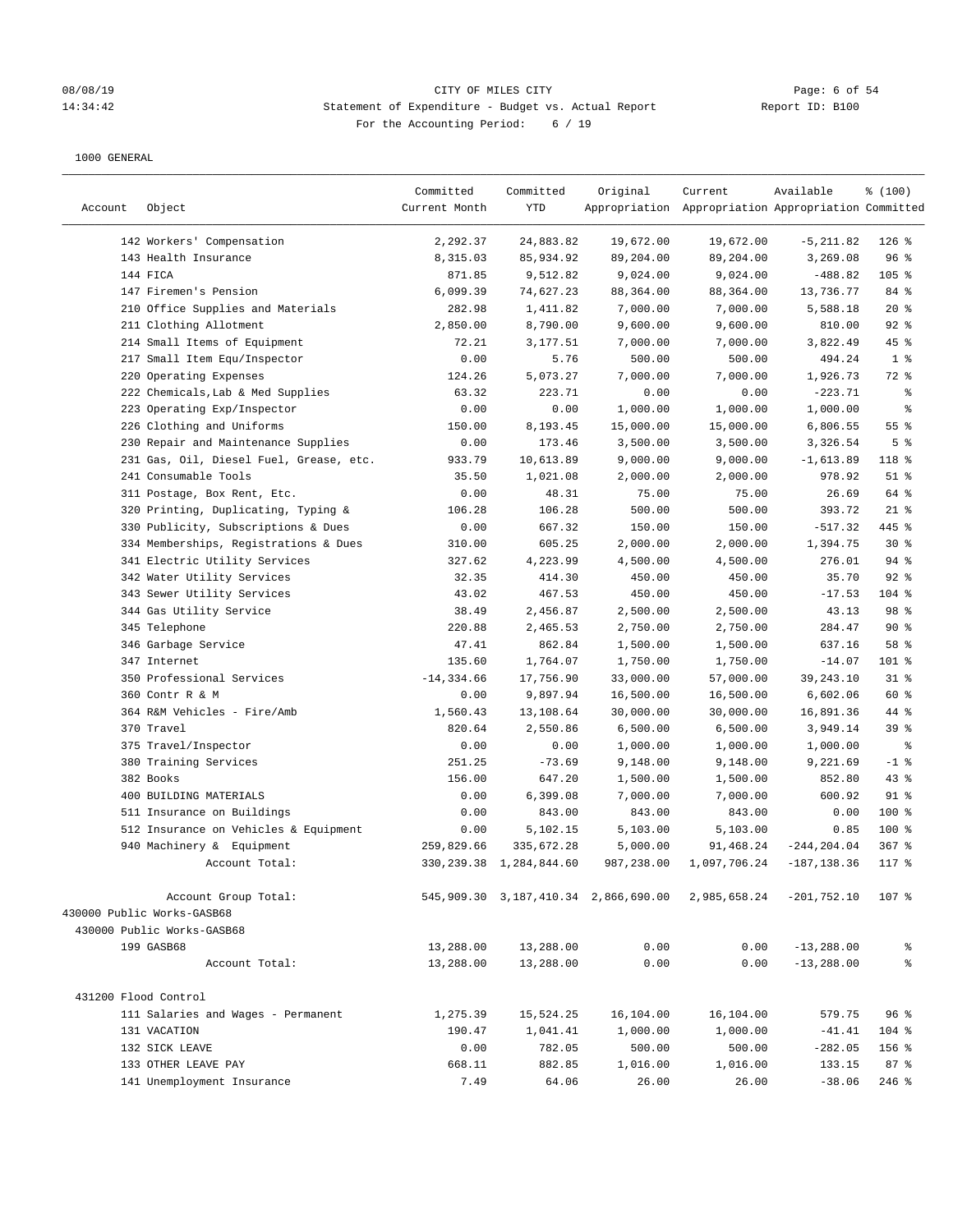### 08/08/19 Page: 7 of 54 14:34:42 Statement of Expenditure - Budget vs. Actual Report Report ID: B100 For the Accounting Period: 6 / 19

| Account | Object                                    | Committed<br>Current Month | Committed<br><b>YTD</b> | Original   | Current<br>Appropriation Appropriation Appropriation Committed | Available    | % (100)         |
|---------|-------------------------------------------|----------------------------|-------------------------|------------|----------------------------------------------------------------|--------------|-----------------|
|         | 142 Workers' Compensation                 | 122.29                     | 1,048.07                | 1,067.00   | 1,067.00                                                       | 18.93        | 98 %            |
|         | 143 Health Insurance                      | 317.85                     | 3,572.53                | 3,551.00   | 3,551.00                                                       | $-21.53$     | 101 %           |
|         | 144 FICA                                  | 162.07                     | 1,384.97                | 1,424.00   | 1,424.00                                                       | 39.03        | $97$ %          |
|         | 145 PERS                                  | 125.59                     | 1,504.97                | 1,577.00   | 1,577.00                                                       | 72.03        | 95%             |
|         | 196 CLOTHING ALLOTMENT                    | 0.00                       | 60.00                   | 60.00      | 60.00                                                          | 0.00         | 100 %           |
|         | 210 Office Supplies and Materials         | 9.28                       | 350.69                  | 500.00     | 500.00                                                         | 149.31       | 70 %            |
|         | 214 Small Items of Equipment              | 74.50                      | 546.33                  | 500.00     | 500.00                                                         | $-46.33$     | 109 %           |
|         | 220 Operating Expenses                    | 0.00                       | 0.00                    | 500.00     | 500.00                                                         | 500.00       | ႜ               |
|         | 231 Gas, Oil, Diesel Fuel, Grease, etc.   | 0.00                       | 518.38                  | 300.00     | 300.00                                                         | $-218.38$    | $173$ %         |
|         | 311 Postage, Box Rent, Etc.               | 5.00                       | 2,573.61                | 3,000.00   | 3,000.00                                                       | 426.39       | 86 <sup>8</sup> |
|         | 330 Publicity, Subscriptions & Dues       | 0.00                       | 0.00                    | 950.00     | 950.00                                                         | 950.00       | ႜ               |
|         | 331 Publication of Formal & Legal Notices | 0.00                       | 1,508.00                | 2,000.00   | 2,000.00                                                       | 492.00       | 75 %            |
|         | 334 Memberships, Registrations & Dues     | 0.00                       | 160.00                  | 0.00       | 0.00                                                           | $-160.00$    | ႜ               |
|         | 345 Telephone                             | 0.00                       | 0.00                    | 50.00      | 50.00                                                          | 50.00        | နွ              |
|         | 350 Professional Services                 | 45.00                      | 47,036.69               | 371,000.00 | 371,000.00                                                     | 323,963.31   | $13*$           |
|         | 370 Travel                                | 0.00                       | 823.00                  | 1,000.00   | 1,000.00                                                       | 177.00       | 82 %            |
|         | 380 Training Services                     | 0.00                       | 130.00                  | 200.00     | 200.00                                                         | 70.00        | 65 %            |
|         | 532 Land Rental                           | 0.00                       | 0.00                    | 150.00     | 150.00                                                         | 150.00       | နွ              |
|         | 540 Special Assessments                   | 0.00                       | 0.00                    | 300.00     | 300.00                                                         | 300.00       | $\epsilon$      |
|         | Account Total:                            | 3,003.04                   | 79,511.86               | 406,775.00 | 406,775.00                                                     | 327, 263. 14 | $20*$           |
|         | Account Group Total:                      | 16,291.04                  | 92,799.86               | 406,775.00 | 406,775.00                                                     | 313,975.14   | $23$ $%$        |
|         | 440000 PUBLIC HEALTH-GASB68               |                            |                         |            |                                                                |              |                 |
|         | 440000 PUBLIC HEALTH-GASB68               |                            |                         |            |                                                                |              |                 |
|         | 199 GASB68                                | 1,123.00                   | 1,123.00                | 0.00       | 0.00                                                           | $-1, 123.00$ | နွ              |
|         | Account Total:                            | 1,123.00                   | 1,123.00                | 0.00       | 0.00                                                           | $-1, 123.00$ | ి               |
|         | 440600 Animal Control Services(21)        |                            |                         |            |                                                                |              |                 |
|         | 111 Salaries and Wages - Permanent        | 3,394.04                   | 40,055.58               | 42,430.00  | 42,430.00                                                      | 2,374.42     | $94$ %          |
|         | 121 OVERTIME-PERMANENT                    | 841.15                     | 1,125.21                | 500.00     | 500.00                                                         | $-625.21$    | $225$ %         |
|         | 131 VACATION                              | 0.00                       | 20.13                   | 1,500.00   | 1,500.00                                                       | 1,479.87     | 1 <sup>8</sup>  |
|         | 132 SICK LEAVE                            | 0.00                       | 0.00                    | 700.00     | 700.00                                                         | 700.00       | ႜ               |
|         | 133 OTHER LEAVE PAY                       | 2,399.63                   | 4,553.54                | 500.00     | 500.00                                                         | $-4,053.54$  | 911 %           |
|         | 134 HOLIDAY PAY                           | 0.00                       | 536.49                  | 300.00     | 300.00                                                         | $-236.49$    | 179 %           |
|         | 141 Unemployment Insurance                | 23.22                      | 163.30                  | 69.00      | 69.00                                                          | $-94.30$     | $237$ %         |
|         | 142 Workers' Compensation                 | 317.06                     | 2,306.74                | 2,633.00   | 2,633.00                                                       | 326.26       | 88 %            |
|         | 143 Health Insurance                      | 794.70                     | 8,931.40                | 8,877.00   | 8,877.00                                                       | $-54.40$     | $101$ %         |
|         | 144 FICA                                  | 507.56                     | 3,568.80                | 3,514.00   | 3,514.00                                                       | $-54.80$     | $102$ %         |
|         | 145 PERS                                  | 362.96                     | 3,582.05                | 3,422.00   | 3,422.00                                                       | $-160.05$    | 105 %           |
|         | 196 CLOTHING ALLOTMENT                    | 0.00                       | 446.40                  | 720.00     | 720.00                                                         | 273.60       | 62 %            |
|         | 210 Office Supplies and Materials         | 0.00                       | 0.00                    | 150.00     | 150.00                                                         | 150.00       | ႜွ              |
|         | 214 Small Items of Equipment              | 0.00                       | 0.00                    | 400.00     | 400.00                                                         | 400.00       | ိစ              |
|         | 220 Operating Expenses                    | 36.46                      | 1,592.58                | 1,200.00   | 1,200.00                                                       | $-392.58$    | 133 %           |
|         | 230 Repair and Maintenance Supplies       | 0.00                       | 35.51                   | 250.00     | 250.00                                                         | 214.49       | $14$ %          |
|         | 231 Gas, Oil, Diesel Fuel, Grease, etc.   | 85.60                      | 1,312.24                | 1,400.00   | 1,400.00                                                       | 87.76        | 94%             |
|         | 311 Postage, Box Rent, Etc.               | 0.00                       | 32.09                   | 20.00      | 20.00                                                          | $-12.09$     | 160 %           |
|         | 320 Printing, Duplicating, Typing &       | 0.00                       | 0.00                    | 25.00      | 25.00                                                          | 25.00        | ႜ               |
|         | 330 Publicity, Subscriptions & Dues       | 0.00                       | 0.00                    | 25.00      | 25.00                                                          | 25.00        | ႜ               |
|         | 341 Electric Utility Services             | 37.16                      | 720.32                  | 529.00     | 529.00                                                         | $-191.32$    | 136 %           |
|         | 342 Water Utility Services                | 23.02                      | 277.38                  | 350.00     | 350.00                                                         | 72.62        | 79 %            |
|         | 343 Sewer Utility Services                | 27.07                      | 323.78                  | 150.00     | 150.00                                                         | $-173.78$    | $216$ %         |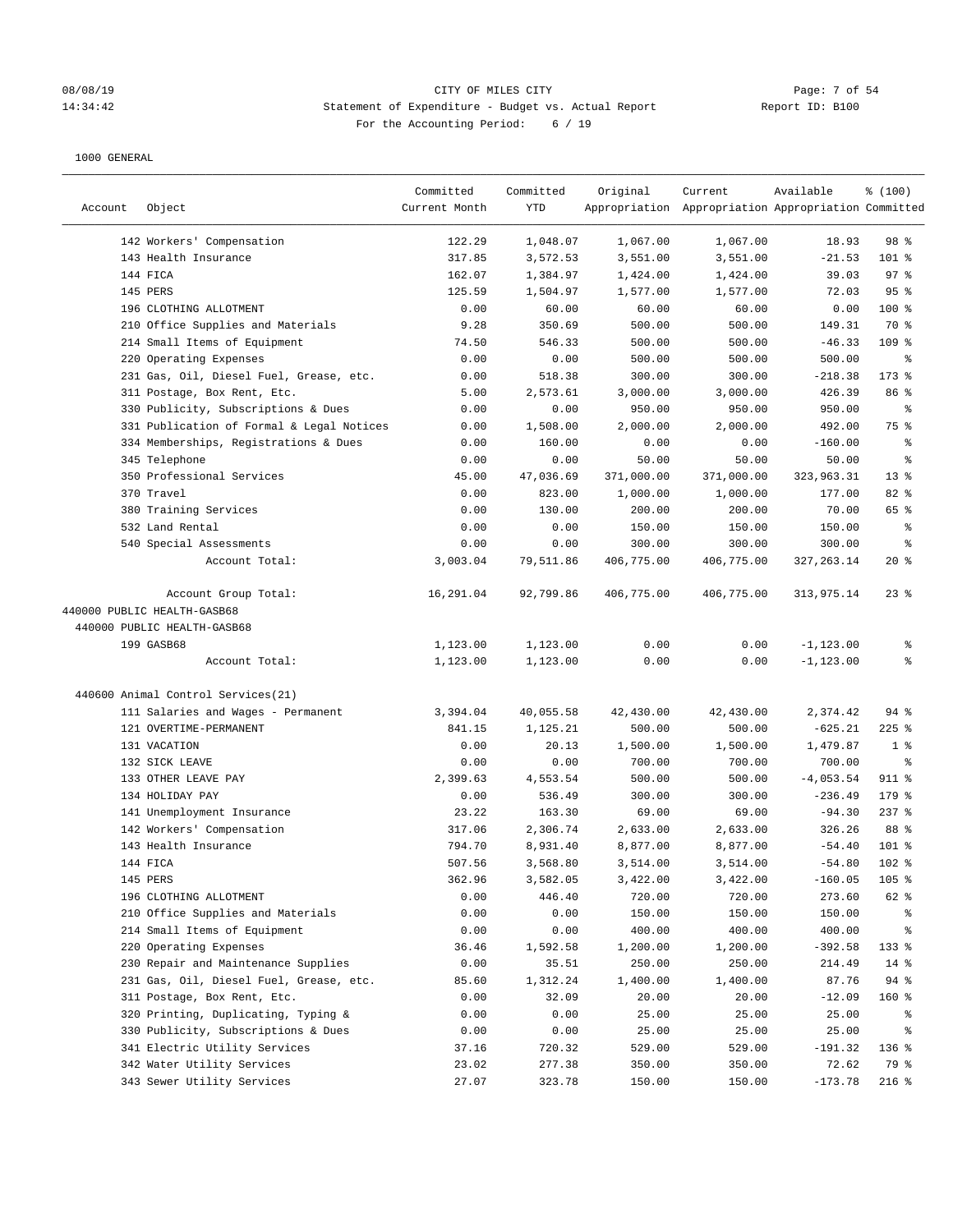# 08/08/19 Page: 8 of 54 14:34:42 Statement of Expenditure - Budget vs. Actual Report Report ID: B100 For the Accounting Period: 6 / 19

| Account             | Object                                     | Committed<br>Current Month | Committed<br><b>YTD</b> | Original   | Current<br>Appropriation Appropriation Appropriation Committed | Available    | % (100)         |
|---------------------|--------------------------------------------|----------------------------|-------------------------|------------|----------------------------------------------------------------|--------------|-----------------|
|                     | 344 Gas Utility Service                    | 36.42                      | 395.41                  | 635.00     | 635.00                                                         | 239.59       | 62 %            |
|                     | 345 Telephone                              | 40.09                      | 481.08                  | 500.00     | 500.00                                                         | 18.92        | 96 <sup>8</sup> |
|                     | 347 Internet                               | 0.00                       | 0.00                    | 560.00     | 560.00                                                         | 560.00       | နွ              |
|                     | 350 Professional Services                  | 710.45                     | 4,340.23                | 3,000.00   | 3,000.00                                                       | $-1, 340.23$ | 145 %           |
|                     | 366 R&M Vehicles - Police/Animal Control   | 0.00                       | 0.00                    | 100.00     | 100.00                                                         | 100.00       | ್ಠಿ             |
|                     | 370 Travel                                 | 0.00                       | 0.00                    | 200.00     | 200.00                                                         | 200.00       | ి               |
|                     | 380 Training Services                      | 0.00                       | 0.00                    | 100.00     | 100.00                                                         | 100.00       | နွ              |
|                     | 511 Insurance on Buildings                 | 0.00                       | 63.61                   | 64.00      | 64.00                                                          | 0.39         | 99 <sub>8</sub> |
|                     | Account Total:                             | 9,636.59                   | 74,863.87               | 74,823.00  | 74,823.00                                                      | $-40.87$     | $100$ %         |
|                     | Account Group Total:                       | 10,759.59                  | 75,986.87               | 74,823.00  | 74,823.00                                                      | $-1, 163.87$ | $102$ %         |
|                     | 450000 Social and Economic Services-GASB68 |                            |                         |            |                                                                |              |                 |
|                     | 450000 Social and Economic Services-GASB68 |                            |                         |            |                                                                |              |                 |
|                     | 199 GASB68                                 | 1,340.00                   | 1,340.00                | 0.00       | 0.00                                                           | $-1,340.00$  | ್ಠಿ             |
|                     | Account Total:                             | 1,340.00                   | 1,340.00                | 0.00       | 0.00                                                           | $-1,340.00$  | ి               |
|                     | Account Group Total:                       | 1,340.00                   | 1,340.00                | 0.00       | 0.00                                                           | $-1,340.00$  | ៖               |
|                     | 460000 CULTURE AND RECREATION-GASB68       |                            |                         |            |                                                                |              |                 |
|                     | 460000 CULTURE AND RECREATION-GASB68       |                            |                         |            |                                                                |              |                 |
|                     | 199 GASB68                                 | 11,690.00                  | 11,690.00               | 0.00       | 0.00                                                           | $-11,690.00$ | ್ಠಿ             |
|                     | Account Total:                             | 11,690.00                  | 11,690.00               | 0.00       | 0.00                                                           | $-11,690.00$ | ៖               |
| 460432 Lion Shelter |                                            |                            |                         |            |                                                                |              |                 |
|                     | 230 Repair and Maintenance Supplies        | 0.00                       | 0.00                    | 500.00     | 500.00                                                         | 500.00       | ್ಠಿ             |
|                     | Account Total:                             | 0.00                       | 0.00                    | 500.00     | 500.00                                                         | 500.00       | ి               |
|                     | 460433 Park Operations(13)                 |                            |                         |            |                                                                |              |                 |
|                     | 111 Salaries and Wages - Permanent         | 17,015.97                  | 185,848.21              | 187,644.00 | 187,644.00                                                     | 1,795.79     | 99 <sub>8</sub> |
|                     | 121 OVERTIME-PERMANENT                     | 2,216.17                   | 9,063.71                | 9,300.00   | 9,300.00                                                       | 236.29       | 97%             |
|                     | 131 VACATION                               | 2,263.78                   | 15,742.10               | 12,100.00  | 12,100.00                                                      | $-3,642.10$  | 130 %           |
|                     | 132 SICK LEAVE                             | 0.00                       | 6,711.33                | 9,400.00   | 9,400.00                                                       | 2,688.67     | 71 %            |
|                     | 133 OTHER LEAVE PAY                        | 680.30                     | 680.30                  | 746.00     | 746.00                                                         | 65.70        | $91$ %          |
|                     | 134 HOLIDAY PAY                            | 1,148.21                   | 5,530.16                | 5,500.00   | 5,500.00                                                       | $-30.16$     | 101 %           |
|                     | 141 Unemployment Insurance                 | 81.64                      | 785.83                  | 339.00     | 339.00                                                         | $-446.83$    | $232$ %         |
|                     | 142 Workers' Compensation                  | 1,269.30                   | 12,547.45               | 12,095.00  | 12,095.00                                                      | $-452.45$    | $104$ %         |
|                     | 143 Health Insurance                       | 3,329.80                   | 37, 422.53              | 37,192.00  | 37,192.00                                                      | $-230.53$    | 101 %           |
|                     | 144 FICA                                   | 1,728.14                   | 16,535.21               | 17,265.00  | 17,265.00                                                      | 729.79       | 96%             |
|                     | 145 PERS                                   | 1,769.03                   | 18,596.41               | 18,629.00  | 18,629.00                                                      | 32.59        | $100*$          |
|                     | 196 CLOTHING ALLOTMENT                     | 0.00                       | 928.50                  | 800.00     | 800.00                                                         | $-128.50$    | 116 %           |
|                     | 210 Office Supplies and Materials          | 99.99                      | 165.35                  | 350.00     | 350.00                                                         | 184.65       | 47 %            |
|                     | 214 Small Items of Equipment               | 0.00                       | 1,840.52                | 3,000.00   | 3,000.00                                                       | 1,159.48     | 61 %            |
|                     | 220 Operating Expenses                     | 220.50                     | 1,429.44                | 2,500.00   | 2,500.00                                                       | 1,070.56     | 57%             |
|                     | 222 Chemicals, Lab & Med Supplies          | 1,550.34                   | 5,682.93                | 4,000.00   | 4,000.00                                                       | $-1,682.93$  | 142 %           |
|                     | 226 Clothing and Uniforms                  | 0.00                       | 852.57                  | 500.00     | 500.00                                                         | $-352.57$    | 171 %           |
|                     | 230 Repair and Maintenance Supplies        | 797.66                     | 16,816.31               | 15,000.00  | 15,000.00                                                      | $-1,816.31$  | 112 %           |
|                     | 231 Gas, Oil, Diesel Fuel, Grease, etc.    | 1,054.27                   | 7,758.25                | 7,500.00   | 7,500.00                                                       | $-258.25$    | 103 %           |
|                     | 334 Memberships, Registrations & Dues      | 0.00                       | 119.00                  | 500.00     | 500.00                                                         | 381.00       | $24$ %          |
|                     | 341 Electric Utility Services              | 744.01                     | 9,330.94                | 10,000.00  | 10,000.00                                                      | 669.06       | 93%             |
|                     | 342 Water Utility Services                 | 2,350.07                   | 20,425.91               | 24,000.00  | 24,000.00                                                      | 3,574.09     | 85 %            |
|                     | 343 Sewer Utility Services                 | 282.67                     | 1,961.82                | 1,500.00   | 1,500.00                                                       | $-461.82$    | 131 %           |
|                     | 344 Gas Utility Service                    | 109.63                     | 2,782.04                | 3,715.00   | 3,715.00                                                       | 932.96       | 75 %            |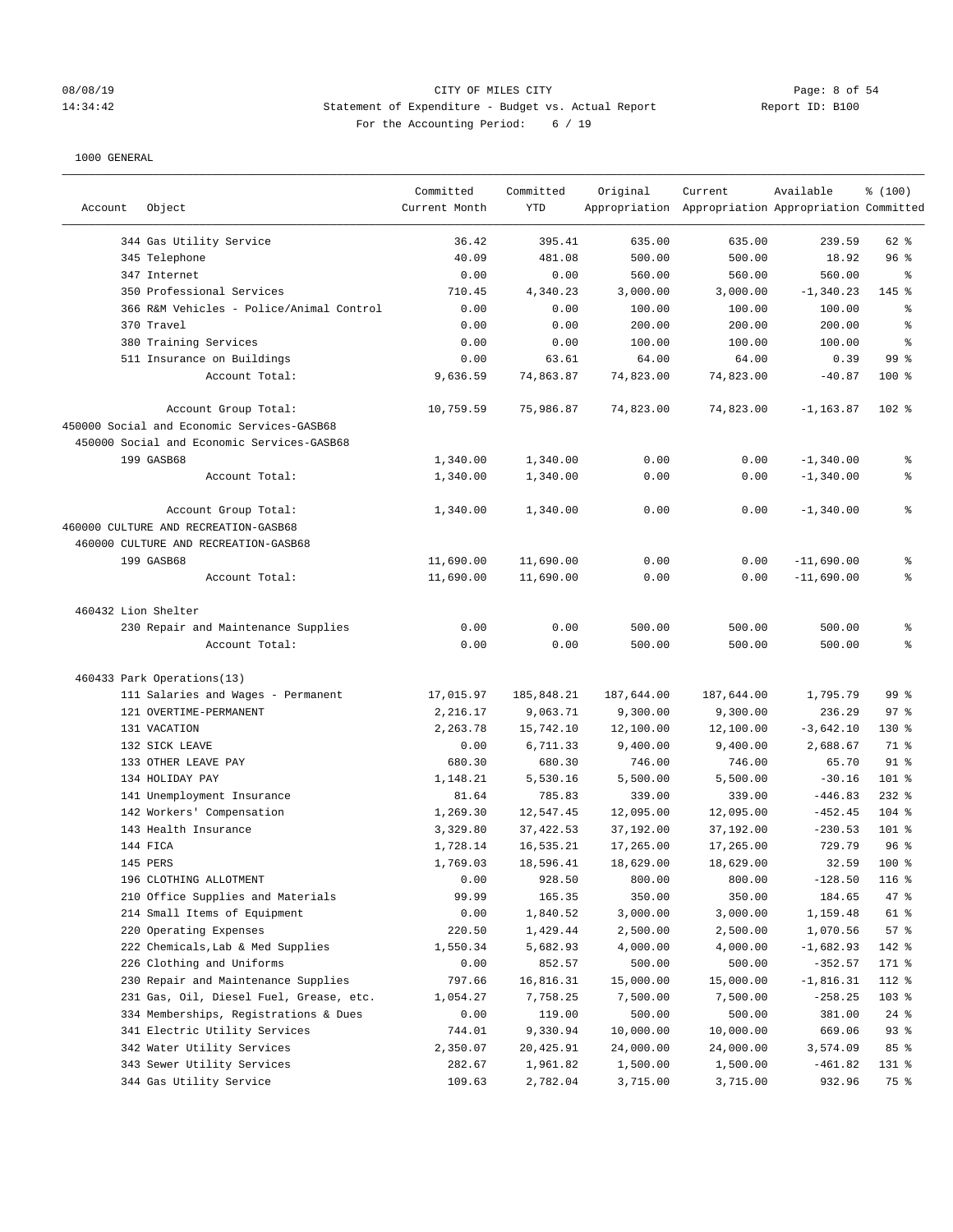### 08/08/19 Page: 9 of 54 14:34:42 Statement of Expenditure - Budget vs. Actual Report Report ID: B100 For the Accounting Period: 6 / 19

| Account              | Object                                                      | Committed<br>Current Month | Committed<br>YTD   | Original             | Current<br>Appropriation Appropriation Appropriation Committed | Available           | % (100)         |
|----------------------|-------------------------------------------------------------|----------------------------|--------------------|----------------------|----------------------------------------------------------------|---------------------|-----------------|
|                      | 345 Telephone                                               | 39.91                      | 474.04             | 500.00               | 500.00                                                         | 25.96               | 95%             |
|                      | 346 Garbage Service                                         | 237.06                     | 948.24             | 900.00               | 900.00                                                         | $-48.24$            | $105$ %         |
|                      | 347 Internet                                                | 37.60                      | 451.20             | 450.00               | 450.00                                                         | $-1.20$             | $100$ %         |
|                      | 350 Professional Services                                   | 199.75                     | 11,485.75          | 17,500.00            | 17,500.00                                                      | 6,014.25            | 66 %            |
|                      | 360 Contr R & M                                             | 346.63                     | 5,539.13           | 10,000.00            | 10,000.00                                                      | 4,460.87            | 55 <sup>8</sup> |
|                      | 363 R&M Vehicles/Equip/Labor-PW                             | 415.00                     | 10,730.07          | 10,000.00            | 10,000.00                                                      | $-730.07$           | 107 %           |
|                      | 370 Travel                                                  | 0.00                       | 425.40             | 300.00               | 300.00                                                         | $-125.40$           | 142 %           |
|                      | 380 Training Services                                       | 1,250.00                   | 1,480.00           | 600.00               | 600.00                                                         | $-880.00$           | $247$ %         |
|                      | 511 Insurance on Buildings                                  | 0.00                       | 1,892.40           | 1,893.00             | 1,893.00                                                       | 0.60                | $100*$          |
|                      | 512 Insurance on Vehicles & Equipment                       | 0.00                       | 925.82             | 1,028.00             | 1,028.00                                                       | 102.18              | 90%             |
|                      | 940 Machinery & Equipment                                   | $-346.63$                  | 0.00               | 0.00                 | 0.00                                                           | 0.00                | နွ              |
|                      | Account Total:                                              | 40,890.80                  | 413,908.87         | 426,746.00           | 426,746.00                                                     | 12,837.13           | 97%             |
|                      | 460435 Florence Stacy Fountain                              |                            |                    |                      |                                                                |                     |                 |
|                      | 210 Office Supplies and Materials                           | 0.00                       | 1,293.00           | 0.00                 | 0.00                                                           | $-1, 293.00$        | နွ              |
|                      | Account Total:                                              | 0.00                       | 1,293.00           | 0.00                 | 0.00                                                           | $-1, 293.00$        | နွ              |
|                      | 460436 Denton Complex Upgrades                              |                            |                    |                      |                                                                |                     |                 |
|                      | 350 Professional Services                                   | 6,019.81                   | 6,019.81           | 0.00                 | 0.00                                                           | $-6,019.81$         | ್ಠಿ             |
|                      | 940 Machinery & Equipment                                   | $-1, 975.55$               | 0.00               | 0.00                 | 0.00                                                           | 0.00                | နွ              |
|                      | Account Total:                                              | 4,044.26                   | 6,019.81           | 0.00                 | 0.00                                                           | $-6,019.81$         | ៖               |
|                      | 460439 Riverside Park Tennis Court Project                  |                            |                    |                      |                                                                |                     |                 |
|                      | 230 Repair and Maintenance Supplies                         | 0.00                       | 0.00               | 200.00               | 200.00                                                         | 200.00              | ್ಠಿ             |
|                      | Account Total:                                              | 0.00                       | 0.00               | 200.00               | 200.00                                                         | 200.00              | ి               |
| 460445 Swimming Pool |                                                             |                            |                    |                      |                                                                |                     |                 |
|                      | 111 Salaries and Wages - Permanent                          | 12,942.93                  | 48,470.01          | 54,174.00            | 54,174.00                                                      | 5,703.99            | 89 %            |
|                      | 141 Unemployment Insurance                                  | 45.31                      | 169.71             | 81.00                | 81.00                                                          | $-88.71$            | $210*$          |
|                      | 142 Workers' Compensation                                   | 741.93                     | 2,778.43           | 3,105.00             | 3,105.00                                                       | 326.57              | 89 %            |
|                      | 144 FICA                                                    | 990.18                     | 3,708.09           | 4,146.00             | 4,146.00                                                       | 437.91              | 89 %            |
|                      | 145 PERS                                                    | 252.80                     | 1,101.14           | 1,055.00             | 1,055.00                                                       | $-46.14$            | $104$ %         |
|                      | 214 Small Items of Equipment                                | 0.00                       | 197.54             | 300.00               | 300.00                                                         | 102.46              | 66 %            |
|                      | 220 Operating Expenses<br>222 Chemicals, Lab & Med Supplies | 0.00<br>900.00             | 305.30<br>3,922.30 | 1,000.00<br>3,500.00 | 1,000.00<br>3,500.00                                           | 694.70<br>$-422.30$ | $31$ %<br>112 % |
|                      | 226 Clothing and Uniforms                                   | 504.00                     | 978.00             | 500.00               | 500.00                                                         | $-478.00$           | 196 %           |
|                      | 230 Repair and Maintenance Supplies                         | 0.00                       | 11.99              | 400.00               | 400.00                                                         | 388.01              | 3%              |
|                      | 341 Electric Utility Services                               | 345.50                     | 1,936.91           | 1,375.00             | 1,375.00                                                       | $-561.91$           | $141$ %         |
|                      | 342 Water Utility Services                                  | 0.00                       | 300.02             | 300.00               | 300.00                                                         | $-0.02$             | 100 %           |
|                      | 343 Sewer Utility Services                                  | 0.00                       | 176.62             | 150.00               | 150.00                                                         | $-26.62$            | 118 %           |
|                      | 345 Telephone                                               | 137.21                     | 244.73             | 200.00               | 200.00                                                         | $-44.73$            | 122 %           |
|                      | 350 Professional Services                                   | 0.00                       | 0.00               | 250.00               | 250.00                                                         | 250.00              | ိစ              |
|                      | 360 Contr R & M                                             | 0.00                       | 0.00               | 200.00               | 200.00                                                         | 200.00              | ိစ              |
|                      | 363 R&M Vehicles/Equip/Labor-PW                             | 360.00                     | 360.00             | 700.00               | 700.00                                                         | 340.00              | $51$ %          |
|                      | 380 Training Services                                       | 360.00                     | 1,116.00           | 500.00               | 500.00                                                         | $-616.00$           | $223$ %         |
|                      | 540 Special Assessments                                     | 0.00                       | 562.50             | 700.00               | 700.00                                                         | 137.50              | $80*$           |
|                      | Account Total:                                              | 17,579.86                  | 66,339.29          | 72,636.00            | 72,636.00                                                      | 6,296.71            | $91$ %          |
|                      | Account Group Total:                                        | 74,204.92                  | 499,250.97         | 500,082.00           | 500,082.00                                                     | 831.03              | 100 %           |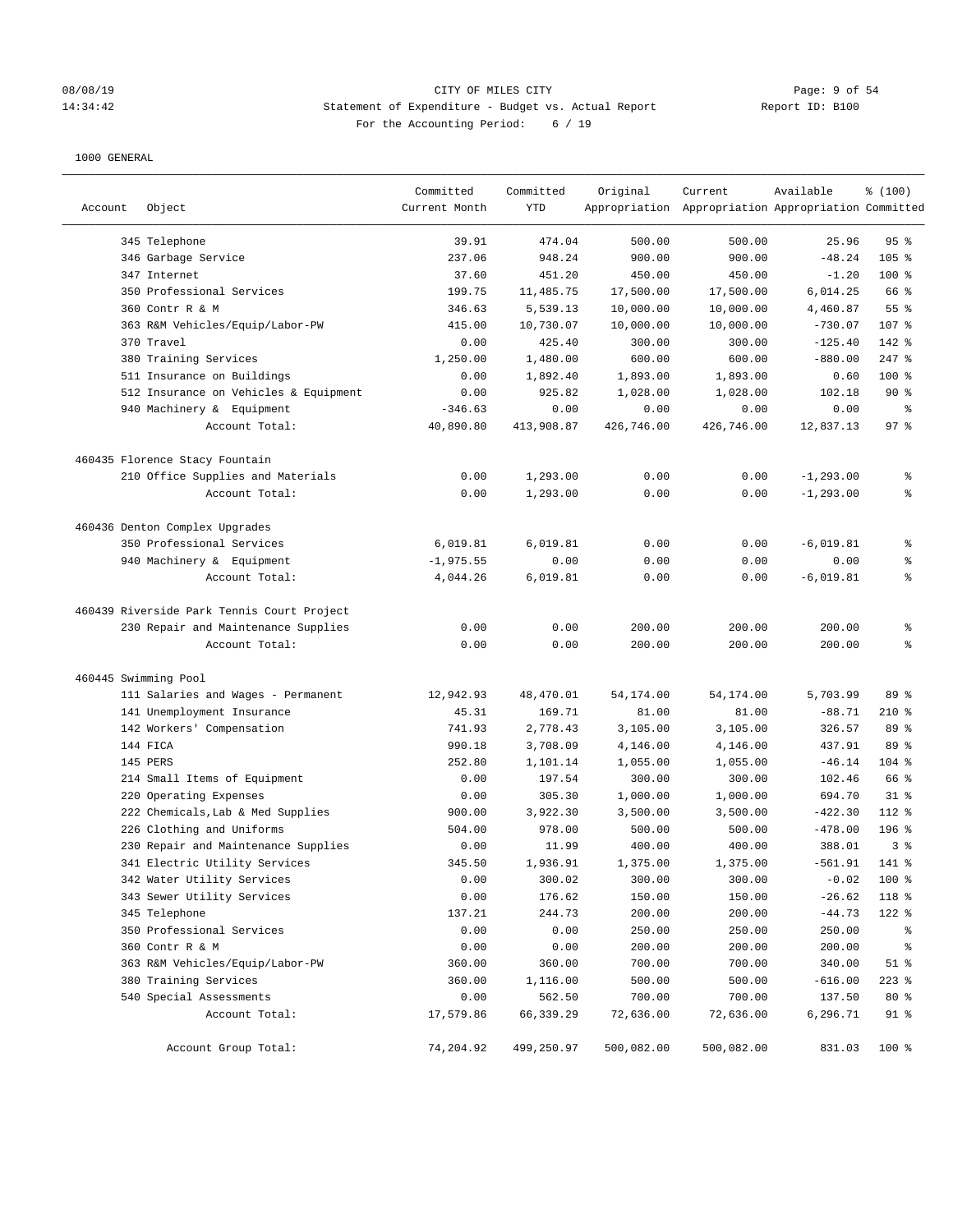## 08/08/19 Page: 10 of 54 14:34:42 Statement of Expenditure - Budget vs. Actual Report Report ID: B100 For the Accounting Period: 6 / 19

|                                          | Committed     | Committed    | Original      | Current      | Available                             | \$(100) |
|------------------------------------------|---------------|--------------|---------------|--------------|---------------------------------------|---------|
| Object<br>Account                        | Current Month | <b>YTD</b>   | Appropriation |              | Appropriation Appropriation Committed |         |
| 470000 Housing and Community Development |               |              |               |              |                                       |         |
| 470300 Ecomonic Development              |               |              |               |              |                                       |         |
| 350 Professional Services                | 0.00          | 15,604.00    | 15,604.00     | 15,604.00    | 0.00                                  | $100*$  |
| Account Total:                           | 0.00          | 15,604.00    | 15,604.00     | 15,604.00    | 0.00                                  | $100*$  |
| Account Group Total:                     | 0.00          | 15,604.00    | 15,604.00     | 15,604.00    | 0.00                                  | 100 %   |
| 490000 DEBT SERVICE                      |               |              |               |              |                                       |         |
| 490500 Other Debt Service Payments       |               |              |               |              |                                       |         |
| 652 Principle- Flood Study Loan          | 0.00          | 28,091.67    | 46,925.00     | 46,925.00    | 18,833.33                             | 60 %    |
| 653 Interest- Flood Study Loan           | 0.00          | 4,408.42     | 7,792.00      | 7,792.00     | 3,383.58                              | 57%     |
| 654 Training Center- Principal           | 539.81        | 977.78       | 3,395.00      | 3,395.00     | 2,417.22                              | 29%     |
| 655 Training Center- Interest            | 623.39        | 1,873.21     | 8,711.00      | 8,711.00     | 6,837.79                              | $22$ %  |
| Account Total:                           | 1,163.20      | 35, 351.08   | 66,823.00     | 66,823.00    | 31,471.92                             | 53%     |
| Account Group Total:                     | 1,163.20      | 35, 351.08   | 66,823.00     | 66,823.00    | 31,471.92                             | 53%     |
| 520000 OTHER FINANCING USES              |               |              |               |              |                                       |         |
| 521000 Interfund Operating Transfers Out |               |              |               |              |                                       |         |
| 820 Transfers to Other Funds             | 44, 215. 25   | 336,394.00   | 317,295.00    | 372, 246.62  | 35,852.62                             | 90%     |
| Account Total:                           | 44, 215. 25   | 336,394.00   | 317,295.00    | 372, 246.62  | 35,852.62                             | 90%     |
| Account Group Total:                     | 44, 215. 25   | 336,394.00   | 317,295.00    | 372, 246.62  | 35,852.62                             | $90*$   |
| Fund Total:                              | 750,996.56    | 5,037,469.00 | 5,104,788.00  | 5,283,707.86 | 246, 238.86                           | 95%     |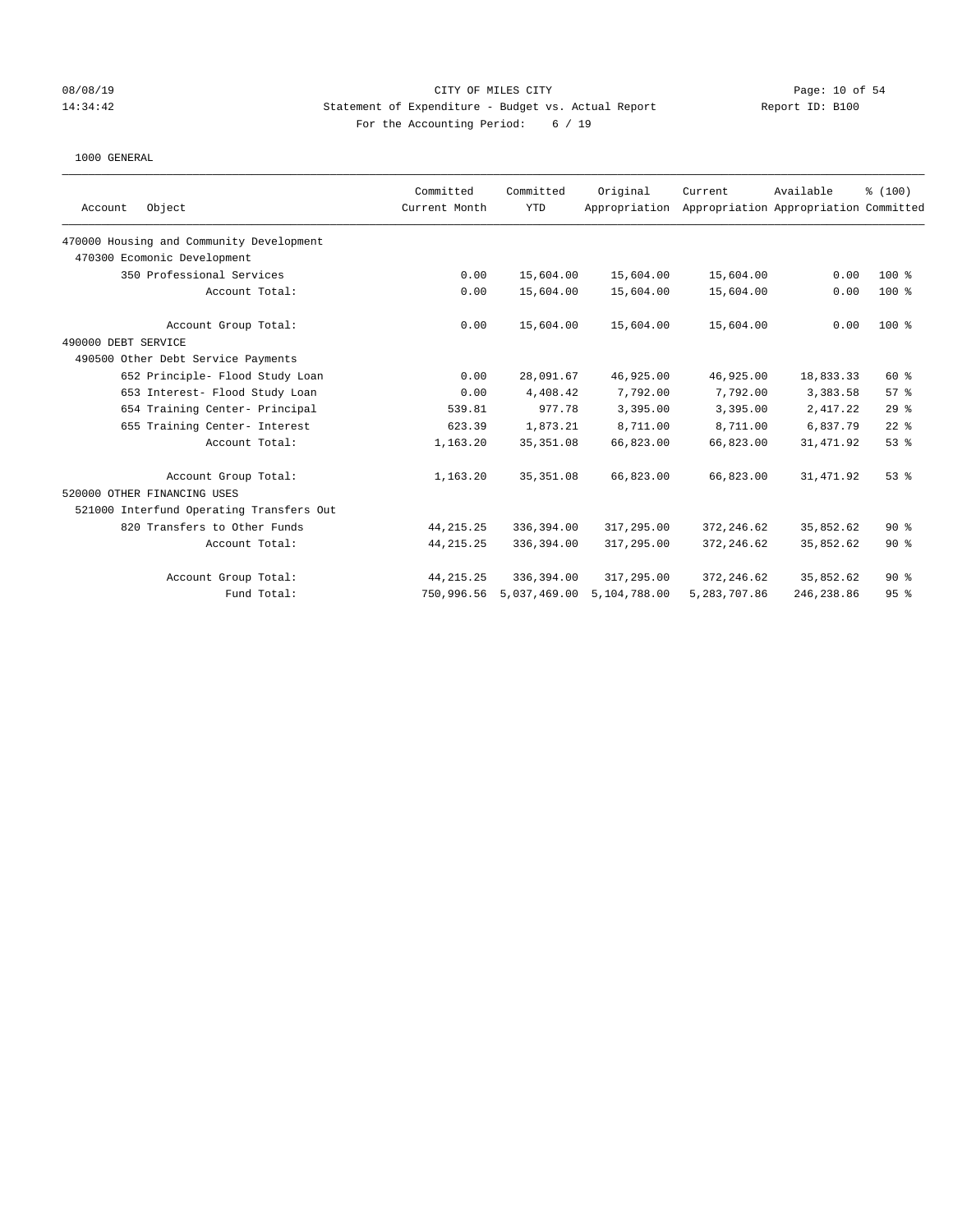# 08/08/19 Page: 11 of 54 14:34:42 Statement of Expenditure - Budget vs. Actual Report Report ID: B100 For the Accounting Period: 6 / 19

#### 2220 LIBRARY

| Account | Object                                              | Committed<br>Current Month | Committed<br><b>YTD</b> | Original   | Current<br>Appropriation Appropriation Appropriation Committed | Available    | % (100)    |
|---------|-----------------------------------------------------|----------------------------|-------------------------|------------|----------------------------------------------------------------|--------------|------------|
|         |                                                     |                            |                         |            |                                                                |              |            |
|         | 460000 CULTURE AND RECREATION-GASB68                |                            |                         |            |                                                                |              |            |
|         | 460100 Library Services(16)                         |                            |                         |            |                                                                |              |            |
|         | 111 Salaries and Wages - Permanent                  | 13,479.94                  | 169,178.61              | 180,436.00 | 180,436.00                                                     | 11,257.39    | 94 %       |
|         | 121 OVERTIME-PERMANENT                              | 0.00                       | 0.00                    | 600.00     | 600.00                                                         | 600.00       | $\epsilon$ |
|         | 131 VACATION                                        | 1,984.61                   | 13,369.92               | 16,000.00  | 16,000.00                                                      | 2,630.08     | 84 %       |
|         | 132 SICK LEAVE                                      | 3,229.40                   | 13,235.26               | 7,300.00   | 7,300.00                                                       | $-5,935.26$  | 181 %      |
|         | 133 OTHER LEAVE PAY                                 | 0.00                       | 0.00                    | 4,063.00   | 4,063.00                                                       | 4,063.00     | る          |
|         | 141 Unemployment Insurance                          | 65.42                      | 687.85                  | 313.00     | 313.00                                                         | $-374.85$    | $220$ %    |
|         | 142 Workers' Compensation                           | 79.57                      | 836.60                  | 887.00     | 887.00                                                         | 50.40        | 94%        |
|         | 143 Health Insurance                                | 3,178.45                   | 43, 114.90              | 44,382.00  | 44,382.00                                                      | 1,267.10     | 97%        |
|         | 144 FICA                                            | 1,412.63                   | 14,857.72               | 15,943.00  | 15,943.00                                                      | 1,085.28     | 93%        |
|         | 145 PERS                                            | 1,602.08                   | 16,778.74               | 17,651.00  | 17,651.00                                                      | 872.26       | 95%        |
|         | 196 CLOTHING ALLOTMENT                              | 0.00                       | 750.00                  | 750.00     | 750.00                                                         | 0.00         | 100 %      |
|         | 210 Office Supplies and Materials                   | 218.34                     | 725.63                  | 1,000.00   | 1,000.00                                                       | 274.37       | 73 %       |
|         | 214 Small Items of Equipment                        | 1,028.77                   | 1,108.77                | 5,000.00   | 5,000.00                                                       | 3,891.23     | $22$ %     |
|         | 220 Operating Expenses                              | 0.00                       | 0.00                    | 1,000.00   | 1,000.00                                                       | 1,000.00     | ి          |
|         | 224 Janitorial Supplies                             | 0.00                       | 531.88                  | 1,200.00   | 1,200.00                                                       | 668.12       | 44 %       |
|         | 311 Postage, Box Rent, Etc.                         | 65.26                      | 1,263.14                | 1,500.00   | 1,500.00                                                       | 236.86       | 84 %       |
|         | 320 Printing, Duplicating, Typing &                 | 5.41                       | 344.79                  | 2,000.00   | 2.000.00                                                       | 1,655.21     | $17*$      |
|         | 330 Publicity, Subscriptions & Dues                 | 0.00                       | 275.31                  | 0.00       | 0.00                                                           | $-275.31$    | ್ಠಿ        |
|         | 334 Memberships, Registrations & Dues               | 0.00                       | 0.00                    | 250.00     | 250.00                                                         | 250.00       | ి          |
|         | 341 Electric Utility Services                       | 640.62                     | 6,898.12                | 9,000.00   | 9,000.00                                                       | 2,101.88     | 77.8       |
|         | 342 Water Utility Services                          | 41.55                      | 529.41                  | 700.00     | 700.00                                                         | 170.59       | 76 %       |
|         | 343 Sewer Utility Services                          | 41.02                      | 453.89                  | 800.00     | 800.00                                                         | 346.11       | 57%        |
|         | 344 Gas Utility Service                             | 56.13                      | 2,090.95                | 5,000.00   | 5,000.00                                                       | 2,909.05     | 42 %       |
|         | 345 Telephone                                       | 146.09                     | 1,583.53                | 1,500.00   | 1,500.00                                                       | $-83.53$     | $106$ %    |
|         | 346 Garbage Service                                 | 0.00                       | 0.00                    | 500.00     | 500.00                                                         | 500.00       | る          |
|         | 347 Internet                                        | 184.10                     | 2,251.76                | 2,500.00   | 2,500.00                                                       | 248.24       | 90%        |
|         | 350 Professional Services                           | 0.00                       | 9,371.35                | 9,500.00   | 9,500.00                                                       | 128.65       | 99 %       |
|         | 360 Contr R & M                                     | 1,632.00                   | 7,479.11                | 10,000.00  | 10,000.00                                                      | 2,520.89     | 75 %       |
|         | 370 Travel                                          | 0.00                       | 396.15                  | 2,000.00   | 2,000.00                                                       | 1,603.85     | $20*$      |
|         | 380 Training Services                               | 0.00                       | 476.47                  | 1,000.00   | 1,000.00                                                       | 523.53       | 48 %       |
|         | 382 Books                                           | 703.14                     | 7,687.66                | 15,000.00  | 15,000.00                                                      | 7,312.34     | $51$ $%$   |
|         | 511 Insurance on Buildings                          | 0.00                       | 2,729.64                | 2,730.00   | 2,730.00                                                       | 0.36         | 100 %      |
|         | 513 Liability                                       | 0.00                       | 2,484.04                | 2,485.00   | 2,485.00                                                       | 0.96         | 100 %      |
|         | 920 Buildings                                       | 0.00                       | 0.00                    | 30,000.00  | 30,000.00                                                      | 30,000.00    | ి          |
|         | Account Total:                                      | 29,794.53                  | 321,491.20              | 392,990.00 | 392,990.00                                                     | 71,498.80    | 82 %       |
|         | Account Group Total:<br>520000 OTHER FINANCING USES | 29,794.53                  | 321,491.20              | 392,990.00 | 392,990.00                                                     | 71,498.80    | 82 %       |
|         | 521000 Interfund Operating Transfers Out            |                            |                         |            |                                                                |              |            |
|         | 820 Transfers to Other Funds                        | 89,319.47                  | 108,772.97              | 21,222.00  | 37,322.00                                                      | $-71,450.97$ | 291 %      |
|         | Account Total:                                      | 89, 319.47                 | 108,772.97              | 21,222.00  | 37,322.00                                                      | $-71,450.97$ | 291 %      |
|         | Account Group Total:                                | 89, 319.47                 | 108,772.97              | 21,222.00  | 37, 322.00                                                     | $-71,450.97$ | 291 %      |
|         | Fund Total:                                         | 119,114.00                 | 430,264.17              | 414,212.00 | 430, 312.00                                                    | 47.83        | 100 %      |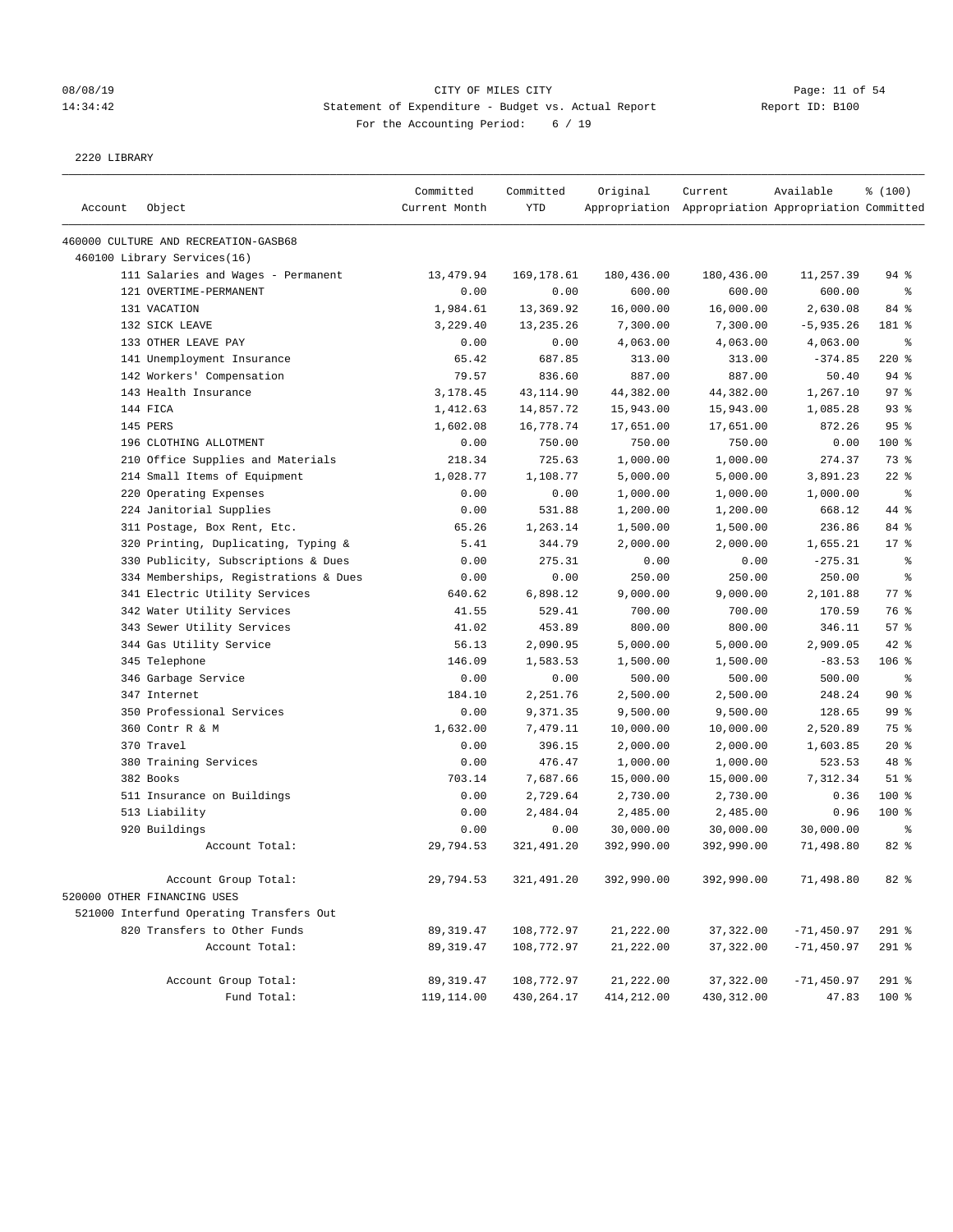## 08/08/19 Page: 12 of 54 14:34:42 Statement of Expenditure - Budget vs. Actual Report Report ID: B100 For the Accounting Period: 6 / 19

2260 EMERGENCY DISASTER

| Object<br>Account                        | Committed<br>Current Month | Committed<br><b>YTD</b> | Original<br>Appropriation | Current<br>Appropriation Appropriation Committed | Available | $\frac{100}{3}$ |
|------------------------------------------|----------------------------|-------------------------|---------------------------|--------------------------------------------------|-----------|-----------------|
| 520000 OTHER FINANCING USES              |                            |                         |                           |                                                  |           |                 |
| 521000 Interfund Operating Transfers Out |                            |                         |                           |                                                  |           |                 |
| 820 Transfers to Other Funds             | 18, 181.39                 | 18, 181.39              | 18,727.00                 | 18,727.00                                        | 545.61    | $97$ $%$        |
| Account Total:                           | 18, 181. 39                | 18, 181. 39             | 18,727.00                 | 18,727.00                                        | 545.61    | $97$ $%$        |
| Account Group Total:                     | 18,181.39                  | 18, 181. 39             | 18,727.00                 | 18,727.00                                        | 545.61    | $97$ $%$        |
| Fund Total:                              | 18, 181.39                 | 18, 181. 39             | 18,727.00                 | 18,727.00                                        | 545.61    | $97$ $%$        |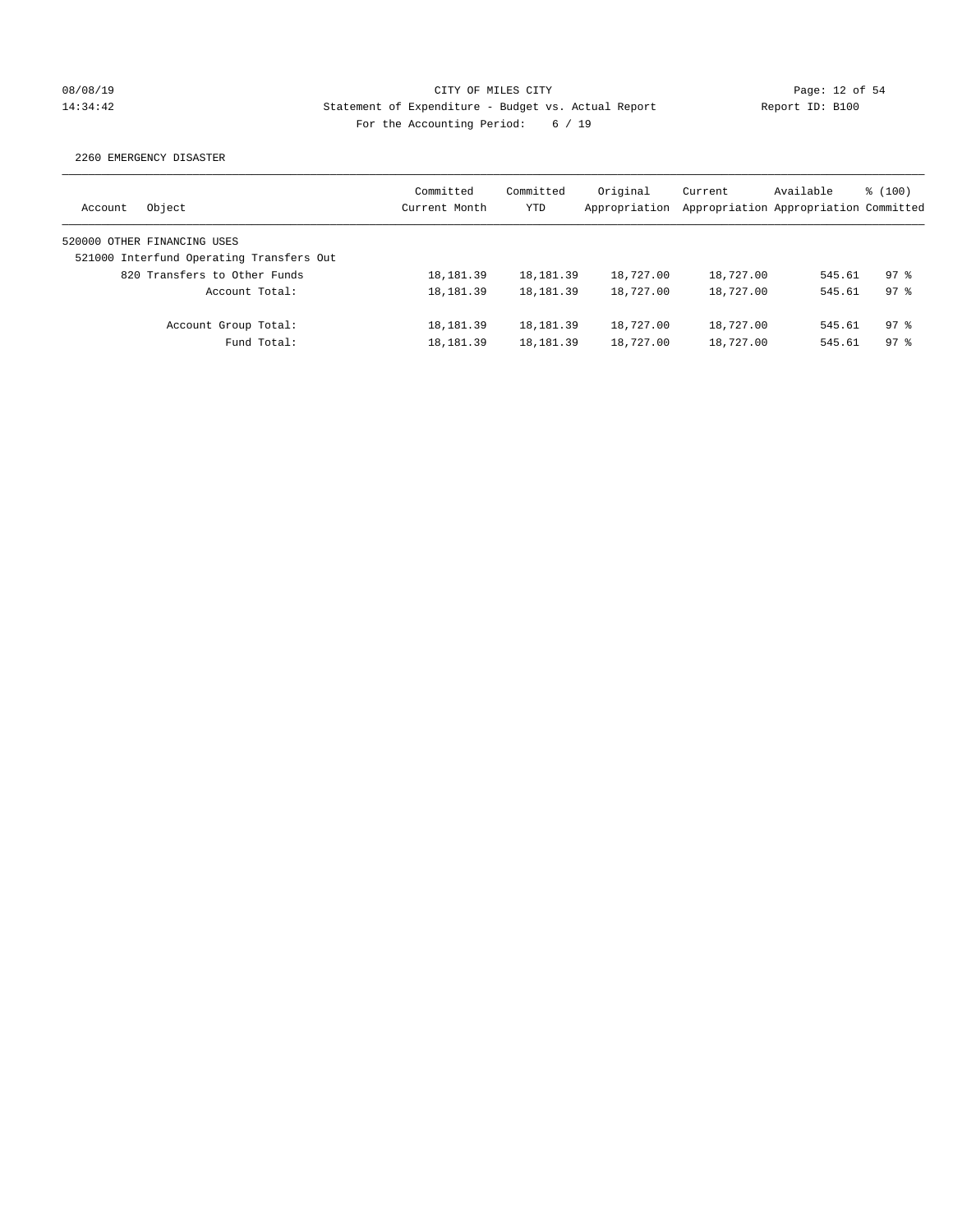## 08/08/19 Page: 13 of 54 14:34:42 Statement of Expenditure - Budget vs. Actual Report Report ID: B100 For the Accounting Period: 6 / 19

### 2270 Health

| Object<br>Account                  | Committed<br>Current Month | Committed<br><b>YTD</b> | Original<br>Appropriation | Current   | Available<br>Appropriation Appropriation Committed | \$(100)  |
|------------------------------------|----------------------------|-------------------------|---------------------------|-----------|----------------------------------------------------|----------|
| 440000 PUBLIC HEALTH-GASB68        |                            |                         |                           |           |                                                    |          |
| 440140 Registration and Inspection |                            |                         |                           |           |                                                    |          |
| 350 Professional Services          | 14,598.75                  | 14,598.75               | 15,740.00                 | 15,740.00 | 1,141.25                                           | $93$ $%$ |
| Account Total:                     | 14,598.75                  | 14,598.75               | 15,740.00                 | 15,740.00 | 1,141.25                                           | $93$ $%$ |
| Account Group Total:               | 14,598.75                  | 14,598.75               | 15,740.00                 | 15,740.00 | 1,141.25                                           | $93$ $%$ |
| Fund Total:                        | 14,598.75                  | 14,598.75               | 15,740.00                 | 15,740.00 | 1,141.25                                           | $93$ $%$ |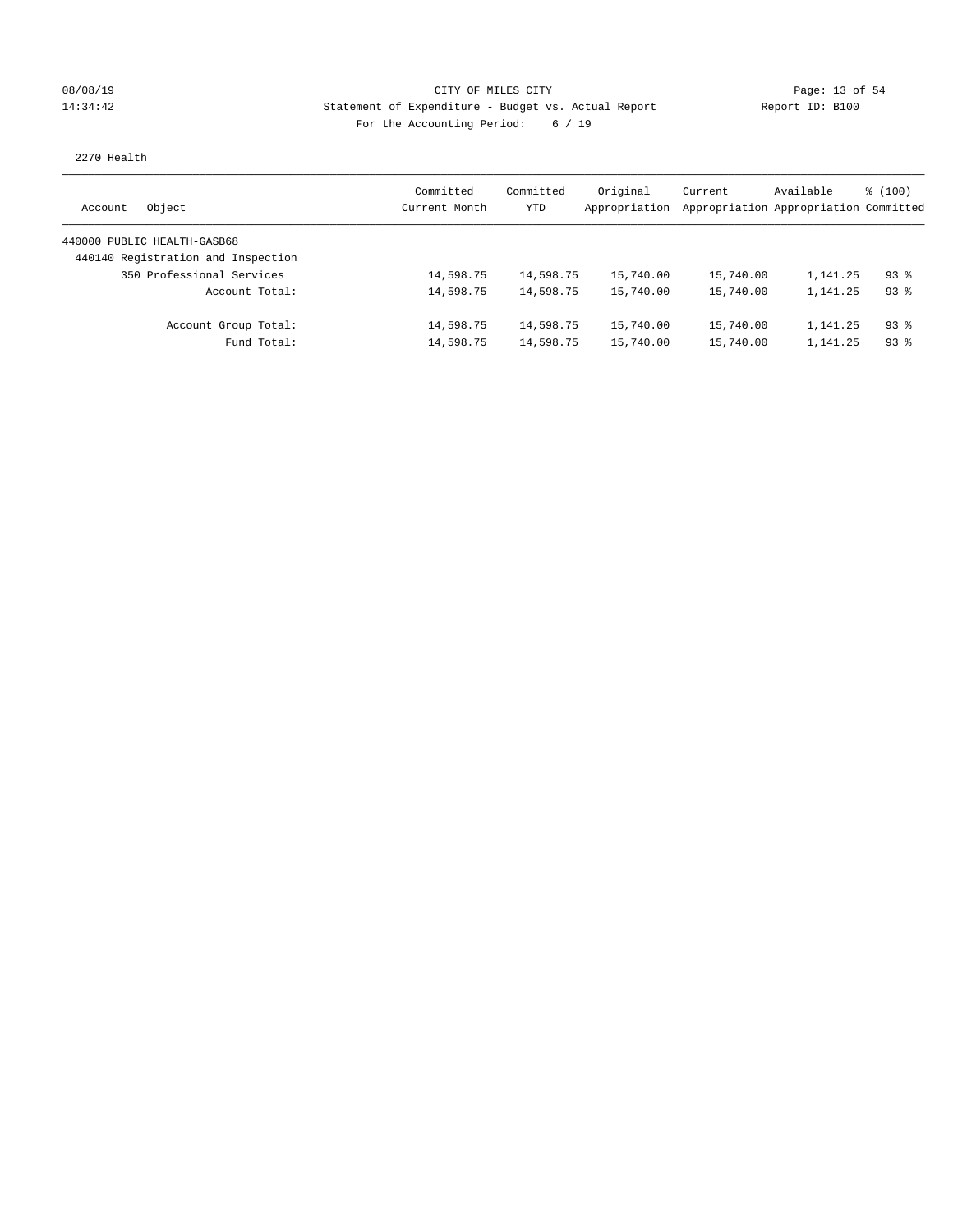### 08/08/19 Page: 14 of 54 14:34:42 Statement of Expenditure - Budget vs. Actual Report Report ID: B100 For the Accounting Period: 6 / 19

2310 TIFD-Downtown

| Account | Object                                    | Committed<br>Current Month | Committed<br><b>YTD</b> | Original  | Current<br>Appropriation Appropriation Appropriation Committed | Available | % (100)   |
|---------|-------------------------------------------|----------------------------|-------------------------|-----------|----------------------------------------------------------------|-----------|-----------|
|         | 460000 CULTURE AND RECREATION-GASB68      |                            |                         |           |                                                                |           |           |
|         | 460462 Urban Renewal District             |                            |                         |           |                                                                |           |           |
|         | 111 Salaries and Wages - Permanent        | 0.00                       | 9,355.92                | 14,740.00 | 14,740.00                                                      | 5,384.08  | 63 %      |
|         | 131 VACATION                              | 0.00                       | 0.00                    | 1,600.00  | 1,600.00                                                       | 1,600.00  | ి         |
|         | 132 SICK LEAVE                            | 0.00                       | 108.39                  | 400.00    | 400.00                                                         | 291.61    | $27$ $%$  |
|         | 133 OTHER LEAVE PAY                       | 0.00                       | 120.42                  | 0.00      | 0.00                                                           | $-120.42$ | နွ        |
|         | 141 Unemployment Insurance                | 0.00                       | 33.76                   | 25.00     | 25.00                                                          | $-8.76$   | $135$ $%$ |
|         | 142 Workers' Compensation                 | 0.00                       | 121.36                  | 210.00    | 210.00                                                         | 88.64     | 58 %      |
|         | 144 FICA                                  | 0.00                       | 738.64                  | 1,281.00  | 1,281.00                                                       | 542.36    | 58 %      |
|         | 145 PERS                                  | 0.00                       | 801.41                  | 1,418.00  | 1,418.00                                                       | 616.59    | 57%       |
|         | 196 CLOTHING ALLOTMENT                    | 0.00                       | 70.12                   | 0.00      | 0.00                                                           | $-70.12$  | န္        |
|         | 210 Office Supplies and Materials         | 0.00                       | 20.00                   | 250.00    | 250.00                                                         | 230.00    | 8 %       |
|         | 220 Operating Expenses                    | 0.00                       | 58.17                   | 1,000.00  | 1,000.00                                                       | 941.83    | 6 %       |
|         | 311 Postage, Box Rent, Etc.               | 0.00                       | 2.01                    | 0.00      | 0.00                                                           | $-2.01$   | 昙         |
|         | 320 Printing, Duplicating, Typing &       | 0.00                       | 0.00                    | 100.00    | 100.00                                                         | 100.00    | ま         |
|         | 330 Publicity, Subscriptions & Dues       | 0.00                       | 0.00                    | 100.00    | 100.00                                                         | 100.00    | $\approx$ |
|         | 331 Publication of Formal & Legal Notices | 0.00                       | 0.00                    | 300.00    | 300.00                                                         | 300.00    | 昙         |
|         | 345 Telephone                             | 17.88                      | 266.11                  | 219.00    | 219.00                                                         | $-47.11$  | $122$ $%$ |
|         | 347 Internet                              | 11.48                      | 189.34                  | 785.00    | 785.00                                                         | 595.66    | $24$ %    |
|         | 350 Professional Services                 | 0.00                       | 77.60                   | 1,167.00  | 1,167.00                                                       | 1,089.40  | 7 %       |
|         | 360 Contr R & M                           | 70.16                      | 892.66                  | 562.00    | 562.00                                                         | $-330.66$ | $159$ $%$ |
|         | 370 Travel                                | 0.00                       | 0.00                    | 1,000.00  | 1,000.00                                                       | 1,000.00  | နွ        |
|         | 721 Redevelopment                         | 0.00                       | 0.00                    | 11,067.00 | 11,067.00                                                      | 11,067.00 | နွ        |
|         | Account Total:                            | 99.52                      | 12,855.91               | 36,224.00 | 36,224.00                                                      | 23,368.09 | 35%       |
|         | Account Group Total:                      | 99.52                      | 12,855.91               | 36,224.00 | 36,224.00                                                      | 23,368.09 | 35%       |
|         | 520000 OTHER FINANCING USES               |                            |                         |           |                                                                |           |           |
|         | 521000 Interfund Operating Transfers Out  |                            |                         |           |                                                                |           |           |
|         | 820 Transfers to Other Funds              | 0.00                       | 3,777.67                | 3,778.00  | 3,778.00                                                       | 0.33      | $100*$    |
|         | Account Total:                            | 0.00                       | 3,777.67                | 3,778.00  | 3,778.00                                                       | 0.33      | $100$ %   |
|         | Account Group Total:                      | 0.00                       | 3,777.67                | 3,778.00  | 3,778.00                                                       | 0.33      | 100 %     |
|         | Fund Total:                               | 99.52                      | 16,633.58               | 40,002.00 | 40,002.00                                                      | 23,368.42 | $42*$     |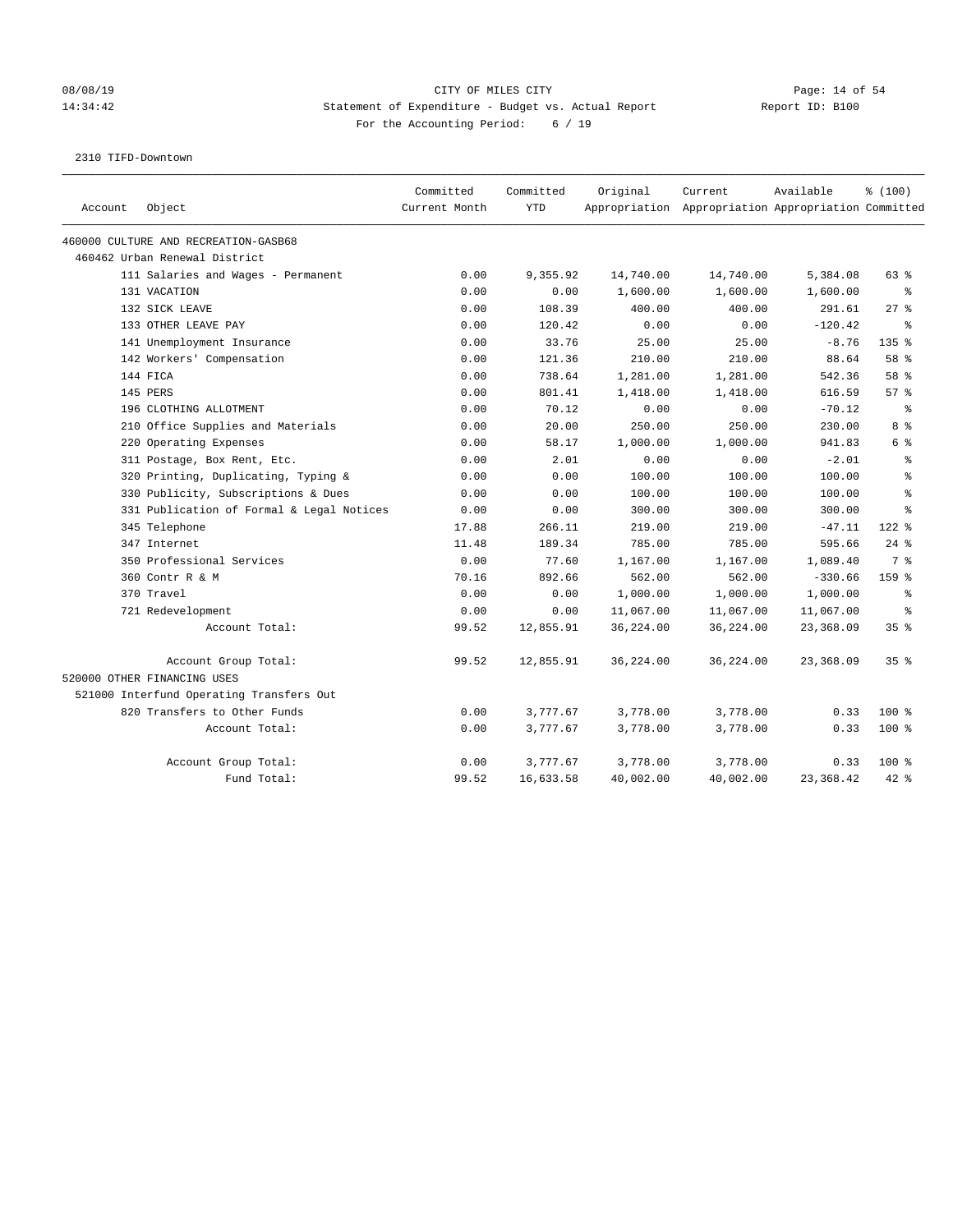# 08/08/19 Page: 15 of 54 14:34:42 Statement of Expenditure - Budget vs. Actual Report Report ID: B100 For the Accounting Period: 6 / 19

2372 Permissive Medical Levy

| Account | Object                                   | Committed<br>Current Month | Committed<br><b>YTD</b> | Original<br>Appropriation | Current<br>Appropriation Appropriation Committed | Available | $\frac{100}{3}$ |
|---------|------------------------------------------|----------------------------|-------------------------|---------------------------|--------------------------------------------------|-----------|-----------------|
|         | 520000 OTHER FINANCING USES              |                            |                         |                           |                                                  |           |                 |
|         | 521000 Interfund Operating Transfers Out |                            |                         |                           |                                                  |           |                 |
|         | 820 Transfers to Other Funds             | 96,982.94                  | 221, 185. 76            | 224,741.00                | 224,741.00                                       | 3,555.24  | 98 <sup>8</sup> |
|         | Account Total:                           | 96.982.94                  | 221, 185. 76            | 224,741.00                | 224,741.00                                       | 3,555.24  | 98 <sup>8</sup> |
|         | Account Group Total:                     | 96.982.94                  | 221, 185. 76            | 224,741.00                | 224,741.00                                       | 3,555.24  | 98 <sup>8</sup> |
|         | Fund Total:                              | 96,982.94                  | 221, 185. 76            | 224,741.00                | 224,741.00                                       | 3,555.24  | 98 <sup>8</sup> |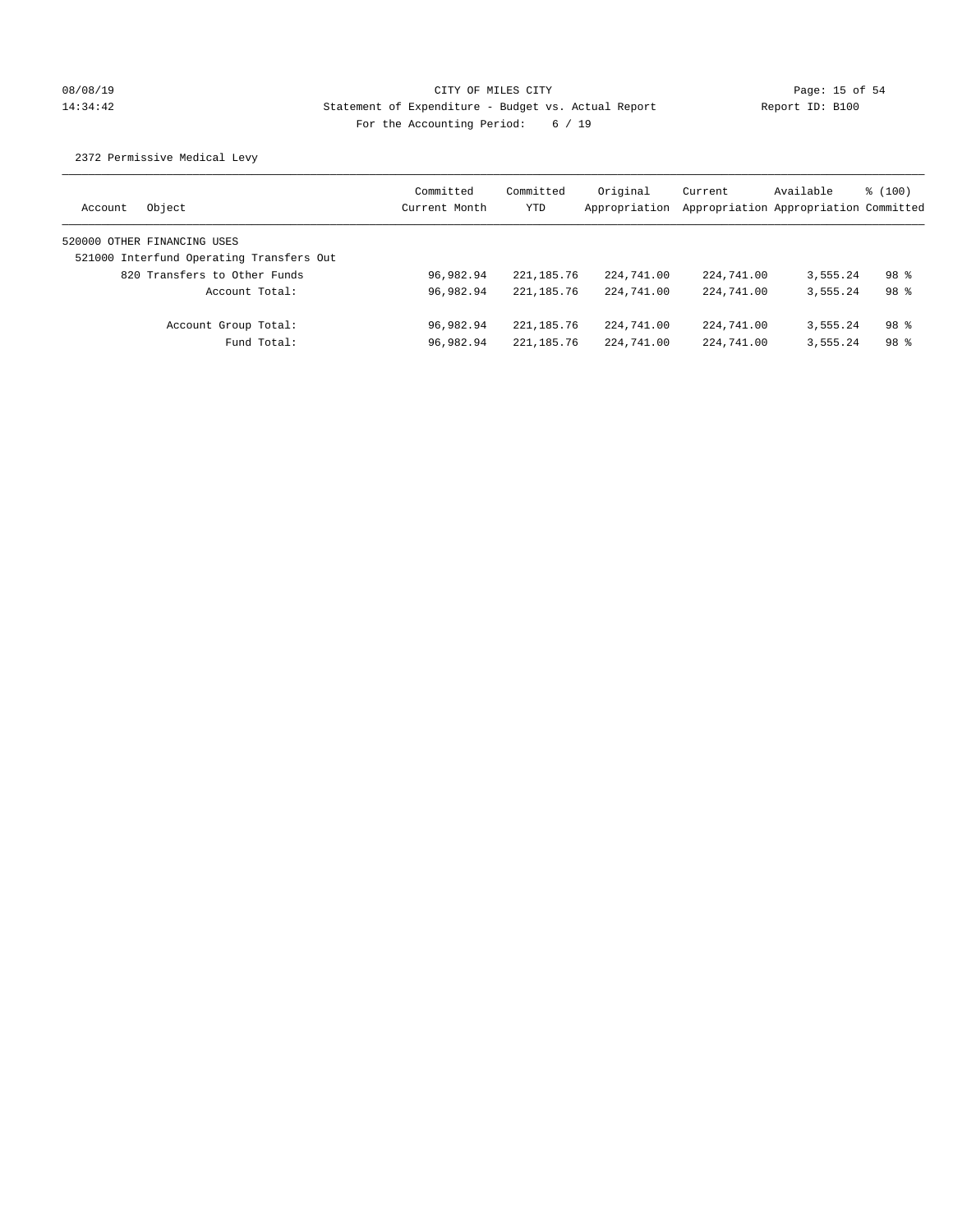## 08/08/19 Page: 16 of 54 14:34:42 Statement of Expenditure - Budget vs. Actual Report Report ID: B100 For the Accounting Period: 6 / 19

2390 DRUG FORFEITURE

| Account | Object                            | Committed<br>Current Month | Committed<br>YTD | Original<br>Appropriation | Current  | Available<br>Appropriation Appropriation Committed | \$(100) |
|---------|-----------------------------------|----------------------------|------------------|---------------------------|----------|----------------------------------------------------|---------|
|         | 420000 PUBLIC SAFETY-GASB68       |                            |                  |                           |          |                                                    |         |
|         | 420100 Law Enforcement Services   |                            |                  |                           |          |                                                    |         |
|         | 210 Office Supplies and Materials | 0.00                       | 0.00             | 100.00                    | 100.00   | 100.00                                             | ៖       |
|         | 220 Operating Expenses            | 0.00                       | 0.00             | 500.00                    | 500.00   | 500.00                                             | နွ      |
|         | 380 Training Services             | 0.00                       | 0.00             | 100.00                    | 100.00   | 100.00                                             | ి       |
|         | 900 Capital Outlay                | 0.00                       | 0.00             | 1,000.00                  | 1,000.00 | 1,000.00                                           | ి       |
|         | Account Total:                    | 0.00                       | 0.00             | 1,700.00                  | 1,700.00 | 1,700.00                                           | ి       |
|         | Account Group Total:              | 0.00                       | 0.00             | 1,700.00                  | 1,700.00 | 1,700.00                                           | ៖       |
|         | Fund Total:                       | 0.00                       | 0.00             | 1,700.00                  | 1,700.00 | 1,700.00                                           | ి       |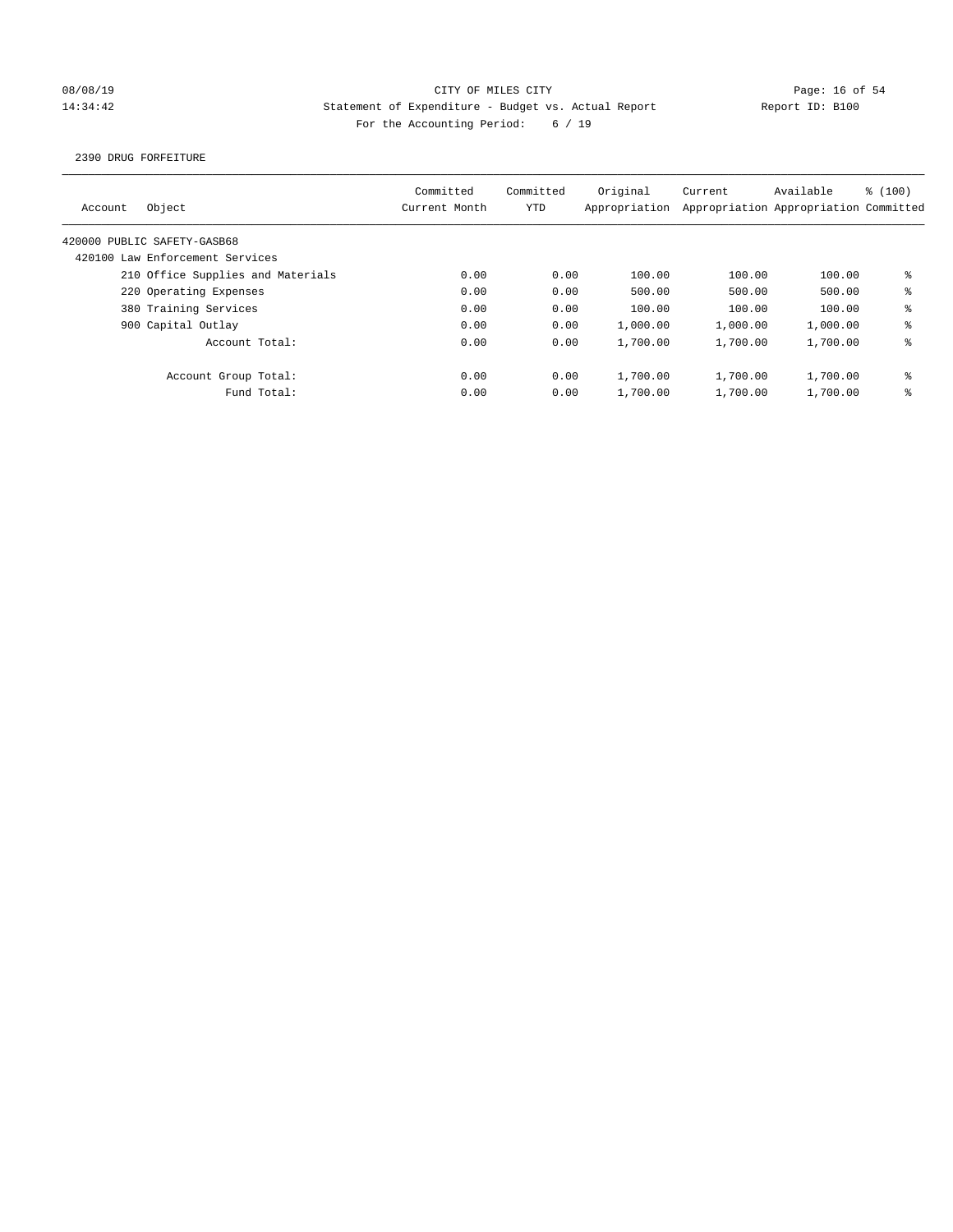# 08/08/19 Page: 17 of 54 14:34:42 Statement of Expenditure - Budget vs. Actual Report Changer Report ID: B100 For the Accounting Period: 6 / 19

2394 BUILDING CODE ENFORCEMENT

|                      |                                           | Committed     | Committed  | Original   | Current                                             | Available | % (100) |
|----------------------|-------------------------------------------|---------------|------------|------------|-----------------------------------------------------|-----------|---------|
| Account              | Object                                    | Current Month | <b>YTD</b> |            | Appropriation Appropriation Appropriation Committed |           |         |
|                      | 420000 PUBLIC SAFETY-GASB68               |               |            |            |                                                     |           |         |
|                      | 420531 Building Inspection                |               |            |            |                                                     |           |         |
|                      | 111 Salaries and Wages - Permanent        | 891.14        | 11,397.84  | 11,588.00  | 11,588.00                                           | 190.16    | 98 %    |
|                      | 121 OVERTIME-PERMANENT                    | 0.00          | 151.19     | 240.00     | 240.00                                              | 88.81     | 63 %    |
|                      | 131 VACATION                              | 182.27        | 1,041.59   | 1,000.00   | 1,000.00                                            | $-41.59$  | $104$ % |
|                      | 132 SICK LEAVE                            | 0.00          | 632.16     | 600.00     | 600.00                                              | $-32.16$  | $105$ % |
|                      | 133 OTHER LEAVE PAY                       | 167.02        | 220.71     | 254.00     | 254.00                                              | 33.29     | 87%     |
|                      | 141 Unemployment Insurance                | 4.33          | 47.19      | 21.00      | 21.00                                               | $-26.19$  | $225$ % |
|                      | 142 Workers' Compensation                 | 39.46         | 373.66     | 363.00     | 363.00                                              | $-10.66$  | $103$ % |
|                      | 143 Health Insurance                      | 238.43        | 2,679.45   | 2,663.00   | 2,663.00                                            | $-16.45$  | 101 %   |
|                      | 144 FICA                                  | 94.51         | 1,027.37   | 1,047.00   | 1,047.00                                            | 19.63     | 98 %    |
|                      | 145 PERS                                  | 92.01         | 1,137.88   | 1,159.00   | 1,159.00                                            | 21.12     | 98 %    |
|                      | 196 CLOTHING ALLOTMENT                    | 0.00          | 45.00      | 45.00      | 45.00                                               | 0.00      | $100$ % |
|                      | 210 Office Supplies and Materials         | 21.46         | 583.19     | 2,000.00   | 2,000.00                                            | 1,416.81  | 29%     |
|                      | 214 Small Items of Equipment              | 0.00          | 4,472.99   | 15,000.00  | 15,000.00                                           | 10,527.01 | $30*$   |
|                      | 220 Operating Expenses                    | 0.00          | 0.00       | 1,000.00   | 1,000.00                                            | 1,000.00  | နွ      |
|                      | 311 Postage, Box Rent, Etc.               | 1.95          | 212.42     | 500.00     | 500.00                                              | 287.58    | 42 %    |
|                      | 320 Printing, Duplicating, Typing &       | 0.00          | 375.22     | 400.00     | 400.00                                              | 24.78     | 94 %    |
|                      | 330 Publicity, Subscriptions & Dues       | 0.00          | 112.56     | 500.00     | 500.00                                              | 387.44    | 23%     |
|                      | 331 Publication of Formal & Legal Notices | 434.16        | 658.91     | 1,000.00   | 1,000.00                                            | 341.09    | 66 %    |
|                      | 334 Memberships, Registrations & Dues     | 0.00          | 330.00     | 400.00     | 400.00                                              | 70.00     | 83%     |
|                      | 345 Telephone                             | 26.36         | 316.32     | 400.00     | 400.00                                              | 83.68     | 79 %    |
|                      | 347 Internet                              | 0.00          | 0.00       | 200.00     | 200.00                                              | 200.00    | နွ      |
|                      | 350 Professional Services                 | 17,399.90     | 102,331.74 | 115,000.00 | 115,000.00                                          | 12,668.26 | 89 %    |
|                      | 360 Contr R & M                           | 162.09        | 3,078.74   | 3,000.00   | 3,000.00                                            | $-78.74$  | $103$ % |
|                      | 380 Training Services                     | 0.00          | 2,720.38   | 5,000.00   | 5,000.00                                            | 2,279.62  | 54 %    |
|                      | 382 Books                                 | 0.00          | 838.28     | 8,000.00   | 8,000.00                                            | 7,161.72  | $10*$   |
|                      | 531 Building & Office Rental              | 200.00        | 2,400.00   | 2,400.00   | 2,400.00                                            | 0.00      | 100 %   |
|                      | 540 Special Assessments                   | 0.00          | 546.23     | 800.00     | 800.00                                              | 253.77    | 68 %    |
|                      | Account Total:                            | 19,955.09     | 137,731.02 | 174,580.00 | 174,580.00                                          | 36,848.98 | 79 %    |
|                      | Account Group Total:                      | 19,955.09     | 137,731.02 | 174,580.00 | 174,580.00                                          | 36,848.98 | 79 %    |
| 510000 MISCELLANEOUS |                                           |               |            |            |                                                     |           |         |
|                      | 510330 Comprehensive Liability Insurance  |               |            |            |                                                     |           |         |
|                      | 513 Liability                             | 0.00          | 165.52     | 166.00     | 166.00                                              | 0.48      | $100$ % |
|                      | Account Total:                            | 0.00          | 165.52     | 166.00     | 166.00                                              | 0.48      | $100*$  |
|                      | Account Group Total:                      | 0.00          | 165.52     | 166.00     | 166.00                                              | 0.48      | $100*$  |
|                      | 520000 OTHER FINANCING USES               |               |            |            |                                                     |           |         |
|                      | 521000 Interfund Operating Transfers Out  |               |            |            |                                                     |           |         |
|                      | 820 Transfers to Other Funds              | 570.00        | 6,840.00   | 6,840.00   | 6,840.00                                            | 0.00      | 100 %   |
|                      | Account Total:                            | 570.00        | 6,840.00   | 6,840.00   | 6,840.00                                            | 0.00      | $100$ % |
|                      | Account Group Total:                      | 570.00        | 6,840.00   | 6,840.00   | 6,840.00                                            | 0.00      | $100$ % |
|                      | Fund Total:                               | 20,525.09     | 144,736.54 | 181,586.00 | 181,586.00                                          | 36,849.46 | $80*$   |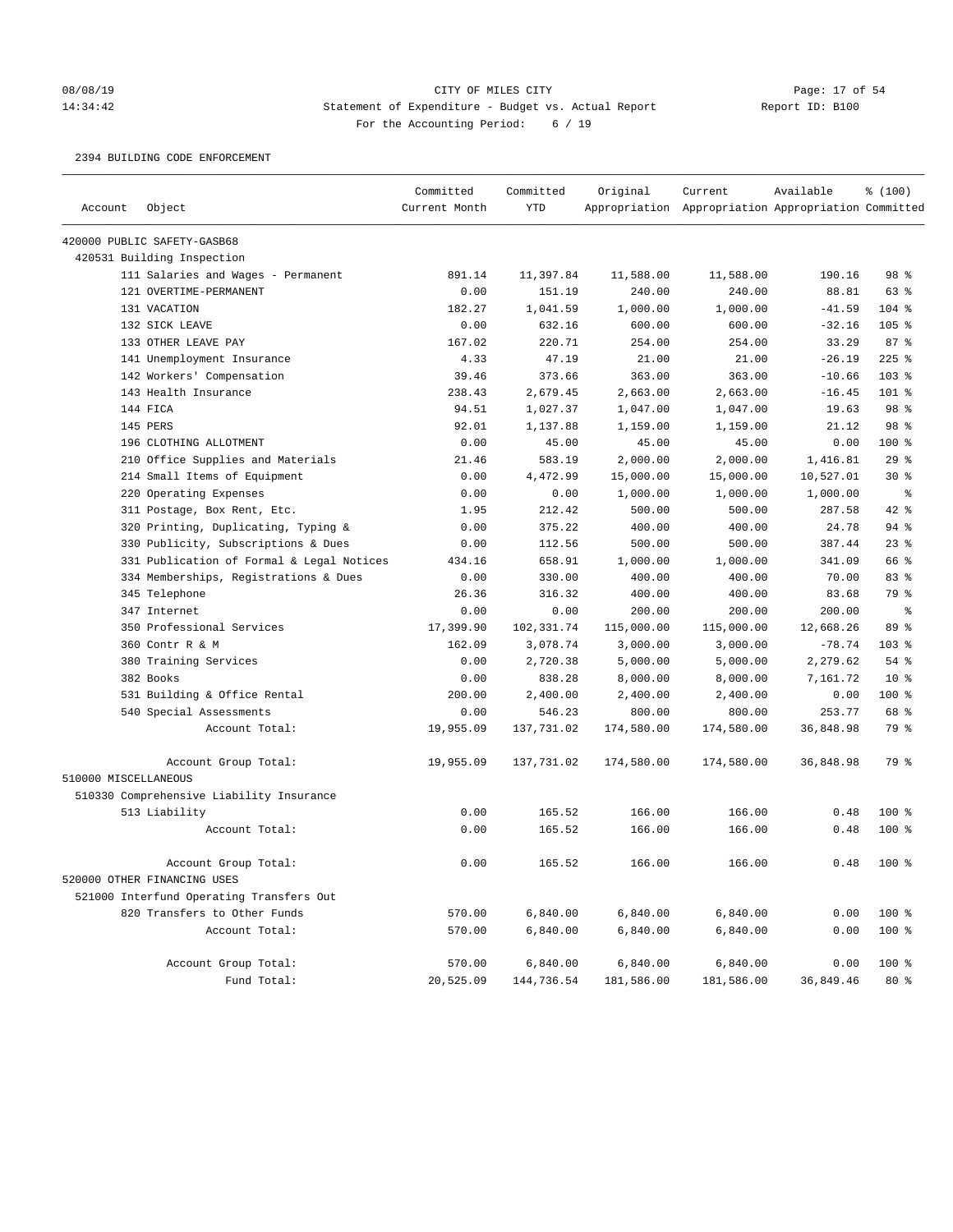## 08/08/19 Page: 18 of 54 14:34:42 Statement of Expenditure - Budget vs. Actual Report Report ID: B100 For the Accounting Period: 6 / 19

2400 LTG M D#165-(Gen City)

|                                          | Committed     | Committed   | Original      | Current    | Available                             | \$(100)         |
|------------------------------------------|---------------|-------------|---------------|------------|---------------------------------------|-----------------|
| Object<br>Account                        | Current Month | <b>YTD</b>  | Appropriation |            | Appropriation Appropriation Committed |                 |
| 430000 Public Works-GASB68               |               |             |               |            |                                       |                 |
| 430263 STREET LIGHTING                   |               |             |               |            |                                       |                 |
| 341 Electric Utility Services            | 4,009.59      | 44,522.90   | 114,000.00    | 114,000.00 | 69,477.10                             | 398             |
| 533 Machinery and Equipment Rental       | 12,165.40     | 144, 112.39 | 81,000.00     | 81,000.00  | $-63, 112.39$                         | 178 %           |
| Account Total:                           | 16,174.99     | 188,635.29  | 195,000.00    | 195,000.00 | 6,364.71                              | 97 <sub>8</sub> |
| Account Group Total:                     | 16,174.99     | 188,635.29  | 195,000.00    | 195,000.00 | 6,364.71                              | $97$ %          |
| 520000 OTHER FINANCING USES              |               |             |               |            |                                       |                 |
| 521000 Interfund Operating Transfers Out |               |             |               |            |                                       |                 |
| 820 Transfers to Other Funds             | 0.00          | 1,000.00    | 1,000.00      | 1,000.00   | 0.00                                  | $100$ %         |
| Account Total:                           | 0.00          | 1,000.00    | 1,000.00      | 1,000.00   | 0.00                                  | $100$ %         |
| Account Group Total:                     | 0.00          | 1,000.00    | 1,000.00      | 1,000.00   | 0.00                                  | $100$ %         |
| Fund Total:                              | 16,174.99     | 189,635.29  | 196,000.00    | 196,000.00 | 6,364.71                              | 97.8            |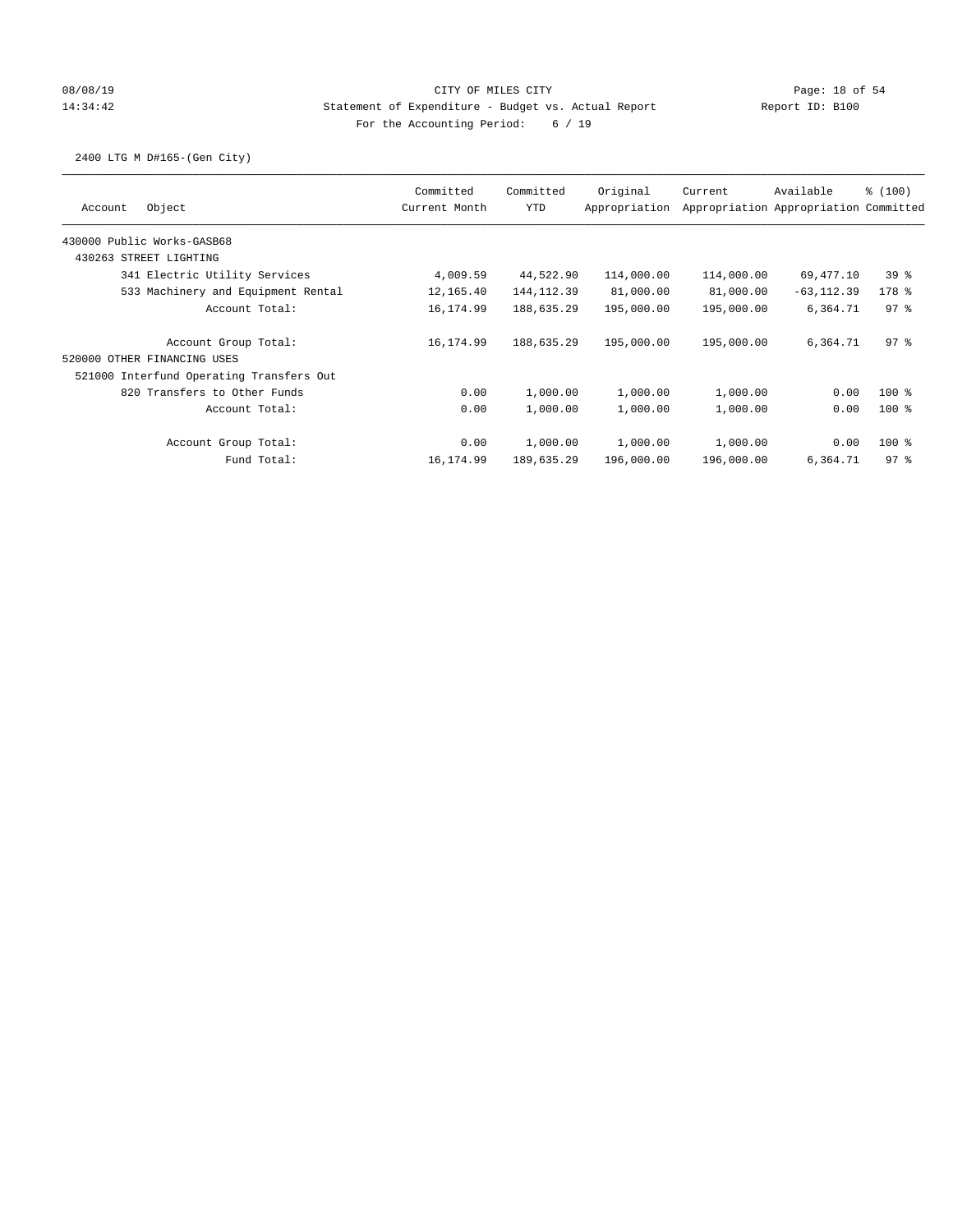## 08/08/19 Page: 19 of 54 14:34:42 Statement of Expenditure - Budget vs. Actual Report Report ID: B100 For the Accounting Period: 6 / 19

### 2420 LTG M D#167-(MilesAddn Etc)

| Object<br>Account                        | Committed<br>Current Month | Committed<br>YTD | Original<br>Appropriation | Current   | Available<br>Appropriation Appropriation Committed | % (100) |
|------------------------------------------|----------------------------|------------------|---------------------------|-----------|----------------------------------------------------|---------|
| 430000 Public Works-GASB68               |                            |                  |                           |           |                                                    |         |
| 430263 STREET LIGHTING                   |                            |                  |                           |           |                                                    |         |
| 341 Electric Utility Services            | 565.85                     | 6,245.60         | 21,000.00                 | 21,000.00 | 14,754.40                                          | $30*$   |
| 533 Machinery and Equipment Rental       | 1,453.50                   | 17, 111.48       | 11,000.00                 | 11,000.00 | $-6, 111.48$                                       | $156$ % |
| Account Total:                           | 2,019.35                   | 23,357.08        | 32,000.00                 | 32,000.00 | 8,642.92                                           | 73 %    |
| Account Group Total:                     | 2,019.35                   | 23,357.08        | 32,000.00                 | 32,000.00 | 8,642.92                                           | 73 %    |
| 520000 OTHER FINANCING USES              |                            |                  |                           |           |                                                    |         |
| 521000 Interfund Operating Transfers Out |                            |                  |                           |           |                                                    |         |
| 820 Transfers to Other Funds             | 0.00                       | 1,000.00         | 1,000.00                  | 1,000.00  | 0.00                                               | $100$ % |
| Account Total:                           | 0.00                       | 1,000.00         | 1,000.00                  | 1,000.00  | 0.00                                               | $100$ % |
| Account Group Total:                     | 0.00                       | 1,000.00         | 1,000.00                  | 1,000.00  | 0.00                                               | $100$ % |
| Fund Total:                              | 2,019.35                   | 24,357.08        | 33,000.00                 | 33,000.00 | 8,642.92                                           | 74 %    |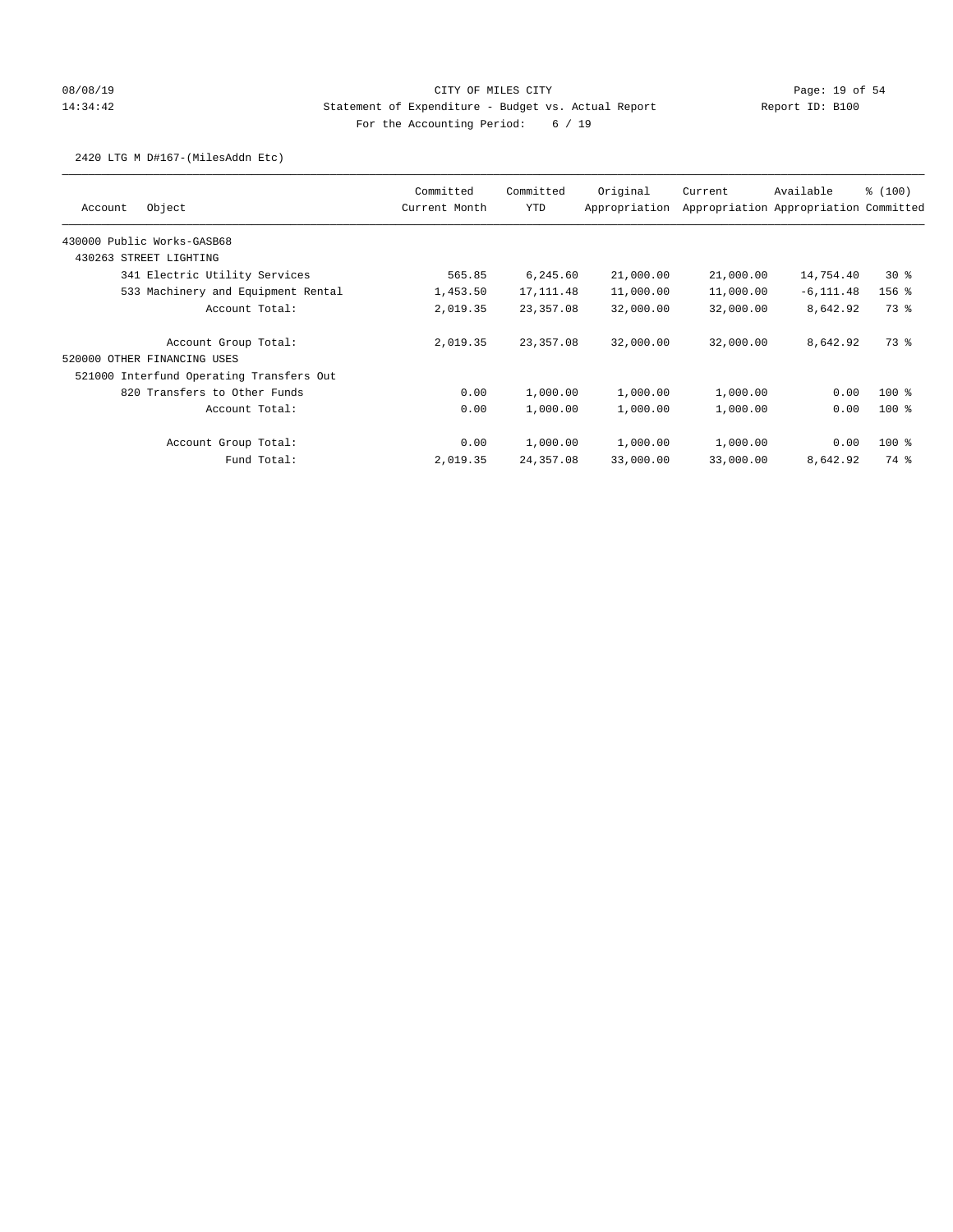## 08/08/19 Page: 20 of 54 14:34:42 Statement of Expenditure - Budget vs. Actual Report Report ID: B100 For the Accounting Period: 6 / 19

### 2430 LTG M D#171-(Balsam Est)

|         |                                          | Committed     | Committed  | Original      | Current                               | Available | % (100)         |
|---------|------------------------------------------|---------------|------------|---------------|---------------------------------------|-----------|-----------------|
| Account | Object                                   | Current Month | <b>YTD</b> | Appropriation | Appropriation Appropriation Committed |           |                 |
|         | 430000 Public Works-GASB68               |               |            |               |                                       |           |                 |
|         | 430263 STREET LIGHTING                   |               |            |               |                                       |           |                 |
|         | 230 Repair and Maintenance Supplies      | 0.00          | 853.22     | 1,600.00      | 1,600.00                              | 746.78    | 53%             |
|         | 341 Electric Utility Services            | 156.35        | 1,696.87   | 1,700.00      | 1,700.00                              | 3.13      | $100*$          |
|         | 360 Contr R & M                          | 0.00          | 1,187.50   | 1,200.00      | 1,200.00                              | 12.50     | 99 <sub>8</sub> |
|         | Account Total:                           | 156.35        | 3,737.59   | 4,500.00      | 4,500.00                              | 762.41    | 83%             |
|         | Account Group Total:                     | 156.35        | 3,737.59   | 4,500.00      | 4,500.00                              | 762.41    | 83%             |
|         | 520000 OTHER FINANCING USES              |               |            |               |                                       |           |                 |
|         | 521000 Interfund Operating Transfers Out |               |            |               |                                       |           |                 |
|         | 820 Transfers to Other Funds             | 0.00          | 1,000.00   | 1,000.00      | 1,000.00                              | 0.00      | $100*$          |
|         | Account Total:                           | 0.00          | 1,000.00   | 1,000.00      | 1,000.00                              | 0.00      | $100*$          |
|         | Account Group Total:                     | 0.00          | 1,000.00   | 1,000.00      | 1,000.00                              | 0.00      | $100*$          |
|         | Fund Total:                              | 156.35        | 4,737.59   | 5,500.00      | 5,500.00                              | 762.41    | 86 <sup>8</sup> |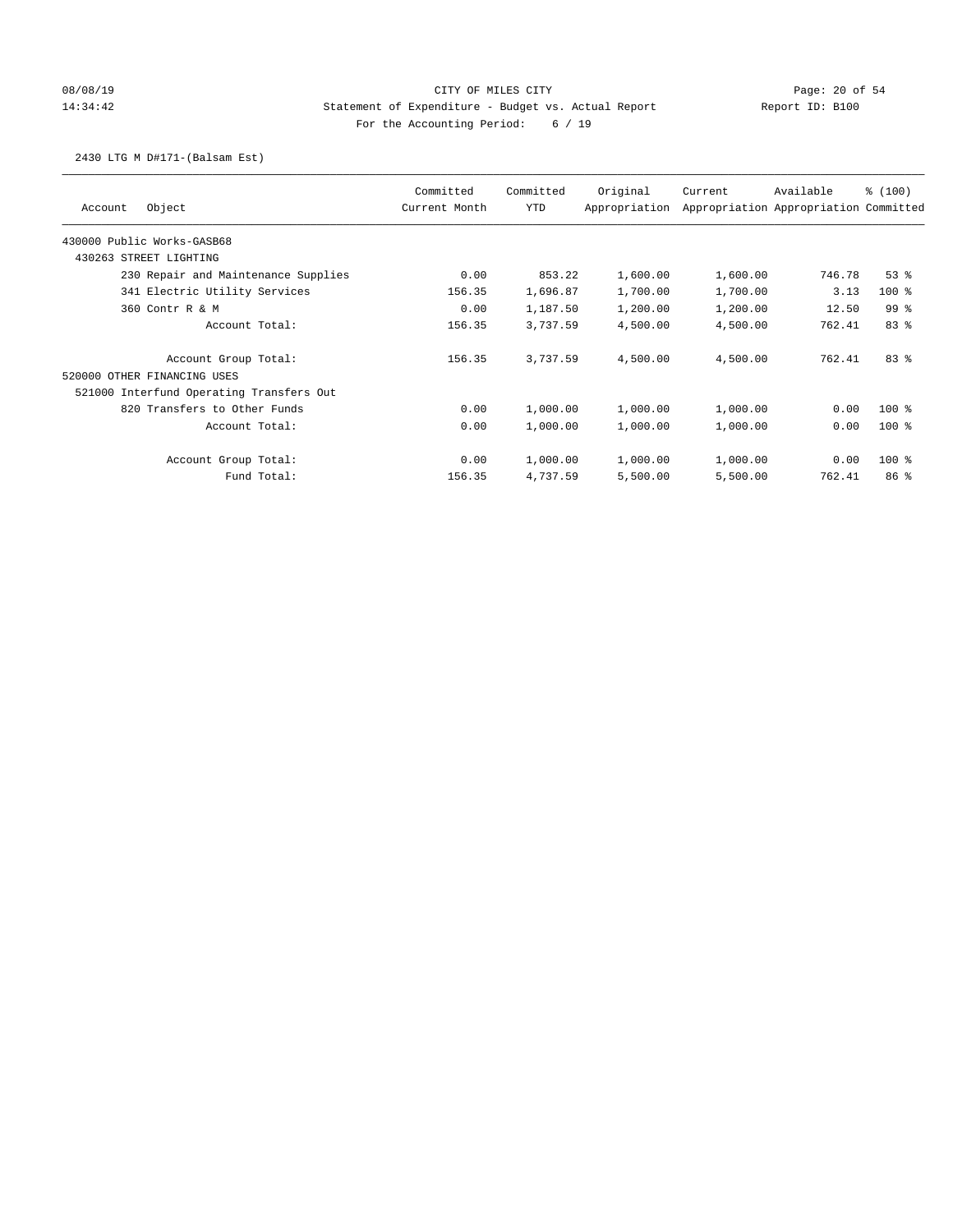## 08/08/19 Page: 21 of 54 14:34:42 Statement of Expenditure - Budget vs. Actual Report Report ID: B100 For the Accounting Period: 6 / 19

## 2440 LTG M D#172-(Main Str)

|                                          | Committed     | Committed  | Original      | Current   | Available                             | % (100)  |
|------------------------------------------|---------------|------------|---------------|-----------|---------------------------------------|----------|
| Object<br>Account                        | Current Month | YTD        | Appropriation |           | Appropriation Appropriation Committed |          |
| 430000 Public Works-GASB68               |               |            |               |           |                                       |          |
| 430263 STREET LIGHTING                   |               |            |               |           |                                       |          |
| 230 Repair and Maintenance Supplies      | 0.00          | 4,034.10   | 4,000.00      | 6,000.00  | 1,965.90                              | 67 %     |
| 341 Electric Utility Services            | 1,422.36      | 15,748.32  | 17,000.00     | 17,000.00 | 1,251.68                              | 93%      |
| 360 Contr R & M                          | 0.00          | 4, 153. 75 | 2,500.00      | 2,500.00  | $-1,653.75$                           | $166$ %  |
| Account Total:                           | 1,422.36      | 23,936.17  | 23,500.00     | 25,500.00 | 1,563.83                              | $94$ $%$ |
| Account Group Total:                     | 1,422.36      | 23,936.17  | 23,500.00     | 25,500.00 | 1,563.83                              | $94$ $%$ |
| 520000 OTHER FINANCING USES              |               |            |               |           |                                       |          |
| 521000 Interfund Operating Transfers Out |               |            |               |           |                                       |          |
| 820 Transfers to Other Funds             | 0.00          | 1,000.00   | 1,000.00      | 1,000.00  | 0.00                                  | $100$ %  |
| Account Total:                           | 0.00          | 1,000.00   | 1,000.00      | 1,000.00  | 0.00                                  | $100$ %  |
| Account Group Total:                     | 0.00          | 1,000.00   | 1,000.00      | 1,000.00  | 0.00                                  | $100$ %  |
| Fund Total:                              | 1,422.36      | 24,936.17  | 24,500.00     | 26,500.00 | 1,563.83                              | $94$ %   |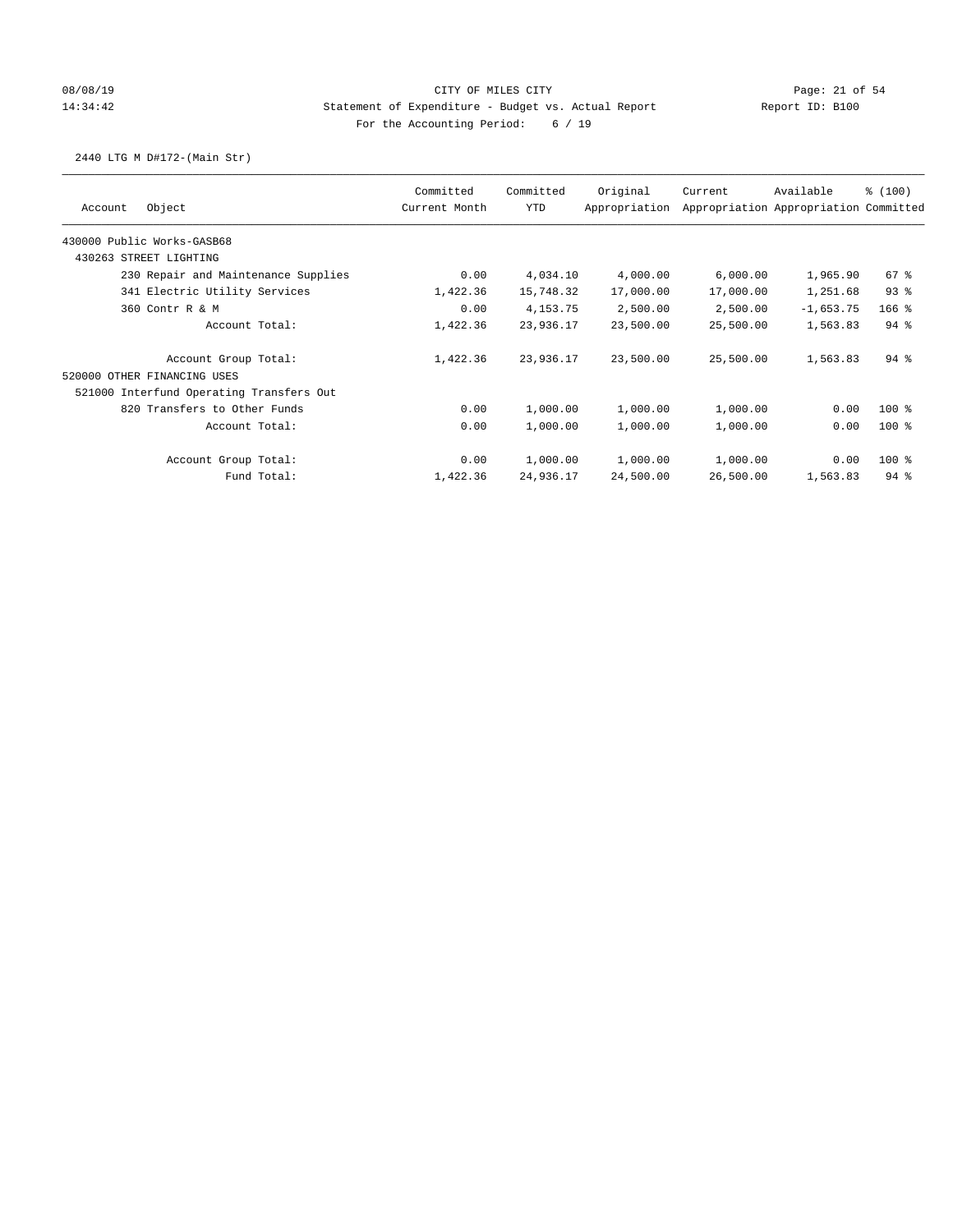# 08/08/19 Page: 22 of 54 14:34:42 Statement of Expenditure - Budget vs. Actual Report Report ID: B100 For the Accounting Period: 6 / 19

## 2450 LTG M D#195-(SG-Trico)

| Object<br>Account                        | Committed<br>Current Month | Committed<br><b>YTD</b> | Original<br>Appropriation | Current  | Available<br>Appropriation Appropriation Committed | % (100) |
|------------------------------------------|----------------------------|-------------------------|---------------------------|----------|----------------------------------------------------|---------|
| 430000 Public Works-GASB68               |                            |                         |                           |          |                                                    |         |
| 430263 STREET LIGHTING                   |                            |                         |                           |          |                                                    |         |
| 341 Electric Utility Services            | 401.84                     | 4,820.54                | 5,505.00                  | 5,505.00 | 684.46                                             | 88 %    |
| Account Total:                           | 401.84                     | 4,820.54                | 5,505.00                  | 5,505.00 | 684.46                                             | 88 %    |
| Account Group Total:                     | 401.84                     | 4,820.54                | 5,505.00                  | 5,505.00 | 684.46                                             | 88 %    |
| 520000 OTHER FINANCING USES              |                            |                         |                           |          |                                                    |         |
| 521000 Interfund Operating Transfers Out |                            |                         |                           |          |                                                    |         |
| 820 Transfers to Other Funds             | 0.00                       | 1,000.00                | 1,000.00                  | 1,000.00 | 0.00                                               | $100*$  |
| Account Total:                           | 0.00                       | 1,000.00                | 1,000.00                  | 1,000.00 | 0.00                                               | $100*$  |
| Account Group Total:                     | 0.00                       | 1,000.00                | 1,000.00                  | 1,000.00 | 0.00                                               | $100*$  |
| Fund Total:                              | 401.84                     | 5,820.54                | 6,505.00                  | 6,505.00 | 684.46                                             | 89%     |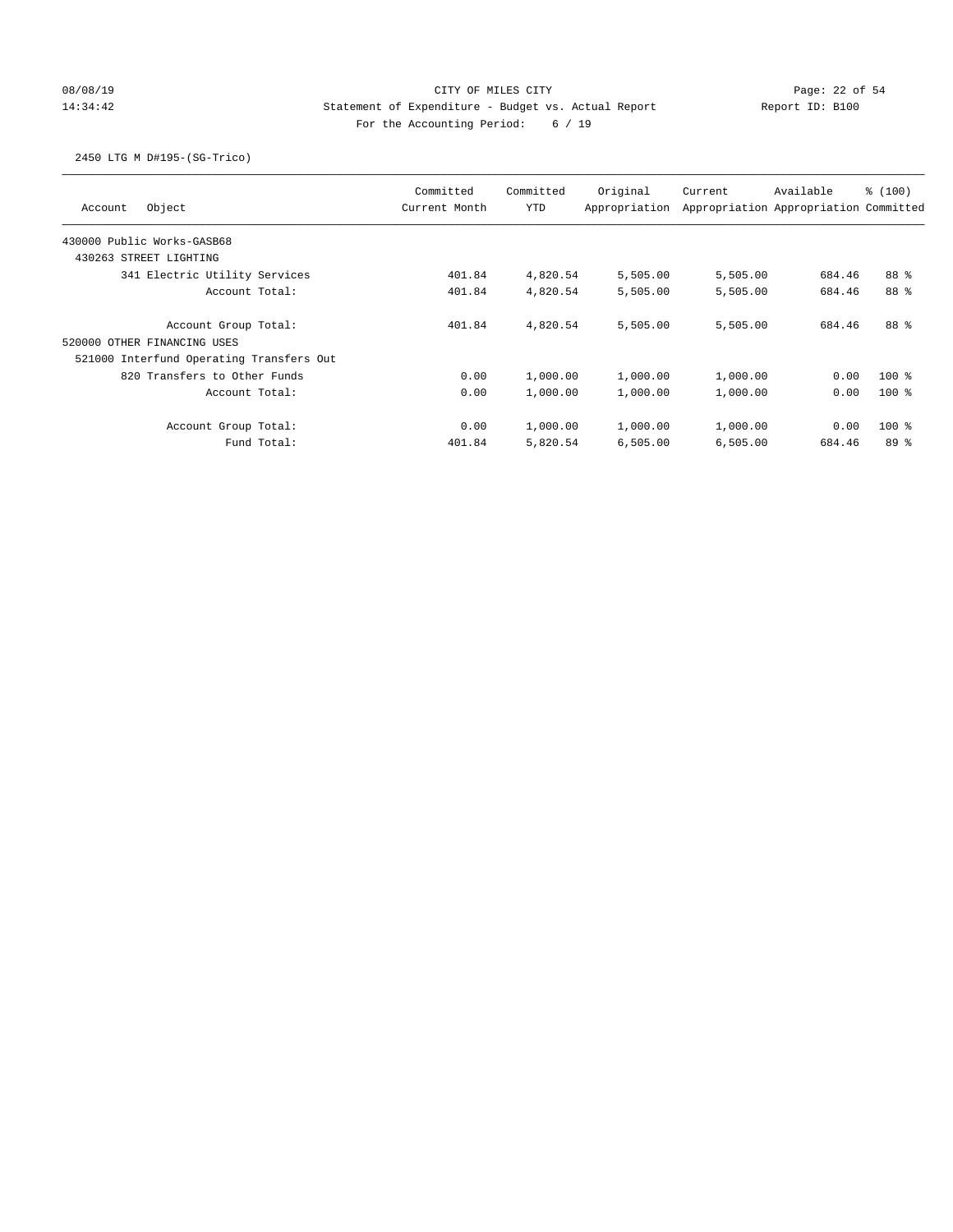## 08/08/19 Page: 23 of 54 14:34:42 Statement of Expenditure - Budget vs. Actual Report Report ID: B100 For the Accounting Period: 6 / 19

### 2470 LTG M D#202-(SG-MDU&NV)

| Object<br>Account                        | Committed<br>Current Month | Committed<br><b>YTD</b> | Original<br>Appropriation | Current  | Available<br>Appropriation Appropriation Committed | % (100) |
|------------------------------------------|----------------------------|-------------------------|---------------------------|----------|----------------------------------------------------|---------|
| 430000 Public Works-GASB68               |                            |                         |                           |          |                                                    |         |
| 430263 STREET LIGHTING                   |                            |                         |                           |          |                                                    |         |
| 341 Electric Utility Services            | 117.38                     | 1,306.34                | 4,300.00                  | 4,300.00 | 2,993.66                                           | $30*$   |
| 533 Machinery and Equipment Rental       | 456.80                     | 5,418.80                | 2,800.00                  | 2,800.00 | $-2,618.80$                                        | $194$ % |
| Account Total:                           | 574.18                     | 6,725.14                | 7,100.00                  | 7,100.00 | 374.86                                             | 95%     |
| Account Group Total:                     | 574.18                     | 6,725.14                | 7,100.00                  | 7,100.00 | 374.86                                             | 95%     |
| 520000 OTHER FINANCING USES              |                            |                         |                           |          |                                                    |         |
| 521000 Interfund Operating Transfers Out |                            |                         |                           |          |                                                    |         |
| 820 Transfers to Other Funds             | 0.00                       | 1,000.00                | 1,000.00                  | 1,000.00 | 0.00                                               | $100*$  |
| Account Total:                           | 0.00                       | 1,000.00                | 1,000.00                  | 1,000.00 | 0.00                                               | $100*$  |
| Account Group Total:                     | 0.00                       | 1,000.00                | 1,000.00                  | 1,000.00 | 0.00                                               | $100*$  |
| Fund Total:                              | 574.18                     | 7,725.14                | 8,100.00                  | 8,100.00 | 374.86                                             | 95%     |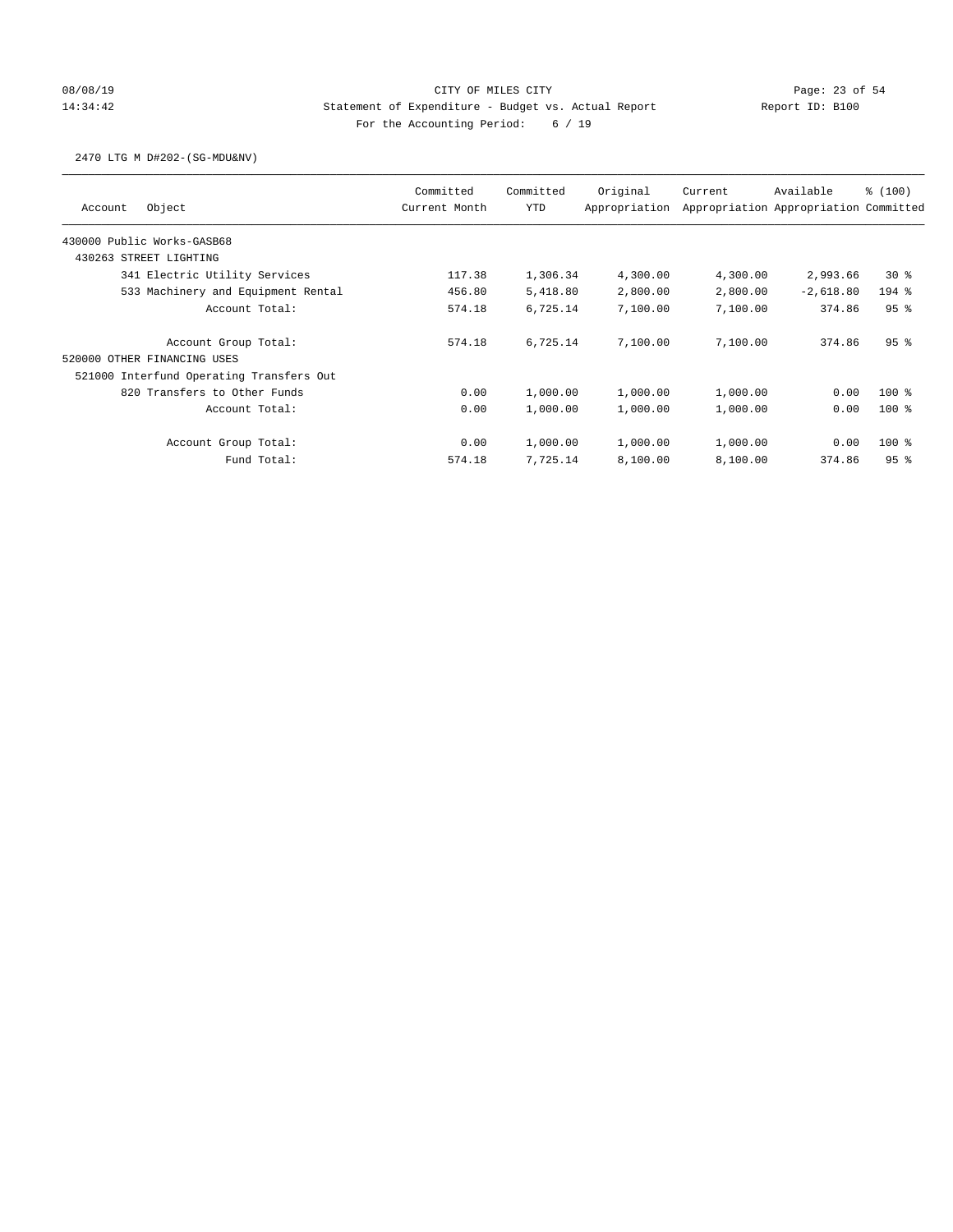# 08/08/19 Page: 24 of 54 14:34:42 Statement of Expenditure - Budget vs. Actual Report Report ID: B100 For the Accounting Period: 6 / 19

### 2480 LTG M M#173-(Milestown Estates)

| Object<br>Account                        | Committed<br>Current Month | Committed<br>YTD | Original<br>Appropriation | Current  | Available<br>Appropriation Appropriation Committed | % (100) |
|------------------------------------------|----------------------------|------------------|---------------------------|----------|----------------------------------------------------|---------|
| 430000 Public Works-GASB68               |                            |                  |                           |          |                                                    |         |
|                                          |                            |                  |                           |          |                                                    |         |
| 430263 STREET LIGHTING                   |                            |                  |                           |          |                                                    |         |
| 230 Repair and Maintenance Supplies      | 0.00                       | 720.00           | 900.00                    | 900.00   | 180.00                                             | $80*$   |
| 341 Electric Utility Services            | 129.57                     | 1,403.59         | 1,400.00                  | 1,400.00 | $-3.59$                                            | $100$ % |
| 360 Contr R & M                          | 0.00                       | 150.00           | 100.00                    | 100.00   | $-50.00$                                           | $150*$  |
| Account Total:                           | 129.57                     | 2,273.59         | 2,400.00                  | 2,400.00 | 126.41                                             | 95%     |
| Account Group Total:                     | 129.57                     | 2,273.59         | 2,400.00                  | 2,400.00 | 126.41                                             | 95%     |
| 520000 OTHER FINANCING USES              |                            |                  |                           |          |                                                    |         |
| 521000 Interfund Operating Transfers Out |                            |                  |                           |          |                                                    |         |
| 820 Transfers to Other Funds             | 0.00                       | 250.00           | 250.00                    | 250.00   | 0.00                                               | $100$ % |
| Account Total:                           | 0.00                       | 250.00           | 250.00                    | 250.00   | 0.00                                               | $100$ % |
| Account Group Total:                     | 0.00                       | 250.00           | 250.00                    | 250.00   | 0.00                                               | $100$ % |
| Fund Total:                              | 129.57                     | 2,523.59         | 2,650.00                  | 2,650.00 | 126.41                                             | 95%     |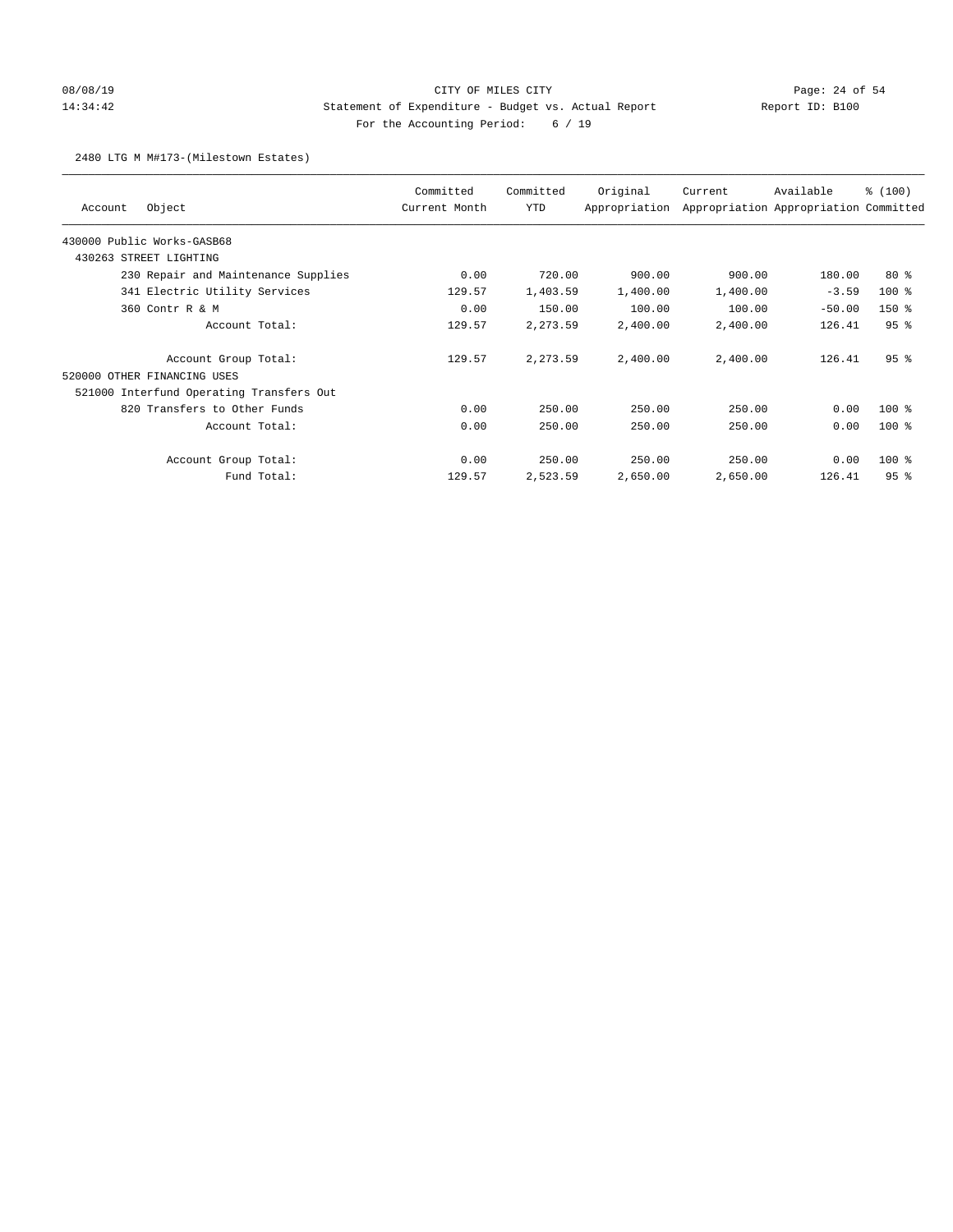### 08/08/19 Page: 25 of 54 14:34:42 Statement of Expenditure - Budget vs. Actual Report Report ID: B100 For the Accounting Period: 6 / 19

| Account           | Object                                    | Committed<br>Current Month | Committed<br><b>YTD</b> | Original   | Current<br>Appropriation Appropriation Appropriation Committed | Available    | % (100)    |
|-------------------|-------------------------------------------|----------------------------|-------------------------|------------|----------------------------------------------------------------|--------------|------------|
|                   | 430000 Public Works-GASB68                |                            |                         |            |                                                                |              |            |
| 430220 Operations |                                           |                            |                         |            |                                                                |              |            |
|                   | 111 Salaries and Wages - Permanent        | 16,067.01                  | 229, 310.04             | 290,860.00 | 290,860.00                                                     | 61,549.96    | 79 %       |
|                   | 121 OVERTIME-PERMANENT                    | 805.41                     | 7,848.48                | 9,100.00   | 9,100.00                                                       | 1,251.52     | 86 %       |
|                   | 131 VACATION                              | 5,118.99                   | 30,185.84               | 19,600.00  | 19,600.00                                                      | $-10,585.84$ | 154 %      |
|                   | 132 SICK LEAVE                            | 498.45                     | 11,672.70               | 13,000.00  | 13,000.00                                                      | 1,327.30     | 90%        |
|                   | 133 OTHER LEAVE PAY                       | 2,477.54                   | 2,740.15                | 4,727.00   | 4,727.00                                                       | 1,986.85     | 58 %       |
|                   | 134 HOLIDAY PAY                           | 0.00                       | 4,550.06                | 3,000.00   | 3,000.00                                                       | $-1,550.06$  | 152 %      |
|                   | 141 Unemployment Insurance                | 87.36                      | 1,005.13                | 511.00     | 511.00                                                         | $-494.13$    | 197 %      |
|                   | 142 Workers' Compensation                 | 1,504.18                   | 17,293.43               | 17,277.00  | 17,277.00                                                      | $-16.43$     | 100 %      |
|                   | 143 Health Insurance                      | 4,402.49                   | 50, 377.33              | 61,691.00  | 61,691.00                                                      | 11,313.67    | 82 %       |
|                   | 144 FICA                                  | 1,806.70                   | 20,883.33               | 26,032.00  | 26,032.00                                                      | 5,148.67     | $80*$      |
|                   | 145 PERS                                  | 1,927.38                   | 24, 312.98              | 28,822.00  | 28,822.00                                                      | 4,509.02     | 84 %       |
|                   | 196 CLOTHING ALLOTMENT                    | 0.00                       | 951.00                  | 900.00     | 900.00                                                         | $-51.00$     | 106 %      |
|                   | 210 Office Supplies and Materials         | 14.77                      | 1,186.27                | 3,000.00   | 3,000.00                                                       | 1,813.73     | $40*$      |
|                   | 214 Small Items of Equipment              | 59.60                      | 7,097.43                | 15,000.00  | 15,000.00                                                      | 7,902.57     | 47 %       |
|                   | 220 Operating Expenses                    | 23.98                      | 15,996.58               | 18,000.00  | 18,000.00                                                      | 2,003.42     | 89 %       |
|                   | 222 Chemicals, Lab & Med Supplies         | 0.00                       | 1,238.66                | 1,000.00   | 1,000.00                                                       | $-238.66$    | $124$ %    |
|                   | 226 Clothing and Uniforms                 | 0.00                       | 857.07                  | 700.00     | 700.00                                                         | $-157.07$    | 122 %      |
|                   | 230 Repair and Maintenance Supplies       | 217.40                     | 4,047.64                | 16,000.00  | 16,000.00                                                      | 11,952.36    | $25$ %     |
|                   | 231 Gas, Oil, Diesel Fuel, Grease, etc.   | 1,900.36                   | 35,822.40               | 40,000.00  | 40,000.00                                                      | 4,177.60     | 90%        |
|                   | 241 Consumable Tools                      | 0.00                       | 0.00                    | 2,000.00   | 2,000.00                                                       | 2,000.00     | ႜ          |
|                   | 242 Sign Parts and Supplies               | 1,153.18                   | 4,540.91                | 8,000.00   | 8,000.00                                                       | 3,459.09     | 57%        |
|                   | 311 Postage, Box Rent, Etc.               | 0.25                       | 195.50                  | 75.00      | 75.00                                                          | $-120.50$    | $261$ %    |
|                   | 320 Printing, Duplicating, Typing &       | 0.00                       | 0.00                    | 100.00     | 100.00                                                         | 100.00       | နွ         |
|                   | 330 Publicity, Subscriptions & Dues       | 0.00                       | 0.00                    | 500.00     | 500.00                                                         | 500.00       | နွ         |
|                   | 331 Publication of Formal & Legal Notices | 0.00                       | 610.28                  | 500.00     | 500.00                                                         | $-110.28$    | $122$ %    |
|                   | 334 Memberships, Registrations & Dues     | 0.00                       | 164.80                  | 350.00     | 350.00                                                         | 185.20       | $47$ %     |
|                   | 341 Electric Utility Services             | 145.27                     | 1,509.69                | 1,060.00   | 1,060.00                                                       | $-449.69$    | 142 %      |
|                   | 344 Gas Utility Service                   | 17.42                      | 568.50                  | 1,050.00   | 1,050.00                                                       | 481.50       | 54%        |
|                   | 345 Telephone                             | 66.69                      | 1,085.80                | 2,000.00   | 2,000.00                                                       | 914.20       | 54 %       |
|                   | 346 Garbage Service                       | 0.00                       | 0.00                    | 175.00     | 175.00                                                         | 175.00       | ႜ          |
|                   | 347 Internet                              | 0.00                       | 0.00                    | 200.00     | 200.00                                                         | 200.00       | ႜ          |
|                   | 350 Professional Services                 | $-3,454.76$                | 6,454.98                | 50,000.00  | 50,000.00                                                      | 43,545.02    | $13*$      |
|                   | 360 Contr R & M                           | 106.56                     | 1,440.20                | 10,000.00  | 10,000.00                                                      | 8,559.80     | $14$ %     |
|                   | 363 R&M Vehicles/Equip/Labor-PW           | 9,192.11                   | 87,283.85               | 100,000.00 | 100,000.00                                                     | 12,716.15    | 87%        |
|                   | 370 Travel                                | 120.53                     | 438.31                  | 1,000.00   | 1,000.00                                                       | 561.69       | 44 %       |
|                   | 380 Training Services                     | 0.00                       | 228.00                  | 1,000.00   | 1,000.00                                                       | 772.00       | 238        |
|                   | 382 Books                                 | 0.00                       | 0.00                    | 200.00     | 200.00                                                         | 200.00       | $\epsilon$ |
|                   | 511 Insurance on Buildings                | 0.00                       | 645.45                  | 646.00     | 646.00                                                         | 0.55         | 100 %      |
|                   | 512 Insurance on Vehicles & Equipment     | 0.00                       | 3,491.78                | 3,492.00   | 3,492.00                                                       | 0.22         | 100 %      |
|                   | 513 Liability                             | 0.00                       | 9,500.58                | 8,952.00   | 8,952.00                                                       | $-548.58$    | $106$ %    |
|                   | 531 Building & Office Rental              | 350.00                     | 4,200.00                | 4,200.00   | 4,200.00                                                       | 0.00         | 100 %      |
|                   | 532 Land Rental                           | 0.00                       | 5,653.86                | 8,100.00   | 8,100.00                                                       | 2,446.14     | 70 %       |
|                   | Account Total:                            | 44,608.87                  | 595,389.01              | 772,820.00 | 772,820.00                                                     | 177,430.99   | $77$ %     |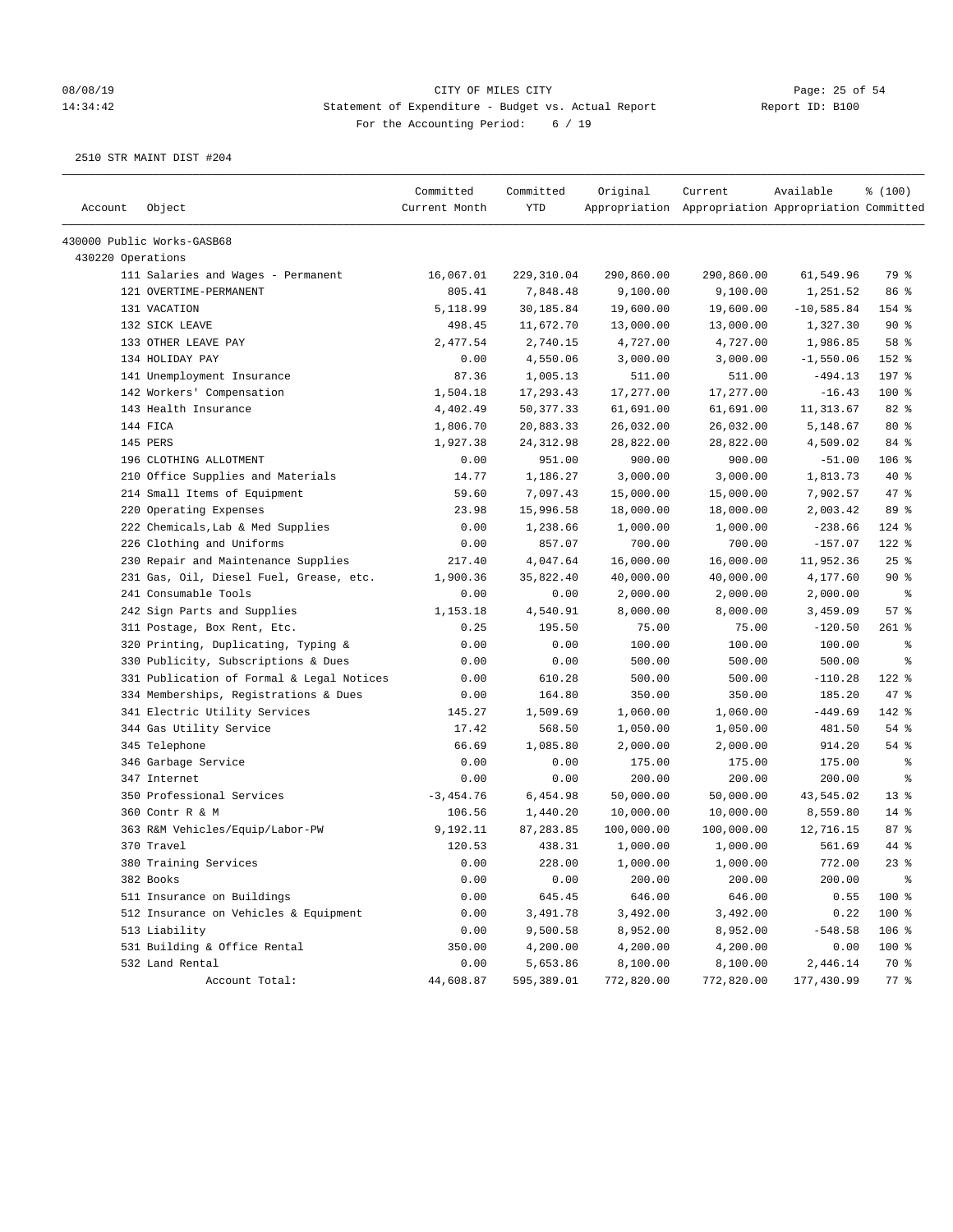### 08/08/19 Page: 26 of 54 14:34:42 Statement of Expenditure - Budget vs. Actual Report Report ID: B100 For the Accounting Period: 6 / 19

| Object<br>Account                        | Committed<br>Current Month | Committed<br><b>YTD</b> | Original<br>Appropriation            | Current      | Available<br>Appropriation Appropriation Committed | % (100)                  |
|------------------------------------------|----------------------------|-------------------------|--------------------------------------|--------------|----------------------------------------------------|--------------------------|
| 430233 Roadway/Re-surfacing              |                            |                         |                                      |              |                                                    |                          |
| 230 Repair and Maintenance Supplies      | 22,843.32                  | 23,935.25               | 100,000.00                           | 100,000.00   | 76,064.75                                          | $24$ %                   |
| 350 Professional Services                | 0.00                       | 0.00                    | 25,000.00                            | 25,000.00    | 25,000.00                                          | $\,{}^{\circ}\!\!\delta$ |
| Account Total:                           | 22,843.32                  | 23,935.25               | 125,000.00                           | 125,000.00   | 101,064.75                                         | 19 <sup>°</sup>          |
| 430234 CURB AND GUTTER                   |                            |                         |                                      |              |                                                    |                          |
| 350 Professional Services                | 6,520.25                   | 43,392.87               | 75,000.00                            | 75,000.00    | 31,607.13                                          | 58 %                     |
| 940 Machinery & Equipment                | 636,844.90                 | 636,844.90              | 0.00                                 | 0.00         | $-636, 844.90$                                     | ి                        |
| Account Total:                           | 643, 365. 15               | 680, 237.77             | 75,000.00                            | 75,000.00    | $-605, 237.77$                                     | $907$ %                  |
| 430235 Storm Drain & Culvert Maintenance |                            |                         |                                      |              |                                                    |                          |
| 230 Repair and Maintenance Supplies      | 40, 472.30                 | 45,309.21               | 50,000.00                            | 50,000.00    | 4,690.79                                           | $91$ %                   |
| 350 Professional Services                | 0.00                       | 10,184.14               | 20,000.00                            | 20,000.00    | 9,815.86                                           | $51$ %                   |
| Account Total:                           | 40, 472.30                 | 55, 493.35              | 70,000.00                            | 70,000.00    | 14,506.65                                          | 79 %                     |
| 430236 Darling Addition Project          |                            |                         |                                      |              |                                                    |                          |
| 220 Operating Expenses                   | $-100,000.00$              | 0.00                    | 100,000.00                           | 100,000.00   | 100,000.00                                         | နွ                       |
| 230 Repair and Maintenance Supplies      | $-224, 843.80$             | 0.00                    | 450,000.00                           | 450,000.00   | 450,000.00                                         | る                        |
| 350 Professional Services                | $-297, 428.02$             | 0.00                    | 350,000.00                           | 350,000.00   | 350,000.00                                         | ್ಠಿ                      |
| Account Total:                           | $-622, 271.82$             | 0.00                    | 900,000.00                           | 900,000.00   | 900,000.00                                         | $\epsilon$               |
| Account Group Total:                     |                            |                         | 129,017.82 1,355,055.38 1,942,820.00 | 1,942,820.00 | 587,764.62                                         | 70 %                     |
| 520000 OTHER FINANCING USES              |                            |                         |                                      |              |                                                    |                          |
| 521000 Interfund Operating Transfers Out |                            |                         |                                      |              |                                                    |                          |
| 820 Transfers to Other Funds             | 22,959.00                  | 321,530.00              | 319,439.00                           | 321,530.00   | 0.00                                               | $100*$                   |
| Account Total:                           | 22,959.00                  | 321,530.00              | 319,439.00                           | 321,530.00   | 0.00                                               | $100$ %                  |
| Account Group Total:                     | 22,959.00                  | 321,530.00              | 319,439.00                           | 321,530.00   | 0.00                                               | $100*$                   |
| Fund Total:                              |                            | 151,976.82 1,676,585.38 | 2,262,259.00                         | 2,264,350.00 | 587,764.62                                         | 74 %                     |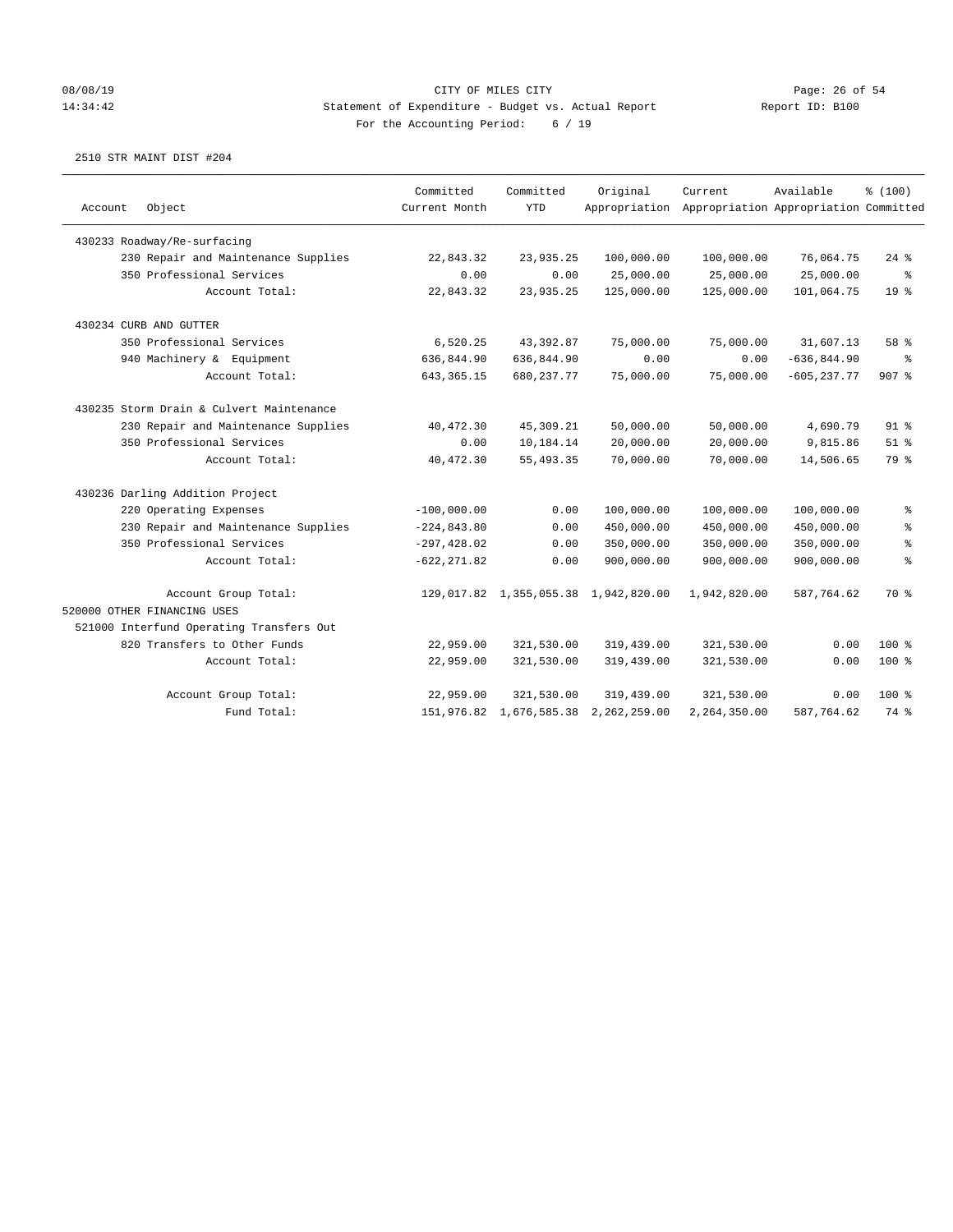# 08/08/19 CITY OF MILES CITY CHEREN CITY OF MILES COMPRES CONTRES CONTRES ON THE PAGE: 27 of 54 CONTRES CONTRES CONTRES CONTRES CONTRES CONTRES CONTRES PAGE: 11:34:42 14:34:42 Statement of Expenditure - Budget vs. Actual Report For the Accounting Period: 6 / 19

| Account           | Object                                    | Committed<br>Current Month | Committed<br><b>YTD</b> | Original         | Current<br>Appropriation Appropriation Appropriation Committed | Available           | \$(100)    |
|-------------------|-------------------------------------------|----------------------------|-------------------------|------------------|----------------------------------------------------------------|---------------------|------------|
|                   | 430000 Public Works-GASB68                |                            |                         |                  |                                                                |                     |            |
| 430220 Operations |                                           |                            |                         |                  |                                                                |                     |            |
|                   | 111 Salaries and Wages - Permanent        | 4,714.12                   | 66,552.72               | 77,380.00        | 77,380.00                                                      | 10,827.28           | 86 %       |
|                   | 121 OVERTIME-PERMANENT                    | 204.28                     | 2,079.02                | 2,500.00         | 2,500.00                                                       | 420.98              | 83 %       |
|                   | 131 VACATION                              | 1,503.76                   | 8,668.64                | 6,000.00         | 6,000.00                                                       | $-2,668.64$         | 144 %      |
|                   | 132 SICK LEAVE                            | 126.18                     | 3,478.50                | 3,800.00         | 3,800.00                                                       | 321.50              | 92%        |
|                   | 133 OTHER LEAVE PAY                       | 887.92                     | 920.14                  | 1,176.00         | 1,176.00                                                       | 255.86              | 78 %       |
|                   | 134 HOLIDAY PAY                           | 0.00                       | 1,153.00                | 800.00           | 800.00                                                         | $-353.00$           | 144 %      |
|                   | 141 Unemployment Insurance                | 26.03                      | 290.79                  | 137.00           | 137.00                                                         | $-153.79$           | $212$ %    |
|                   | 142 Workers' Compensation                 | 425.07                     | 4,727.70                | 4,740.00         | 4,740.00                                                       | 12.30               | $100$ %    |
|                   | 143 Health Insurance                      | 1,271.44                   | 14,849.89               | 16,333.00        | 16,333.00                                                      | 1,483.11            | $91$ %     |
|                   | 144 FICA                                  | 542.37                     | 6,080.20                | 7,038.00         | 7,038.00                                                       | 957.80              | 86 %       |
|                   | 145 PERS                                  | 561.18                     | 7,024.17                | 7,763.00         | 7,763.00                                                       | 738.83              | 90%        |
|                   | 196 CLOTHING ALLOTMENT                    | 0.00                       | 268.50                  | 300.00           | 300.00                                                         | 31.50               | $90*$      |
|                   | 210 Office Supplies and Materials         | 3.69                       | 322.36                  | 1,000.00         | 1,000.00                                                       | 677.64              | 32%        |
|                   | 214 Small Items of Equipment              | 14.90                      | 1,774.37                | 2,000.00         | 2,000.00                                                       | 225.63              | 89 %       |
|                   | 220 Operating Expenses                    | 6.00                       | 3,997.07                | 4,500.00         |                                                                | 502.93              | 89 %       |
|                   |                                           |                            |                         |                  | 4,500.00                                                       |                     |            |
|                   | 222 Chemicals, Lab & Med Supplies         | 0.00                       | 209.67                  | 500.00<br>200.00 | 500.00                                                         | 290.33              | 42 %       |
|                   | 226 Clothing and Uniforms                 | 0.00                       | 201.77                  | 5,000.00         | 200.00                                                         | $-1.77$<br>3,611.21 | 101 %      |
|                   | 230 Repair and Maintenance Supplies       | 54.35                      | 1,388.79                |                  | 5,000.00                                                       |                     | $28$ %     |
|                   | 231 Gas, Oil, Diesel Fuel, Grease, etc.   | 475.09                     | 8,955.56                | 10,000.00        | 10,000.00                                                      | 1,044.44            | $90*$      |
|                   | 242 Sign Parts and Supplies               | 287.30                     | 1,133.73                | 2,500.00         | 2,500.00                                                       | 1,366.27            | $45$ %     |
|                   | 311 Postage, Box Rent, Etc.               | 0.25                       | 60.45                   | 40.00            | 40.00                                                          | $-20.45$            | 151 %      |
|                   | 330 Publicity, Subscriptions & Dues       | 0.00                       | 0.00                    | 150.00           | 150.00                                                         | 150.00              | နွ         |
|                   | 331 Publication of Formal & Legal Notices | 0.00                       | 122.90                  | 0.00             | 0.00                                                           | $-122.90$           | နွ         |
|                   | 334 Memberships, Registrations & Dues     | 0.00                       | 41.20                   | 50.00            | 50.00                                                          | 8.80                | 82 %       |
|                   | 341 Electric Utility Services             | 5.90                       | 81.87                   | 150.00           | 150.00                                                         | 68.13               | 55 %       |
|                   | 344 Gas Utility Service                   | 4.35                       | 134.42                  | 200.00           | 200.00                                                         | 65.58               | 67%        |
|                   | 345 Telephone                             | 32.01                      | 451.84                  | 750.00           | 750.00                                                         | 298.16              | 60 %       |
|                   | 350 Professional Services                 | 0.00                       | 414.06                  | 10,000.00        | 10,000.00                                                      | 9,585.94            | $4\degree$ |
|                   | 360 Contr R & M                           | 57.03                      | 746.65                  | 1,242.00         | 1,242.00                                                       | 495.35              | 60 %       |
|                   | 363 R&M Vehicles/Equip/Labor-PW           | 7,219.76                   | 38,931.70               | 35,000.00        | 35,000.00                                                      | $-3,931.70$         | 111 %      |
|                   | 370 Travel                                | 30.13                      | 109.57                  | 250.00           | 250.00                                                         | 140.43              | 44 %       |
|                   | 380 Training Services                     | 0.00                       | 57.00                   | 200.00           | 200.00                                                         | 143.00              | 29%        |
|                   | 382 Books                                 | 0.00                       | 0.00                    | 100.00           | 100.00                                                         | 100.00              | နွ         |
|                   | 511 Insurance on Buildings                | 0.00                       | 161.36                  | 162.00           | 162.00                                                         | 0.64                | $100*$     |
|                   | 512 Insurance on Vehicles & Equipment     | 0.00                       | 873.06                  | 873.00           | 873.00                                                         | $-0.06$             | $100$ %    |
|                   | 513 Liability                             | 0.00                       | 2,375.15                | 2,238.00         | 2,238.00                                                       | $-137.15$           | $106$ %    |
|                   | 531 Building & Office Rental              | 166.66                     | 1,999.92                | 2,000.00         | 2,000.00                                                       | 0.08                | 100 %      |
|                   | 532 Land Rental                           | 0.00                       | 0.00                    | 1,500.00         | 1,500.00                                                       | 1,500.00            | န့         |
|                   | Account Total:                            | 18,619.77                  | 180,637.74              | 208,572.00       | 208,572.00                                                     | 27,934.26           | 87%        |
|                   | 430233 Roadway/Re-surfacing               |                            |                         |                  |                                                                |                     |            |
|                   | 230 Repair and Maintenance Supplies       | 0.00                       | 261.00                  | 0.00             | 0.00                                                           | $-261.00$           | ႜ          |
|                   | 350 Professional Services                 | 5,710.83                   | 11,312.73               | 125,000.00       | 125,000.00                                                     | 113,687.27          | 9 %        |
|                   | Account Total:                            | 5,710.83                   | 11,573.73               | 125,000.00       | 125,000.00                                                     | 113, 426.27         | 9 %        |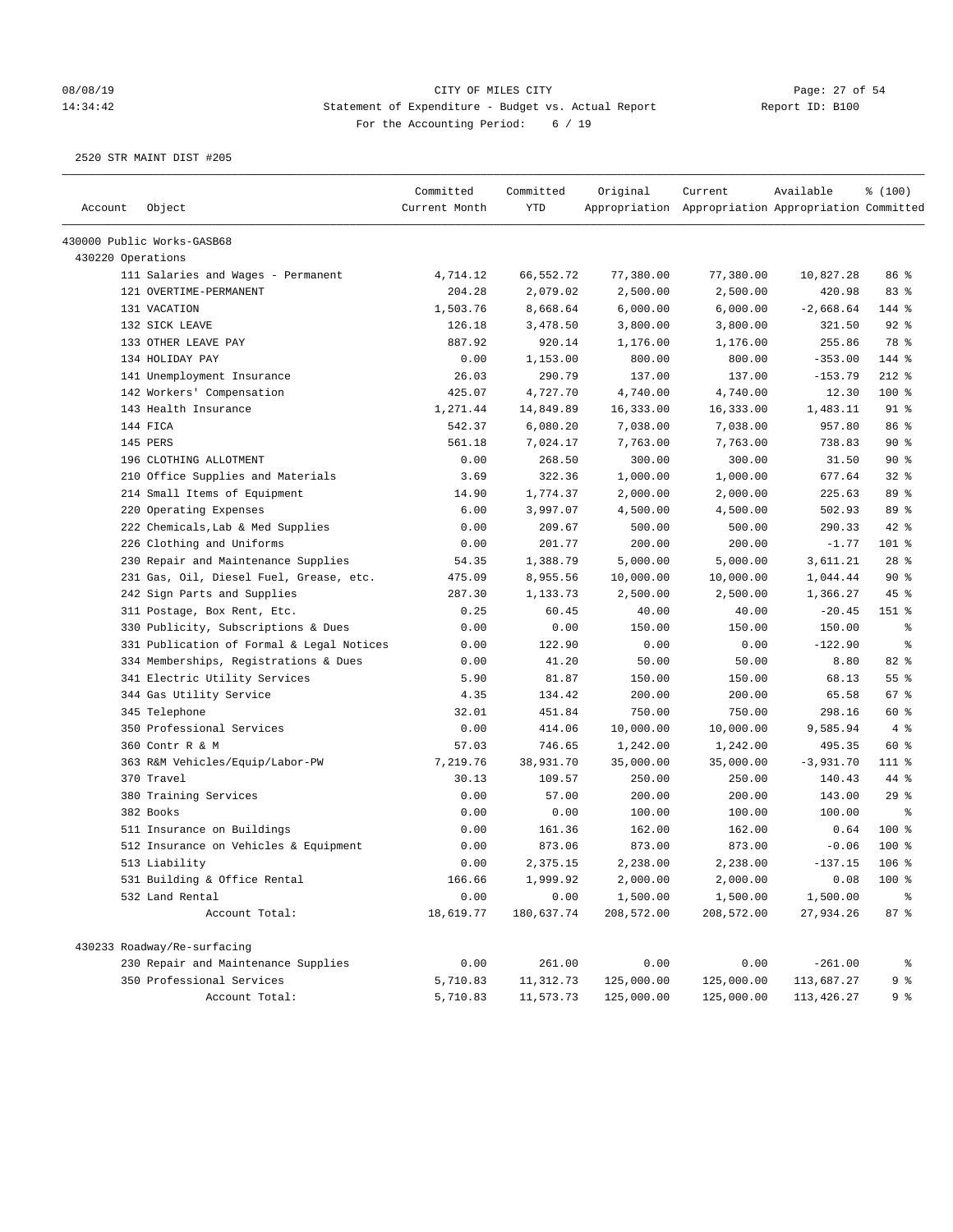# 08/08/19 Page: 28 of 54 14:34:42 Statement of Expenditure - Budget vs. Actual Report Report ID: B100 For the Accounting Period: 6 / 19

| Object<br>Account                        | Committed<br>Current Month | Committed<br><b>YTD</b> | Original<br>Appropriation | Current    | Available<br>Appropriation Appropriation Committed | \$(100) |
|------------------------------------------|----------------------------|-------------------------|---------------------------|------------|----------------------------------------------------|---------|
| 430235 Storm Drain & Culvert Maintenance |                            |                         |                           |            |                                                    |         |
| 230 Repair and Maintenance Supplies      | 0.00                       | 0.00                    | 500.00                    | 500.00     | 500.00                                             | နွ      |
| 350 Professional Services                | 0.00                       | 0.00                    | 10,000.00                 | 10,000.00  | 10,000.00                                          | ್ಠಿ     |
| Account Total:                           | 0.00                       | 0.00                    | 10,500.00                 | 10,500.00  | 10,500.00                                          | ి       |
| Account Group Total:                     | 24,330.60                  | 192, 211.47             | 344,072.00                | 344,072.00 | 151,860.53                                         | 56%     |
| 520000 OTHER FINANCING USES              |                            |                         |                           |            |                                                    |         |
| 521000 Interfund Operating Transfers Out |                            |                         |                           |            |                                                    |         |
| 820 Transfers to Other Funds             | 4,588.92                   | 85,647.04               | 85,646.00                 | 85,646.00  | $-1.04$                                            | $100*$  |
| Account Total:                           | 4,588.92                   | 85,647.04               | 85,646.00                 | 85,646.00  | $-1.04$                                            | $100*$  |
| Account Group Total:                     | 4,588.92                   | 85,647.04               | 85,646.00                 | 85,646.00  | $-1.04$                                            | $100*$  |
| Fund Total:                              | 28,919.52                  | 277,858.51              | 429,718.00                | 429,718.00 | 151,859.49                                         | 65 %    |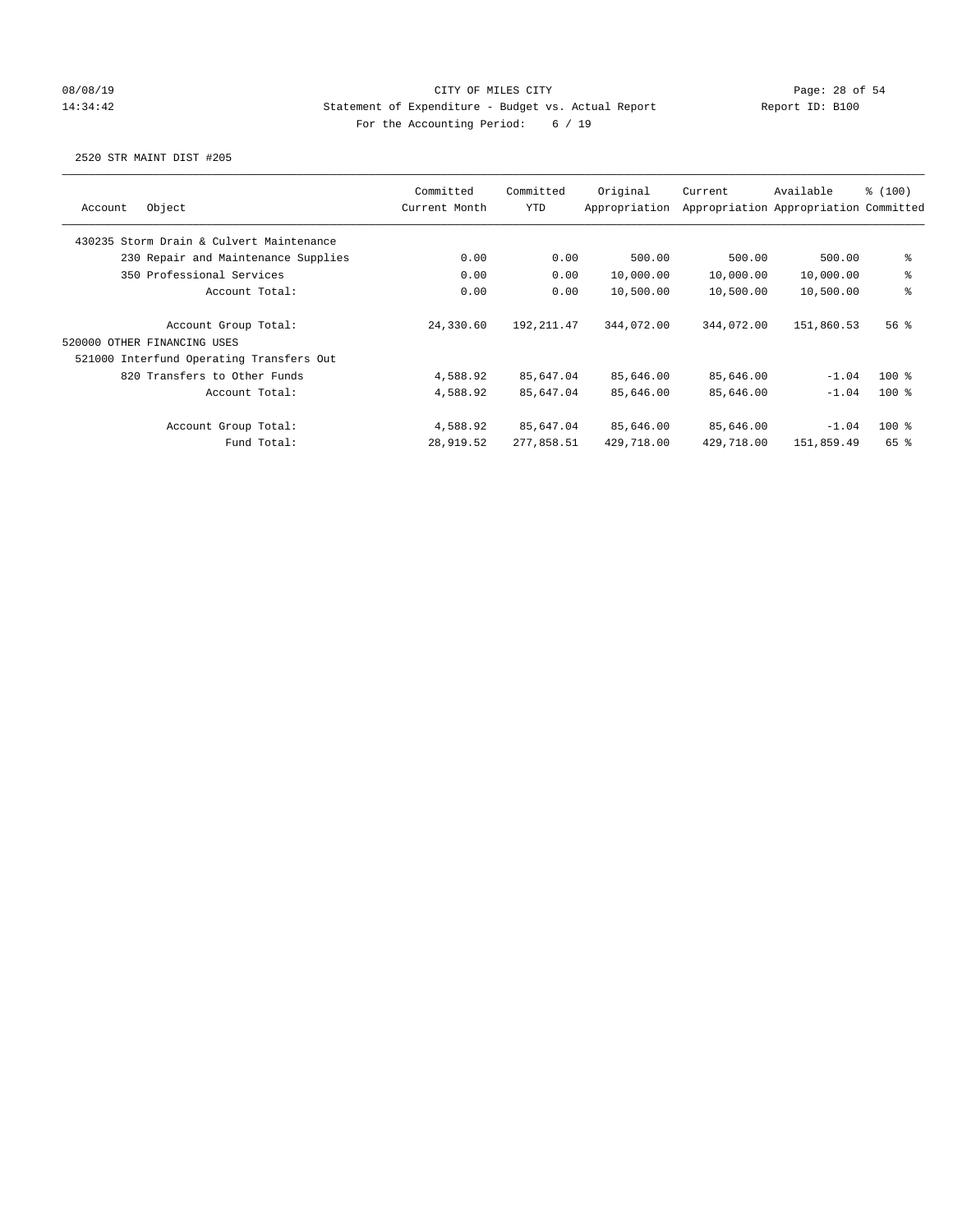## 08/08/19 Page: 29 of 54 14:34:42 Statement of Expenditure - Budget vs. Actual Report Report ID: B100 For the Accounting Period: 6 / 19

#### 2540 STR MAINT DIST#207-(MILESTOWN ESTATES)

| Account              | Object                                   | Committed<br>Current Month | Committed<br><b>YTD</b> | Original | Current<br>Appropriation Appropriation Appropriation Committed | Available | % (100)          |
|----------------------|------------------------------------------|----------------------------|-------------------------|----------|----------------------------------------------------------------|-----------|------------------|
|                      |                                          |                            |                         |          |                                                                |           |                  |
|                      | 430000 Public Works-GASB68               |                            |                         |          |                                                                |           |                  |
| 430220 Operations    |                                          |                            |                         |          |                                                                |           |                  |
|                      | 111 Salaries and Wages - Permanent       | 236.76                     | 3,322.07                | 3,772.00 | 3,772.00                                                       | 449.93    | 88 %             |
|                      | 121 OVERTIME-PERMANENT                   | 11.46                      | 107.80                  | 100.00   | 100.00                                                         | $-7.80$   | 108 <sup>8</sup> |
|                      | 131 VACATION                             | 73.05                      | 439.71                  | 300.00   | 300.00                                                         | $-139.71$ | $147$ %          |
|                      | 132 SICK LEAVE                           | 6.31                       | 174.44                  | 200.00   | 200.00                                                         | 25.56     | 87%              |
|                      | 133 OTHER LEAVE PAY                      | 35.80                      | 35.80                   | 39.00    | 39.00                                                          | 3.20      | $92$ $%$         |
|                      | 134 HOLIDAY PAY                          | 0.00                       | 60.94                   | 40.00    | 40.00                                                          | $-20.94$  | 152 %            |
|                      | 141 Unemployment Insurance               | 1.28                       | 14.57                   | 7.00     | 7.00                                                           | $-7.57$   | $208$ %          |
|                      | 142 Workers' Compensation                | 20.50                      | 233.39                  | 228.00   | 228.00                                                         | $-5.39$   | $102$ %          |
|                      | 143 Health Insurance                     | 63.52                      | 744.36                  | 710.00   | 710.00                                                         | $-34.36$  | $105$ %          |
|                      | 144 FICA                                 | 26.47                      | 303.56                  | 340.00   | 340.00                                                         | 36.44     | 89 %             |
|                      | 145 PERS                                 | 28.09                      | 351.54                  | 383.00   | 383.00                                                         | 31.46     | $92$ $%$         |
|                      | 196 CLOTHING ALLOTMENT                   | 0.00                       | 13.50                   | 20.00    | 20.00                                                          | 6.50      | 68 %             |
|                      | 350 Professional Services                | 0.00                       | 1.32                    | 1,000.00 | 1,000.00                                                       | 998.68    | နွ               |
|                      | Account Total:                           | 503.24                     | 5,803.00                | 7,139.00 | 7,139.00                                                       | 1,336.00  | 81 %             |
|                      | Account Group Total:                     | 503.24                     | 5,803.00                | 7,139.00 | 7,139.00                                                       | 1,336.00  | $81$ %           |
| 510000 MISCELLANEOUS |                                          |                            |                         |          |                                                                |           |                  |
|                      | 510330 Comprehensive Liability Insurance |                            |                         |          |                                                                |           |                  |
|                      | 513 Liability                            | 0.00                       | 57.00                   | 57.00    | 57.00                                                          | 0.00      | $100*$           |
|                      | Account Total:                           | 0.00                       | 57.00                   | 57.00    | 57.00                                                          | 0.00      | $100$ %          |
|                      | Account Group Total:                     | 0.00                       | 57.00                   | 57.00    | 57.00                                                          | 0.00      | $100$ %          |
|                      | Fund Total:                              | 503.24                     | 5,860.00                | 7,196.00 | 7,196.00                                                       | 1,336.00  | 81 %             |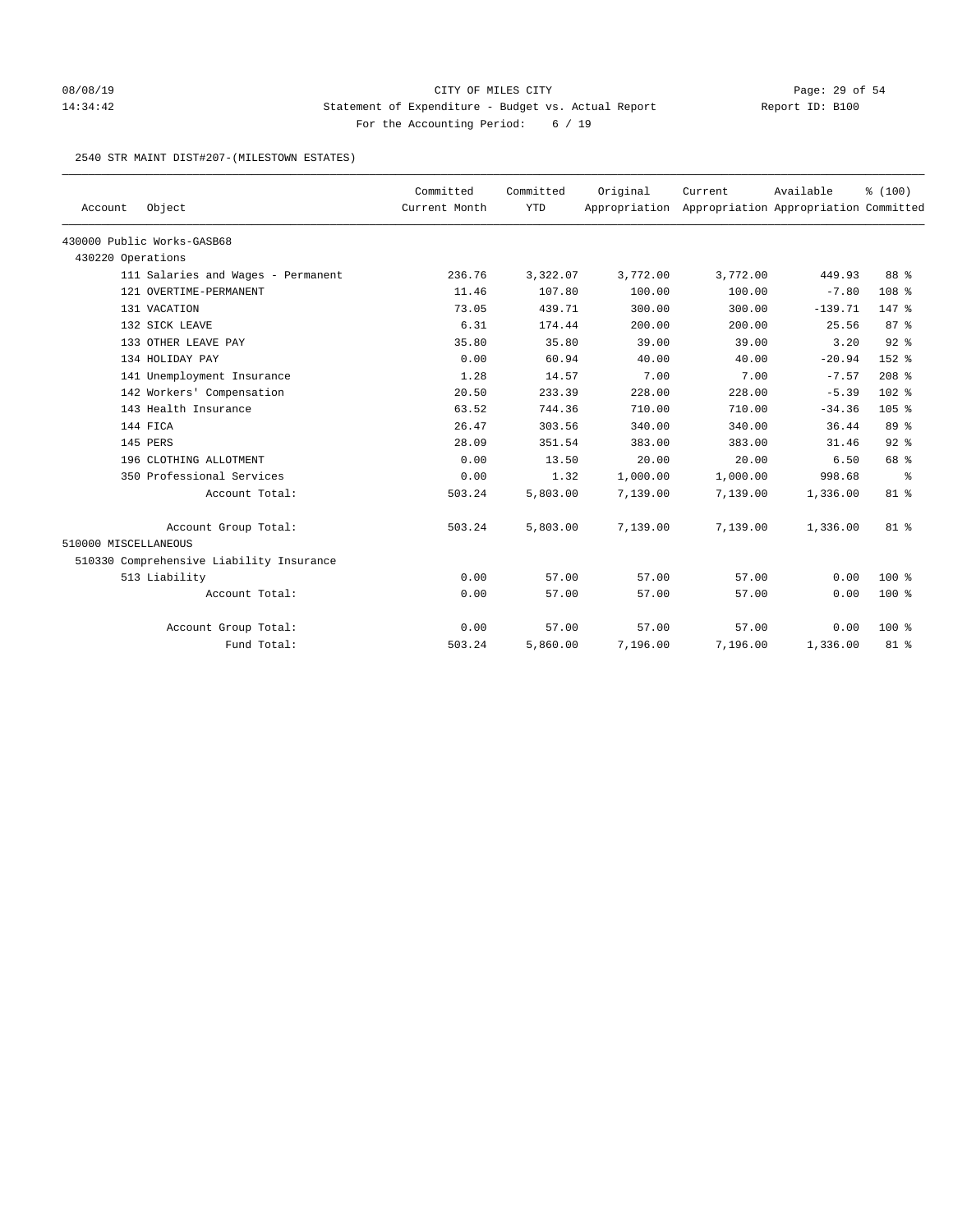### 08/08/19 Page: 30 of 54 14:34:42 Statement of Expenditure - Budget vs. Actual Report Report ID: B100 For the Accounting Period: 6 / 19

2701 Fire Grants

| Object<br>Account                             | Committed<br>Current Month | Committed<br><b>YTD</b> | Original<br>Appropriation | Current<br>Appropriation Appropriation Committed | Available  | $\frac{100}{3}$ |
|-----------------------------------------------|----------------------------|-------------------------|---------------------------|--------------------------------------------------|------------|-----------------|
| 420000 PUBLIC SAFETY-GASB68                   |                            |                         |                           |                                                  |            |                 |
| 420464 Fire-Turnouts/Accountability Sys Grant |                            |                         |                           |                                                  |            |                 |
| 226 Clothing and Uniforms                     | 0.00                       | 0.00                    | 359,573.00                | 359,573.00                                       | 359,573.00 | ま               |
| Account Total:                                | 0.00                       | 0.00                    | 359,573.00                | 359,573.00                                       | 359,573.00 | ⊱               |
| Account Group Total:                          | 0.00                       | 0.00                    | 359,573.00                | 359,573.00                                       | 359,573.00 | နွ              |
| Fund Total:                                   | 0.00                       | 0.00                    | 359,573.00                | 359,573.00                                       | 359,573.00 | ⊱               |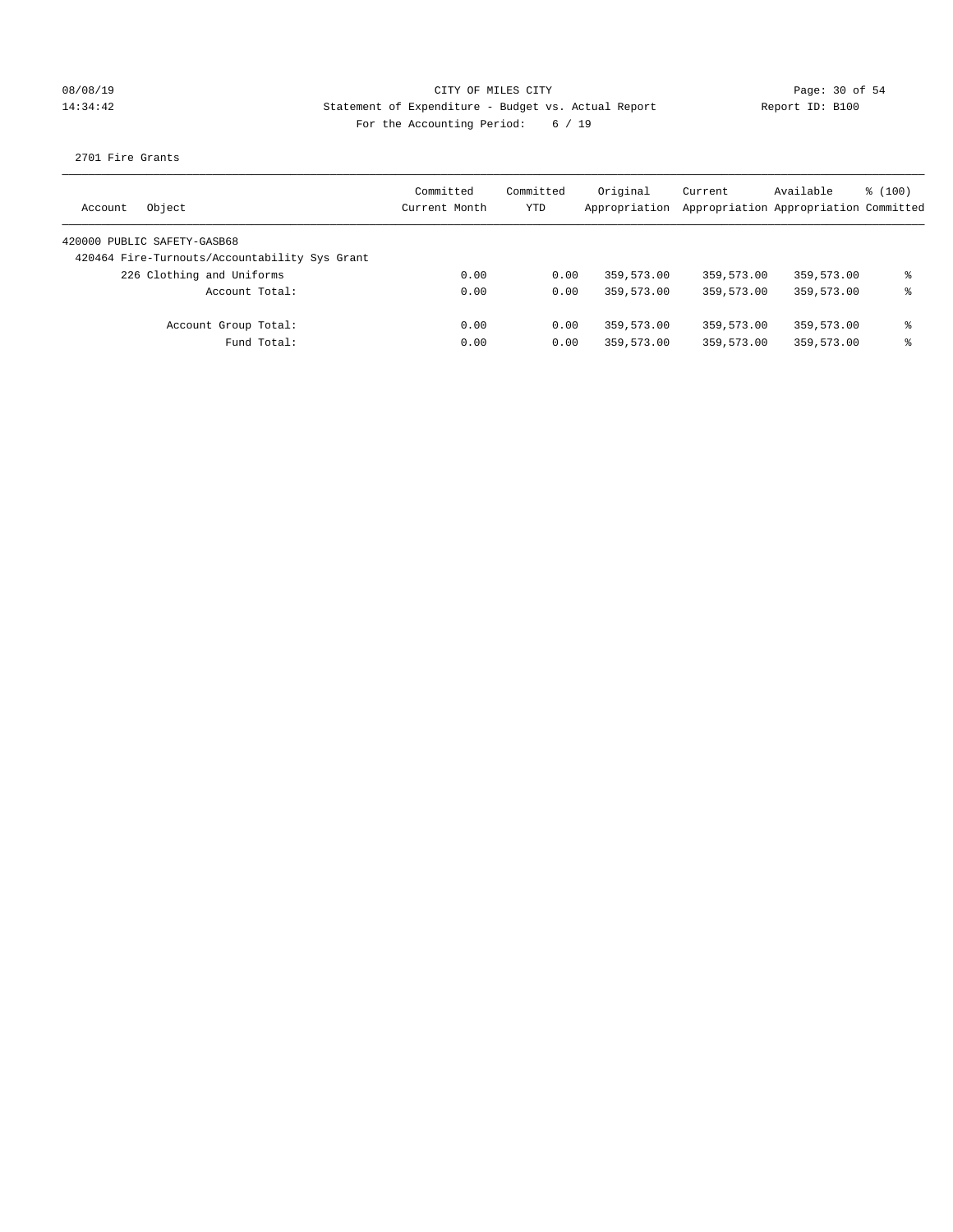## 08/08/19 Page: 31 of 54 14:34:42 Statement of Expenditure - Budget vs. Actual Report Report ID: B100 For the Accounting Period: 6 / 19

#### 2820 GAS TAX

| Object<br>Account                        | Committed<br>Current Month | Committed<br>YTD | Original<br>Appropriation | Current    | Available<br>Appropriation Appropriation Committed | \$(100)         |
|------------------------------------------|----------------------------|------------------|---------------------------|------------|----------------------------------------------------|-----------------|
|                                          |                            |                  |                           |            |                                                    |                 |
| 520000 OTHER FINANCING USES              |                            |                  |                           |            |                                                    |                 |
| 521000 Interfund Operating Transfers Out |                            |                  |                           |            |                                                    |                 |
| 820 Transfers to Other Funds             | 320.83                     | 3,849.96         | 3,850.00                  | 3,850.00   | 0.04                                               | $100$ %         |
| Account Total:                           | 320.83                     | 3,849.96         | 3,850.00                  | 3,850.00   | 0.04                                               | $100*$          |
| SID 204<br>521204 TRANSFER:              |                            |                  |                           |            |                                                    |                 |
| 820 Transfers to Other Funds             | 42,697.33                  | 85, 393.63       | 87,318.00                 | 87,318.00  | 1,924.37                                           | 98 <sup>8</sup> |
| Account Total:                           | 42,697.33                  | 85, 393.63       | 87,318.00                 | 87,318.00  | 1,924.37                                           | 98 <sup>8</sup> |
| 521205 TRANSFER:<br>SID 205              |                            |                  |                           |            |                                                    |                 |
| 820 Transfers to Other Funds             | 42,697.33                  | 85, 393.63       | 87, 317.00                | 87,317.00  | 1,923.37                                           | 98 %            |
| Account Total:                           | 42,697.33                  | 85, 393.63       | 87, 317.00                | 87, 317.00 | 1,923.37                                           | 98 <sup>8</sup> |
| Account Group Total:                     | 85,715.49                  | 174,637.22       | 178,485.00                | 178,485.00 | 3,847.78                                           | 98 %            |
| Fund Total:                              | 85,715.49                  | 174,637.22       | 178,485.00                | 178,485.00 | 3,847.78                                           | 98 <sup>8</sup> |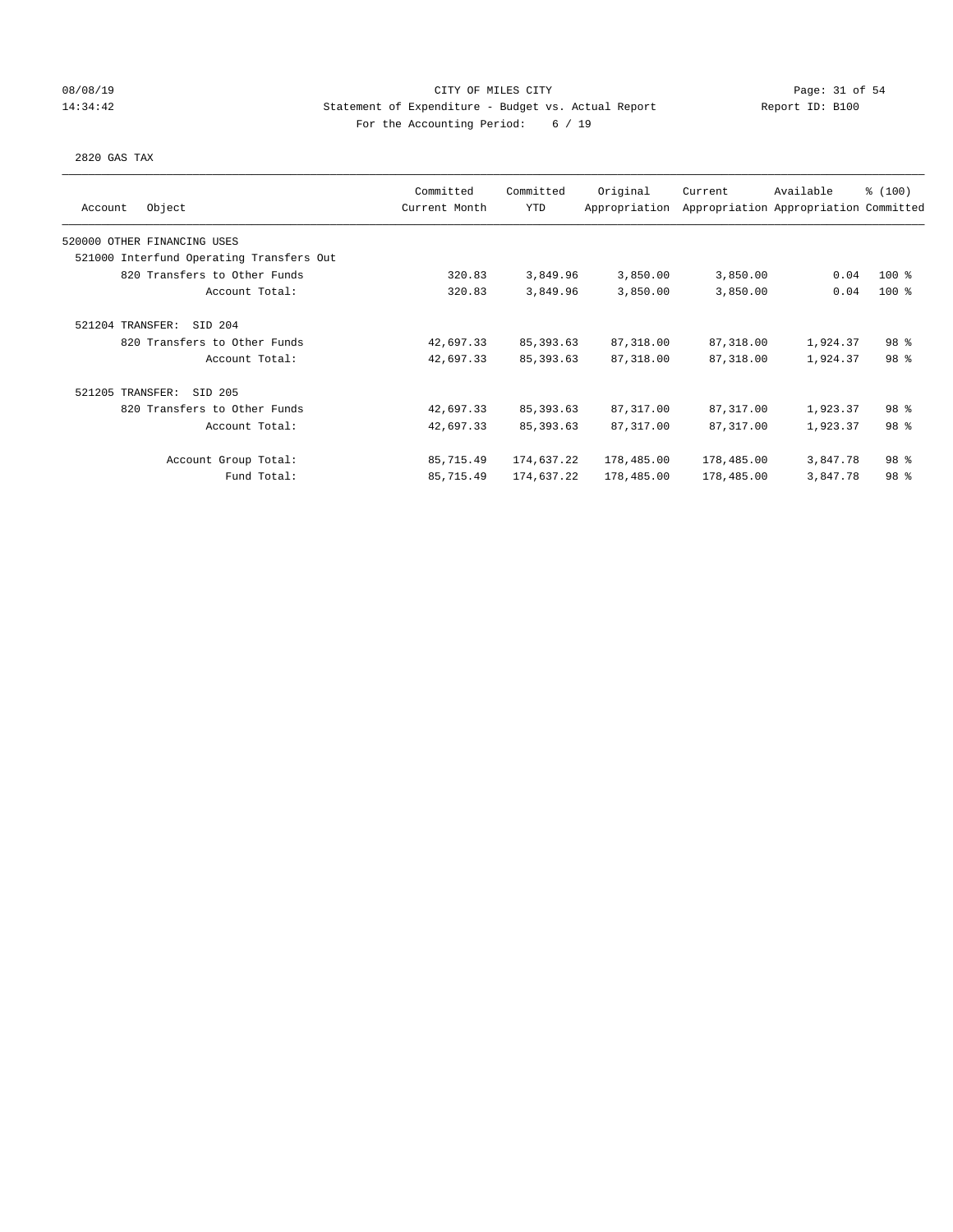## 08/08/19 Page: 32 of 54 14:34:42 Statement of Expenditure - Budget vs. Actual Report Report ID: B100 For the Accounting Period: 6 / 19

2821 HB473- Fuel Tax

| Object<br>Account           | Committed<br>Current Month | Committed<br><b>YTD</b> | Original<br>Appropriation | Current<br>Appropriation Appropriation Committed | Available  | $\frac{100}{3}$ |
|-----------------------------|----------------------------|-------------------------|---------------------------|--------------------------------------------------|------------|-----------------|
| 430000 Public Works-GASB68  |                            |                         |                           |                                                  |            |                 |
| 430233 Roadway/Re-surfacing |                            |                         |                           |                                                  |            |                 |
| 935 HB473 Tax Match Program | 0.00                       | 0.00                    | 101,785.00                | 143,599.00                                       | 143,599.00 | နွ              |
| Account Total:              | 0.00                       | 0.00                    | 101,785.00                | 143,599.00                                       | 143,599.00 | နွ              |
| Account Group Total:        | 0.00                       | 0.00                    | 101,785.00                | 143,599.00                                       | 143,599.00 | နွ              |
| Fund Total:                 | 0.00                       | 0.00                    | 101,785.00                | 143,599.00                                       | 143,599.00 | နွ              |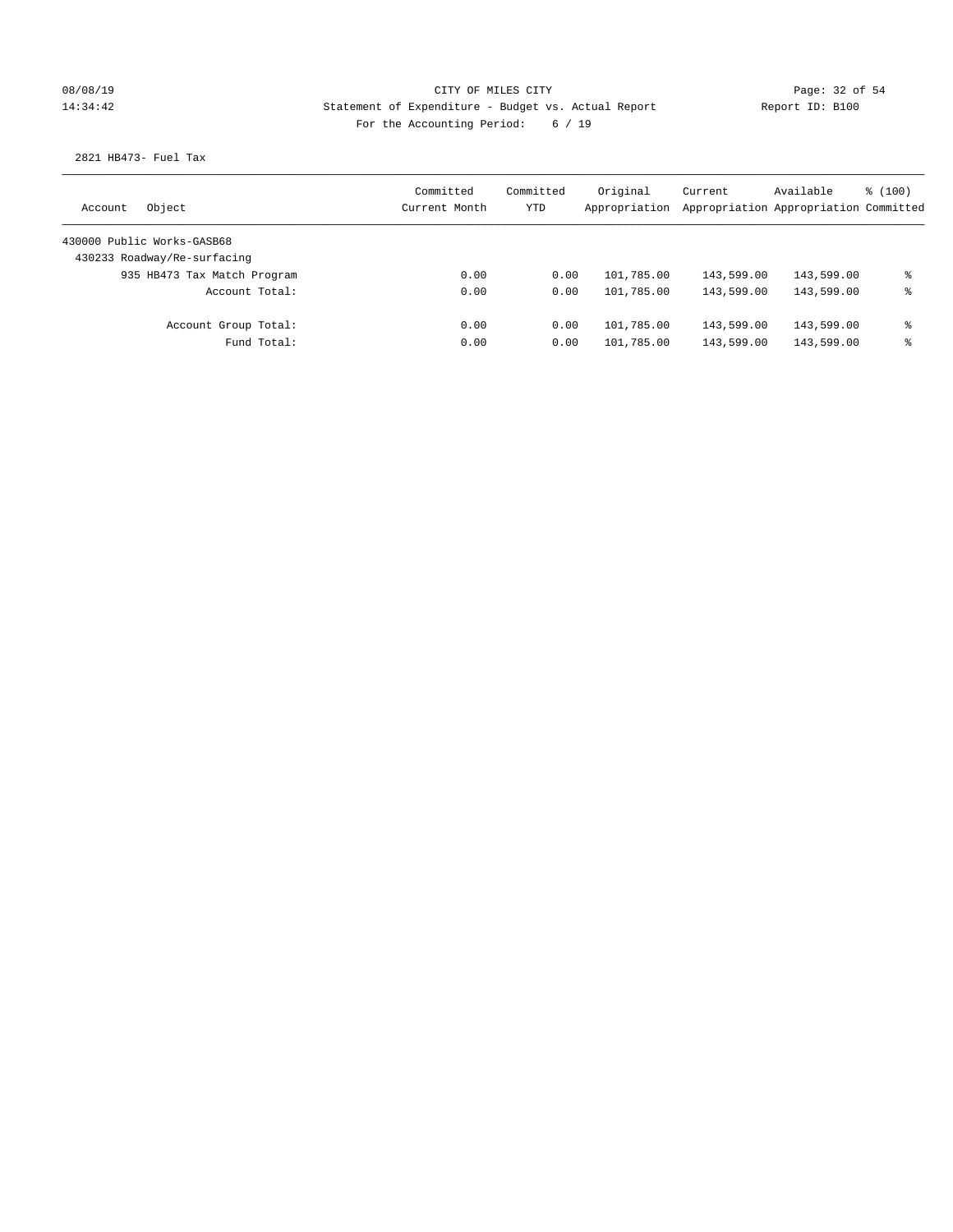### 08/08/19 Page: 33 of 54 14:34:42 Statement of Expenditure - Budget vs. Actual Report Report ID: B100 For the Accounting Period: 6 / 19

2850 911 EMERGENCY

| Account | Object                                      | Committed<br>Current Month | Committed<br><b>YTD</b> | Original   | Current<br>Appropriation Appropriation Appropriation Committed | Available    | % (100)         |
|---------|---------------------------------------------|----------------------------|-------------------------|------------|----------------------------------------------------------------|--------------|-----------------|
|         | 420000 PUBLIC SAFETY-GASB68                 |                            |                         |            |                                                                |              |                 |
|         | 420140 Crime Control and Investigation (05) |                            |                         |            |                                                                |              |                 |
|         | 210 Office Supplies and Materials           | 0.00                       | 0.00                    | 1,000.00   | 1,000.00                                                       | 1,000.00     | နွ              |
|         | 214 Small Items of Equipment                | 0.00                       | 0.00                    | 2,000.00   | 2,000.00                                                       | 2,000.00     | နွ              |
|         | 220 Operating Expenses                      | 0.00                       | 72.04                   | 2,000.00   | 2,000.00                                                       | 1,927.96     | 4%              |
|         | 311 Postage, Box Rent, Etc.                 | 0.00                       | 0.00                    | 100.00     | 100.00                                                         | 100.00       | る               |
|         | 320 Printing, Duplicating, Typing &         | 0.00                       | 0.00                    | 100.00     | 100.00                                                         | 100.00       | る               |
|         | 334 Memberships, Registrations & Dues       | 0.00                       | 0.00                    | 400.00     | 400.00                                                         | 400.00       | နွ              |
|         | 341 Electric Utility Services               | 50.01                      | 596.27                  | 600.00     | 600.00                                                         | 3.73         | 99 <sup>8</sup> |
|         | 345 Telephone                               | 2,281.93                   | 27,150.29               | 28,000.00  | 28,000.00                                                      | 849.71       | 97 <sup>8</sup> |
|         | 350 Professional Services                   | 11,203.18                  | 82,777.08               | 60,000.00  | 60,000.00                                                      | $-22,777.08$ | 138 %           |
|         | 360 Contr R & M                             | 1,901.52                   | 1,901.52                | 0.00       | 0.00                                                           | $-1,901.52$  | နွ              |
|         | 370 Travel                                  | 0.00                       | 0.00                    | 1,000.00   | 1,000.00                                                       | 1,000.00     | နွ              |
|         | 380 Training Services                       | 0.00                       | 0.00                    | 3,000.00   | 3,000.00                                                       | 3,000.00     | နွ              |
|         | 512 Insurance on Vehicles & Equipment       | 0.00                       | 126.20                  | 127.00     | 127.00                                                         | 0.80         | 99 <sup>8</sup> |
|         | 940 Machinery & Equipment                   | $-1,901.52$                | 0.00                    | 20,000.00  | 20,000.00                                                      | 20,000.00    | နွ              |
|         | 941 911 Eq & Software (2/01)                | 0.00                       | 0.00                    | 25,000.00  | 25,000.00                                                      | 25,000.00    | နွ              |
|         | Account Total:                              | 13,535.12                  | 112,623.40              | 143,327.00 | 143,327.00                                                     | 30,703.60    | 79 %            |
|         | Account Group Total:                        | 13,535.12                  | 112,623.40              | 143,327.00 | 143,327.00                                                     | 30,703.60    | 79 %            |
|         | 520000 OTHER FINANCING USES                 |                            |                         |            |                                                                |              |                 |
|         | 521000 Interfund Operating Transfers Out    |                            |                         |            |                                                                |              |                 |
|         | 820 Transfers to Other Funds                | 14,923.00                  | 59,692.00               | 59,693.00  | 59,693.00                                                      | 1.00         | $100*$          |
|         | Account Total:                              | 14,923.00                  | 59,692.00               | 59,693.00  | 59,693.00                                                      | 1.00         | 100 %           |
|         | Account Group Total:                        | 14,923.00                  | 59,692.00               | 59,693.00  | 59,693.00                                                      | 1.00         | $100*$          |
|         | Fund Total:                                 | 28, 458.12                 | 172, 315.40             | 203,020.00 | 203,020.00                                                     | 30,704.60    | 85%             |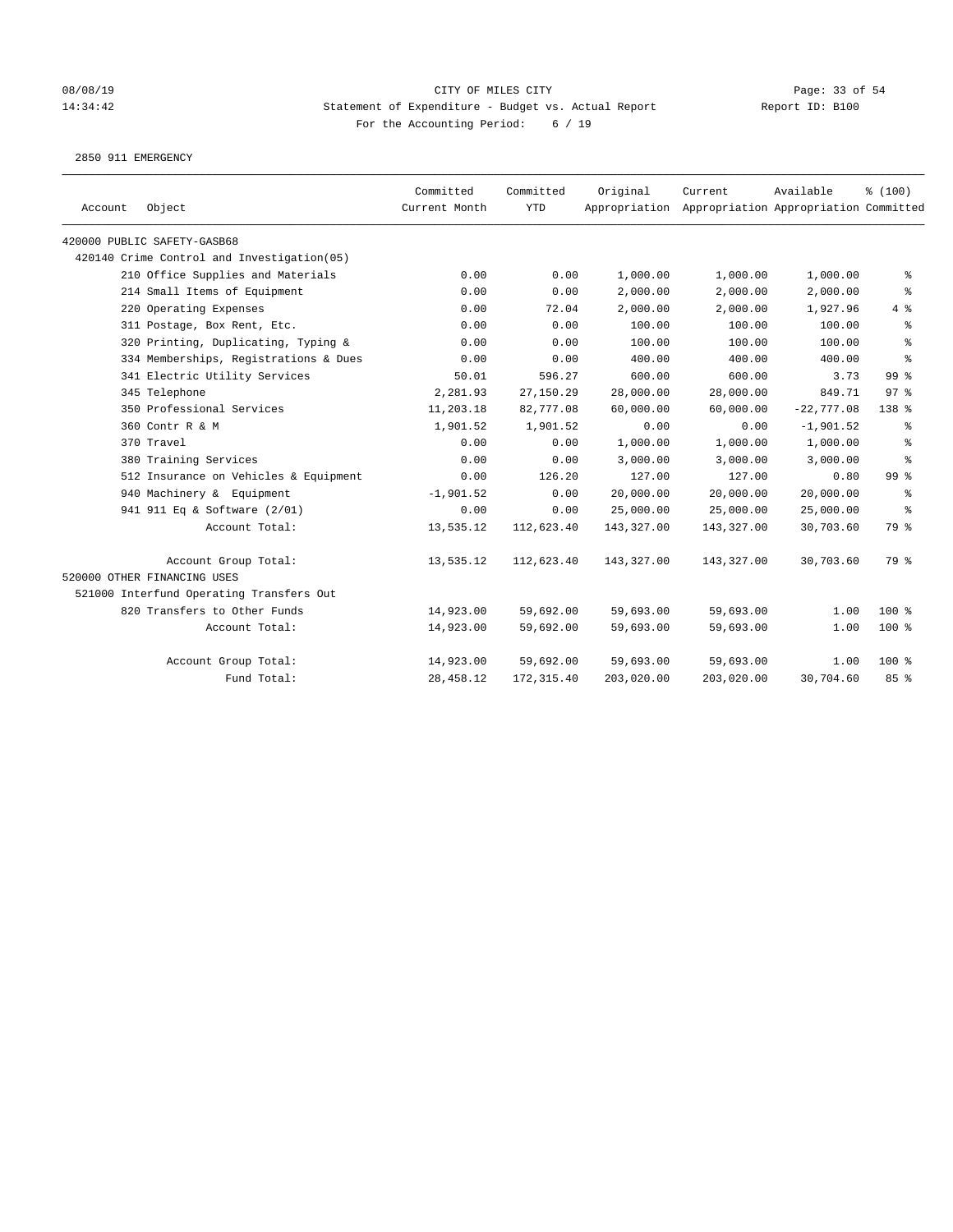## 08/08/19 Page: 34 of 54 14:34:42 Statement of Expenditure - Budget vs. Actual Report Report ID: B100 For the Accounting Period: 6 / 19

2880 LIBRARY GRANTS

| Account | Object                               | Committed<br>Current Month | Committed<br><b>YTD</b> | Original<br>Appropriation | Current  | Available<br>Appropriation Appropriation Committed | % (100)  |
|---------|--------------------------------------|----------------------------|-------------------------|---------------------------|----------|----------------------------------------------------|----------|
|         | 460000 CULTURE AND RECREATION-GASB68 |                            |                         |                           |          |                                                    |          |
|         | 460100 Library Services(16)          |                            |                         |                           |          |                                                    |          |
|         | 210 Office Supplies and Materials    | 0.00                       | 85.24                   | 351.00                    | 351.00   | 265.76                                             | $24$ $%$ |
|         | 311 Postage, Box Rent, Etc.          | 193.50                     | 2,932.50                | 4,900.00                  | 4,900.00 | 1,967.50                                           | $60*$    |
|         | 350 Professional Services            | 1,532.00                   | 4,851.00                | 3,209.00                  | 3,209.00 | $-1,642.00$                                        | $151$ %  |
|         | 370 Travel                           | 0.00                       | 0.00                    | 550.00                    | 550.00   | 550.00                                             | နွ       |
|         | 380 Training Services                | 0.00                       | 0.00                    | 500.00                    | 500.00   | 500.00                                             | နွ       |
|         | 382 Books                            | 0.00                       | 0.00                    | 100.00                    | 100.00   | 100.00                                             | ి        |
|         | Account Total:                       | 1,725.50                   | 7,868.74                | 9,610.00                  | 9.610.00 | 1,741.26                                           | $82*$    |
|         | Account Group Total:                 | 1,725.50                   | 7,868.74                | 9,610.00                  | 9,610.00 | 1,741.26                                           | $82*$    |
|         | Fund Total:                          | 1,725.50                   | 7,868.74                | 9,610.00                  | 9,610.00 | 1,741.26                                           | $82*$    |
|         |                                      |                            |                         |                           |          |                                                    |          |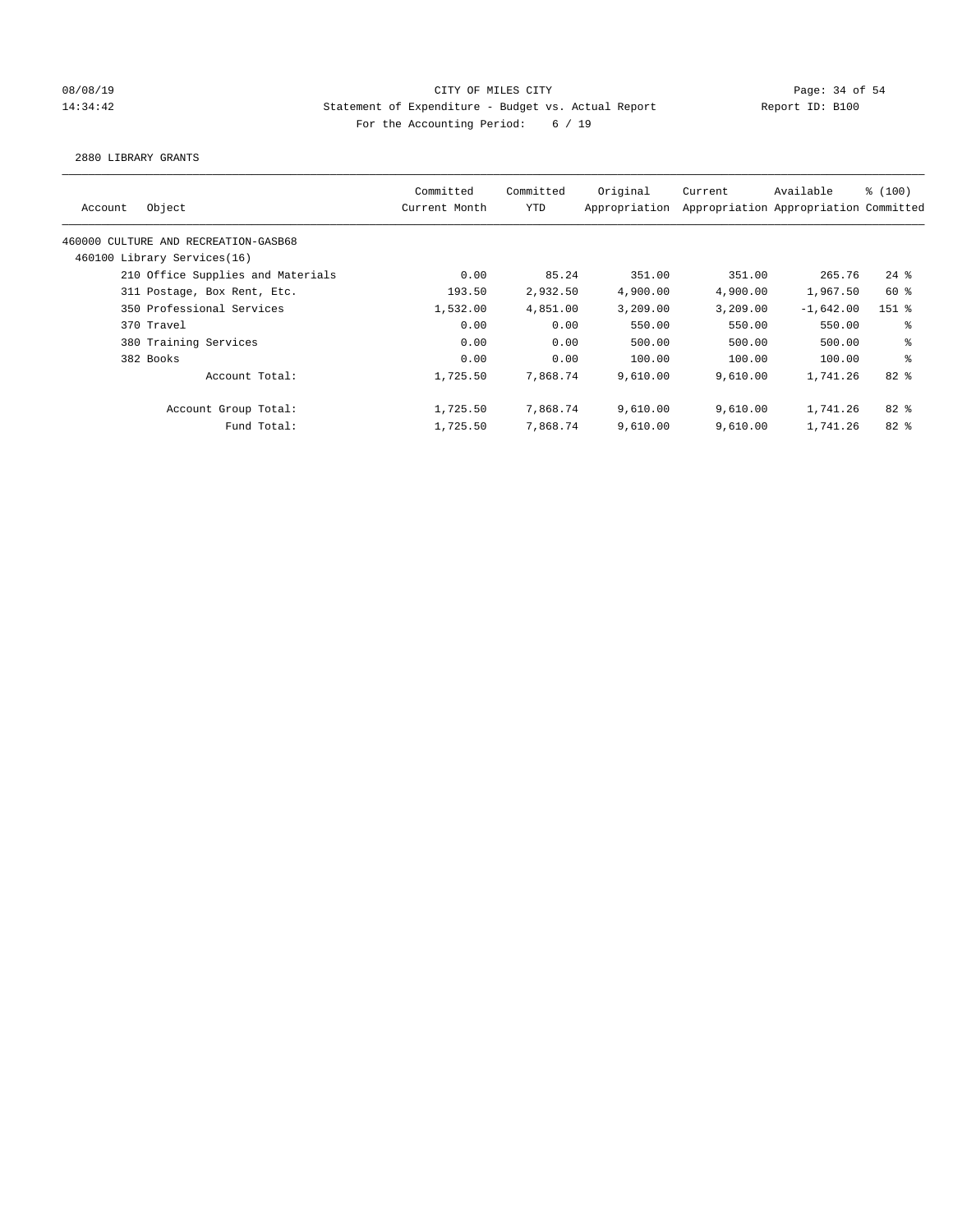# 08/08/19 Page: 35 of 54 14:34:42 Statement of Expenditure - Budget vs. Actual Report Report ID: B100 For the Accounting Period: 6 / 19

2935 Historic Preservation

| Account | Object                                      | Committed<br>Current Month | Committed<br><b>YTD</b> | Original  | Current<br>Appropriation Appropriation Appropriation Committed | Available | % (100)        |
|---------|---------------------------------------------|----------------------------|-------------------------|-----------|----------------------------------------------------------------|-----------|----------------|
|         | 460000 CULTURE AND RECREATION-GASB68        |                            |                         |           |                                                                |           |                |
|         | 460461 Historic Preservation-Administration |                            |                         |           |                                                                |           |                |
|         | 111 Salaries and Wages - Permanent          | 0.00                       | 650.23                  | 1,968.00  | 1,968.00                                                       | 1,317.77  | 338            |
|         | 131 VACATION                                | 0.00                       | 0.00                    | 60.00     | 60.00                                                          | 60.00     | ႜ              |
|         | 132 SICK LEAVE                              | 0.00                       | 7.53                    | 60.00     | 60.00                                                          | 52.47     | $13*$          |
|         | 133 OTHER LEAVE PAY                         | 0.00                       | 8.38                    | 100.00    | 100.00                                                         | 91.62     | 8 %            |
|         | 141 Unemployment Insurance                  | 0.00                       | 2.36                    | 3.00      | 3.00                                                           | 0.64      | 79 %           |
|         | 142 Workers' Compensation                   | 0.00                       | 8.46                    | 28.00     | 28.00                                                          | 19.54     | $30*$          |
|         | 144 FICA                                    | 0.00                       | 51.31                   | 167.00    | 167.00                                                         | 115.69    | $31*$          |
|         | 145 PERS                                    | 0.00                       | 55.72                   | 185.00    | 185.00                                                         | 129.28    | $30*$          |
|         | 196 CLOTHING ALLOTMENT                      | 0.00                       | 4.88                    | 87.00     | 87.00                                                          | 82.12     | 6 %            |
|         | 210 Office Supplies and Materials           | 0.00                       | 25.50                   | 1,700.00  | 1,700.00                                                       | 1,674.50  | 2 <sup>8</sup> |
|         | 220 Operating Expenses                      | 0.00                       | 17.60                   | 2,333.00  | 2,333.00                                                       | 2,315.40  | 1 <sup>8</sup> |
|         | 311 Postage, Box Rent, Etc.                 | 0.00                       | 3.21                    | 100.00    | 100.00                                                         | 96.79     | 3%             |
|         | 320 Printing, Duplicating, Typing &         | 0.00                       | 0.00                    | 300.00    | 300.00                                                         | 300.00    | ႜ              |
|         | 330 Publicity, Subscriptions & Dues         | 0.00                       | 0.00                    | 200.00    | 200.00                                                         | 200.00    | နွ             |
|         | 331 Publication of Formal & Legal Notices   | 0.00                       | 0.00                    | 150.00    | 150.00                                                         | 150.00    | ႜ              |
|         | 345 Telephone                               | 1.24                       | 18.48                   | 15.00     | 15.00                                                          | $-3.48$   | $123$ %        |
|         | 347 Internet                                | 0.80                       | 13.17                   | 55.00     | 55.00                                                          | 41.83     | $24$ %         |
|         | 350 Professional Services                   | 0.00                       | 5.40                    | 1,800.00  | 1,800.00                                                       | 1,794.60  | နွ             |
|         | 360 Contr R & M                             | 4.87                       | 61.97                   | 39.00     | 39.00                                                          | $-22.97$  | 159 %          |
|         | 370 Travel                                  | 0.00                       | 206.00                  | 500.00    | 500.00                                                         | 294.00    | 41 %           |
|         | 380 Training Services                       | 0.00                       | 0.00                    | 300.00    | 300.00                                                         | 300.00    | နွ             |
|         | Account Total:                              | 6.91                       | 1,140.20                | 10,150.00 | 10,150.00                                                      | 9,009.80  | $11$ %         |
|         | Account Group Total:                        | 6.91                       | 1,140.20                | 10,150.00 | 10,150.00                                                      | 9,009.80  | $11$ %         |
|         | Fund Total:                                 | 6.91                       | 1,140.20                | 10,150.00 | 10,150.00                                                      | 9,009.80  | $11$ %         |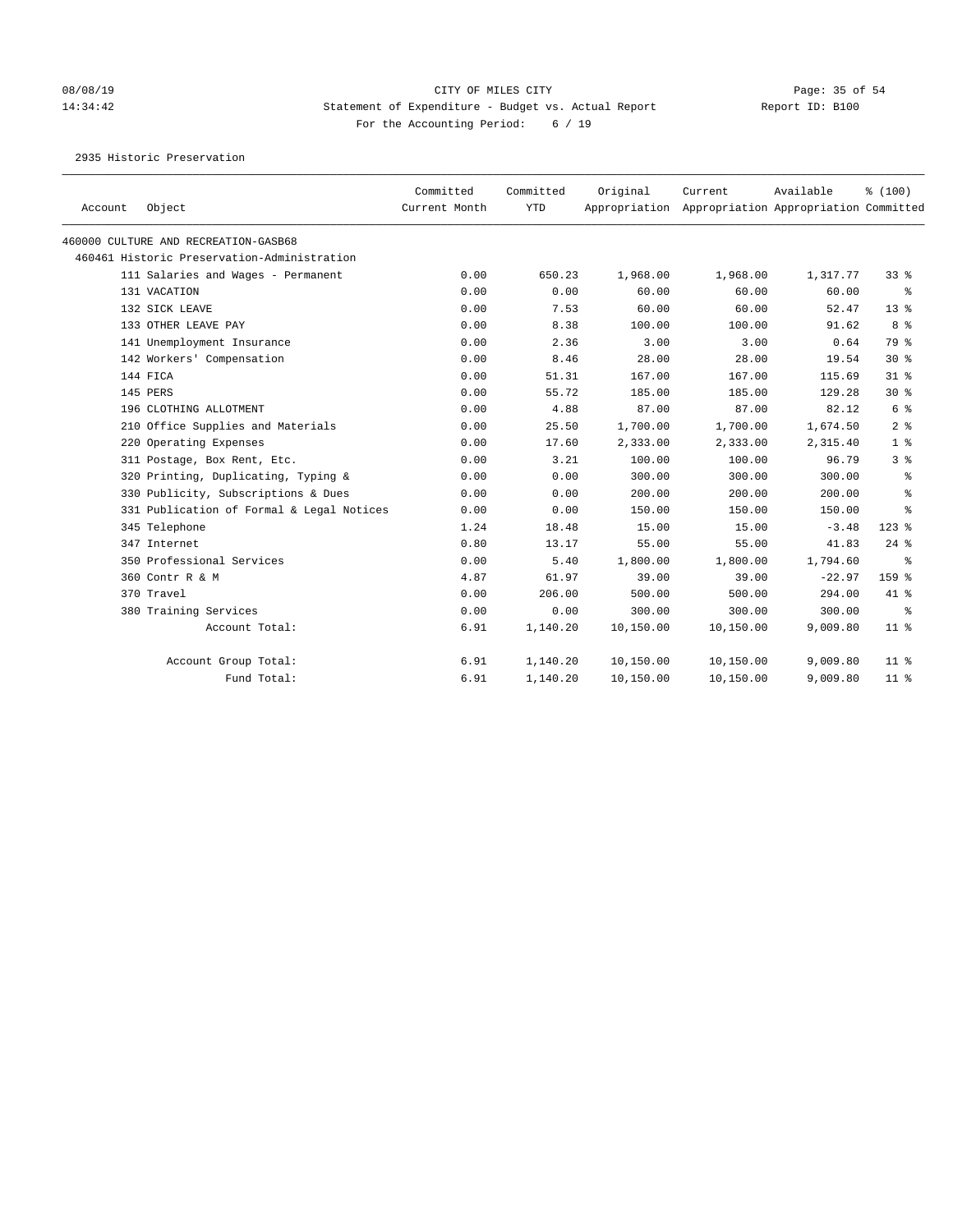# 08/08/19 Page: 36 of 54 14:34:42 Statement of Expenditure - Budget vs. Actual Report Changery Report ID: B100 For the Accounting Period: 6 / 19

2985 RETIRED SENIOR VOLUNTEER PROG (RSVP)

|                    |                                            | Committed     | Committed  | Original  | Current                                             | Available    | % (100)         |
|--------------------|--------------------------------------------|---------------|------------|-----------|-----------------------------------------------------|--------------|-----------------|
| Account            | Object                                     | Current Month | <b>YTD</b> |           | Appropriation Appropriation Appropriation Committed |              |                 |
|                    | 450000 Social and Economic Services-GASB68 |               |            |           |                                                     |              |                 |
|                    | 450330 RSVP Non-Federal                    |               |            |           |                                                     |              |                 |
|                    | 111 Salaries and Wages - Permanent         | 79.95         | 831.27     | 2,000.00  | 2,000.00                                            | 1,168.73     | 42 %            |
|                    | 131 VACATION                               | 1.56          | 70.68      | 0.00      | 0.00                                                | $-70.68$     | ್ಠಿ             |
|                    | 132 SICK LEAVE                             | 1.83          | 71.52      | 0.00      | 0.00                                                | $-71.52$     | る               |
|                    | 133 OTHER LEAVE PAY                        | 0.00          | 26.58      | 0.00      | 0.00                                                | $-26.58$     | る               |
|                    | 141 Unemployment Insurance                 | 0.29          | 3.50       | 9.00      | 9.00                                                | 5.50         | 39 %            |
|                    | 142 Workers' Compensation                  | 1.04          | 12.48      | 25.00     | 25.00                                               | 12.52        | 50%             |
|                    | 143 Health Insurance                       | 0.00          | 0.00       | 372.00    | 372.00                                              | 372.00       | နွ              |
|                    | 144 FICA                                   | 6.36          | 76.48      | 153.00    | 153.00                                              | 76.52        | 50%             |
|                    | 145 PERS                                   | 7.15          | 85.69      | 138.00    | 138.00                                              | 52.31        | 62 %            |
|                    | 210 Office Supplies and Materials          | 0.00          | 0.00       | 2,681.00  | 2,681.00                                            | 2,681.00     | နွ              |
|                    | 220 Operating Expenses                     | 676.17        | 6,917.36   | 5,045.00  | 5,045.00                                            | $-1,872.36$  | 137 %           |
|                    | 311 Postage, Box Rent, Etc.                | 0.00          | 591.50     | 1,000.00  | 1,000.00                                            | 408.50       | 59 %            |
|                    | 330 Publicity, Subscriptions & Dues        | 0.00          | 159.60     | 160.00    | 160.00                                              | 0.40         | $100*$          |
|                    | 334 Memberships, Registrations & Dues      | 0.00          | 150.00     | 0.00      | 0.00                                                | $-150.00$    | နွ              |
|                    | 345 Telephone                              | 118.58        | 1,419.43   | 1,440.00  | 1,440.00                                            | 20.57        | 99 %            |
|                    | 370 Travel                                 | 177.60        | 1,374.29   | 1,150.00  | 1,150.00                                            | $-224.29$    | $120*$          |
|                    | 379 Other Travel                           | 129.57        | 232.23     | 100.00    | 100.00                                              | $-132.23$    | $232$ %         |
|                    | 512 Insurance on Vehicles & Equipment      | 0.00          | 250.80     | 600.00    | 600.00                                              | 349.20       | $42$ %          |
|                    | 513 Liability                              | 0.00          | 843.17     | 593.00    | 593.00                                              | $-250.17$    | 142 %           |
|                    | Account Total:                             | 1,200.10      | 13,116.58  | 15,466.00 | 15,466.00                                           | 2,349.42     | 85%             |
|                    | 450340 RSVP FEDERAL GRANT- FALLON/CUSTER   |               |            |           |                                                     |              |                 |
|                    | 111 Salaries and Wages - Permanent         | 3,917.44      | 40,150.39  | 41,500.00 | 41,500.00                                           | 1,349.61     | 97%             |
|                    | 131 VACATION                               | 76.56         | 3,463.08   | 4,000.00  | 4,000.00                                            | 536.92       | 87%             |
|                    | 132 SICK LEAVE                             | 89.32         | 3,503.90   | 2,500.00  | 2,500.00                                            | $-1,003.90$  | 140 %           |
|                    | 133 OTHER LEAVE PAY                        | 0.00          | 1,302.33   | 0.00      | 0.00                                                | $-1, 302.33$ | နွ              |
|                    | 141 Unemployment Insurance                 | 14.29         | 169.25     | 216.00    | 216.00                                              | 46.75        | 78 %            |
|                    | 142 Workers' Compensation                  | 51.34         | 608.13     | 596.00    | 596.00                                              | $-12.13$     | $102$ %         |
|                    | 143 Health Insurance                       | 794.35        | 8,814.89   | 8,496.00  | 8,496.00                                            | $-318.89$    | $104$ %         |
|                    | 144 FICA                                   | 312.40        | 3,700.21   | 3,672.00  | 3,672.00                                            | $-28.21$     | 101 %           |
|                    | 145 PERS                                   | 349.93        | 4,145.04   | 3,312.00  | 3,312.00                                            | $-833.04$    | $125$ %         |
|                    | 210 Office Supplies and Materials          | 88.90         | 619.06     | 3,187.00  | 3,187.00                                            | 2,567.94     | 19 <sup>°</sup> |
|                    | 220 Operating Expenses                     | 892.11        | 1,171.17   | 0.00      | 0.00                                                | $-1, 171.17$ | ್ಠಿ             |
|                    | 311 Postage, Box Rent, Etc.                | 221.10        | 451.63     | 0.00      | 0.00                                                | $-451.63$    | နွ              |
|                    | 334 Memberships, Registrations & Dues      | 100.00        | 300.00     | 275.00    | 275.00                                              | $-25.00$     | 109 %           |
|                    | 370 Travel                                 | 0.00          | 6,002.92   | 6,148.00  | 6,148.00                                            | 145.08       | 98 <sup>8</sup> |
|                    | 530 Rent                                   | 417.50        | 5,010.00   | 5,010.00  | 5,010.00                                            | 0.00         | 100 %           |
|                    | Account Total:                             | 7,325.24      | 79,412.00  | 78,912.00 | 78,912.00                                           | $-500.00$    | $101$ %         |
|                    |                                            |               |            |           |                                                     |              |                 |
| 450351 RSVP-Excess |                                            |               |            |           |                                                     |              |                 |
|                    | 111 Salaries and Wages - Permanent         | 0.00          | 580.17     | 2,000.00  | 2,000.00                                            | 1,419.83     | 29%             |
|                    | 141 Unemployment Insurance                 | 0.00          | 2.22       | 9.00      | 9.00                                                | 6.78         | 25%             |
|                    | 142 Workers' Compensation                  | 0.00          | 7.96       | 25.00     | 25.00                                               | 17.04        | $32$ $%$        |
|                    | 143 Health Insurance                       | 0.00          | 112.31     | 0.00      | 0.00                                                | $-112.31$    | နွ              |
|                    | 144 FICA                                   | 0.00          | 48.42      | 151.00    | 151.00                                              | 102.58       | 32%             |
|                    | 145 PERS                                   | 0.00          | 54.24      | 138.00    | 138.00                                              | 83.76        | 39%             |
|                    | 220 Operating Expenses                     | 0.00          | 1,520.38   | 2,200.00  | 2,200.00                                            | 679.62       | 69 %            |
|                    | Account Total:                             | 0.00          | 2,325.70   | 4,523.00  | 4,523.00                                            | 2,197.30     | $51$ %          |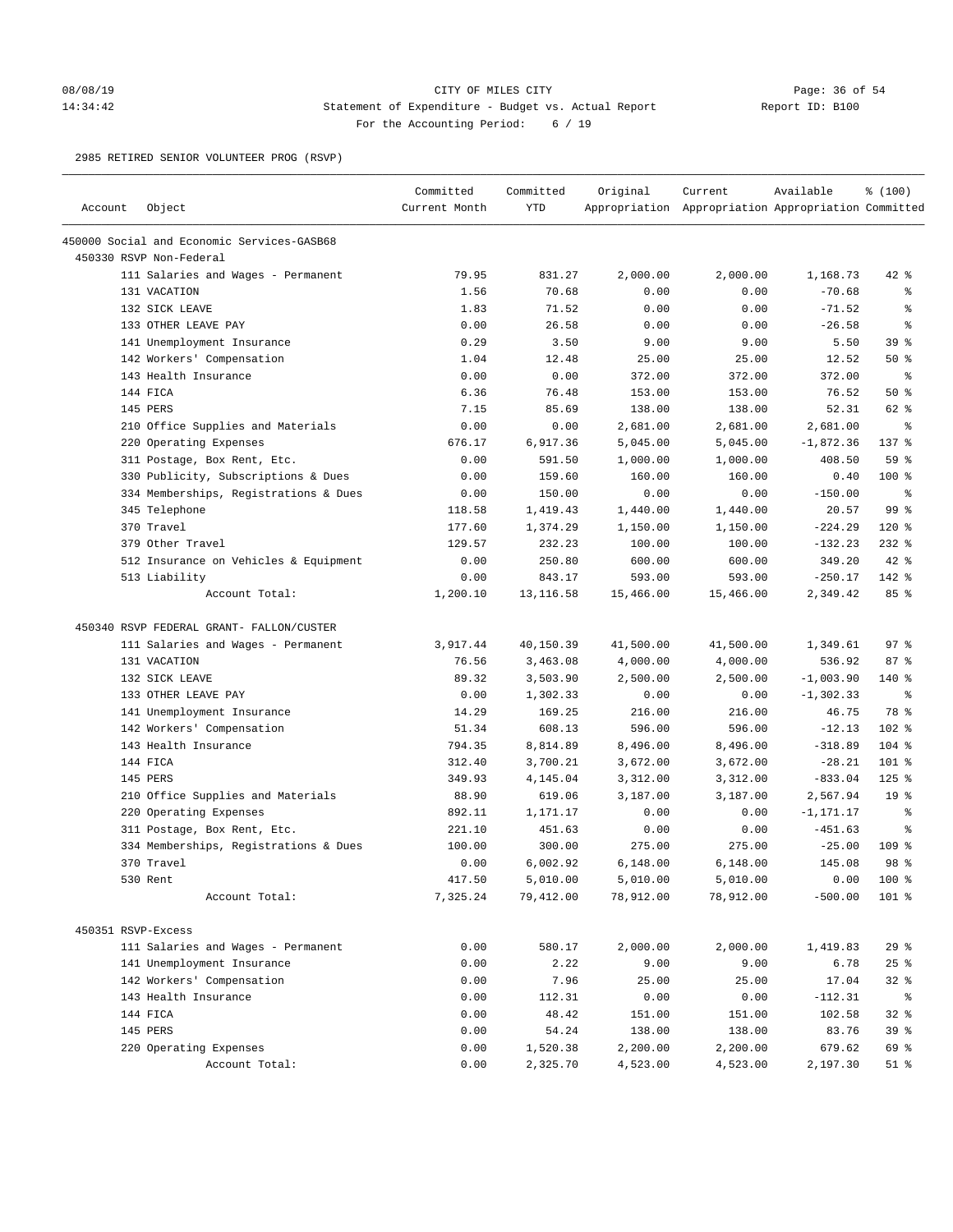2985 RETIRED SENIOR VOLUNTEER PROG (RSVP)

| Account | Object               | Committed<br>Current Month | Committed<br><b>YTD</b> | Original<br>Appropriation Appropriation Appropriation Committed | Current   | Available | % (100) |
|---------|----------------------|----------------------------|-------------------------|-----------------------------------------------------------------|-----------|-----------|---------|
|         | Account Group Total: | 8,525.34                   | 94,854.28               | 98,901.00                                                       | 98,901.00 | 4,046.72  | 96 %    |
|         | Fund Total:          | 8,525.34                   | 94,854.28               | 98,901.00                                                       | 98,901.00 | 4,046.72  | 96 %    |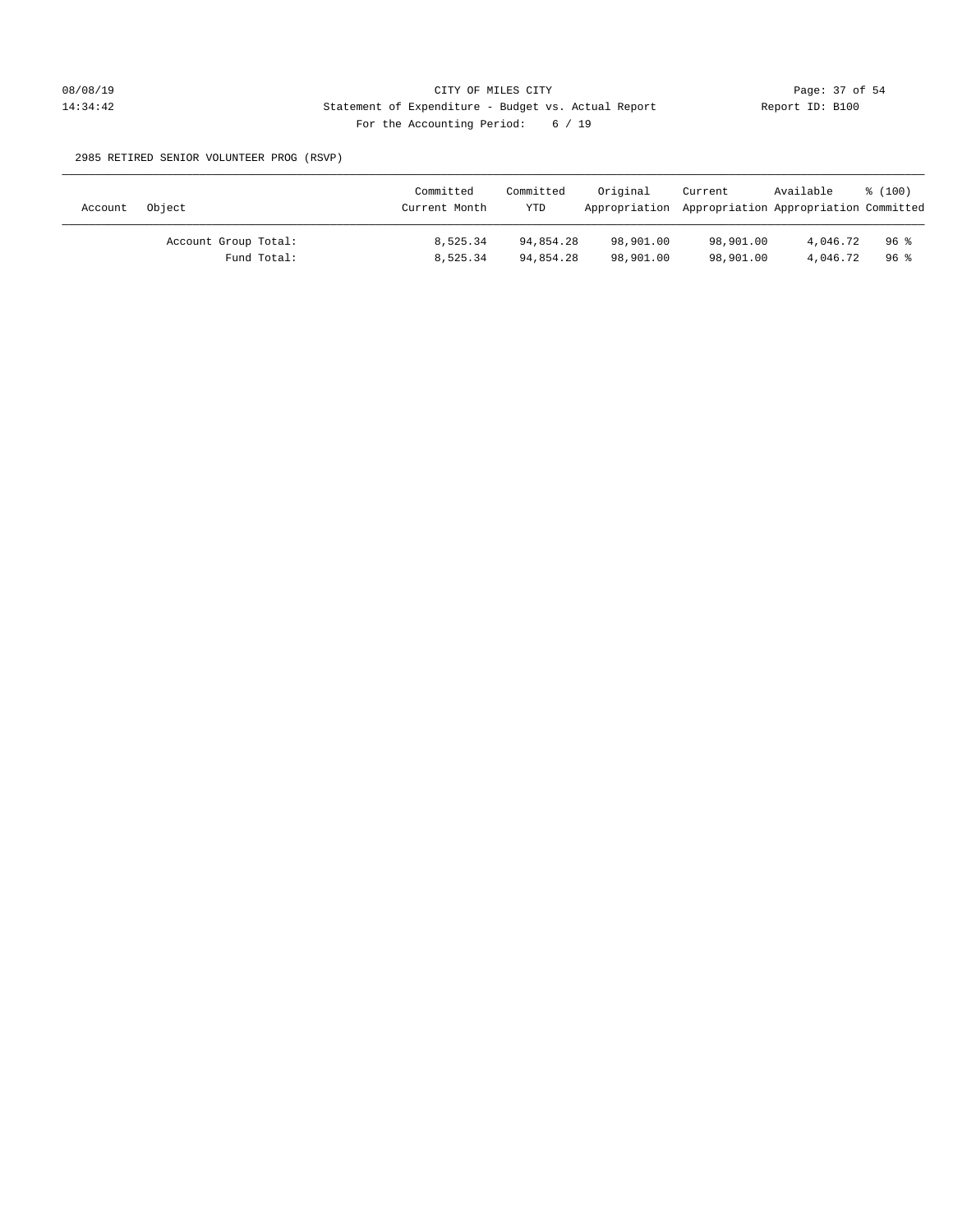### 08/08/19 Page: 38 of 54 14:34:42 Statement of Expenditure - Budget vs. Actual Report Report ID: B100 For the Accounting Period: 6 / 19

3670 SID 211

| Object<br>Account                  | Committed<br>Current Month | Committed<br>YTD | Original<br>Appropriation | Current  | Available<br>Appropriation Appropriation Committed | % (100) |
|------------------------------------|----------------------------|------------------|---------------------------|----------|----------------------------------------------------|---------|
| 490000 DEBT SERVICE                |                            |                  |                           |          |                                                    |         |
| 490500 Other Debt Service Payments |                            |                  |                           |          |                                                    |         |
| 643 Principal- SID 211             | 0.00                       | 3,758.68         | 3,759.00                  | 3,759.00 | 0.32                                               | $100*$  |
| 644 Interest- SID 211              | 0.00                       | 1,559.15         | 1,560.00                  | 1,560.00 | 0.85                                               | $100*$  |
| Account Total:                     | 0.00                       | 5, 317, 83       | 5,319.00                  | 5,319.00 | 1.17                                               | $100*$  |
| Account Group Total:               | 0.00                       | 5,317.83         | 5,319.00                  | 5,319.00 | 1.17                                               | $100*$  |
| Fund Total:                        | 0.00                       | 5,317.83         | 5,319.00                  | 5,319.00 | 1.17                                               | $100$ % |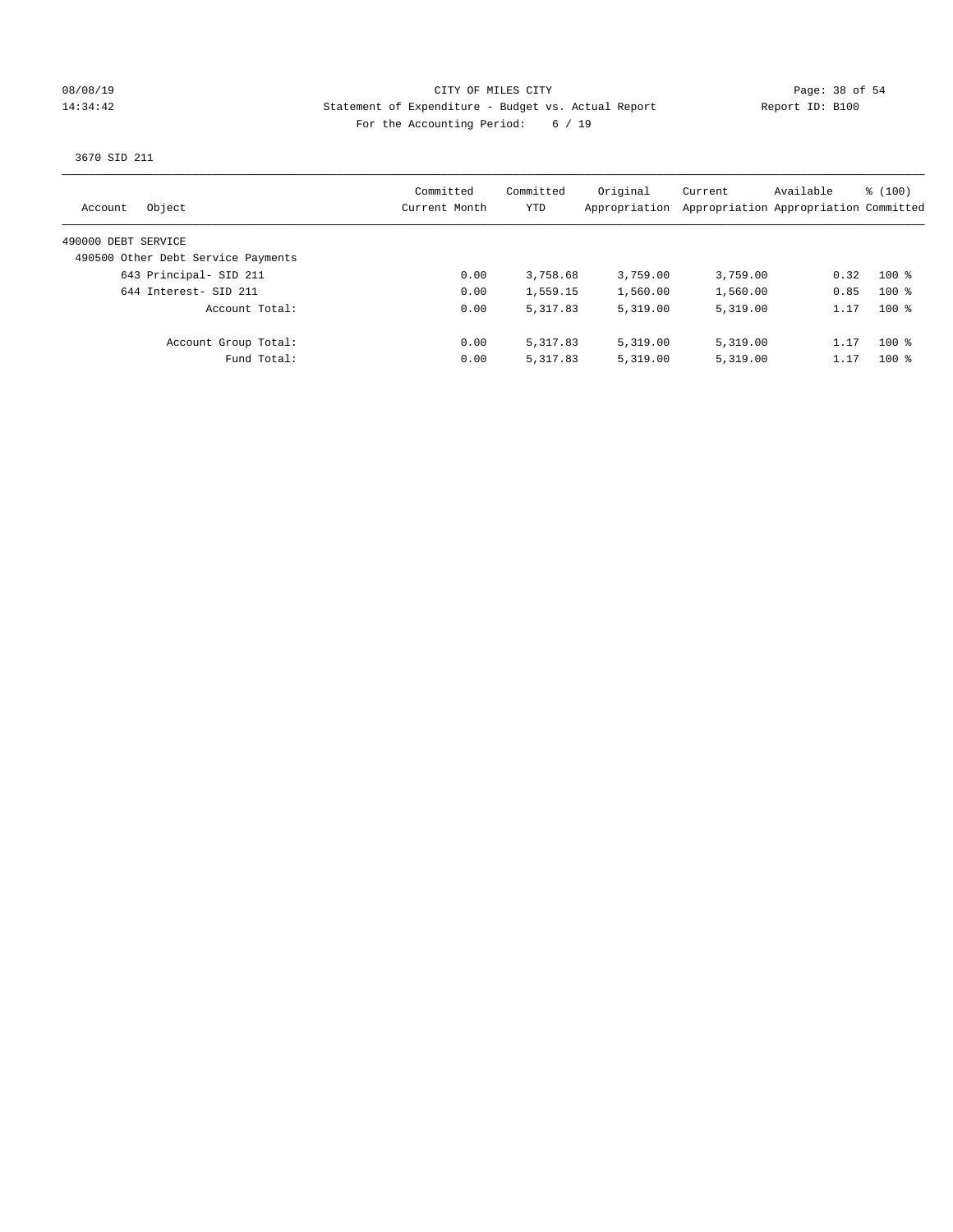# 08/08/19 Page: 39 of 54 14:34:42 Statement of Expenditure - Budget vs. Actual Report Changer Report ID: B100 For the Accounting Period: 6 / 19

# 4000 General Fund Capitol Improvement Fund

|                                            | Committed     | Committed   | Original      | Current      | Available                             | % (100)  |
|--------------------------------------------|---------------|-------------|---------------|--------------|---------------------------------------|----------|
| Object<br>Account                          | Current Month | <b>YTD</b>  | Appropriation |              | Appropriation Appropriation Committed |          |
| 410000 GENERAL GOVERNMENTGASB68            |               |             |               |              |                                       |          |
| 410100 Legislative Services(02)            |               |             |               |              |                                       |          |
| 940 Machinery & Equipment                  | $-80,063.49$  | 19,099.00   | 93,000.00     | 164,705.24   | 145,606.24                            | $12*$    |
| Account Total:                             | $-80,063.49$  | 19,099.00   | 93,000.00     | 164,705.24   | 145,606.24                            | $12*$    |
| Account Group Total:                       | $-80,063.49$  | 19,099.00   | 93,000.00     | 164,705.24   | 145,606.24                            | $12*$    |
| 420000 PUBLIC SAFETY-GASB68                |               |             |               |              |                                       |          |
| 420140 Crime Control and Investigation(05) |               |             |               |              |                                       |          |
| 230 Repair and Maintenance Supplies        | 6,700.00      | 6,700.00    | 0.00          | 0.00         | $-6.700.00$                           | ್ಠಿ      |
| Account Total:                             | 6,700.00      | 6,700.00    | 0.00          | 0.00         | $-6,700.00$                           | ್ಠಿ      |
| Account Group Total:                       | 6,700.00      | 6,700.00    | 0.00          | 0.00         | $-6,700.00$                           | ್ಠಿ      |
| 460000 CULTURE AND RECREATION-GASB68       |               |             |               |              |                                       |          |
| 460433 Park Operations (13)                |               |             |               |              |                                       |          |
| 350 Professional Services                  | 119,560.93    | 119,560.93  | 0.00          | 119,561.00   | 0.07                                  | $100*$   |
| Account Total:                             | 119,560.93    | 119,560.93  | 0.00          | 119,561.00   | 0.07                                  | $100*$   |
| Account Group Total:                       | 119,560.93    | 119,560.93  | 0.00          | 119,561.00   | 0.07                                  | 100 %    |
| Fund Total:                                | 46,197.44     | 145, 359.93 | 93,000.00     | 284, 266. 24 | 138,906.31                            | $51$ $%$ |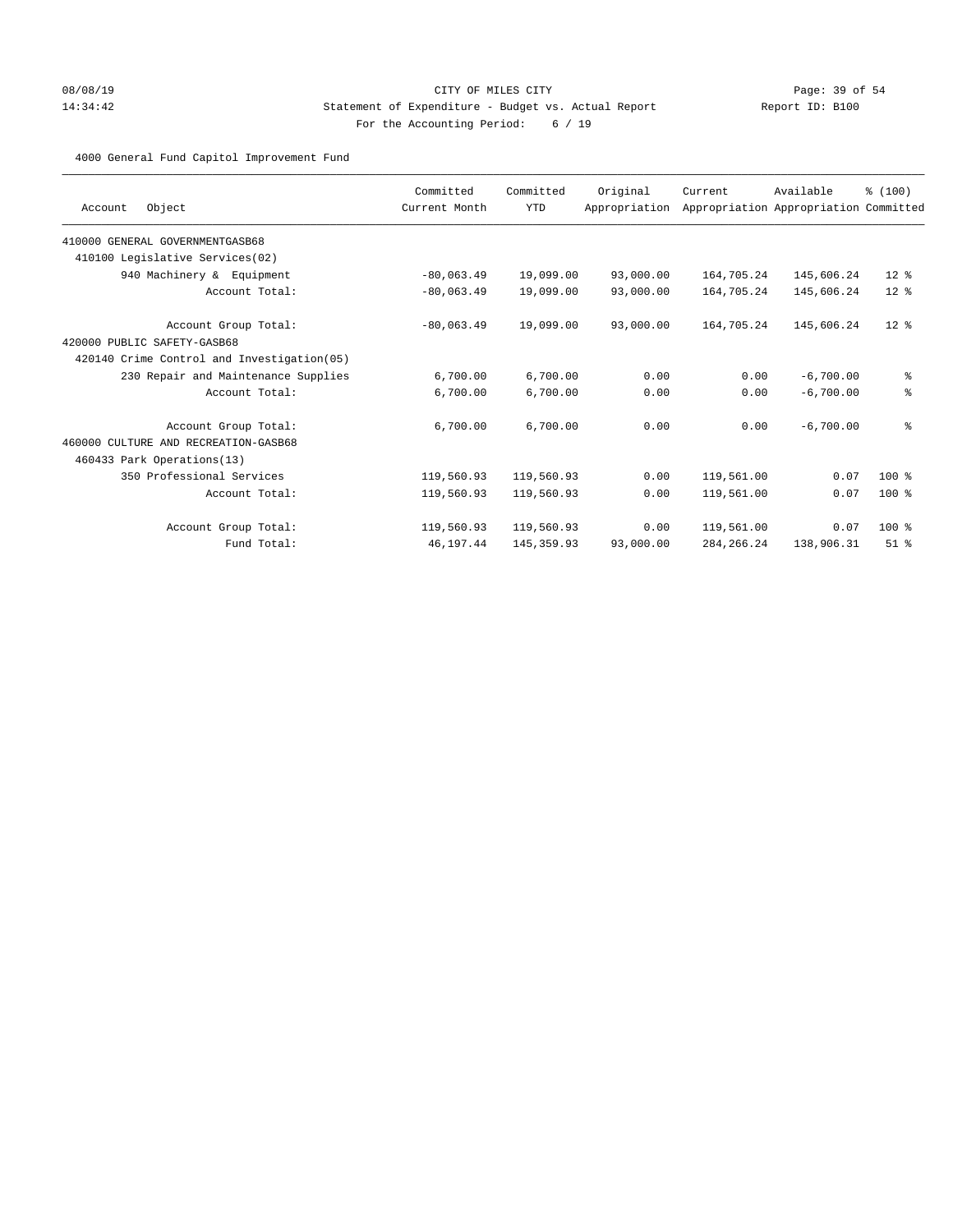# 08/08/19 Page: 40 of 54 14:34:42 Statement of Expenditure - Budget vs. Actual Report Report ID: B100 For the Accounting Period: 6 / 19

4050 Ambulance Capital Improvement Fund

| Object<br>Account                           | Committed<br>Current Month | Committed<br>YTD | Original<br>Appropriation | Current<br>Appropriation Appropriation Committed | Available | $\frac{100}{3}$ |
|---------------------------------------------|----------------------------|------------------|---------------------------|--------------------------------------------------|-----------|-----------------|
| 420000 PUBLIC SAFETY-GASB68                 |                            |                  |                           |                                                  |           |                 |
| 420730 Emergency Medical Services-Ambulance |                            |                  |                           |                                                  |           |                 |
| 940 Machinery &<br>Equipment                | 0.00                       | 0.00             | 13,779.00                 | 13,779.00                                        | 13,779.00 | ⊱               |
| Account Total:                              | 0.00                       | 0.00             | 13,779.00                 | 13,779.00                                        | 13,779.00 | နွ              |
| Account Group Total:                        | 0.00                       | 0.00             | 13,779.00                 | 13,779.00                                        | 13,779.00 | နွ              |
| Fund Total:                                 | 0.00                       | 0.00             | 13,779.00                 | 13,779.00                                        | 13,779.00 | ⊱               |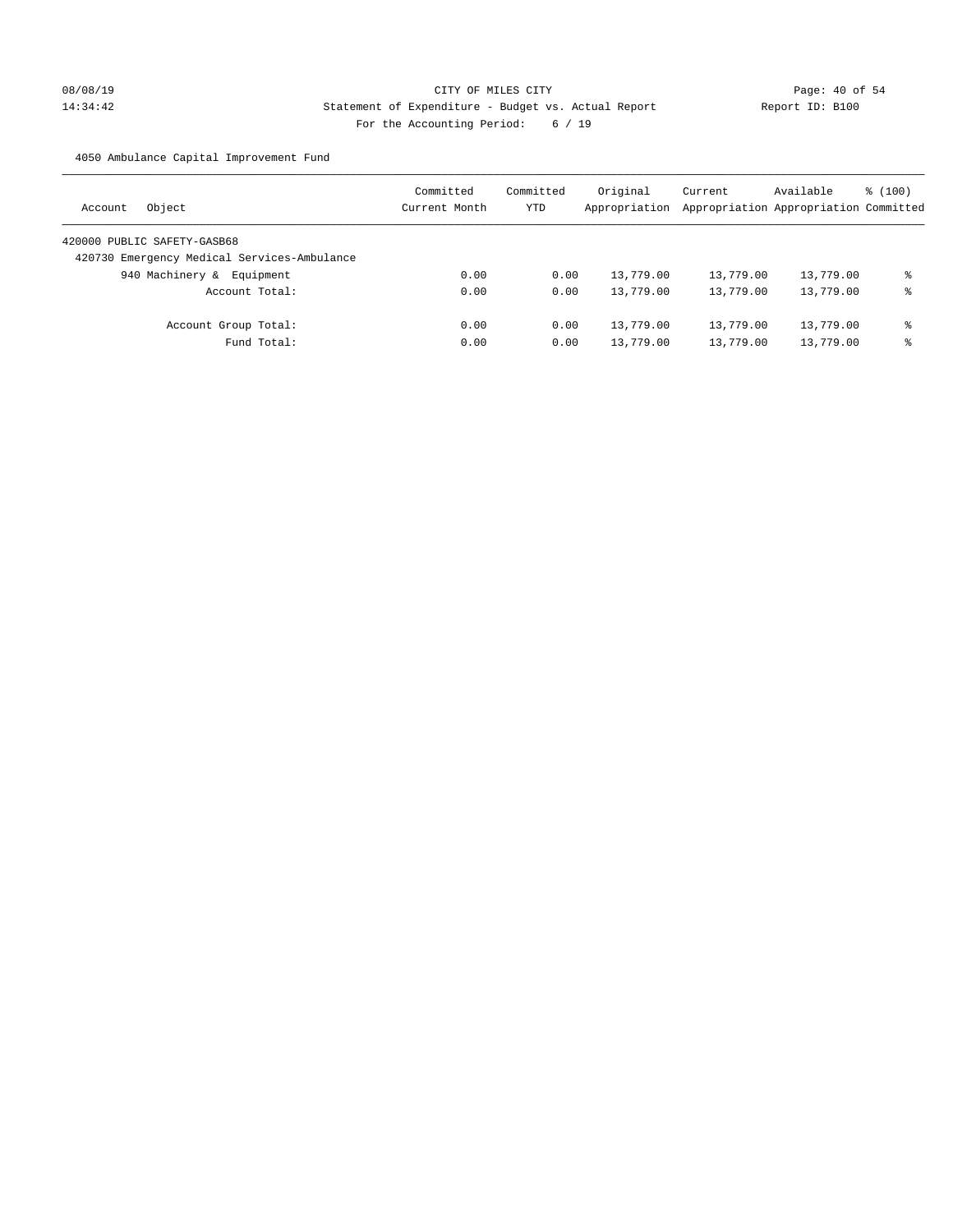# 08/08/19 Page: 41 of 54 14:34:42 Statement of Expenditure - Budget vs. Actual Report Report ID: B100 For the Accounting Period: 6 / 19

4060 CAPITAL IMPROV-PUBLIC WORKS

| Object<br>Account            | Committed<br>Current Month | Committed<br>YTD | Original<br>Appropriation | Current    | Available<br>Appropriation Appropriation Committed | \$(100) |
|------------------------------|----------------------------|------------------|---------------------------|------------|----------------------------------------------------|---------|
| 430000 Public Works-GASB68   |                            |                  |                           |            |                                                    |         |
| 430233 Roadway/Re-surfacing  |                            |                  |                           |            |                                                    |         |
| 940 Machinery &<br>Equipment | 0.00                       | 136,550.00       | 275,000.00                | 275,000.00 | 138,450.00                                         | $50*$   |
| Account Total:               | 0.00                       | 136,550.00       | 275,000.00                | 275,000.00 | 138,450.00                                         | $50*$   |
| Account Group Total:         | 0.00                       | 136,550.00       | 275,000.00                | 275,000.00 | 138,450.00                                         | $50*$   |
| Fund Total:                  | 0.00                       | 136,550.00       | 275,000.00                | 275,000.00 | 138,450.00                                         | 50 %    |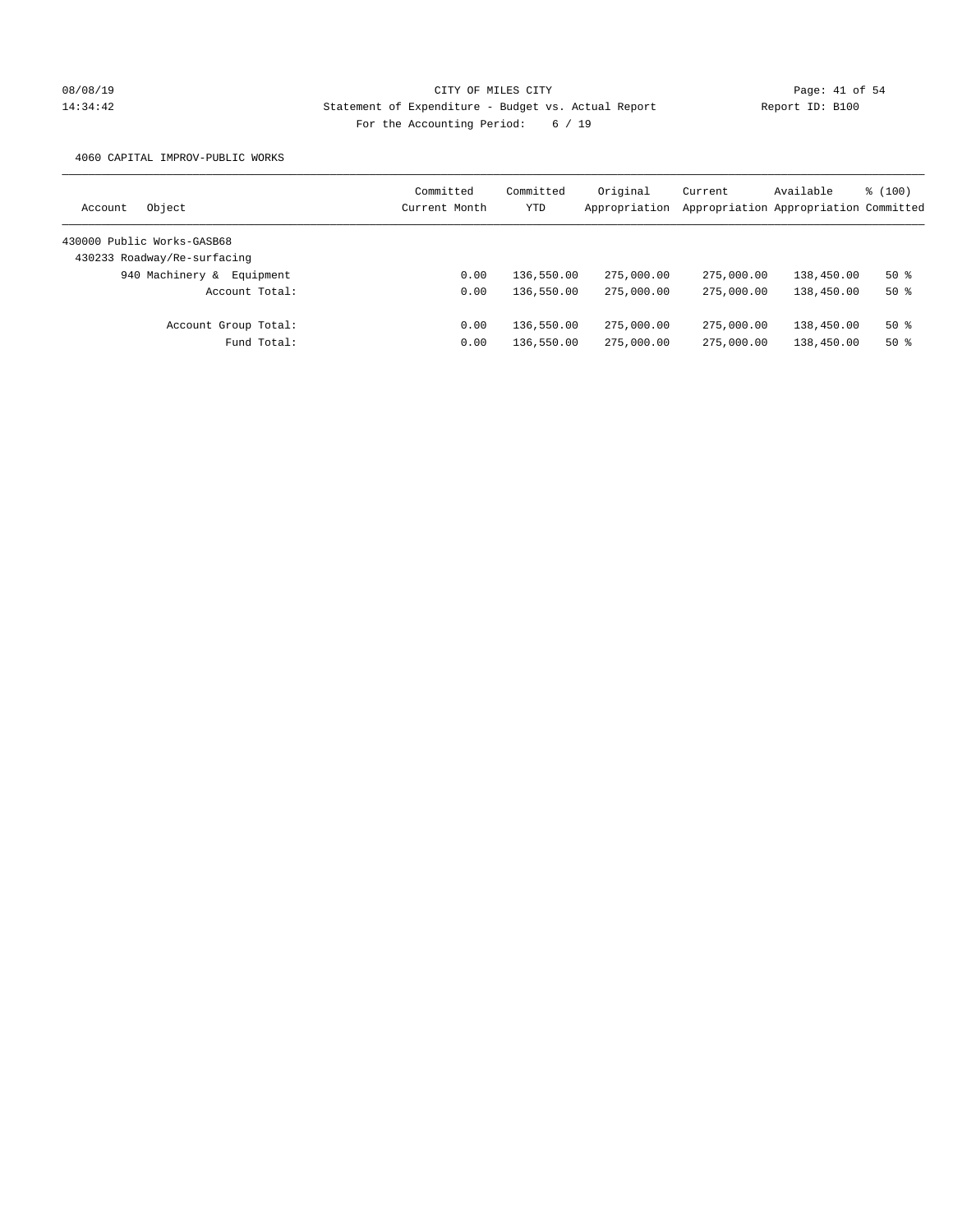# 08/08/19 Page: 42 of 54 14:34:42 Statement of Expenditure - Budget vs. Actual Report Changer Report ID: B100 For the Accounting Period: 6 / 19

| Account | Object                                        | Committed<br>Current Month | Committed<br><b>YTD</b> | Original   | Current<br>Appropriation Appropriation Appropriation Committed | Available     | % (100)    |
|---------|-----------------------------------------------|----------------------------|-------------------------|------------|----------------------------------------------------------------|---------------|------------|
|         | 430000 Public Works-GASB68                    |                            |                         |            |                                                                |               |            |
|         | 430510 Water Administration(25)               |                            |                         |            |                                                                |               |            |
|         | 110 Salaries and Wages-Comp Ab                | 3,681.00                   | 3,681.00                | 0.00       | 0.00                                                           | $-3,681.00$   | နွ         |
|         | 111 Salaries and Wages - Permanent            | 2,130.14                   | 24,576.10               | 24,560.00  | 24,560.00                                                      | $-16.10$      | 100 %      |
|         | 121 OVERTIME-PERMANENT                        | 0.00                       | 0.00                    | 120.00     | 120.00                                                         | 120.00        | $\epsilon$ |
|         | 131 VACATION                                  | 0.00                       | 539.57                  | 1,700.00   | 1,700.00                                                       | 1,160.43      | $32$ $%$   |
|         | 132 SICK LEAVE                                | 44.46                      | 909.95                  | 1,100.00   | 1,100.00                                                       | 190.05        | 83 %       |
|         | 133 OTHER LEAVE PAY                           | 18.28                      | 18.28                   | 155.00     | 155.00                                                         | 136.72        | $12*$      |
|         | 141 Unemployment Insurance                    | 7.67                       | 91.48                   | 42.00      | 42.00                                                          | $-49.48$      | 218 %      |
|         | 142 Workers' Compensation                     | 27.59                      | 329.02                  | 348.00     | 348.00                                                         | 18.98         | 95%        |
|         | 143 Health Insurance                          | 437.07                     | 4,773.66                | 4,882.00   | 4,882.00                                                       | 108.34        | 98 %       |
|         | 144 FICA                                      | 167.74                     | 2,001.34                | 2,110.00   | 2,110.00                                                       | 108.66        | 95%        |
|         | 145 PERS                                      | 187.92                     | 2,231.93                | 2,336.00   | 2,336.00                                                       | 104.07        | 96%        |
|         | 196 CLOTHING ALLOTMENT                        | 0.00                       | 119.38                  | 125.00     | 125.00                                                         | 5.62          | 96%        |
|         | 210 Office Supplies and Materials             | 75.31                      | 916.48                  | 3,200.00   | 3,200.00                                                       | 2,283.52      | 29%        |
|         | 214 Small Items of Equipment                  | 450.00                     | 881.66                  | 2,000.00   | 2,000.00                                                       | 1,118.34      | 44 %       |
|         | 220 Operating Expenses                        | 251.21                     | 1,995.92                | 5,900.00   | 5,900.00                                                       | 3,904.08      | $34$ $%$   |
|         | 230 Repair and Maintenance Supplies           | 0.00                       | 0.00                    | 1,000.00   | 1,000.00                                                       | 1,000.00      | နွ         |
|         | 311 Postage, Box Rent, Etc.                   | 604.53                     | 7,455.16                | 7,000.00   | 7,000.00                                                       | $-455.16$     | 107 %      |
|         | 320 Printing, Duplicating, Typing &           | 0.00                       | 316.63                  | 1,500.00   | 1,500.00                                                       | 1,183.37      | $21$ %     |
|         | 330 Publicity, Subscriptions & Dues           | 158.07                     | 954.45                  | 1,300.00   | 1,300.00                                                       | 345.55        | 73 %       |
|         | 345 Telephone                                 | 46.35                      | 551.33                  | 600.00     | 600.00                                                         | 48.67         | $92$ %     |
|         | 347 Internet                                  | 12.36                      | 143.45                  | 250.00     | 250.00                                                         | 106.55        | 57%        |
|         | 350 Professional Services                     | 0.00                       | 17,284.48               | 5,000.00   | 5,000.00                                                       | $-12, 284.48$ | 346 %      |
|         | 360 Contr R & M                               | 1,809.90                   | 8,685.79                | 8,100.00   | 8,100.00                                                       | $-585.79$     | 107 %      |
|         | 370 Travel                                    | 0.00                       | 0.00                    | 250.00     | 250.00                                                         | 250.00        | ್ಠಿ        |
|         | 380 Training Services                         | 0.00                       | 0.00                    | 250.00     | 250.00                                                         | 250.00        | နွ         |
|         | 382 Books                                     | 0.00                       | 0.00                    | 125.00     | 125.00                                                         | 125.00        | g          |
|         | 513 Liability                                 | 0.00                       | 14,225.92               | 6,528.00   | 6,528.00                                                       | $-7,697.92$   | $218$ %    |
|         | 531 Building & Office Rental                  | 500.00                     | 6,000.00                | 6,000.00   | 6,000.00                                                       | 0.00          | $100$ %    |
|         | 810 Losses (Bad debt expense - Enterprise     | 0.00                       | 0.00                    | 500.00     | 500.00                                                         | 500.00        | နွ         |
|         | 920 Buildings                                 | $-1,669.00$                | 0.00                    | 2,000.00   | 2,000.00                                                       | 2,000.00      | နွ         |
|         | Account Total:                                | 8,940.60                   | 98,682.98               | 88,981.00  | 88,981.00                                                      | $-9,701.98$   | $111$ %    |
|         | 430530 Water Source of Supply and Pumping(22) |                            |                         |            |                                                                |               |            |
|         | 111 Salaries and Wages - Permanent            | 19,329.69                  | 237,547.21              | 250,316.00 | 250,316.00                                                     | 12,768.79     | 95%        |
|         | 121 OVERTIME-PERMANENT                        | 1,515.96                   | 9,969.59                | 10,300.00  | 10,300.00                                                      | 330.41        | 97%        |
|         | 131 VACATION                                  | 1,228.89                   | 18,600.69               | 19,500.00  | 19,500.00                                                      | 899.31        | 95%        |
|         | 132 SICK LEAVE                                | 127.20                     | 7,513.84                | 5,500.00   | 5,500.00                                                       | $-2,013.84$   | 137 %      |
|         | 133 OTHER LEAVE PAY                           | 4,980.59                   | 5,461.87                | 2,729.00   | 2,729.00                                                       | $-2,732.87$   | $200$ %    |
|         | 134 HOLIDAY PAY                               | 494.72                     | 5,751.80                | 5,400.00   | 5,400.00                                                       | $-351.80$     | 107 %      |
|         | 141 Unemployment Insurance                    | 96.96                      | 1,000.90                | 441.00     | 441.00                                                         | $-559.90$     | $227$ %    |
|         | 142 Workers' Compensation                     | 1,735.24                   | 18,241.03               | 16,838.00  | 16,838.00                                                      | $-1,403.03$   | 108 %      |
|         | 143 Health Insurance                          | 22,628.36                  | 65,971.37               | 49,708.00  | 49,708.00                                                      | $-16, 263.37$ | 133 %      |
|         | 144 FICA                                      | 2,031.11                   | 20,875.78               | 22,472.00  | 22,472.00                                                      | 1,596.22      | 93%        |
|         | 145 PERS                                      | 50,475.06                  | 72,227.62               | 24,880.00  | 24,880.00                                                      | $-47,347.62$  | $290$ %    |
|         | 196 CLOTHING ALLOTMENT                        | 0.00                       | 930.00                  | 480.00     | 480.00                                                         | $-450.00$     | 194 %      |
|         | 210 Office Supplies and Materials             | 0.00                       | 119.46                  | 250.00     | 250.00                                                         | 130.54        | 48 %       |
|         | 214 Small Items of Equipment                  | 0.00                       | 106.97                  | 3,000.00   | 3,000.00                                                       | 2,893.03      | 4%         |
|         | 220 Operating Expenses                        | 204.98                     | 1,883.26                | 2,000.00   | 2,000.00                                                       | 116.74        | 94%        |
|         | 222 Chemicals, Lab & Med Supplies             | 0.00                       | 47.54                   | 150.00     | 150.00                                                         | 102.46        | 32%        |
|         |                                               |                            |                         |            |                                                                |               |            |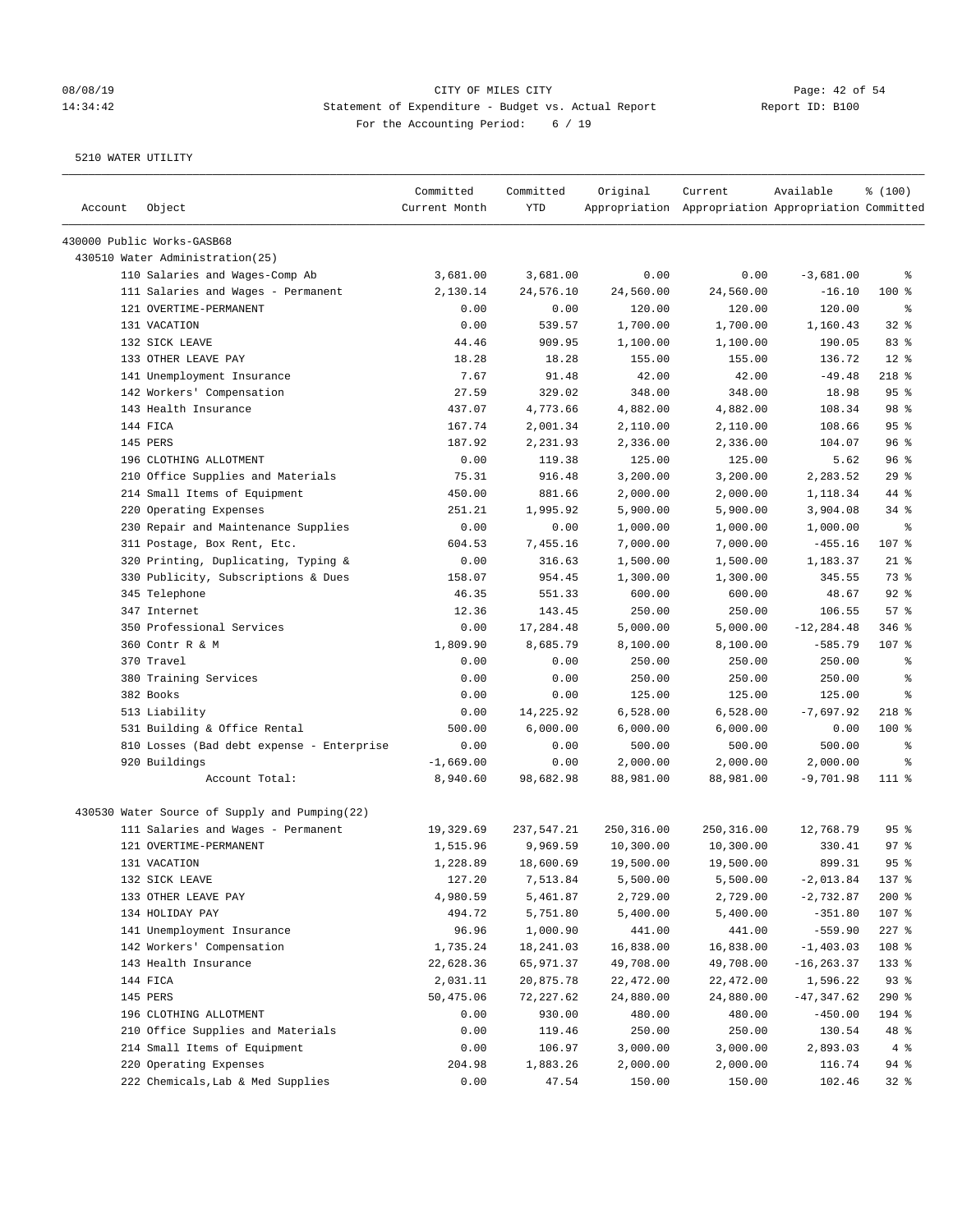# 08/08/19 Page: 43 of 54 14:34:42 Statement of Expenditure - Budget vs. Actual Report Changer Report ID: B100 For the Accounting Period: 6 / 19

| Appropriation Appropriation Appropriation Committed<br>226 Clothing and Uniforms<br>41.28<br>390.66<br>600.00<br>600.00<br>209.34<br>65 %<br>230 Repair and Maintenance Supplies<br>1,031.58<br>9,413.25<br>10,000.00<br>10,000.00<br>586.75<br>$94$ %<br>231 Gas, Oil, Diesel Fuel, Grease, etc.<br>1,500.00<br>1,500.00<br>$-30.28$<br>102 %<br>84.93<br>1,530.28<br>241 Consumable Tools<br>$13*$<br>0.00<br>26.35<br>200.00<br>200.00<br>173.65<br>59 %<br>311 Postage, Box Rent, Etc.<br>2.15<br>29.29<br>50.00<br>50.00<br>20.71<br>35%<br>330 Publicity, Subscriptions & Dues<br>0.00<br>70.00<br>200.00<br>200.00<br>130.00<br>65 %<br>334 Memberships, Registrations & Dues<br>0.00<br>259.54<br>400.00<br>400.00<br>140.46<br>341 Electric Utility Services<br>4, 412.48<br>59,402.49<br>66,500.00<br>66,500.00<br>7,097.51<br>89 %<br>$52$ %<br>344 Gas Utility Service<br>197.32<br>7,764.20<br>15,000.00<br>15,000.00<br>7,235.80<br>90%<br>345 Telephone<br>75.46<br>900.65<br>1,000.00<br>1,000.00<br>99.35<br>346 Garbage Service<br>700.00<br>72 %<br>71.12<br>504.48<br>700.00<br>195.52<br>80.20<br>347 Internet<br>962.45<br>1,100.00<br>87%<br>1,100.00<br>137.55<br>350 Professional Services<br>0.00<br>278.30<br>500.00<br>500.00<br>221.70<br>56%<br>352 Wtr/Swr Lab Testing<br>0.00<br>477.00<br>1,000.00<br>1,000.00<br>523.00<br>48 %<br>357 Architectual, Engineering Serv Etc.<br>0.00<br>0.00<br>10,000.00<br>10,000.00<br>10,000.00<br>್ಠಿ<br>2 <sub>8</sub><br>360 Contr R & M<br>1,117.80<br>2,518.68<br>130,000.00<br>130,000.00<br>127,481.32<br>363 R&M Vehicles/Equip/Labor-PW<br>2,760.02<br>2,000.00<br>2,000.00<br>$-760.02$<br>138 %<br>0.00<br>369 Other Repair and Maintenance<br>0.00<br>0.00<br>2,000.00<br>2,000.00<br>2,000.00<br>နွ<br>68 %<br>370 Travel<br>0.00<br>683.89<br>1,000.00<br>1,000.00<br>316.11<br>380 Training Services<br>856.64<br>2,000.00<br>2,000.00<br>1,143.36<br>$43$ %<br>0.00<br>382 Books<br>0.00<br>0.00<br>200.00<br>200.00<br>200.00<br>နွ<br>400 BUILDING MATERIALS<br>0.00<br>500.00<br>500.00<br>0.00<br>500.00<br>နွ<br>511 Insurance on Buildings<br>0.00<br>8,371.97<br>8,750.00<br>8,750.00<br>378.03<br>96%<br>512 Insurance on Vehicles & Equipment<br>0.00<br>283.31<br>284.00<br>284.00<br>0.69<br>$100$ %<br>940 Machinery & Equipment<br>$-94, 482.46$<br>0.00<br>97,100.00<br>97,100.00<br>97,100.00<br>್ಠಿ<br>17,480.62<br>563,732.38<br>766,548.00<br>766,548.00<br>202,815.62<br>74 %<br>Account Total:<br>430540 Water Purification and Treatment<br>210 Office Supplies and Materials<br>0.00<br>219.21<br>400.00<br>400.00<br>180.79<br>55%<br>214 Small Items of Equipment<br>0.00<br>409.95<br>6,000.00<br>6,000.00<br>5,590.05<br>7 %<br>49 %<br>220 Operating Expenses<br>14.98<br>1,455.94<br>3,000.00<br>3,000.00<br>1,544.06<br>222 Chemicals, Lab & Med Supplies<br>8,771.94<br>50,696.20<br>60,000.00<br>60,000.00<br>84 %<br>9,303.80<br>226 Clothing and Uniforms<br>34.40<br>315.74<br>500.00<br>500.00<br>184.26<br>63%<br>230 Repair and Maintenance Supplies<br>671.57<br>9,544.84<br>9,500.00<br>9,500.00<br>$-44.84$<br>100 %<br>231 Gas, Oil, Diesel Fuel, Grease, etc.<br>1,412.92<br>1,000.00<br>$-412.92$<br>141 %<br>56.62<br>1,000.00<br>241 Consumable Tools<br>0.00<br>0.00<br>150.00<br>150.00<br>150.00<br>နွ<br>29.20<br>311 Postage, Box Rent, Etc.<br>2.15<br>150.00<br>150.00<br>120.80<br>19 <sup>°</sup><br>320 Printing, Duplicating, Typing &<br>0.00<br>0.00<br>100.00<br>100.00<br>100.00<br>ి<br>330 Publicity, Subscriptions & Dues<br>0.00<br>0.00<br>400.00<br>400.00<br>400.00<br>್ಠಿ<br>334 Memberships, Registrations & Dues<br>0.00<br>207.63<br>450.00<br>450.00<br>242.37<br>46 %<br>352 Wtr/Swr Lab Testing<br>987.24<br>7,843.21<br>10,000.00<br>10,000.00<br>2,156.79<br>78 %<br>357 Architectual, Engineering Serv Etc.<br>0.00<br>0.00<br>12,000.00<br>12,000.00<br>12,000.00<br>ႜ<br>360 Contr R & M<br>1,095.31<br>3,255.58<br>6,000.00<br>6,000.00<br>54 %<br>2,744.42<br>369 Other Repair and Maintenance<br>1,500.00<br>1,500.00<br>1,500.00<br>0.00<br>0.00<br>್ಠಿ<br>370 Travel<br>0.00<br>1,110.94<br>1,500.00<br>74 %<br>1,500.00<br>389.06<br>380 Training Services<br>678.43<br>48 %<br>0.00<br>1,400.00<br>1,400.00<br>721.57<br>382 Books<br>0.00<br>200.00<br>0.00<br>200.00<br>200.00<br>ႜ<br>533 Machinery and Equipment Rental<br>0.00<br>0.00<br>1,000.00<br>1,000.00<br>1,000.00<br>ိစ<br>940 Machinery & Equipment<br>0.00<br>0.00<br>5,000.00<br>5,000.00<br>5,000.00<br>နွ | Account | Object         | Committed<br>Current Month | Committed<br>YTD | Original   | Current    | Available | % (100) |
|--------------------------------------------------------------------------------------------------------------------------------------------------------------------------------------------------------------------------------------------------------------------------------------------------------------------------------------------------------------------------------------------------------------------------------------------------------------------------------------------------------------------------------------------------------------------------------------------------------------------------------------------------------------------------------------------------------------------------------------------------------------------------------------------------------------------------------------------------------------------------------------------------------------------------------------------------------------------------------------------------------------------------------------------------------------------------------------------------------------------------------------------------------------------------------------------------------------------------------------------------------------------------------------------------------------------------------------------------------------------------------------------------------------------------------------------------------------------------------------------------------------------------------------------------------------------------------------------------------------------------------------------------------------------------------------------------------------------------------------------------------------------------------------------------------------------------------------------------------------------------------------------------------------------------------------------------------------------------------------------------------------------------------------------------------------------------------------------------------------------------------------------------------------------------------------------------------------------------------------------------------------------------------------------------------------------------------------------------------------------------------------------------------------------------------------------------------------------------------------------------------------------------------------------------------------------------------------------------------------------------------------------------------------------------------------------------------------------------------------------------------------------------------------------------------------------------------------------------------------------------------------------------------------------------------------------------------------------------------------------------------------------------------------------------------------------------------------------------------------------------------------------------------------------------------------------------------------------------------------------------------------------------------------------------------------------------------------------------------------------------------------------------------------------------------------------------------------------------------------------------------------------------------------------------------------------------------------------------------------------------------------------------------------------------------------------------------------------------------------------------------------------------------------------------------------------------------------------------------------------------------------------------------------------------------------------------------------------------------------------------------------------------------------------------------------------------------------------------------------------------------------------------------------------------------------------------------------------------------------------------------------------------------------------------------------------------------------------------------------------------------------------------------------------------------------------------------------------------------------------------------------------------------------------------------|---------|----------------|----------------------------|------------------|------------|------------|-----------|---------|
|                                                                                                                                                                                                                                                                                                                                                                                                                                                                                                                                                                                                                                                                                                                                                                                                                                                                                                                                                                                                                                                                                                                                                                                                                                                                                                                                                                                                                                                                                                                                                                                                                                                                                                                                                                                                                                                                                                                                                                                                                                                                                                                                                                                                                                                                                                                                                                                                                                                                                                                                                                                                                                                                                                                                                                                                                                                                                                                                                                                                                                                                                                                                                                                                                                                                                                                                                                                                                                                                                                                                                                                                                                                                                                                                                                                                                                                                                                                                                                                                                                                                                                                                                                                                                                                                                                                                                                                                                                                                                                                                                        |         |                |                            |                  |            |            |           |         |
|                                                                                                                                                                                                                                                                                                                                                                                                                                                                                                                                                                                                                                                                                                                                                                                                                                                                                                                                                                                                                                                                                                                                                                                                                                                                                                                                                                                                                                                                                                                                                                                                                                                                                                                                                                                                                                                                                                                                                                                                                                                                                                                                                                                                                                                                                                                                                                                                                                                                                                                                                                                                                                                                                                                                                                                                                                                                                                                                                                                                                                                                                                                                                                                                                                                                                                                                                                                                                                                                                                                                                                                                                                                                                                                                                                                                                                                                                                                                                                                                                                                                                                                                                                                                                                                                                                                                                                                                                                                                                                                                                        |         |                |                            |                  |            |            |           |         |
|                                                                                                                                                                                                                                                                                                                                                                                                                                                                                                                                                                                                                                                                                                                                                                                                                                                                                                                                                                                                                                                                                                                                                                                                                                                                                                                                                                                                                                                                                                                                                                                                                                                                                                                                                                                                                                                                                                                                                                                                                                                                                                                                                                                                                                                                                                                                                                                                                                                                                                                                                                                                                                                                                                                                                                                                                                                                                                                                                                                                                                                                                                                                                                                                                                                                                                                                                                                                                                                                                                                                                                                                                                                                                                                                                                                                                                                                                                                                                                                                                                                                                                                                                                                                                                                                                                                                                                                                                                                                                                                                                        |         |                |                            |                  |            |            |           |         |
|                                                                                                                                                                                                                                                                                                                                                                                                                                                                                                                                                                                                                                                                                                                                                                                                                                                                                                                                                                                                                                                                                                                                                                                                                                                                                                                                                                                                                                                                                                                                                                                                                                                                                                                                                                                                                                                                                                                                                                                                                                                                                                                                                                                                                                                                                                                                                                                                                                                                                                                                                                                                                                                                                                                                                                                                                                                                                                                                                                                                                                                                                                                                                                                                                                                                                                                                                                                                                                                                                                                                                                                                                                                                                                                                                                                                                                                                                                                                                                                                                                                                                                                                                                                                                                                                                                                                                                                                                                                                                                                                                        |         |                |                            |                  |            |            |           |         |
|                                                                                                                                                                                                                                                                                                                                                                                                                                                                                                                                                                                                                                                                                                                                                                                                                                                                                                                                                                                                                                                                                                                                                                                                                                                                                                                                                                                                                                                                                                                                                                                                                                                                                                                                                                                                                                                                                                                                                                                                                                                                                                                                                                                                                                                                                                                                                                                                                                                                                                                                                                                                                                                                                                                                                                                                                                                                                                                                                                                                                                                                                                                                                                                                                                                                                                                                                                                                                                                                                                                                                                                                                                                                                                                                                                                                                                                                                                                                                                                                                                                                                                                                                                                                                                                                                                                                                                                                                                                                                                                                                        |         |                |                            |                  |            |            |           |         |
|                                                                                                                                                                                                                                                                                                                                                                                                                                                                                                                                                                                                                                                                                                                                                                                                                                                                                                                                                                                                                                                                                                                                                                                                                                                                                                                                                                                                                                                                                                                                                                                                                                                                                                                                                                                                                                                                                                                                                                                                                                                                                                                                                                                                                                                                                                                                                                                                                                                                                                                                                                                                                                                                                                                                                                                                                                                                                                                                                                                                                                                                                                                                                                                                                                                                                                                                                                                                                                                                                                                                                                                                                                                                                                                                                                                                                                                                                                                                                                                                                                                                                                                                                                                                                                                                                                                                                                                                                                                                                                                                                        |         |                |                            |                  |            |            |           |         |
|                                                                                                                                                                                                                                                                                                                                                                                                                                                                                                                                                                                                                                                                                                                                                                                                                                                                                                                                                                                                                                                                                                                                                                                                                                                                                                                                                                                                                                                                                                                                                                                                                                                                                                                                                                                                                                                                                                                                                                                                                                                                                                                                                                                                                                                                                                                                                                                                                                                                                                                                                                                                                                                                                                                                                                                                                                                                                                                                                                                                                                                                                                                                                                                                                                                                                                                                                                                                                                                                                                                                                                                                                                                                                                                                                                                                                                                                                                                                                                                                                                                                                                                                                                                                                                                                                                                                                                                                                                                                                                                                                        |         |                |                            |                  |            |            |           |         |
|                                                                                                                                                                                                                                                                                                                                                                                                                                                                                                                                                                                                                                                                                                                                                                                                                                                                                                                                                                                                                                                                                                                                                                                                                                                                                                                                                                                                                                                                                                                                                                                                                                                                                                                                                                                                                                                                                                                                                                                                                                                                                                                                                                                                                                                                                                                                                                                                                                                                                                                                                                                                                                                                                                                                                                                                                                                                                                                                                                                                                                                                                                                                                                                                                                                                                                                                                                                                                                                                                                                                                                                                                                                                                                                                                                                                                                                                                                                                                                                                                                                                                                                                                                                                                                                                                                                                                                                                                                                                                                                                                        |         |                |                            |                  |            |            |           |         |
|                                                                                                                                                                                                                                                                                                                                                                                                                                                                                                                                                                                                                                                                                                                                                                                                                                                                                                                                                                                                                                                                                                                                                                                                                                                                                                                                                                                                                                                                                                                                                                                                                                                                                                                                                                                                                                                                                                                                                                                                                                                                                                                                                                                                                                                                                                                                                                                                                                                                                                                                                                                                                                                                                                                                                                                                                                                                                                                                                                                                                                                                                                                                                                                                                                                                                                                                                                                                                                                                                                                                                                                                                                                                                                                                                                                                                                                                                                                                                                                                                                                                                                                                                                                                                                                                                                                                                                                                                                                                                                                                                        |         |                |                            |                  |            |            |           |         |
|                                                                                                                                                                                                                                                                                                                                                                                                                                                                                                                                                                                                                                                                                                                                                                                                                                                                                                                                                                                                                                                                                                                                                                                                                                                                                                                                                                                                                                                                                                                                                                                                                                                                                                                                                                                                                                                                                                                                                                                                                                                                                                                                                                                                                                                                                                                                                                                                                                                                                                                                                                                                                                                                                                                                                                                                                                                                                                                                                                                                                                                                                                                                                                                                                                                                                                                                                                                                                                                                                                                                                                                                                                                                                                                                                                                                                                                                                                                                                                                                                                                                                                                                                                                                                                                                                                                                                                                                                                                                                                                                                        |         |                |                            |                  |            |            |           |         |
|                                                                                                                                                                                                                                                                                                                                                                                                                                                                                                                                                                                                                                                                                                                                                                                                                                                                                                                                                                                                                                                                                                                                                                                                                                                                                                                                                                                                                                                                                                                                                                                                                                                                                                                                                                                                                                                                                                                                                                                                                                                                                                                                                                                                                                                                                                                                                                                                                                                                                                                                                                                                                                                                                                                                                                                                                                                                                                                                                                                                                                                                                                                                                                                                                                                                                                                                                                                                                                                                                                                                                                                                                                                                                                                                                                                                                                                                                                                                                                                                                                                                                                                                                                                                                                                                                                                                                                                                                                                                                                                                                        |         |                |                            |                  |            |            |           |         |
|                                                                                                                                                                                                                                                                                                                                                                                                                                                                                                                                                                                                                                                                                                                                                                                                                                                                                                                                                                                                                                                                                                                                                                                                                                                                                                                                                                                                                                                                                                                                                                                                                                                                                                                                                                                                                                                                                                                                                                                                                                                                                                                                                                                                                                                                                                                                                                                                                                                                                                                                                                                                                                                                                                                                                                                                                                                                                                                                                                                                                                                                                                                                                                                                                                                                                                                                                                                                                                                                                                                                                                                                                                                                                                                                                                                                                                                                                                                                                                                                                                                                                                                                                                                                                                                                                                                                                                                                                                                                                                                                                        |         |                |                            |                  |            |            |           |         |
|                                                                                                                                                                                                                                                                                                                                                                                                                                                                                                                                                                                                                                                                                                                                                                                                                                                                                                                                                                                                                                                                                                                                                                                                                                                                                                                                                                                                                                                                                                                                                                                                                                                                                                                                                                                                                                                                                                                                                                                                                                                                                                                                                                                                                                                                                                                                                                                                                                                                                                                                                                                                                                                                                                                                                                                                                                                                                                                                                                                                                                                                                                                                                                                                                                                                                                                                                                                                                                                                                                                                                                                                                                                                                                                                                                                                                                                                                                                                                                                                                                                                                                                                                                                                                                                                                                                                                                                                                                                                                                                                                        |         |                |                            |                  |            |            |           |         |
|                                                                                                                                                                                                                                                                                                                                                                                                                                                                                                                                                                                                                                                                                                                                                                                                                                                                                                                                                                                                                                                                                                                                                                                                                                                                                                                                                                                                                                                                                                                                                                                                                                                                                                                                                                                                                                                                                                                                                                                                                                                                                                                                                                                                                                                                                                                                                                                                                                                                                                                                                                                                                                                                                                                                                                                                                                                                                                                                                                                                                                                                                                                                                                                                                                                                                                                                                                                                                                                                                                                                                                                                                                                                                                                                                                                                                                                                                                                                                                                                                                                                                                                                                                                                                                                                                                                                                                                                                                                                                                                                                        |         |                |                            |                  |            |            |           |         |
|                                                                                                                                                                                                                                                                                                                                                                                                                                                                                                                                                                                                                                                                                                                                                                                                                                                                                                                                                                                                                                                                                                                                                                                                                                                                                                                                                                                                                                                                                                                                                                                                                                                                                                                                                                                                                                                                                                                                                                                                                                                                                                                                                                                                                                                                                                                                                                                                                                                                                                                                                                                                                                                                                                                                                                                                                                                                                                                                                                                                                                                                                                                                                                                                                                                                                                                                                                                                                                                                                                                                                                                                                                                                                                                                                                                                                                                                                                                                                                                                                                                                                                                                                                                                                                                                                                                                                                                                                                                                                                                                                        |         |                |                            |                  |            |            |           |         |
|                                                                                                                                                                                                                                                                                                                                                                                                                                                                                                                                                                                                                                                                                                                                                                                                                                                                                                                                                                                                                                                                                                                                                                                                                                                                                                                                                                                                                                                                                                                                                                                                                                                                                                                                                                                                                                                                                                                                                                                                                                                                                                                                                                                                                                                                                                                                                                                                                                                                                                                                                                                                                                                                                                                                                                                                                                                                                                                                                                                                                                                                                                                                                                                                                                                                                                                                                                                                                                                                                                                                                                                                                                                                                                                                                                                                                                                                                                                                                                                                                                                                                                                                                                                                                                                                                                                                                                                                                                                                                                                                                        |         |                |                            |                  |            |            |           |         |
|                                                                                                                                                                                                                                                                                                                                                                                                                                                                                                                                                                                                                                                                                                                                                                                                                                                                                                                                                                                                                                                                                                                                                                                                                                                                                                                                                                                                                                                                                                                                                                                                                                                                                                                                                                                                                                                                                                                                                                                                                                                                                                                                                                                                                                                                                                                                                                                                                                                                                                                                                                                                                                                                                                                                                                                                                                                                                                                                                                                                                                                                                                                                                                                                                                                                                                                                                                                                                                                                                                                                                                                                                                                                                                                                                                                                                                                                                                                                                                                                                                                                                                                                                                                                                                                                                                                                                                                                                                                                                                                                                        |         |                |                            |                  |            |            |           |         |
|                                                                                                                                                                                                                                                                                                                                                                                                                                                                                                                                                                                                                                                                                                                                                                                                                                                                                                                                                                                                                                                                                                                                                                                                                                                                                                                                                                                                                                                                                                                                                                                                                                                                                                                                                                                                                                                                                                                                                                                                                                                                                                                                                                                                                                                                                                                                                                                                                                                                                                                                                                                                                                                                                                                                                                                                                                                                                                                                                                                                                                                                                                                                                                                                                                                                                                                                                                                                                                                                                                                                                                                                                                                                                                                                                                                                                                                                                                                                                                                                                                                                                                                                                                                                                                                                                                                                                                                                                                                                                                                                                        |         |                |                            |                  |            |            |           |         |
|                                                                                                                                                                                                                                                                                                                                                                                                                                                                                                                                                                                                                                                                                                                                                                                                                                                                                                                                                                                                                                                                                                                                                                                                                                                                                                                                                                                                                                                                                                                                                                                                                                                                                                                                                                                                                                                                                                                                                                                                                                                                                                                                                                                                                                                                                                                                                                                                                                                                                                                                                                                                                                                                                                                                                                                                                                                                                                                                                                                                                                                                                                                                                                                                                                                                                                                                                                                                                                                                                                                                                                                                                                                                                                                                                                                                                                                                                                                                                                                                                                                                                                                                                                                                                                                                                                                                                                                                                                                                                                                                                        |         |                |                            |                  |            |            |           |         |
|                                                                                                                                                                                                                                                                                                                                                                                                                                                                                                                                                                                                                                                                                                                                                                                                                                                                                                                                                                                                                                                                                                                                                                                                                                                                                                                                                                                                                                                                                                                                                                                                                                                                                                                                                                                                                                                                                                                                                                                                                                                                                                                                                                                                                                                                                                                                                                                                                                                                                                                                                                                                                                                                                                                                                                                                                                                                                                                                                                                                                                                                                                                                                                                                                                                                                                                                                                                                                                                                                                                                                                                                                                                                                                                                                                                                                                                                                                                                                                                                                                                                                                                                                                                                                                                                                                                                                                                                                                                                                                                                                        |         |                |                            |                  |            |            |           |         |
|                                                                                                                                                                                                                                                                                                                                                                                                                                                                                                                                                                                                                                                                                                                                                                                                                                                                                                                                                                                                                                                                                                                                                                                                                                                                                                                                                                                                                                                                                                                                                                                                                                                                                                                                                                                                                                                                                                                                                                                                                                                                                                                                                                                                                                                                                                                                                                                                                                                                                                                                                                                                                                                                                                                                                                                                                                                                                                                                                                                                                                                                                                                                                                                                                                                                                                                                                                                                                                                                                                                                                                                                                                                                                                                                                                                                                                                                                                                                                                                                                                                                                                                                                                                                                                                                                                                                                                                                                                                                                                                                                        |         |                |                            |                  |            |            |           |         |
|                                                                                                                                                                                                                                                                                                                                                                                                                                                                                                                                                                                                                                                                                                                                                                                                                                                                                                                                                                                                                                                                                                                                                                                                                                                                                                                                                                                                                                                                                                                                                                                                                                                                                                                                                                                                                                                                                                                                                                                                                                                                                                                                                                                                                                                                                                                                                                                                                                                                                                                                                                                                                                                                                                                                                                                                                                                                                                                                                                                                                                                                                                                                                                                                                                                                                                                                                                                                                                                                                                                                                                                                                                                                                                                                                                                                                                                                                                                                                                                                                                                                                                                                                                                                                                                                                                                                                                                                                                                                                                                                                        |         |                |                            |                  |            |            |           |         |
|                                                                                                                                                                                                                                                                                                                                                                                                                                                                                                                                                                                                                                                                                                                                                                                                                                                                                                                                                                                                                                                                                                                                                                                                                                                                                                                                                                                                                                                                                                                                                                                                                                                                                                                                                                                                                                                                                                                                                                                                                                                                                                                                                                                                                                                                                                                                                                                                                                                                                                                                                                                                                                                                                                                                                                                                                                                                                                                                                                                                                                                                                                                                                                                                                                                                                                                                                                                                                                                                                                                                                                                                                                                                                                                                                                                                                                                                                                                                                                                                                                                                                                                                                                                                                                                                                                                                                                                                                                                                                                                                                        |         |                |                            |                  |            |            |           |         |
|                                                                                                                                                                                                                                                                                                                                                                                                                                                                                                                                                                                                                                                                                                                                                                                                                                                                                                                                                                                                                                                                                                                                                                                                                                                                                                                                                                                                                                                                                                                                                                                                                                                                                                                                                                                                                                                                                                                                                                                                                                                                                                                                                                                                                                                                                                                                                                                                                                                                                                                                                                                                                                                                                                                                                                                                                                                                                                                                                                                                                                                                                                                                                                                                                                                                                                                                                                                                                                                                                                                                                                                                                                                                                                                                                                                                                                                                                                                                                                                                                                                                                                                                                                                                                                                                                                                                                                                                                                                                                                                                                        |         |                |                            |                  |            |            |           |         |
|                                                                                                                                                                                                                                                                                                                                                                                                                                                                                                                                                                                                                                                                                                                                                                                                                                                                                                                                                                                                                                                                                                                                                                                                                                                                                                                                                                                                                                                                                                                                                                                                                                                                                                                                                                                                                                                                                                                                                                                                                                                                                                                                                                                                                                                                                                                                                                                                                                                                                                                                                                                                                                                                                                                                                                                                                                                                                                                                                                                                                                                                                                                                                                                                                                                                                                                                                                                                                                                                                                                                                                                                                                                                                                                                                                                                                                                                                                                                                                                                                                                                                                                                                                                                                                                                                                                                                                                                                                                                                                                                                        |         |                |                            |                  |            |            |           |         |
|                                                                                                                                                                                                                                                                                                                                                                                                                                                                                                                                                                                                                                                                                                                                                                                                                                                                                                                                                                                                                                                                                                                                                                                                                                                                                                                                                                                                                                                                                                                                                                                                                                                                                                                                                                                                                                                                                                                                                                                                                                                                                                                                                                                                                                                                                                                                                                                                                                                                                                                                                                                                                                                                                                                                                                                                                                                                                                                                                                                                                                                                                                                                                                                                                                                                                                                                                                                                                                                                                                                                                                                                                                                                                                                                                                                                                                                                                                                                                                                                                                                                                                                                                                                                                                                                                                                                                                                                                                                                                                                                                        |         |                |                            |                  |            |            |           |         |
|                                                                                                                                                                                                                                                                                                                                                                                                                                                                                                                                                                                                                                                                                                                                                                                                                                                                                                                                                                                                                                                                                                                                                                                                                                                                                                                                                                                                                                                                                                                                                                                                                                                                                                                                                                                                                                                                                                                                                                                                                                                                                                                                                                                                                                                                                                                                                                                                                                                                                                                                                                                                                                                                                                                                                                                                                                                                                                                                                                                                                                                                                                                                                                                                                                                                                                                                                                                                                                                                                                                                                                                                                                                                                                                                                                                                                                                                                                                                                                                                                                                                                                                                                                                                                                                                                                                                                                                                                                                                                                                                                        |         |                |                            |                  |            |            |           |         |
|                                                                                                                                                                                                                                                                                                                                                                                                                                                                                                                                                                                                                                                                                                                                                                                                                                                                                                                                                                                                                                                                                                                                                                                                                                                                                                                                                                                                                                                                                                                                                                                                                                                                                                                                                                                                                                                                                                                                                                                                                                                                                                                                                                                                                                                                                                                                                                                                                                                                                                                                                                                                                                                                                                                                                                                                                                                                                                                                                                                                                                                                                                                                                                                                                                                                                                                                                                                                                                                                                                                                                                                                                                                                                                                                                                                                                                                                                                                                                                                                                                                                                                                                                                                                                                                                                                                                                                                                                                                                                                                                                        |         |                |                            |                  |            |            |           |         |
|                                                                                                                                                                                                                                                                                                                                                                                                                                                                                                                                                                                                                                                                                                                                                                                                                                                                                                                                                                                                                                                                                                                                                                                                                                                                                                                                                                                                                                                                                                                                                                                                                                                                                                                                                                                                                                                                                                                                                                                                                                                                                                                                                                                                                                                                                                                                                                                                                                                                                                                                                                                                                                                                                                                                                                                                                                                                                                                                                                                                                                                                                                                                                                                                                                                                                                                                                                                                                                                                                                                                                                                                                                                                                                                                                                                                                                                                                                                                                                                                                                                                                                                                                                                                                                                                                                                                                                                                                                                                                                                                                        |         |                |                            |                  |            |            |           |         |
|                                                                                                                                                                                                                                                                                                                                                                                                                                                                                                                                                                                                                                                                                                                                                                                                                                                                                                                                                                                                                                                                                                                                                                                                                                                                                                                                                                                                                                                                                                                                                                                                                                                                                                                                                                                                                                                                                                                                                                                                                                                                                                                                                                                                                                                                                                                                                                                                                                                                                                                                                                                                                                                                                                                                                                                                                                                                                                                                                                                                                                                                                                                                                                                                                                                                                                                                                                                                                                                                                                                                                                                                                                                                                                                                                                                                                                                                                                                                                                                                                                                                                                                                                                                                                                                                                                                                                                                                                                                                                                                                                        |         |                |                            |                  |            |            |           |         |
|                                                                                                                                                                                                                                                                                                                                                                                                                                                                                                                                                                                                                                                                                                                                                                                                                                                                                                                                                                                                                                                                                                                                                                                                                                                                                                                                                                                                                                                                                                                                                                                                                                                                                                                                                                                                                                                                                                                                                                                                                                                                                                                                                                                                                                                                                                                                                                                                                                                                                                                                                                                                                                                                                                                                                                                                                                                                                                                                                                                                                                                                                                                                                                                                                                                                                                                                                                                                                                                                                                                                                                                                                                                                                                                                                                                                                                                                                                                                                                                                                                                                                                                                                                                                                                                                                                                                                                                                                                                                                                                                                        |         |                |                            |                  |            |            |           |         |
|                                                                                                                                                                                                                                                                                                                                                                                                                                                                                                                                                                                                                                                                                                                                                                                                                                                                                                                                                                                                                                                                                                                                                                                                                                                                                                                                                                                                                                                                                                                                                                                                                                                                                                                                                                                                                                                                                                                                                                                                                                                                                                                                                                                                                                                                                                                                                                                                                                                                                                                                                                                                                                                                                                                                                                                                                                                                                                                                                                                                                                                                                                                                                                                                                                                                                                                                                                                                                                                                                                                                                                                                                                                                                                                                                                                                                                                                                                                                                                                                                                                                                                                                                                                                                                                                                                                                                                                                                                                                                                                                                        |         |                |                            |                  |            |            |           |         |
|                                                                                                                                                                                                                                                                                                                                                                                                                                                                                                                                                                                                                                                                                                                                                                                                                                                                                                                                                                                                                                                                                                                                                                                                                                                                                                                                                                                                                                                                                                                                                                                                                                                                                                                                                                                                                                                                                                                                                                                                                                                                                                                                                                                                                                                                                                                                                                                                                                                                                                                                                                                                                                                                                                                                                                                                                                                                                                                                                                                                                                                                                                                                                                                                                                                                                                                                                                                                                                                                                                                                                                                                                                                                                                                                                                                                                                                                                                                                                                                                                                                                                                                                                                                                                                                                                                                                                                                                                                                                                                                                                        |         |                |                            |                  |            |            |           |         |
|                                                                                                                                                                                                                                                                                                                                                                                                                                                                                                                                                                                                                                                                                                                                                                                                                                                                                                                                                                                                                                                                                                                                                                                                                                                                                                                                                                                                                                                                                                                                                                                                                                                                                                                                                                                                                                                                                                                                                                                                                                                                                                                                                                                                                                                                                                                                                                                                                                                                                                                                                                                                                                                                                                                                                                                                                                                                                                                                                                                                                                                                                                                                                                                                                                                                                                                                                                                                                                                                                                                                                                                                                                                                                                                                                                                                                                                                                                                                                                                                                                                                                                                                                                                                                                                                                                                                                                                                                                                                                                                                                        |         |                |                            |                  |            |            |           |         |
|                                                                                                                                                                                                                                                                                                                                                                                                                                                                                                                                                                                                                                                                                                                                                                                                                                                                                                                                                                                                                                                                                                                                                                                                                                                                                                                                                                                                                                                                                                                                                                                                                                                                                                                                                                                                                                                                                                                                                                                                                                                                                                                                                                                                                                                                                                                                                                                                                                                                                                                                                                                                                                                                                                                                                                                                                                                                                                                                                                                                                                                                                                                                                                                                                                                                                                                                                                                                                                                                                                                                                                                                                                                                                                                                                                                                                                                                                                                                                                                                                                                                                                                                                                                                                                                                                                                                                                                                                                                                                                                                                        |         |                |                            |                  |            |            |           |         |
|                                                                                                                                                                                                                                                                                                                                                                                                                                                                                                                                                                                                                                                                                                                                                                                                                                                                                                                                                                                                                                                                                                                                                                                                                                                                                                                                                                                                                                                                                                                                                                                                                                                                                                                                                                                                                                                                                                                                                                                                                                                                                                                                                                                                                                                                                                                                                                                                                                                                                                                                                                                                                                                                                                                                                                                                                                                                                                                                                                                                                                                                                                                                                                                                                                                                                                                                                                                                                                                                                                                                                                                                                                                                                                                                                                                                                                                                                                                                                                                                                                                                                                                                                                                                                                                                                                                                                                                                                                                                                                                                                        |         |                |                            |                  |            |            |           |         |
|                                                                                                                                                                                                                                                                                                                                                                                                                                                                                                                                                                                                                                                                                                                                                                                                                                                                                                                                                                                                                                                                                                                                                                                                                                                                                                                                                                                                                                                                                                                                                                                                                                                                                                                                                                                                                                                                                                                                                                                                                                                                                                                                                                                                                                                                                                                                                                                                                                                                                                                                                                                                                                                                                                                                                                                                                                                                                                                                                                                                                                                                                                                                                                                                                                                                                                                                                                                                                                                                                                                                                                                                                                                                                                                                                                                                                                                                                                                                                                                                                                                                                                                                                                                                                                                                                                                                                                                                                                                                                                                                                        |         |                |                            |                  |            |            |           |         |
|                                                                                                                                                                                                                                                                                                                                                                                                                                                                                                                                                                                                                                                                                                                                                                                                                                                                                                                                                                                                                                                                                                                                                                                                                                                                                                                                                                                                                                                                                                                                                                                                                                                                                                                                                                                                                                                                                                                                                                                                                                                                                                                                                                                                                                                                                                                                                                                                                                                                                                                                                                                                                                                                                                                                                                                                                                                                                                                                                                                                                                                                                                                                                                                                                                                                                                                                                                                                                                                                                                                                                                                                                                                                                                                                                                                                                                                                                                                                                                                                                                                                                                                                                                                                                                                                                                                                                                                                                                                                                                                                                        |         |                |                            |                  |            |            |           |         |
|                                                                                                                                                                                                                                                                                                                                                                                                                                                                                                                                                                                                                                                                                                                                                                                                                                                                                                                                                                                                                                                                                                                                                                                                                                                                                                                                                                                                                                                                                                                                                                                                                                                                                                                                                                                                                                                                                                                                                                                                                                                                                                                                                                                                                                                                                                                                                                                                                                                                                                                                                                                                                                                                                                                                                                                                                                                                                                                                                                                                                                                                                                                                                                                                                                                                                                                                                                                                                                                                                                                                                                                                                                                                                                                                                                                                                                                                                                                                                                                                                                                                                                                                                                                                                                                                                                                                                                                                                                                                                                                                                        |         |                |                            |                  |            |            |           |         |
|                                                                                                                                                                                                                                                                                                                                                                                                                                                                                                                                                                                                                                                                                                                                                                                                                                                                                                                                                                                                                                                                                                                                                                                                                                                                                                                                                                                                                                                                                                                                                                                                                                                                                                                                                                                                                                                                                                                                                                                                                                                                                                                                                                                                                                                                                                                                                                                                                                                                                                                                                                                                                                                                                                                                                                                                                                                                                                                                                                                                                                                                                                                                                                                                                                                                                                                                                                                                                                                                                                                                                                                                                                                                                                                                                                                                                                                                                                                                                                                                                                                                                                                                                                                                                                                                                                                                                                                                                                                                                                                                                        |         |                |                            |                  |            |            |           |         |
|                                                                                                                                                                                                                                                                                                                                                                                                                                                                                                                                                                                                                                                                                                                                                                                                                                                                                                                                                                                                                                                                                                                                                                                                                                                                                                                                                                                                                                                                                                                                                                                                                                                                                                                                                                                                                                                                                                                                                                                                                                                                                                                                                                                                                                                                                                                                                                                                                                                                                                                                                                                                                                                                                                                                                                                                                                                                                                                                                                                                                                                                                                                                                                                                                                                                                                                                                                                                                                                                                                                                                                                                                                                                                                                                                                                                                                                                                                                                                                                                                                                                                                                                                                                                                                                                                                                                                                                                                                                                                                                                                        |         |                |                            |                  |            |            |           |         |
|                                                                                                                                                                                                                                                                                                                                                                                                                                                                                                                                                                                                                                                                                                                                                                                                                                                                                                                                                                                                                                                                                                                                                                                                                                                                                                                                                                                                                                                                                                                                                                                                                                                                                                                                                                                                                                                                                                                                                                                                                                                                                                                                                                                                                                                                                                                                                                                                                                                                                                                                                                                                                                                                                                                                                                                                                                                                                                                                                                                                                                                                                                                                                                                                                                                                                                                                                                                                                                                                                                                                                                                                                                                                                                                                                                                                                                                                                                                                                                                                                                                                                                                                                                                                                                                                                                                                                                                                                                                                                                                                                        |         |                |                            |                  |            |            |           |         |
|                                                                                                                                                                                                                                                                                                                                                                                                                                                                                                                                                                                                                                                                                                                                                                                                                                                                                                                                                                                                                                                                                                                                                                                                                                                                                                                                                                                                                                                                                                                                                                                                                                                                                                                                                                                                                                                                                                                                                                                                                                                                                                                                                                                                                                                                                                                                                                                                                                                                                                                                                                                                                                                                                                                                                                                                                                                                                                                                                                                                                                                                                                                                                                                                                                                                                                                                                                                                                                                                                                                                                                                                                                                                                                                                                                                                                                                                                                                                                                                                                                                                                                                                                                                                                                                                                                                                                                                                                                                                                                                                                        |         |                |                            |                  |            |            |           |         |
|                                                                                                                                                                                                                                                                                                                                                                                                                                                                                                                                                                                                                                                                                                                                                                                                                                                                                                                                                                                                                                                                                                                                                                                                                                                                                                                                                                                                                                                                                                                                                                                                                                                                                                                                                                                                                                                                                                                                                                                                                                                                                                                                                                                                                                                                                                                                                                                                                                                                                                                                                                                                                                                                                                                                                                                                                                                                                                                                                                                                                                                                                                                                                                                                                                                                                                                                                                                                                                                                                                                                                                                                                                                                                                                                                                                                                                                                                                                                                                                                                                                                                                                                                                                                                                                                                                                                                                                                                                                                                                                                                        |         |                |                            |                  |            |            |           |         |
|                                                                                                                                                                                                                                                                                                                                                                                                                                                                                                                                                                                                                                                                                                                                                                                                                                                                                                                                                                                                                                                                                                                                                                                                                                                                                                                                                                                                                                                                                                                                                                                                                                                                                                                                                                                                                                                                                                                                                                                                                                                                                                                                                                                                                                                                                                                                                                                                                                                                                                                                                                                                                                                                                                                                                                                                                                                                                                                                                                                                                                                                                                                                                                                                                                                                                                                                                                                                                                                                                                                                                                                                                                                                                                                                                                                                                                                                                                                                                                                                                                                                                                                                                                                                                                                                                                                                                                                                                                                                                                                                                        |         |                |                            |                  |            |            |           |         |
|                                                                                                                                                                                                                                                                                                                                                                                                                                                                                                                                                                                                                                                                                                                                                                                                                                                                                                                                                                                                                                                                                                                                                                                                                                                                                                                                                                                                                                                                                                                                                                                                                                                                                                                                                                                                                                                                                                                                                                                                                                                                                                                                                                                                                                                                                                                                                                                                                                                                                                                                                                                                                                                                                                                                                                                                                                                                                                                                                                                                                                                                                                                                                                                                                                                                                                                                                                                                                                                                                                                                                                                                                                                                                                                                                                                                                                                                                                                                                                                                                                                                                                                                                                                                                                                                                                                                                                                                                                                                                                                                                        |         |                |                            |                  |            |            |           |         |
|                                                                                                                                                                                                                                                                                                                                                                                                                                                                                                                                                                                                                                                                                                                                                                                                                                                                                                                                                                                                                                                                                                                                                                                                                                                                                                                                                                                                                                                                                                                                                                                                                                                                                                                                                                                                                                                                                                                                                                                                                                                                                                                                                                                                                                                                                                                                                                                                                                                                                                                                                                                                                                                                                                                                                                                                                                                                                                                                                                                                                                                                                                                                                                                                                                                                                                                                                                                                                                                                                                                                                                                                                                                                                                                                                                                                                                                                                                                                                                                                                                                                                                                                                                                                                                                                                                                                                                                                                                                                                                                                                        |         |                |                            |                  |            |            |           |         |
|                                                                                                                                                                                                                                                                                                                                                                                                                                                                                                                                                                                                                                                                                                                                                                                                                                                                                                                                                                                                                                                                                                                                                                                                                                                                                                                                                                                                                                                                                                                                                                                                                                                                                                                                                                                                                                                                                                                                                                                                                                                                                                                                                                                                                                                                                                                                                                                                                                                                                                                                                                                                                                                                                                                                                                                                                                                                                                                                                                                                                                                                                                                                                                                                                                                                                                                                                                                                                                                                                                                                                                                                                                                                                                                                                                                                                                                                                                                                                                                                                                                                                                                                                                                                                                                                                                                                                                                                                                                                                                                                                        |         |                |                            |                  |            |            |           |         |
|                                                                                                                                                                                                                                                                                                                                                                                                                                                                                                                                                                                                                                                                                                                                                                                                                                                                                                                                                                                                                                                                                                                                                                                                                                                                                                                                                                                                                                                                                                                                                                                                                                                                                                                                                                                                                                                                                                                                                                                                                                                                                                                                                                                                                                                                                                                                                                                                                                                                                                                                                                                                                                                                                                                                                                                                                                                                                                                                                                                                                                                                                                                                                                                                                                                                                                                                                                                                                                                                                                                                                                                                                                                                                                                                                                                                                                                                                                                                                                                                                                                                                                                                                                                                                                                                                                                                                                                                                                                                                                                                                        |         |                |                            |                  |            |            |           |         |
|                                                                                                                                                                                                                                                                                                                                                                                                                                                                                                                                                                                                                                                                                                                                                                                                                                                                                                                                                                                                                                                                                                                                                                                                                                                                                                                                                                                                                                                                                                                                                                                                                                                                                                                                                                                                                                                                                                                                                                                                                                                                                                                                                                                                                                                                                                                                                                                                                                                                                                                                                                                                                                                                                                                                                                                                                                                                                                                                                                                                                                                                                                                                                                                                                                                                                                                                                                                                                                                                                                                                                                                                                                                                                                                                                                                                                                                                                                                                                                                                                                                                                                                                                                                                                                                                                                                                                                                                                                                                                                                                                        |         | Account Total: | 11,634.21                  | 77,179.79        | 120,250.00 | 120,250.00 | 43,070.21 | 64 %    |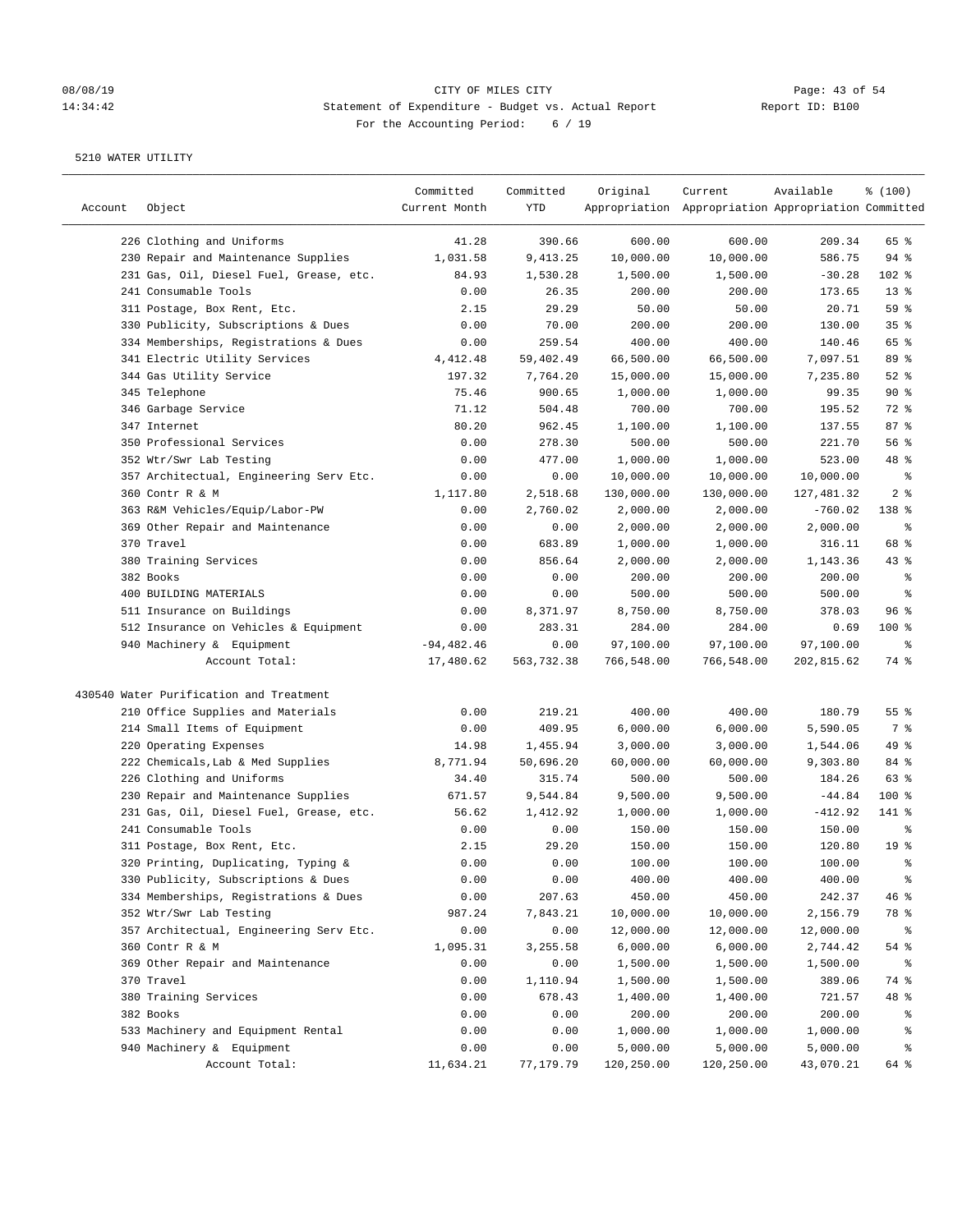# 08/08/19 Page: 44 of 54 14:34:42 Statement of Expenditure - Budget vs. Actual Report Changer Report ID: B100 For the Accounting Period: 6 / 19

| Account | Object                                    | Committed<br>Current Month | Committed<br>YTD | Original                  | Current<br>Appropriation Appropriation Appropriation Committed | Available                 | % (100)         |
|---------|-------------------------------------------|----------------------------|------------------|---------------------------|----------------------------------------------------------------|---------------------------|-----------------|
|         |                                           |                            |                  |                           |                                                                |                           |                 |
|         | 430550 Transmission and Distribution(23)  |                            |                  |                           |                                                                |                           |                 |
|         | 111 Salaries and Wages - Permanent        | 10,306.65                  | 131,299.57       | 139,920.00                | 139,920.00                                                     | 8,620.43                  | $94$ %          |
|         | 121 OVERTIME-PERMANENT                    | 533.63                     | 8,698.62         | 10,200.00                 | 10,200.00                                                      | 1,501.38                  | 85%             |
|         | 131 VACATION                              | 672.36                     | 8,075.86         | 7,600.00                  | 7,600.00                                                       | $-475.86$                 | $106$ %         |
|         | 132 SICK LEAVE                            | 115.64                     | 5,283.52         | 5,000.00                  | 5,000.00                                                       | $-283.52$                 | $106$ %         |
|         | 133 OTHER LEAVE PAY                       | 167.02                     | 320.25           | 3,172.00                  | 3,172.00                                                       | 2,851.75                  | $10*$           |
|         | 134 HOLIDAY PAY                           | 0.00                       | 2,225.85         | 2,100.00                  | 2,100.00                                                       | $-125.85$                 | $106$ %         |
|         | 141 Unemployment Insurance                | 41.25                      | 547.64           | 252.00                    | 252.00                                                         | $-295.64$                 | $217$ %         |
|         | 142 Workers' Compensation                 | 666.18                     | 8,749.29         | 8,618.00                  | 8,618.00                                                       | $-131.29$                 | 102 %           |
|         | 143 Health Insurance                      | 2,447.10                   | 31,411.04        | 31,778.00                 | 31,778.00                                                      | 366.96                    | 99 %            |
|         | 144 FICA                                  | 862.37                     | 11,652.31        | 12,851.00                 | 12,851.00                                                      | 1,198.69                  | $91$ %          |
|         | 145 PERS                                  | 996.58                     | 13,346.61        | 14,229.00                 | 14,229.00                                                      | 882.39                    | $94$ %          |
|         | 196 CLOTHING ALLOTMENT                    | 0.00                       | 593.25           | 800.00                    | 800.00                                                         | 206.75                    | 74 %            |
|         | 210 Office Supplies and Materials         | 0.00                       | 117.30           | 700.00                    | 700.00                                                         | 582.70                    | 17.8            |
|         | 214 Small Items of Equipment              | 60.25                      | 9,992.78         | 75,000.00                 | 75,000.00                                                      | 65,007.22                 | 13 <sup>°</sup> |
|         | 220 Operating Expenses                    | 365.58                     | 12,573.12        | 35,000.00                 | 35,000.00                                                      | 22,426.88                 | 36%             |
|         | 222 Chemicals, Lab & Med Supplies         | 0.00                       | 2.36             | 200.00                    | 200.00                                                         | 197.64                    | 1 <sup>8</sup>  |
|         | 226 Clothing and Uniforms                 | 253.99                     | 798.49           | 700.00                    | 700.00                                                         | $-98.49$                  | 114 %           |
|         | 230 Repair and Maintenance Supplies       | 6,193.56                   | 31,991.85        | 40,000.00                 | 40,000.00                                                      | 8,008.15                  | $80*$           |
|         | 231 Gas, Oil, Diesel Fuel, Grease, etc.   | 665.90                     | 10,630.81        | 10,000.00                 | 10,000.00                                                      | $-630.81$                 | $106$ %         |
|         | 233 Water/Sewer Main Replacement and      | 0.00                       | 958.40           | 10,000.00                 | 10,000.00                                                      | 9,041.60                  | 10 <sup>°</sup> |
|         | 234 Hydrant/Manhole Replacement, Valves   | 2,414.41                   | 15,564.04        | 40,000.00                 | 40,000.00                                                      | 24,435.96                 | 39 <sup>8</sup> |
|         | 235 Curb Stop Replacement                 | 1,412.63                   | 14,694.21        | 18,000.00                 | 18,000.00                                                      | 3,305.79                  | 82%             |
|         | 241 Consumable Tools                      | 0.00                       | 357.51           | 1,000.00                  | 1,000.00                                                       | 642.49                    | 36%             |
|         | 311 Postage, Box Rent, Etc.               | 0.00                       | 0.00             | 100.00                    | 100.00                                                         | 100.00                    | ್ಠಿ             |
|         | 320 Printing, Duplicating, Typing &       | 0.00                       | 0.00             | 100.00                    | 100.00                                                         | 100.00                    | နွ              |
|         | 330 Publicity, Subscriptions & Dues       | 0.00                       | 1,338.00         | 250.00                    | 250.00                                                         | $-1,088.00$               | 535 %           |
|         | 331 Publication of Formal & Legal Notices | 0.00                       | 241.18           | 0.00                      | 0.00                                                           | $-241.18$                 | နွ              |
|         | 334 Memberships, Registrations & Dues     | 0.00                       | 442.00           | 350.00                    | 350.00                                                         | $-92.00$                  | $126$ %         |
|         | 341 Electric Utility Services             | 14.76                      | 1,204.01         | 500.00                    | 500.00                                                         | $-704.01$                 | 241 %           |
|         | 344 Gas Utility Service                   | 10.89                      | 336.24           | 500.00                    | 500.00                                                         | 163.76                    | 67%             |
|         | 345 Telephone                             | 61.86                      | 692.16           | 700.00                    | 700.00                                                         | 7.84                      | 99 <sup>8</sup> |
|         | 347 Internet                              | 11.40                      | 136.80           | 200.00                    | 200.00                                                         | 63.20                     | 68 %            |
|         | 350 Professional Services                 | 0.00                       | 3,692.45         | 8,000.00                  | 8,000.00                                                       | 4,307.55                  | 46%             |
|         | 357 Architectual, Engineering Serv Etc.   | 0.00                       | 0.00             | 30,000.00                 | 30,000.00                                                      | 30,000.00                 | ್ಠಿ             |
|         | 360 Contr R & M                           | 162.10                     | 42,527.07        | 200,000.00                | 200,000.00                                                     | 157,472.93                | $21$ %          |
|         | 363 R&M Vehicles/Equip/Labor-PW           | 7,637.11                   | 45,738.03        | 35,000.00                 | 35,000.00                                                      | $-10,738.03$              | 131 %           |
|         | 369 Other Repair and Maintenance          | 0.00                       | 142.98           | 2,000.00                  | 2,000.00                                                       | 1,857.02                  | 7 %             |
|         | 370 Travel                                | 0.00                       | 169.61           | 1,200.00                  | 1,200.00                                                       | 1,030.39                  | $14*$           |
|         | 380 Training Services                     | 0.00                       | 235.00           | 1,500.00                  | 1,500.00                                                       | 1,265.00                  | 16 <sup>°</sup> |
|         | 382 Books                                 | 0.00                       | 135.50           | 200.00                    | 200.00                                                         | 64.50                     | 68 %            |
|         | 400 BUILDING MATERIALS                    | 19.50                      | 348.45           | 500.00                    | 500.00                                                         | 151.55                    | 70 %            |
|         | 511 Insurance on Buildings                | 0.00                       | 2,752.53         | 2,753.00                  | 2,753.00                                                       | 0.47                      | 100 %           |
|         | 512 Insurance on Vehicles & Equipment     | 0.00                       | 634.46           | 635.00                    | 635.00                                                         | 0.54                      | $100$ %         |
|         | 532 Land Rental                           | 0.00                       | 1,318.21         | 1,500.00                  | 1,500.00                                                       | 181.79                    | 88 %            |
|         | 533 Machinery and Equipment Rental        | 0.00                       | 0.00             | 1,000.00                  | 1,000.00                                                       | 1,000.00                  | ိစ              |
|         | 940 Machinery & Equipment                 | $-844,000.34$              |                  | $0.00 \quad 1,790,500.00$ |                                                                | 1,790,500.00 1,790,500.00 | ႜ               |
|         | Account Total:                            | $-807,907.62$              |                  | 421,969.36 2,544,608.00   |                                                                | 2,544,608.00 2,122,638.64 | 17 <sub>8</sub> |
|         |                                           |                            |                  |                           |                                                                |                           |                 |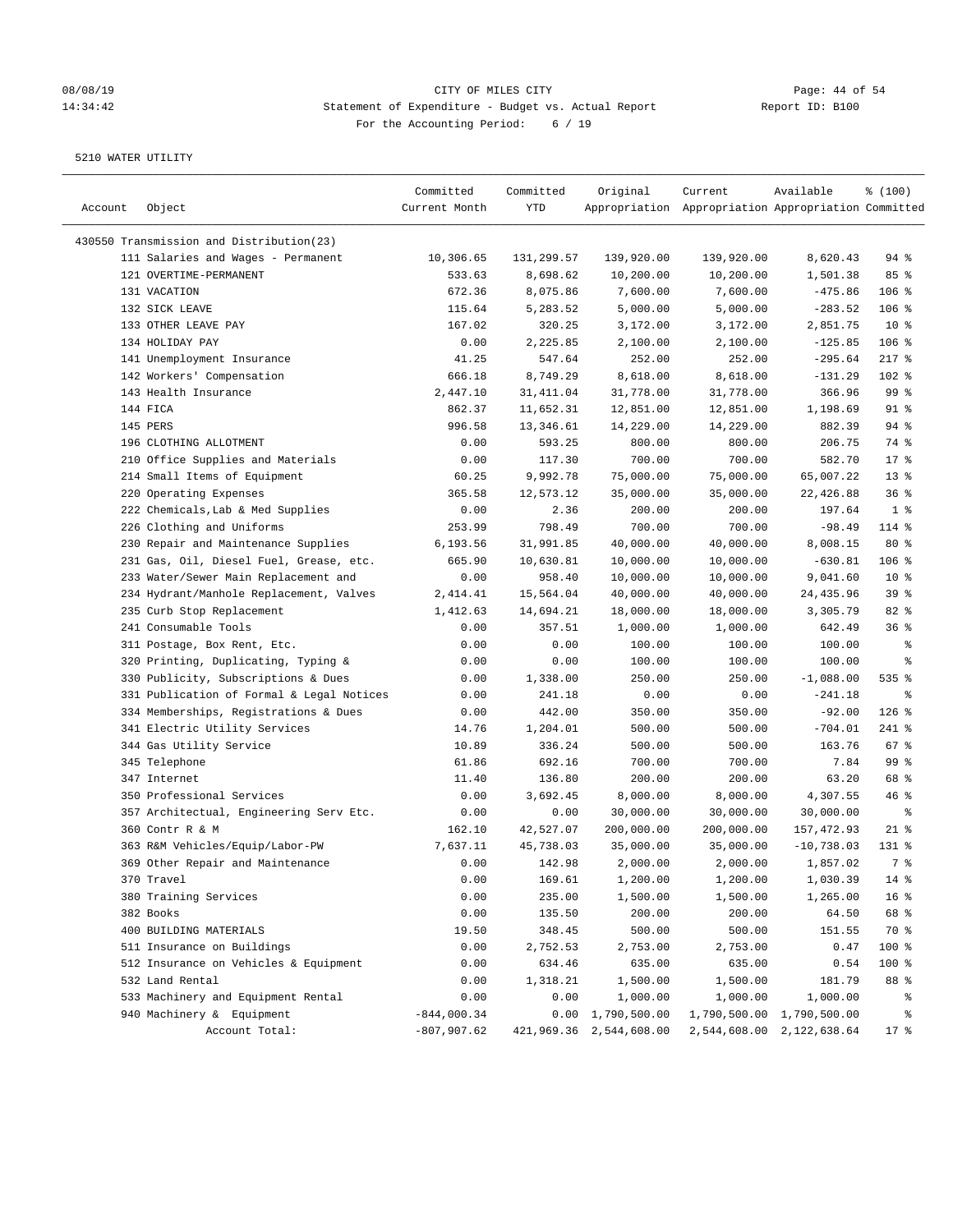### 08/08/19 Page: 45 of 54 14:34:42 Statement of Expenditure - Budget vs. Actual Report Report ID: B100 For the Accounting Period: 6 / 19

|                                              | Committed     | Committed    | Original                                                 | Current                                             | Available                 | % (100)    |
|----------------------------------------------|---------------|--------------|----------------------------------------------------------|-----------------------------------------------------|---------------------------|------------|
| Object<br>Account                            | Current Month | <b>YTD</b>   |                                                          | Appropriation Appropriation Appropriation Committed |                           |            |
| 430630 Sewer Collection and Transmission(31) |               |              |                                                          |                                                     |                           |            |
| 230 Repair and Maintenance Supplies          | 698.66        | 698.66       | 0.00                                                     | 0.00                                                | $-698.66$                 | 昙          |
| Account Total:                               | 698.66        | 698.66       | 0.00                                                     | 0.00                                                | $-698.66$                 | 昙          |
| Account Group Total:                         |               |              | $-769, 153.53 \quad 1, 162, 263.17 \quad 3, 520, 387.00$ |                                                     | 3,520,387.00 2,358,123.83 | 338        |
| 490000 DEBT SERVICE                          |               |              |                                                          |                                                     |                           |            |
| 490200 Revenue Bonds                         |               |              |                                                          |                                                     |                           |            |
| 611 Principal-NE Wtr Line Phase II           | $-9,000.00$   | 0.00         | 17,000.00                                                | 17,000.00                                           | 17,000.00                 | る          |
| 615 Principal-Northeast Water Ln \$2.2       | $-32,000.00$  | 0.00         | 65,000.00                                                | 65,000.00                                           | 65,000.00                 | 昙          |
| 616 Principal-Carbon Hill Water Tank \$2.2   | $-32,000.00$  | 0.00         | 64,000.00                                                | 64,000.00                                           | 64,000.00                 | $\approx$  |
| 617 Principal - NE Wtr Line \$500k           | $-7,000.00$   | 0.00         | 15,000.00                                                | 15,000.00                                           | 15,000.00                 | 昙          |
| 618 Principal-Carbon Hill \$500k             | $-7,000.00$   | 0.00         | 15,000.00                                                | 15,000.00                                           | 15,000.00                 | $\approx$  |
| 622 Interest-NE Wtr Line Phase II            | 701.25        | 1,436.25     | 1,437.00                                                 | 1,437.00                                            | 0.75                      | $100*$     |
| 631 Interest - NE Wtr Line \$500k            | 5,156.25      | 10,408.75    | 10,409.00                                                | 10,409.00                                           | 0.25                      | $100*$     |
| 632 Interest - Carbon Hill Wtr Tank \$500k   | 5,156.25      | 10,408.75    | 10,409.00                                                | 10,409.00                                           | 0.25                      | $100*$     |
| 634 Interest-Northeast Wtr Ln \$2.2          | 25,095.00     | 50,670.00    | 50,670.00                                                | 50,670.00                                           | 0.00                      | $100*$     |
| 638 Interest-Carbon Hill Tank \$2.2          | 24, 435.00    | 49,350.00    | 49,350.00                                                | 49,350.00                                           | 0.00                      | $100*$     |
| Account Total:                               | $-26, 456.25$ | 122, 273. 75 | 298,275.00                                               | 298,275.00                                          | 176,001.25                | 41.8       |
| Account Group Total:                         | $-26, 456.25$ | 122, 273. 75 | 298,275.00                                               | 298,275.00                                          | 176,001.25                | $41*$      |
| 510000 MISCELLANEOUS                         |               |              |                                                          |                                                     |                           |            |
| 510400 Depreciation                          |               |              |                                                          |                                                     |                           |            |
| 830 Depreciation - Closed to Retained        | 402,262.00    | 402,262.00   | 0.00                                                     | 0.00                                                | $-402, 262.00$            | る          |
| Account Total:                               | 402,262.00    | 402,262.00   | 0.00                                                     | 0.00                                                | $-402, 262, 00$           | $\epsilon$ |
| Account Group Total:                         | 402,262.00    | 402,262.00   | 0.00                                                     | 0.00                                                | $-402, 262.00$            | る          |
| 520000 OTHER FINANCING USES                  |               |              |                                                          |                                                     |                           |            |
| 521000 Interfund Operating Transfers Out     |               |              |                                                          |                                                     |                           |            |
| 820 Transfers to Other Funds                 | 10,813.17     | 68,718.04    | 68,718.00                                                | 68,718.00                                           | $-0.04$                   | $100*$     |
| Account Total:                               | 10,813.17     | 68,718.04    | 68,718.00                                                | 68,718.00                                           | $-0.04$                   | $100$ %    |
| Account Group Total:                         | 10,813.17     | 68,718.04    | 68,718.00                                                | 68,718.00                                           | $-0.04$                   | $100*$     |
| Fund Total:                                  |               |              | $-382, 534.61 \quad 1, 755, 516.96 \quad 3, 887, 380.00$ |                                                     | 3,887,380.00 2,131,863.04 | 45%        |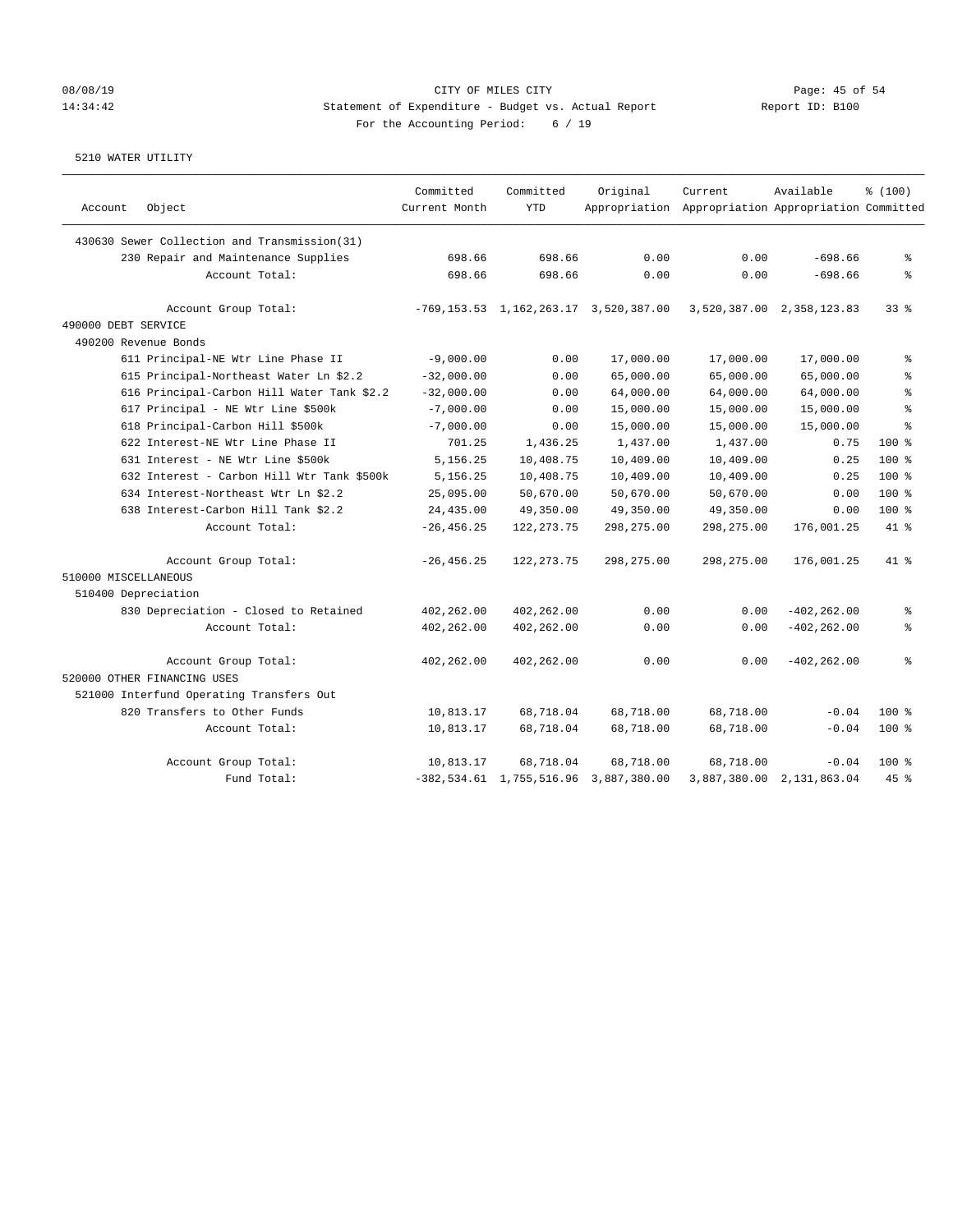# 08/08/19 CITY OF MILES CITY<br>14:34:42 34:42 Statement of Expenditure - Budget vs. Actual Report<br>14:34:42 Report ID: B100 14:34:42 Statement of Expenditure - Budget vs. Actual Report For the Accounting Period: 6 / 19

————————————————————————————————————————————————————————————————————————————————————————————————————————————————————————————————————

|         |                                              | Committed     | Committed  | Original   | Current                                             | Available     | \$(100)         |
|---------|----------------------------------------------|---------------|------------|------------|-----------------------------------------------------|---------------|-----------------|
| Account | Object                                       | Current Month | YTD        |            | Appropriation Appropriation Appropriation Committed |               |                 |
|         | 430000 Public Works-GASB68                   |               |            |            |                                                     |               |                 |
|         | 430610 Sewer Administration(29)              |               |            |            |                                                     |               |                 |
|         | 110 Salaries and Wages-Comp Ab               | 3,551.00      | 3,551.00   | 0.00       | 0.00                                                | $-3,551.00$   | ႜ               |
|         | 111 Salaries and Wages - Permanent           | 2,130.04      | 24,574.20  | 24,557.00  | 24,557.00                                           | $-17.20$      | $100$ %         |
|         | 121 OVERTIME-PERMANENT                       | 0.00          | 0.00       | 120.00     | 120.00                                              | 120.00        | ႜ               |
|         | 131 VACATION                                 | 0.00          | 539.23     | 1,700.00   | 1,700.00                                            | 1,160.77      | $32$ $%$        |
|         | 132 SICK LEAVE                               | 44.46         | 909.61     | 1,100.00   | 1,100.00                                            | 190.39        | 83%             |
|         | 133 OTHER LEAVE PAY                          | 18.28         | 18.28      | 155.00     | 155.00                                              | 136.72        | $12*$           |
|         | 141 Unemployment Insurance                   | 7.69          | 91.60      | 42.00      | 42.00                                               | $-49.60$      | $218$ %         |
|         | 142 Workers' Compensation                    | 27.58         | 328.91     | 348.00     | 348.00                                              | 19.09         | 95%             |
|         | 143 Health Insurance                         | 14,427.06     | 18,763.15  | 4,882.00   | 4,882.00                                            | $-13,881.15$  | 384 %           |
|         | 144 FICA                                     | 167.77        | 2,001.43   | 2,114.00   | 2,114.00                                            | 112.57        | 95%             |
|         | 145 PERS                                     | 36,562.93     | 38,606.77  | 2,341.00   | 2,341.00                                            | $-36, 265.77$ | $***$ $8$       |
|         | 196 CLOTHING ALLOTMENT                       | 0.00          | 119.38     | 125.00     | 125.00                                              | 5.62          | 96 <sup>°</sup> |
|         | 210 Office Supplies and Materials            | 72.30         | 854.74     | 3,200.00   | 3,200.00                                            | 2,345.26      | $27$ %          |
|         | 214 Small Items of Equipment                 | 450.00        | 881.67     | 2,000.00   | 2,000.00                                            | 1,118.33      | 44 %            |
|         | 220 Operating Expenses                       | 185.00        | 1,990.16   | 5,900.00   | 5,900.00                                            | 3,909.84      | 34%             |
|         | 230 Repair and Maintenance Supplies          | 0.00          | 0.00       | 1,000.00   | 1,000.00                                            | 1,000.00      | ႜ               |
|         | 311 Postage, Box Rent, Etc.                  | 604.53        | 7,453.38   | 7,000.00   | 7,000.00                                            | $-453.38$     | 106 %           |
|         | 320 Printing, Duplicating, Typing &          | 0.00          | 316.63     | 1,500.00   | 1,500.00                                            | 1,183.37      | $21$ %          |
|         | 330 Publicity, Subscriptions & Dues          | 158.08        | 954.46     | 1,300.00   | 1,300.00                                            | 345.54        | 73 %            |
|         | 345 Telephone                                | 46.33         | 551.09     | 600.00     | 600.00                                              | 48.91         | $92$ $%$        |
|         | 347 Internet                                 | 19.51         | 234.12     | 250.00     | 250.00                                              | 15.88         | 94%             |
|         | 350 Professional Services                    | 0.00          | 17,284.48  | 5,000.00   | 5,000.00                                            | $-12, 284.48$ | $346$ $%$       |
|         | 360 Contr R & M                              | 1,809.90      | 8,685.80   | 8,100.00   | 8,100.00                                            | $-585.80$     | 107 %           |
|         | 370 Travel                                   | 0.00          | 0.00       | 250.00     | 250.00                                              | 250.00        | ႜ               |
|         | 380 Training Services                        | 0.00          | 0.00       | 250.00     | 250.00                                              | 250.00        | ႜ               |
|         | 382 Books                                    | 0.00          | 0.00       | 125.00     | 125.00                                              | 125.00        | ႜ               |
|         | 531 Building & Office Rental                 | 333.33        | 3,999.96   | 6,000.00   | 6,000.00                                            | 2,000.04      | 67 %            |
|         | 810 Losses (Bad debt expense - Enterprise    | 0.00          | 0.00       | 500.00     | 500.00                                              | 500.00        | ႜ               |
|         | 920 Buildings                                | $-1,669.00$   | 0.00       | 2,000.00   | 2,000.00                                            | 2,000.00      | နွ              |
|         | Account Total:                               | 58,946.79     | 132,710.05 | 82,459.00  | 82,459.00                                           | $-50, 251.05$ | $161$ %         |
|         | 430630 Sewer Collection and Transmission(31) |               |            |            |                                                     |               |                 |
|         | 111 Salaries and Wages - Permanent           | 9,995.20      | 127,772.68 | 139,064.00 | 139,064.00                                          | 11,291.32     | $92$ $%$        |
|         | 121 OVERTIME-PERMANENT                       | 533.63        | 8,691.20   | 10,200.00  | 10,200.00                                           | 1,508.80      | 85%             |
|         | 131 VACATION                                 | 665.63        | 7,810.01   | 7,300.00   | 7,300.00                                            | $-510.01$     | $107$ %         |
|         | 132 SICK LEAVE                               | 115.62        | 5,261.72   | 4,800.00   | 4,800.00                                            | $-461.72$     | 110 %           |
|         | 133 OTHER LEAVE PAY                          | 167.02        | 303.65     | 3,226.00   | 3,226.00                                            | 2,922.35      | 9 <sup>°</sup>  |
|         | 134 HOLIDAY PAY                              | 0.00          | 2,225.87   | 2,100.00   | 2,100.00                                            | $-125.87$     | 106 %           |
|         | 141 Unemployment Insurance                   | 40.20         | 534.52     | 250.00     | 250.00                                              | $-284.52$     | $214$ %         |
|         | 142 Workers' Compensation                    | 649.53        | 8,549.12   | 8,540.00   | 8,540.00                                            | $-9.12$       | 100 %           |
|         | 143 Health Insurance                         | 2,399.53      | 29,739.97  | 26,807.00  |                                                     | $-2,932.97$   | 111 %           |
|         | 144 FICA                                     | 840.31        | 11,374.95  | 12,752.00  | 26,807.00<br>12,752.00                              |               | 89 %            |
|         | 145 PERS                                     |               |            |            |                                                     | 1,377.05      |                 |
|         |                                              | 969.29        | 13,017.87  | 14,119.00  | 14,119.00                                           | 1,101.13      | $92$ $%$        |
|         | 196 CLOTHING ALLOTMENT                       | 0.00          | 584.25     | 410.00     | 410.00                                              | $-174.25$     | 143 %           |
|         | 210 Office Supplies and Materials            | 0.00          | 126.30     | 700.00     | 700.00                                              | 573.70        | 18 %            |
|         | 214 Small Items of Equipment                 | 0.00          | 1,048.74   | 20,000.00  | 20,000.00                                           | 18,951.26     | 5 <sup>°</sup>  |
|         | 220 Operating Expenses                       | 447.33        | 3,405.45   | 6,600.00   | 6,600.00                                            | 3,194.55      | $52$ $%$        |
|         | 222 Chemicals, Lab & Med Supplies            | 0.00          | 0.00       | 2,000.00   | 2,000.00                                            | 2,000.00      | နွ              |
|         | 226 Clothing and Uniforms                    | 104.00        | 728.86     | 500.00     | 500.00                                              | $-228.86$     | 146 %           |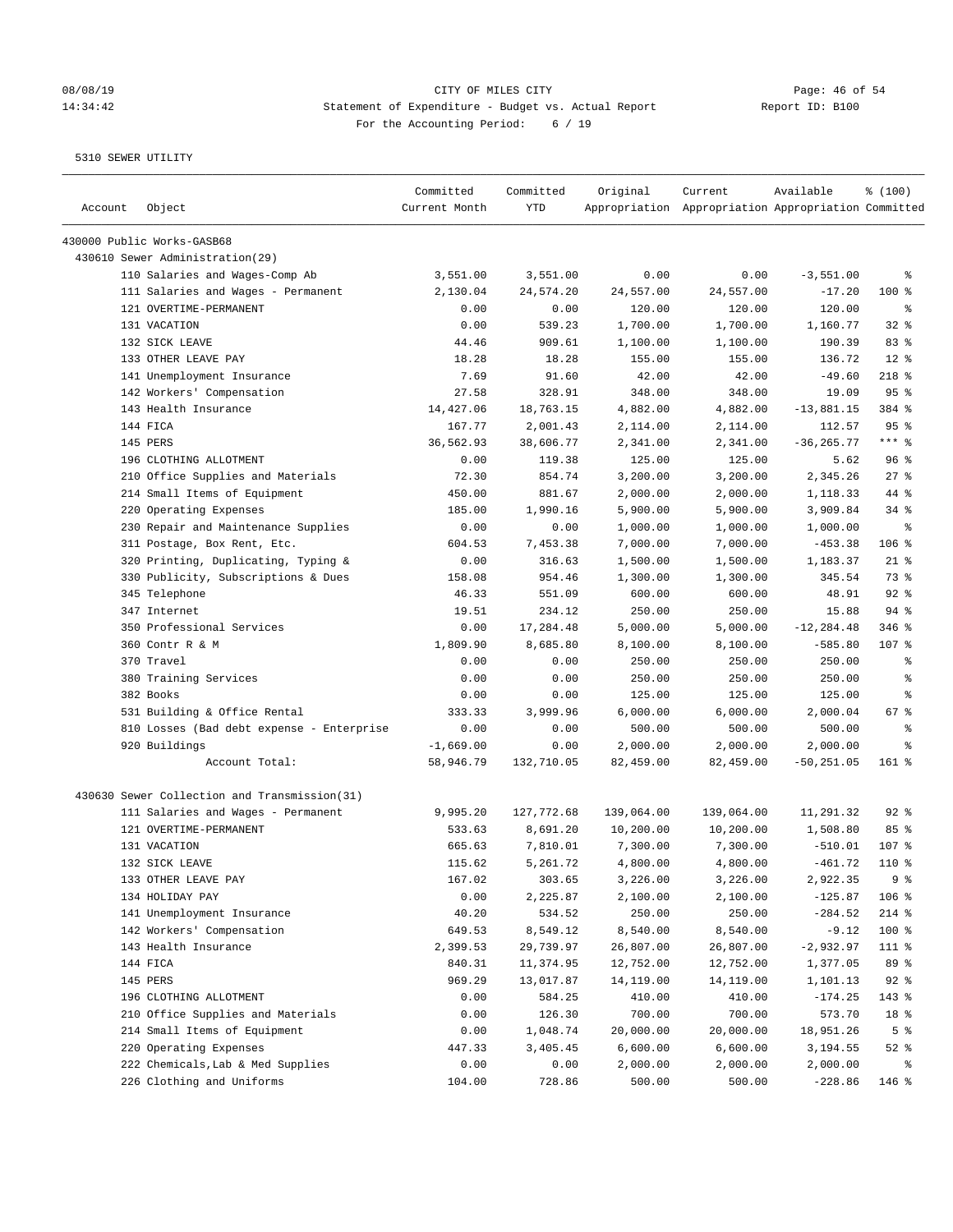# 08/08/19 CITY OF MILES CITY<br>14:34:42 34:42 Statement of Expenditure - Budget vs. Actual Report Report ID: B100 14:34:42 Statement of Expenditure - Budget vs. Actual Report For the Accounting Period: 6 / 19

| Account | Object                                    | Committed<br>Current Month | Committed<br>YTD | Original   | Current<br>Appropriation Appropriation Appropriation Committed | Available     | % (100)         |
|---------|-------------------------------------------|----------------------------|------------------|------------|----------------------------------------------------------------|---------------|-----------------|
|         | 230 Repair and Maintenance Supplies       | 5,212.49                   | 10,365.05        | 10,000.00  | 10,000.00                                                      | $-365.05$     | $104$ %         |
|         | 231 Gas, Oil, Diesel Fuel, Grease, etc.   | 665.90                     | 11,590.40        | 10,000.00  | 10,000.00                                                      | $-1,590.40$   | $116$ %         |
|         | 233 Water/Sewer Main Replacement and      | 0.00                       | 503.24           | 5,000.00   | 5,000.00                                                       | 4,496.76      | $10*$           |
|         | 234 Hydrant/Manhole Replacement, Valves   | 0.00                       | 3,529.27         | 8,000.00   | 8,000.00                                                       | 4,470.73      | 44 %            |
|         | 241 Consumable Tools                      | 0.00                       | 0.00             | 500.00     | 500.00                                                         | 500.00        | ್ಠಿ             |
|         | 311 Postage, Box Rent, Etc.               | 0.00                       | 0.00             | 100.00     | 100.00                                                         | 100.00        | ి               |
|         | 320 Printing, Duplicating, Typing &       | 0.00                       | 0.00             | 100.00     | 100.00                                                         | 100.00        | နွ              |
|         | 330 Publicity, Subscriptions & Dues       | 0.00                       | 221.50           | 125.00     | 125.00                                                         | $-96.50$      | $177$ %         |
|         | 331 Publication of Formal & Legal Notices | 0.00                       | 122.50           | 0.00       | 0.00                                                           | $-122.50$     | နွ              |
|         | 334 Memberships, Registrations & Dues     | 0.00                       | 0.00             | 1,500.00   | 1,500.00                                                       | 1,500.00      | ್ಠಿ             |
|         | 341 Electric Utility Services             | 14.76                      | 235.28           | 2,000.00   | 2,000.00                                                       | 1,764.72      | $12$ %          |
|         | 344 Gas Utility Service                   | 10.89                      | 336.23           | 800.00     | 800.00                                                         | 463.77        | $42$ %          |
|         | 345 Telephone                             | 61.85                      | 692.01           | 650.00     | 650.00                                                         | $-42.01$      | $106$ %         |
|         | 347 Internet                              | 11.40                      | 136.81           | 170.00     | 170.00                                                         | 33.19         | $80*$           |
|         | 350 Professional Services                 | 0.00                       | 1,998.35         | 20,000.00  | 20,000.00                                                      | 18,001.65     | $10*$           |
|         | 357 Architectual, Engineering Serv Etc.   | 0.00                       | 0.00             | 10,000.00  | 10,000.00                                                      | 10,000.00     | နွ              |
|         | 360 Contr R & M                           | 162.10                     | 1,598.07         | 8,000.00   | 8,000.00                                                       | 6,401.93      | $20*$           |
|         | 363 R&M Vehicles/Equip/Labor-PW           | 7,592.11                   | 45, 472.25       | 30,000.00  | 30,000.00                                                      | $-15, 472.25$ | 152 %           |
|         | 369 Other Repair and Maintenance          | 0.00                       | 0.00             | 1,500.00   | 1,500.00                                                       | 1,500.00      | ್ಠಿ             |
|         | 370 Travel                                | 0.00                       | 169.61           | 3,500.00   | 3,500.00                                                       | 3,330.39      | 5 <sup>°</sup>  |
|         | 380 Training Services                     | 0.00                       | 235.00           | 1,000.00   | 1,000.00                                                       | 765.00        | $24$ %          |
|         | 382 Books                                 | 0.00                       | 0.00             | 150.00     | 150.00                                                         | 150.00        | နွ              |
|         | 400 BUILDING MATERIALS                    | 19.50                      | 327.28           | 400.00     | 400.00                                                         | 72.72         | $82$ %          |
|         | 512 Insurance on Vehicles & Equipment     | 0.00                       | 1,616.55         | 1,617.00   | 1,617.00                                                       | 0.45          | $100$ %         |
|         | 513 Liability                             | 0.00                       | 0.00             | 5,000.00   | 5,000.00                                                       | 5,000.00      | ್ಠಿ             |
|         | 532 Land Rental                           | 0.00                       | 811.03           | 1,200.00   | 1,200.00                                                       | 388.97        | 68 %            |
|         | 940 Machinery & Equipment                 | $-68, 575.00$              | 0.00             | 355,500.00 | 355,500.00                                                     | 355,500.00    | နွ              |
|         | Account Total:                            | $-37,896.71$               | 301,135.59       | 736,180.00 | 736,180.00                                                     | 435,044.41    | 41 %            |
|         | 430640 Sewer Treatment and Disposal(33)   |                            |                  |            |                                                                |               |                 |
|         | 111 Salaries and Wages - Permanent        | 8,546.68                   | 101,569.07       | 105,748.00 | 105,748.00                                                     | 4,178.93      | 96 <sup>8</sup> |
|         | 121 OVERTIME-PERMANENT                    | 609.75                     | 3,991.17         | 4,100.00   | 4,100.00                                                       | 108.83        | $97$ %          |
|         | 131 VACATION                              | 491.54                     | 7,892.66         | 8,400.00   | 8,400.00                                                       | 507.34        | $94$ %          |
|         | 132 SICK LEAVE                            | 50.84                      | 3,005.62         | 2,600.00   | 2,600.00                                                       | $-405.62$     | $116$ %         |
|         | 133 OTHER LEAVE PAY                       | 1,992.23                   | 2,217.91         | 1,483.00   | 1,483.00                                                       | $-734.91$     | 150 %           |
|         | 134 HOLIDAY PAY                           | 197.88                     | 2,300.85         | 2,100.00   | 2,100.00                                                       | $-200.85$     | 110 %           |
|         | 141 Unemployment Insurance                | 41.58                      | 424.59           | 186.00     | 186.00                                                         | $-238.59$     | $228$ %         |
|         | 142 Workers' Compensation                 | 741.01                     | 7,701.42         | 7,195.00   | 7,195.00                                                       | $-506.42$     | $107$ $%$       |
|         | 143 Health Insurance                      | 1,668.74                   | 19,819.70        | 21,481.00  | 21,481.00                                                      | 1,661.30      | $92$ $%$        |
|         | 144 FICA                                  | 870.42                     | 8,845.23         | 9,519.00   | 9,519.00                                                       | 673.77        | 93%             |
|         | 145 PERS                                  | 812.04                     | 10,045.59        | 10,539.00  | 10,539.00                                                      | 493.41        | 95%             |
|         | 196 CLOTHING ALLOTMENT                    | 0.00                       | 387.00           | 480.00     | 480.00                                                         | 93.00         | 81 %            |
|         | 210 Office Supplies and Materials         | 0.00                       | 121.00           | 250.00     | 250.00                                                         | 129.00        | 48 %            |
|         | 214 Small Items of Equipment              | 508.97                     | 596.46           | 2,500.00   | 2,500.00                                                       | 1,903.54      | $24$ %          |
|         | 220 Operating Expenses                    | 723.61                     | 5,489.62         | 10,000.00  | 10,000.00                                                      | 4,510.38      | 55%             |
|         | 222 Chemicals, Lab & Med Supplies         | 2,137.64                   | 14,120.84        | 30,000.00  | 30,000.00                                                      | 15,879.16     | 47 %            |
|         | 226 Clothing and Uniforms                 | 41.28                      | 249.69           | 600.00     | 600.00                                                         | 350.31        | $42$ %          |
|         | 230 Repair and Maintenance Supplies       | 42.76                      | 11,295.55        | 12,000.00  | 12,000.00                                                      | 704.45        | $94$ %          |
|         | 231 Gas, Oil, Diesel Fuel, Grease, etc.   | 154.53                     | 2,949.60         | 5,000.00   | 5,000.00                                                       | 2,050.40      | 59 %            |
|         | 241 Consumable Tools                      | 0.00                       | 67.58            | 200.00     | 200.00                                                         | 132.42        | 34%             |
|         | 311 Postage, Box Rent, Etc.               | 2.15                       | 21.99            | 100.00     | 100.00                                                         | 78.01         | $22$ %          |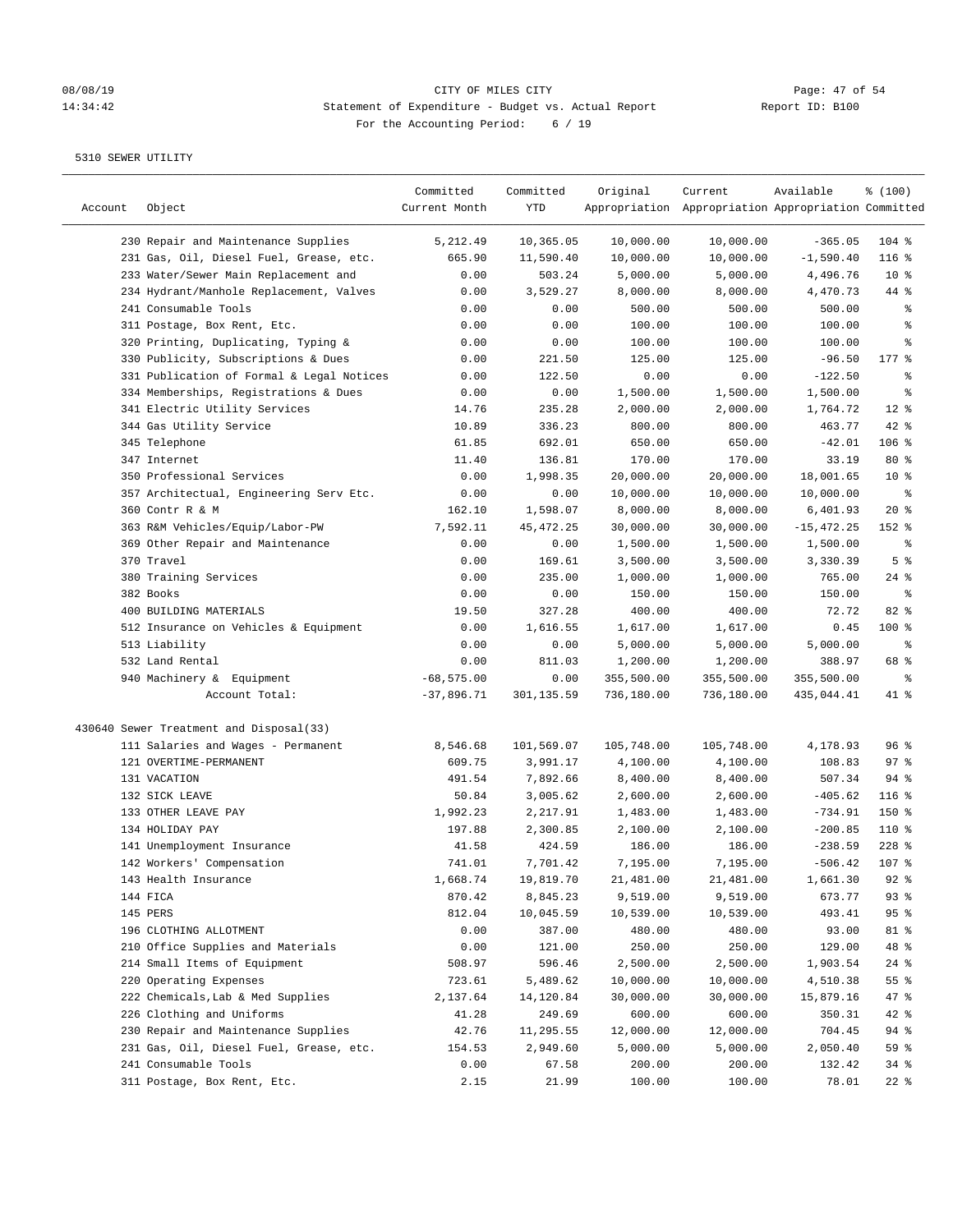# 08/08/19 CITY OF MILES CITY CONSIDENT Page: 48 of 54<br>14:34:42 Statement of Expenditure - Budget vs. Actual Report (Report ID: B100 14:34:42 Statement of Expenditure - Budget vs. Actual Report For the Accounting Period: 6 / 19

————————————————————————————————————————————————————————————————————————————————————————————————————————————————————————————————————

|         |                                         | Committed     | Committed  | Original                  | Current                                             | Available                 | % (100)         |
|---------|-----------------------------------------|---------------|------------|---------------------------|-----------------------------------------------------|---------------------------|-----------------|
| Account | Object                                  | Current Month | <b>YTD</b> |                           | Appropriation Appropriation Appropriation Committed |                           |                 |
|         | 320 Printing, Duplicating, Typing &     | 0.00          | 0.00       | 100.00                    | 100.00                                              | 100.00                    | နွ              |
|         | 330 Publicity, Subscriptions & Dues     | 0.00          | 0.00       | 100.00                    | 100.00                                              | 100.00                    | နွ              |
|         | 334 Memberships, Registrations & Dues   | 0.00          | 591.83     | 600.00                    | 600.00                                              | 8.17                      | 99 <sup>°</sup> |
|         | 341 Electric Utility Services           | 7,429.81      | 83,726.12  | 120,000.00                | 120,000.00                                          | 36, 273.88                | 70 %            |
|         | 342 Water Utility Services              | 112.52        | 1,269.04   | 1,400.00                  | 1,400.00                                            | 130.96                    | $91$ %          |
|         | 345 Telephone                           | 34.20         | 405.53     | 800.00                    | 800.00                                              | 394.47                    | $51$ %          |
|         | 346 Garbage Service                     | 47.42         | 882.68     | 1,400.00                  | 1,400.00                                            | 517.32                    | 63%             |
|         | 347 Internet                            | 45.60         | 547.20     | 650.00                    | 650.00                                              | 102.80                    | 84 %            |
|         | 350 Professional Services               | 0.00          | 359.90     | 5,500.00                  | 5,500.00                                            | 5,140.10                  | 7 %             |
|         | 352 Wtr/Swr Lab Testing                 | 1,140.00      | 7,333.74   | 8,000.00                  | 8,000.00                                            | 666.26                    | $92$ $%$        |
|         | 357 Architectual, Engineering Serv Etc. | 0.00          | 0.00       | 5,000.00                  | 5,000.00                                            | 5,000.00                  | နွ              |
|         | 360 Contr R & M                         | 19.20         | 2,815.16   | 7,000.00                  | 7,000.00                                            | 4,184.84                  | $40*$           |
|         | 363 R&M Vehicles/Equip/Labor-PW         | 540.00        | 3,396.73   | 5,000.00                  | 5,000.00                                            | 1,603.27                  | 68 %            |
|         | 370 Travel                              | 0.00          | 570.49     | 1,000.00                  | 1,000.00                                            | 429.51                    | 57%             |
|         | 380 Training Services                   | 0.00          | 555.16     | 1,000.00                  | 1,000.00                                            | 444.84                    | 56%             |
|         | 382 Books                               | 0.00          | 141.35     | 200.00                    | 200.00                                              | 58.65                     | 71 %            |
|         | 400 BUILDING MATERIALS                  | 0.00          | 0.00       | 500.00                    | 500.00                                              | 500.00                    | နွ              |
|         | 511 Insurance on Buildings              | 0.00          | 10,012.56  | 10,013.00                 | 10,013.00                                           | 0.44                      | $100*$          |
|         | 512 Insurance on Vehicles & Equipment   | 0.00          | 78.89      | 79.00                     | 79.00                                               | 0.11                      | $100*$          |
|         | 513 Liability                           | 0.00          | 0.00       | 2,000.00                  | 2,000.00                                            | 2,000.00                  | ႜ               |
|         | 533 Machinery and Equipment Rental      | 0.00          | 0.00       | 2,000.00                  | 2,000.00                                            | 2,000.00                  | နွ              |
|         | 940 Machinery & Equipment               | $-280,928.93$ |            | $0.00 \quad 1,000,355.00$ |                                                     | 1,000,355.00 1,000,355.00 | နွ              |
|         | Account Total:                          | $-251,926.53$ |            | 315,799.52 1,407,178.00   |                                                     | 1,407,178.00 1,091,378.48 | $22$ %          |
|         |                                         |               |            |                           |                                                     |                           |                 |
|         | 430690 Sewer Lift Stations(32)          |               |            |                           |                                                     |                           |                 |
|         | 111 Salaries and Wages - Permanent      | 5,138.16      | 64,285.48  | 66,376.00                 | 66,376.00                                           | 2,090.52                  | 97%             |
|         | 121 OVERTIME-PERMANENT                  | 402.86        | 2,657.22   | 2,700.00                  | 2,700.00                                            | 42.78                     | 98 %            |
|         | 131 VACATION                            | 327.69        | 5,035.52   | 5,300.00                  | 5,300.00                                            | 264.48                    | 95%             |
|         | 132 SICK LEAVE                          | 33.96         | 2,003.60   | 1,500.00                  | 1,500.00                                            | $-503.60$                 | 134 %           |
|         | 133 OTHER LEAVE PAY                     | 1,328.16      | 1,462.03   | 793.00                    | 793.00                                              | $-669.03$                 | 184 %           |
|         | 134 HOLIDAY PAY                         | 131.92        | 1,533.64   | 1,400.00                  | 1,400.00                                            | $-133.64$                 | $110*$          |
|         | 141 Unemployment Insurance              | 25.72         | 269.79     | 117.00                    | 117.00                                              | $-152.79$                 | $231$ %         |
|         | 142 Workers' Compensation               | 461.79        | 4,923.46   | 4,475.00                  | 4,475.00                                            | $-448.46$                 | $110*$          |
|         | 143 Health Insurance                    | 1,072.77      | 12,766.11  | 13,403.00                 | 13,403.00                                           | 636.89                    | 95%             |
|         | 144 FICA                                | 539.51        | 5,641.16   | 5,973.00                  | 5,973.00                                            | 331.84                    | $94$ %          |
|         | 145 PERS                                | 517.13        | 6,406.07   | 6,612.00                  | 6,612.00                                            | 205.93                    | 97%             |
|         | 196 CLOTHING ALLOTMENT                  | 0.00          | 250.50     | 480.00                    | 480.00                                              | 229.50                    | $52$ $%$        |
|         | 210 Office Supplies and Materials       | 0.00          | 121.40     | 150.00                    | 150.00                                              | 28.60                     | 81 %            |
|         | 214 Small Items of Equipment            | 0.00          | 350.00     | 10,000.00                 | 10,000.00                                           | 9,650.00                  | $4\degree$      |
|         | 220 Operating Expenses                  | 0.00          | 652.38     | 1,000.00                  | 1,000.00                                            | 347.62                    | 65 %            |
|         | 222 Chemicals, Lab & Med Supplies       | 0.00          | 429.24     | 1,500.00                  | 1,500.00                                            | 1,070.76                  | 29%             |
|         | 226 Clothing and Uniforms               | 33.04         | 189.28     | 480.00                    | 480.00                                              | 290.72                    | 39%             |
|         | 230 Repair and Maintenance Supplies     | 1.39          | 6,587.53   | 15,000.00                 | 15,000.00                                           | 8,412.47                  | 44 %            |
|         | 231 Gas, Oil, Diesel Fuel, Grease, etc. | 141.55        | 1,703.77   | 2,500.00                  | 2,500.00                                            | 796.23                    | 68 %            |
|         | 241 Consumable Tools                    | 0.00          | 0.00       | 100.00                    | 100.00                                              | 100.00                    | န့              |
|         | 311 Postage, Box Rent, Etc.             | 0.00          | 0.00       | 50.00                     | 50.00                                               | 50.00                     | န့              |
|         | 341 Electric Utility Services           | 1,585.88      | 17,437.00  | 16,000.00                 | 16,000.00                                           | $-1,437.00$               | 109 %           |
|         | 344 Gas Utility Service                 | 59.75         | 1,482.66   | 1,500.00                  | 1,500.00                                            | 17.34                     | 99 %            |
|         | 346 Garbage Service                     | 0.00          | 0.00       | 300.00                    | 300.00                                              | 300.00                    | ိစ              |
|         | 352 Wtr/Swr Lab Testing                 | 0.00          | 0.00       | 250.00                    | 250.00                                              | 250.00                    | န့              |
|         | 360 Contr R & M                         | 0.00          | 871.00     | 2,500.00                  | 2,500.00                                            | 1,629.00                  | 35%             |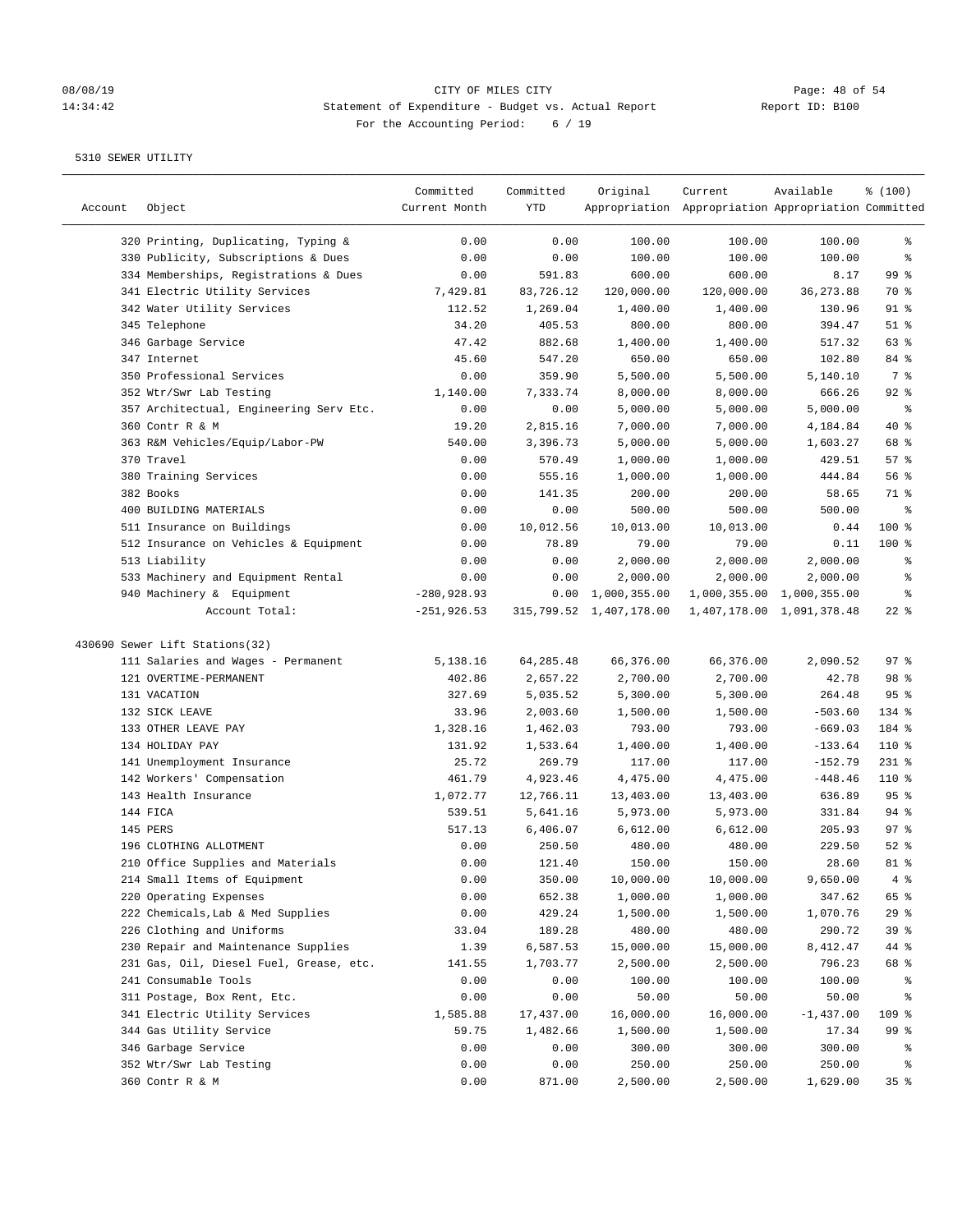# 08/08/19 CITY OF MILES CITY<br>14:34:42 31:34:42 Statement of Expenditure - Budget vs. Actual Report<br>Page: 49 of 54 14:34:42 Statement of Expenditure - Budget vs. Actual Report For the Accounting Period: 6 / 19

|                      |                                          | Committed     | Committed    | Original                                     | Current                                             | Available                 | % (100)         |
|----------------------|------------------------------------------|---------------|--------------|----------------------------------------------|-----------------------------------------------------|---------------------------|-----------------|
| Account              | Object                                   | Current Month | <b>YTD</b>   |                                              | Appropriation Appropriation Appropriation Committed |                           |                 |
|                      | 369 Other Repair and Maintenance         | 0.00          | 0.00         | 1,000.00                                     | 1,000.00                                            | 1,000.00                  | $\epsilon$      |
|                      | 370 Travel                               | 0.00          | 446.08       | 600.00                                       | 600.00                                              | 153.92                    | 74 %            |
|                      | 380 Training Services                    | 0.00          | 279.77       | 650.00                                       | 650.00                                              | 370.23                    | 43%             |
|                      | 382 Books                                | 0.00          | 0.00         | 50.00                                        | 50.00                                               | 50.00                     | $\epsilon$      |
|                      | 400 BUILDING MATERIALS                   | 0.00          | 0.00         | 100.00                                       | 100.00                                              | 100.00                    | $\approx$       |
|                      | 511 Insurance on Buildings               | 0.00          | 1,549.05     | 1,550.00                                     | 1,550.00                                            | 0.95                      | 100%            |
|                      | 513 Liability                            | 0.00          | 0.00         | 3,750.00                                     | 3,750.00                                            | 3,750.00                  | 昙               |
|                      | 532 Land Rental                          | 0.00          | 0.00         | 700.00                                       | 700.00                                              | 700.00                    | ٥Ŗ              |
|                      | 533 Machinery and Equipment Rental       | 0.00          | 0.00         | 150.00                                       | 150.00                                              | 150.00                    | န့              |
|                      | Account Total:                           | 11,801.28     | 139, 333. 74 | 169,009.00                                   | 169,009.00                                          | 29,675.26                 | 82%             |
|                      | Account Group Total:                     | $-219,075.17$ |              | 888, 978. 90 2, 394, 826. 00                 |                                                     | 2,394,826.00 1,505,847.10 | 37 <sup>8</sup> |
| 490000 DEBT SERVICE  |                                          |               |              |                                              |                                                     |                           |                 |
| 490200 Revenue Bonds |                                          |               |              |                                              |                                                     |                           |                 |
|                      | 608 Prpl-Wastewater Project Phase I      | $-33,000.00$  | 0.00         | 67,000.00                                    | 67,000.00                                           | 67,000.00                 | ៖               |
|                      | 619 Principal-WWTP Phase II              | $-256,000.00$ | 0.00         | 259,000.00                                   | 259,000.00                                          | 259,000.00                | $\approx$       |
|                      | 626 Interest-Wastewater Project Phase I  | 16,710.00     | 33,915.00    | 33,915.00                                    | 33,915.00                                           | 0.00                      | 100%            |
|                      | 639 Interest-WWTP Phase II               | $-61, 764.45$ | 62,874.44    | 143,338.00                                   | 143,338.00                                          | 80,463.56                 | 44 %            |
|                      | Account Total:                           | $-334,054.45$ | 96,789.44    | 503,253.00                                   | 503,253.00                                          | 406, 463.56               | 19 <sup>°</sup> |
|                      | Account Group Total:                     | $-334,054.45$ | 96,789.44    | 503,253.00                                   | 503,253.00                                          | 406, 463.56               | $19*$           |
| 510000 MISCELLANEOUS |                                          |               |              |                                              |                                                     |                           |                 |
|                      | 510330 Comprehensive Liability Insurance |               |              |                                              |                                                     |                           |                 |
|                      | 513 Liability                            | 0.00          | 8,430.89     | 8,431.00                                     | 8,431.00                                            | 0.11                      | 100%            |
|                      | Account Total:                           | 0.00          | 8,430.89     | 8,431.00                                     | 8,431.00                                            | 0.11                      | 100 %           |
| 510400 Depreciation  |                                          |               |              |                                              |                                                     |                           |                 |
|                      | 830 Depreciation - Closed to Retained    | 301,604.00    | 301,604.00   | 0.00                                         | 0.00                                                | $-301,604.00$             | ್ಠಿ             |
|                      | Account Total:                           | 301,604.00    | 301,604.00   | 0.00                                         | 0.00                                                | $-301,604.00$             | ి               |
|                      | Account Group Total:                     | 301,604.00    | 310,034.89   | 8,431.00                                     | 8,431.00                                            | $-301,603.89$             | $***$ 8         |
|                      | 520000 OTHER FINANCING USES              |               |              |                                              |                                                     |                           |                 |
|                      | 521000 Interfund Operating Transfers Out |               |              |                                              |                                                     |                           |                 |
|                      | 820 Transfers to Other Funds             | 9,777.92      | 56,295.04    | 56,295.00                                    | 56,295.00                                           | $-0.04$                   | 100 %           |
|                      | Account Total:                           | 9,777.92      | 56,295.04    | 56,295.00                                    | 56,295.00                                           | $-0.04$                   | 100 %           |
|                      | Account Group Total:                     | 9,777.92      | 56,295.04    | 56,295.00                                    | 56,295.00                                           | $-0.04$                   | $100*$          |
|                      | Fund Total:                              |               |              | $-241, 747.70$ 1, 352, 098.27 2, 962, 805.00 |                                                     | 2,962,805.00 1,610,706.73 | $46$ %          |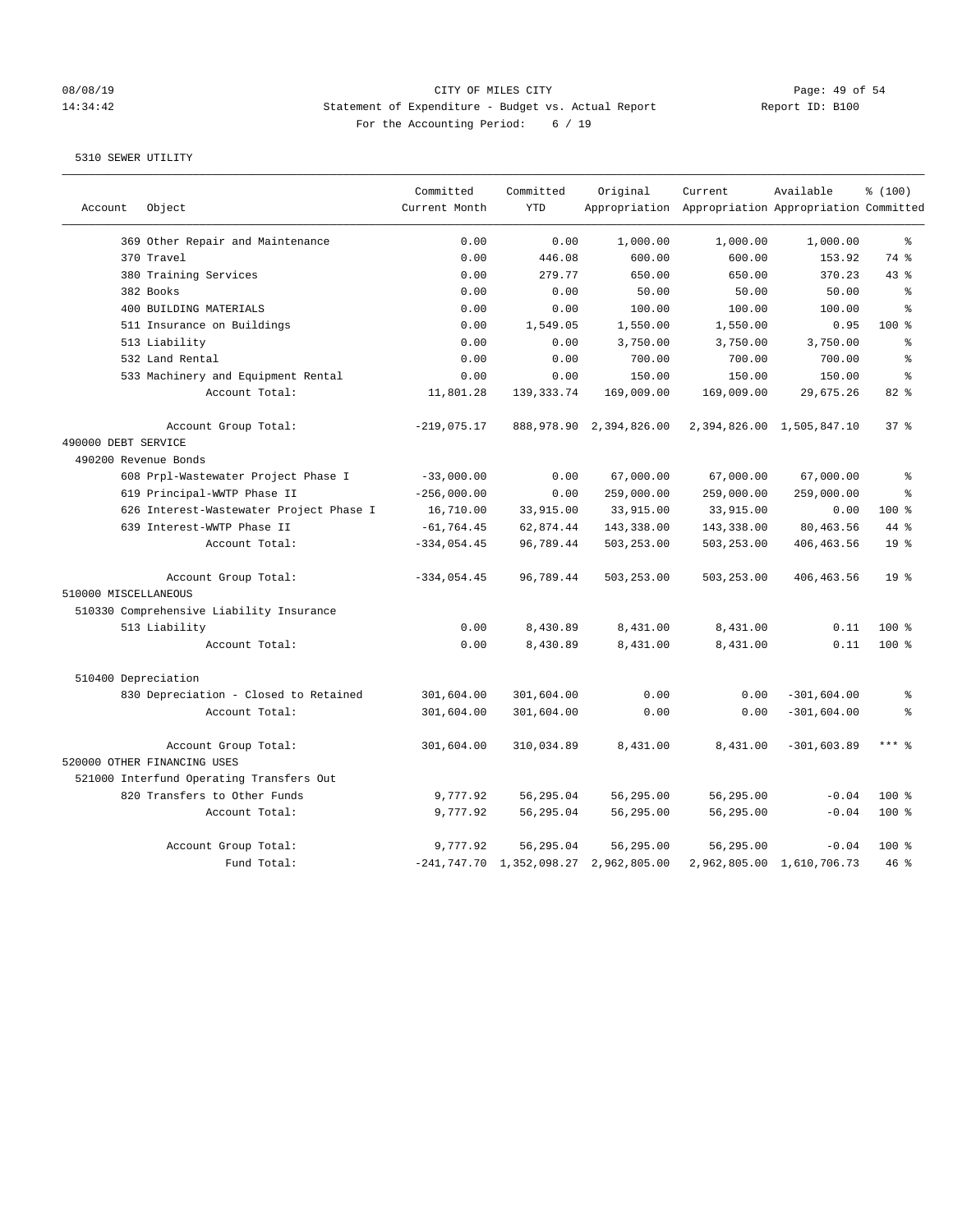# 08/08/19 Page: 50 of 54 14:34:42 Statement of Expenditure - Budget vs. Actual Report Report ID: B100 For the Accounting Period: 6 / 19

5510 AMBULANCE FUND

| Account | Object                                      | Committed<br>Current Month | Committed<br>YTD | Original                   | Current<br>Appropriation Appropriation Appropriation Committed | Available      | \$(100)         |
|---------|---------------------------------------------|----------------------------|------------------|----------------------------|----------------------------------------------------------------|----------------|-----------------|
|         | 420000 PUBLIC SAFETY-GASB68                 |                            |                  |                            |                                                                |                |                 |
|         | 420730 Emergency Medical Services-Ambulance |                            |                  |                            |                                                                |                |                 |
|         | 110 Salaries and Wages-Comp Ab              | 10,410.00                  | 10,410.00        | 0.00                       | 0.00                                                           | $-10, 410.00$  | ႜ               |
|         | 111 Salaries and Wages - Permanent          | 22, 273. 26                | 249,723.57       | 233,296.00                 | 233,296.00                                                     | $-16, 427.57$  | 107 %           |
|         | 112 SALARIES AND WAGES - PART PAID          | 918.00                     | 14,568.00        | 20,000.00                  | 20,000.00                                                      | 5,432.00       | 73 %            |
|         | 121 OVERTIME-PERMANENT                      | 2,285.96                   | 24,815.75        | 19,200.00                  | 19,200.00                                                      | $-5,615.75$    | $129$ %         |
|         | 131 VACATION                                | 1,201.37                   | 20,435.55        | 10,400.00                  | 10,400.00                                                      | $-10,035.55$   | $196$ %         |
|         | 132 SICK LEAVE                              | 37.19                      | 11,387.11        | 4,200.00                   | 4,200.00                                                       | $-7,187.11$    | $271$ %         |
|         | 133 OTHER LEAVE PAY                         | 2,251.28                   | 2,685.78         | 2,480.00                   | 2,480.00                                                       | $-205.78$      | 108 %           |
|         | 134 HOLIDAY PAY                             | 537.26                     | 5,693.95         | 4,700.00                   | 4,700.00                                                       | $-993.95$      | $121$ %         |
|         | 141 Unemployment Insurance                  | 103.29                     | 1,154.25         | 416.00                     | 416.00                                                         | $-738.25$      | $277$ $%$       |
|         | 142 Workers' Compensation                   | 1,121.42                   | 12,436.68        | 9,665.00                   | 9,665.00                                                       | $-2,771.68$    | $129$ %         |
|         | 143 Health Insurance                        | 17,908.37                  | 56, 395. 13      | 43,938.00                  | 43,938.00                                                      | $-12, 457.13$  | $128$ %         |
|         | 144 FICA                                    | 483.75                     | 5,700.95         | 4,211.00                   | 4,211.00                                                       | $-1,489.95$    | 135 %           |
|         | 147 Firemen's Pension                       | 83, 436. 43                | 116, 123. 73     | 39,386.00                  | 39,386.00                                                      | $-76,737.73$   | $295$ %         |
|         | 210 Office Supplies and Materials           | 124.13                     | 3,017.25         | 3,000.00                   | 3,000.00                                                       | $-17.25$       | 101 %           |
|         | 214 Small Items of Equipment                | 35.58                      | 1,133.12         | 7,600.00                   | 7,600.00                                                       | 6,466.88       | 15 <sup>°</sup> |
|         | 220 Operating Expenses                      | 42.61                      | 1,509.60         | 35,000.00                  | 35,000.00                                                      | 33,490.40      | 4%              |
|         | 222 Chemicals, Lab & Med Supplies           | 2,424.27                   | 20,584.65        | 30,000.00                  | 30,000.00                                                      | 9,415.35       | 69 %            |
|         | 230 Repair and Maintenance Supplies         | 0.00                       | 8.81             | 3,000.00                   | 3,000.00                                                       | 2,991.19       | နွ              |
|         | 231 Gas, Oil, Diesel Fuel, Grease, etc.     | 1,178.53                   | 13,496.04        | 15,000.00                  | 15,000.00                                                      | 1,503.96       | 90%             |
|         | 241 Consumable Tools                        | 775.70                     | 4,000.36         | 5,000.00                   | 5,000.00                                                       | 999.64         | $80*$           |
|         | 300 PURCHASED SERVICES                      | 0.00                       | 0.00             | 2,000.00                   | 2,000.00                                                       | 2,000.00       | ႜ               |
|         | 311 Postage, Box Rent, Etc.                 | 0.00                       | 9.26             | 100.00                     | 100.00                                                         | 90.74          | 9%              |
|         | 320 Printing, Duplicating, Typing &         | 87.13                      | 113.03           | 350.00                     | 350.00                                                         | 236.97         | $32$ $%$        |
|         | 330 Publicity, Subscriptions & Dues         | 0.00                       | 24.04            | 0.00                       | 0.00                                                           | $-24.04$       | နွ              |
|         | 334 Memberships, Registrations & Dues       | 0.00                       | 59.75            | 0.00                       | 0.00                                                           | $-59.75$       | ి               |
|         | 341 Electric Utility Services               | 161.37                     | 2,048.85         | 2,000.00                   | 2,000.00                                                       | $-48.85$       | 102 %           |
|         | 342 Water Utility Services                  | 24.42                      | 310.82           | 400.00                     | 400.00                                                         | 89.18          | 78 %            |
|         | 343 Sewer Utility Services                  | 32.47                      | 352.75           | 325.00                     | 325.00                                                         | $-27.75$       | 109 %           |
|         | 344 Gas Utility Service                     | 18.96                      | 1,044.70         | 1,200.00                   | 1,200.00                                                       | 155.30         | 87%             |
|         | 345 Telephone                               | 138.12                     | 1,535.03         | 1,750.00                   | 1,750.00                                                       | 214.97         | 88 %            |
|         | 346 Garbage Service                         | 47.41                      | 451.44           | 1,064.00                   | 1,064.00                                                       | 612.56         | $42$ %          |
|         | 347 Internet                                | 28.24                      | 424.26           | 500.00                     | 500.00                                                         | 75.74          | 85 %            |
|         | 350 Professional Services                   | 3,519.94                   | 40,650.87        | 47,000.00                  | 47,000.00                                                      | 6,349.13       | 86 %            |
|         | 360 Contr R & M                             | 0.00                       | 614.73           | 5,000.00                   | 5,000.00                                                       | 4,385.27       | $12*$           |
|         | 364 R&M Vehicles - Fire/Amb                 | 0.00                       | 4,706.50         | 15,000.00                  | 15,000.00                                                      | 10,293.50      | $31$ %          |
|         | 370 Travel                                  | 0.00                       | 87.59            | 2,500.00                   | 2,500.00                                                       | 2,412.41       | 4%              |
|         | 380 Training Services                       | 123.75                     | 316.14           | 10,000.00                  | 10,000.00                                                      | 9,683.86       | 3%              |
|         | 382 Books                                   | 0.00                       | 614.00           | 2,000.00                   | 2,000.00                                                       | 1,386.00       | $31$ %          |
|         | 400 BUILDING MATERIALS                      | 0.00                       | 2,928.67         | 3,000.00                   | 3,000.00                                                       | 71.33          | 98 %            |
|         | 511 Insurance on Buildings                  | 0.00                       | 327.52           | 328.00                     | 328.00                                                         | 0.48           | 100 %           |
|         | 512 Insurance on Vehicles & Equipment       | 0.00                       | 1,229.53         | 1,230.00                   | 1,230.00                                                       | 0.47           | 100 %           |
|         | 810 Losses (Bad debt expense - Enterprise   | 1,397.04                   | 70,704.01        | 90,000.00                  | 115,000.00                                                     | 44,295.99      | 61 %            |
|         | 811 Contractual Allowances (Ambl)           | 9,776.01                   | 293, 444.05      | 180,000.00                 | 180,000.00                                                     | $-113, 444.05$ | $163$ %         |
|         | 940 Machinery & Equipment                   | $-282,000.00$              | 0.00             | 294,000.00                 | 294,000.00                                                     | 294,000.00     | ៖               |
|         | Account Total:                              | $-119,096.74$              |                  | 997, 277.82 1, 150, 239.00 | 1,175,239.00                                                   | 177,961.18     | 85 %            |
|         | Account Group Total:                        | $-119,096.74$              |                  | 997, 277.82 1, 150, 239.00 | 1,175,239.00                                                   | 177,961.18     | 85%             |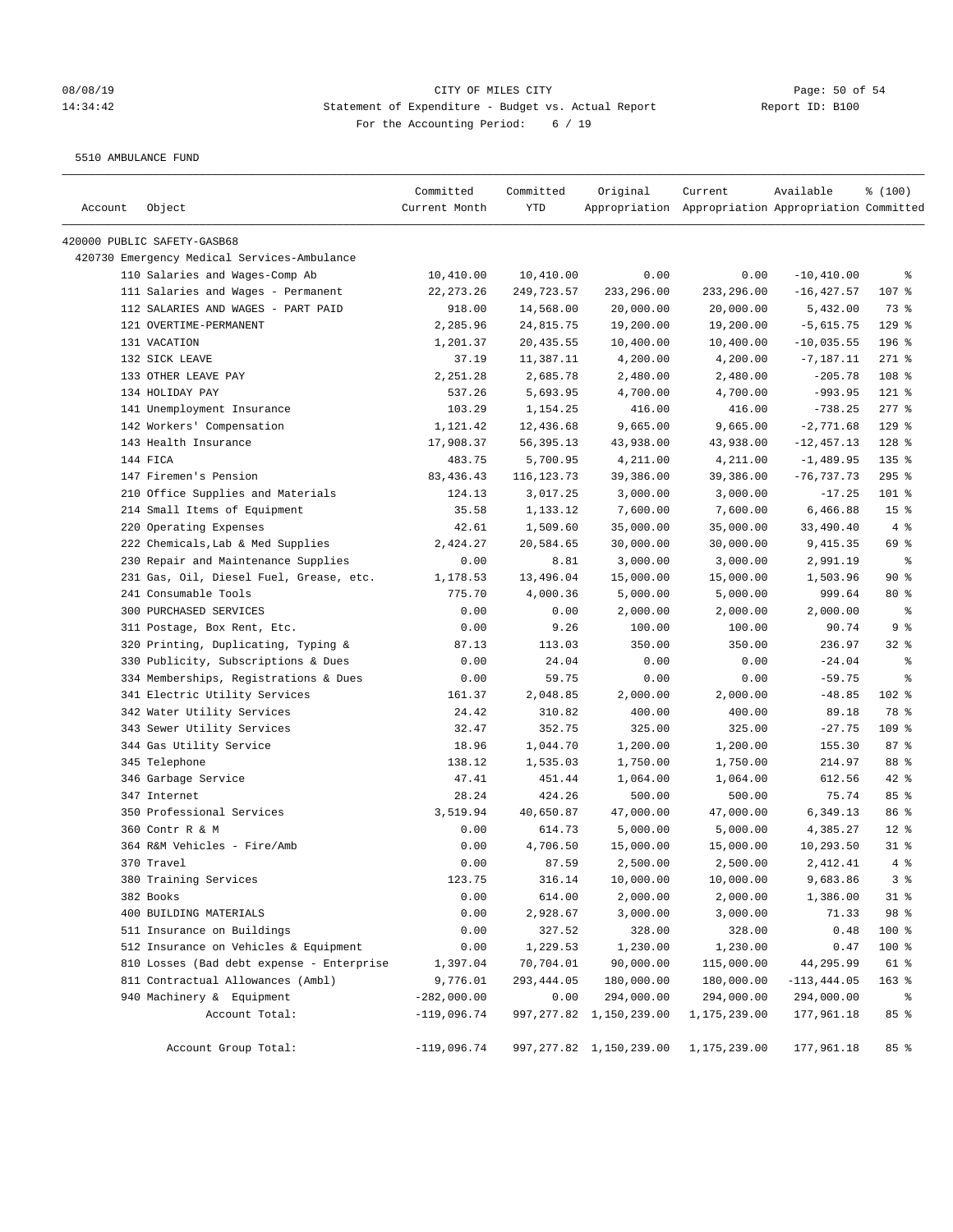### 08/08/19 Page: 51 of 54 14:34:42 Statement of Expenditure - Budget vs. Actual Report Report ID: B100 For the Accounting Period: 6 / 19

### 5510 AMBULANCE FUND

| Object<br>Account                        | Committed<br>Current Month | Committed<br><b>YTD</b> | Original<br>Appropriation | Current      | Available<br>Appropriation Appropriation Committed | % (100)         |
|------------------------------------------|----------------------------|-------------------------|---------------------------|--------------|----------------------------------------------------|-----------------|
| 510000 MISCELLANEOUS                     |                            |                         |                           |              |                                                    |                 |
| 510330 Comprehensive Liability Insurance |                            |                         |                           |              |                                                    |                 |
| 513 Liability                            | 0.00                       | 3,433.71                | 3,434.00                  | 3,434.00     | 0.29                                               | $100$ %         |
| Account Total:                           | 0.00                       | 3,433.71                | 3,434.00                  | 3,434.00     | 0.29                                               | $100$ %         |
| 510400 Depreciation                      |                            |                         |                           |              |                                                    |                 |
| 830 Depreciation - Closed to Retained    | 43,133.00                  | 43,133.00               | 0.00                      | 0.00         | $-43, 133, 00$                                     | ి               |
| Account Total:                           | 43,133.00                  | 43,133.00               | 0.00                      | 0.00         | $-43, 133, 00$                                     | $\approx$       |
| Account Group Total:                     | 43,133.00                  | 46,566.71               | 3,434.00                  | 3,434,00     | $-43, 132, 71$                                     | $***$ 2         |
| 520000 OTHER FINANCING USES              |                            |                         |                           |              |                                                    |                 |
| 521000 Interfund Operating Transfers Out |                            |                         |                           |              |                                                    |                 |
| 820 Transfers to Other Funds             | 7,143.67                   | 35,724.04               | 35,724.00                 | 35,724.00    | $-0.04$                                            | $100$ %         |
| Account Total:                           | 7,143.67                   | 35,724.04               | 35,724.00                 | 35,724.00    | $-0.04$                                            | $100*$          |
| Account Group Total:                     | 7,143.67                   | 35,724.04               | 35,724.00                 | 35,724.00    | $-0.04$                                            | $100$ %         |
| Fund Total:                              | $-68,820.07$               |                         | 1,079,568.57 1,189,397.00 | 1,214,397.00 | 134,828.43                                         | 89 <sup>8</sup> |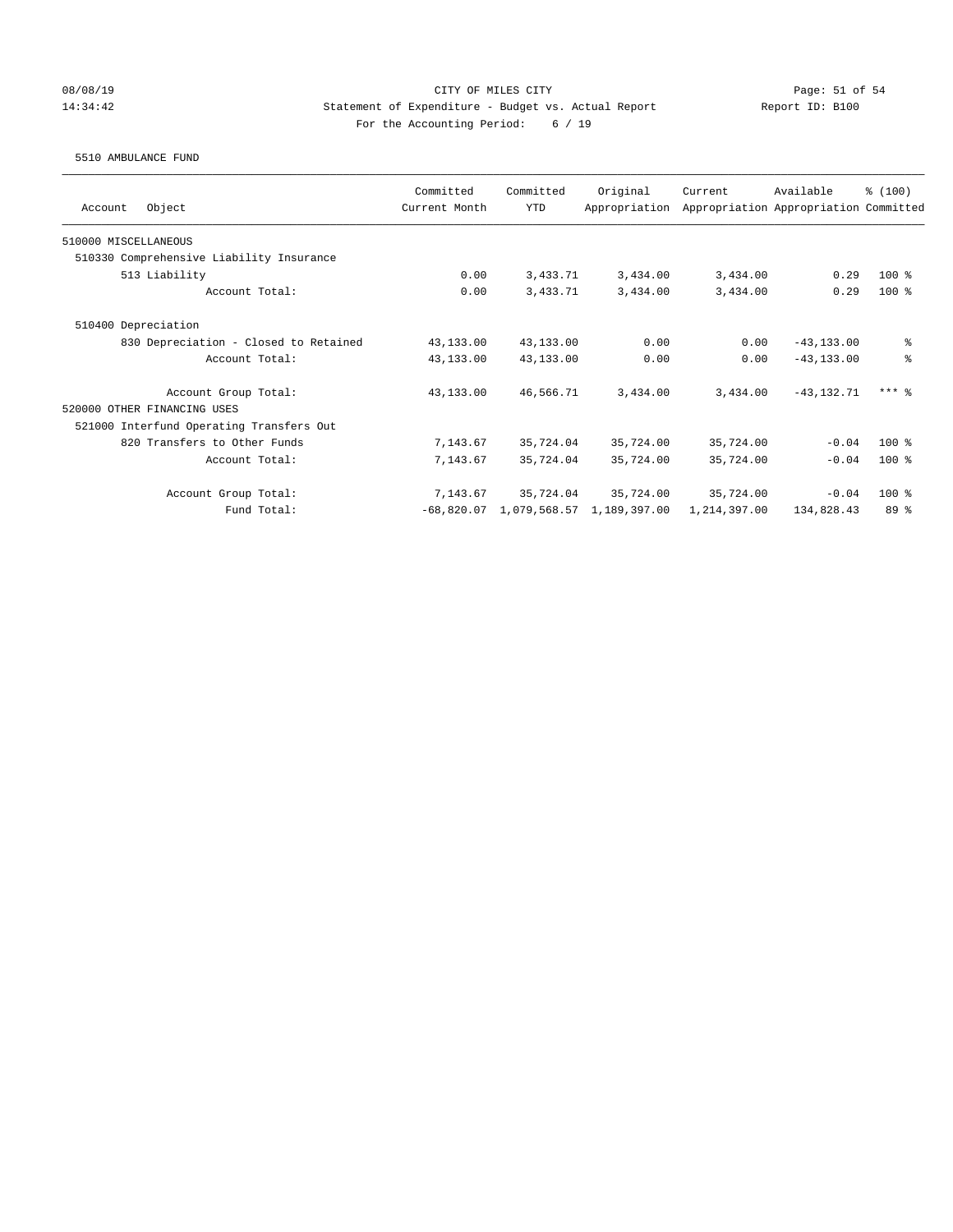# 08/08/19 CITY OF MILES CITY CONSIDENT Page: 52 of 54<br>14:34:42 Statement of Expenditure - Budget vs. Actual Report (Report ID: B100 14:34:42 Statement of Expenditure - Budget vs. Actual Report For the Accounting Period: 6 / 19

5610 AIRPORT OPERATING

| Account            | Object                                     | Committed<br>Current Month | Committed<br><b>YTD</b> | Original   | Current<br>Appropriation Appropriation Appropriation Committed | Available    | \$(100)                  |
|--------------------|--------------------------------------------|----------------------------|-------------------------|------------|----------------------------------------------------------------|--------------|--------------------------|
|                    | 430000 Public Works-GASB68                 |                            |                         |            |                                                                |              |                          |
| 430300 Airport(87) |                                            |                            |                         |            |                                                                |              |                          |
|                    | 110 Salaries and Wages-Comp Ab             | $-741.00$                  | $-741.00$               | 0.00       | 0.00                                                           | 741.00       | နွ                       |
|                    | 111 Salaries and Wages - Permanent         | 7,854.11                   | 82,707.62               | 100,020.00 | 100,020.00                                                     | 17,312.38    | 83 %                     |
|                    | 121 OVERTIME-PERMANENT                     | 186.90                     | 2,024.26                | 2,800.00   | 2,800.00                                                       | 775.74       | 72 %                     |
|                    | 131 VACATION                               | 460.58                     | 7,405.16                | 2,100.00   | 2,100.00                                                       | $-5, 305.16$ | $353$ $%$                |
|                    | 132 SICK LEAVE                             | 0.00                       | 528.46                  | 1,800.00   | 1,800.00                                                       | 1,271.54     | 29%                      |
|                    | 133 OTHER LEAVE PAY                        | 0.00                       | 4,058.28                | 3,197.00   | 3,197.00                                                       | $-861.28$    | $127$ %                  |
|                    | 134 HOLIDAY PAY                            | 70.80                      | 70.80                   | 1,600.00   | 1,600.00                                                       | 1,529.20     | 4%                       |
|                    | 141 Unemployment Insurance                 | 30.01                      | 339.88                  | 167.00     | 167.00                                                         | $-172.88$    | $204$ %                  |
|                    | 142 Workers' Compensation                  | 485.78                     | 5,524.95                | 6,140.00   | 6,140.00                                                       | 615.05       | 90%                      |
|                    | 143 Health Insurance                       | 4,699.05                   | 20,968.60               | 17,753.00  | 17,753.00                                                      | $-3, 215.60$ | 118 %                    |
|                    | 144 FICA                                   | 655.77                     | 7,427.72                | 8,531.00   | 8,531.00                                                       | 1,103.28     | 87%                      |
|                    | 145 PERS                                   | $-776.34$                  | 6,784.30                | 9,445.00   | 9,445.00                                                       | 2,660.70     | 72 %                     |
|                    | 196 CLOTHING ALLOTMENT                     | 0.00                       | 300.00                  | 375.00     | 375.00                                                         | 75.00        | $80*$                    |
|                    | 210 Office Supplies and Materials          | 26.91                      | 823.23                  | 600.00     | 600.00                                                         | $-223.23$    | 137 %                    |
|                    | 214 Small Items of Equipment               | 4,150.00                   | 4,150.00                | 500.00     | 500.00                                                         | $-3,650.00$  | 830 %                    |
|                    | 220 Operating Expenses                     | 408.94                     | 4,678.34                | 3,500.00   | 3,500.00                                                       | $-1, 178.34$ | 134 %                    |
|                    | 230 Repair and Maintenance Supplies        | $-25,821.34$               | 8,104.48                | 8,000.00   | 8,000.00                                                       | $-104.48$    | 101 %                    |
|                    | 231 Gas, Oil, Diesel Fuel, Grease, etc.    | 242.13                     | 3,755.10                | 2,000.00   | 2,000.00                                                       | $-1,755.10$  | 188 %                    |
|                    | 237 Aviation Fuel                          | 0.00                       | 213,058.48              | 250,000.00 | 250,000.00                                                     | 36,941.52    | 85%                      |
|                    | 239 Tires, Tubes Etc.                      | 0.00                       | 181.08                  | 2,500.00   | 2,500.00                                                       | 2,318.92     | 7 %                      |
|                    | 250 Supplies for Resale                    | 0.00                       | 859.72                  | 1,000.00   | 1,000.00                                                       | 140.28       | 86 %                     |
|                    | 311 Postage, Box Rent, Etc.                | 0.00                       | 131.10                  | 300.00     | 300.00                                                         | 168.90       | 44 %                     |
|                    | 319 Other Communication and Transportation | 114.20                     | 1,156.97                | 1,000.00   | 1,000.00                                                       | $-156.97$    | $116$ %                  |
|                    | 330 Publicity, Subscriptions & Dues        | 0.00                       | 1,306.99                | 1,000.00   | 1,000.00                                                       | $-306.99$    | 131 %                    |
|                    | 334 Memberships, Registrations & Dues      | 0.00                       | 490.00                  | 500.00     | 500.00                                                         | 10.00        | 98 %                     |
|                    | 341 Electric Utility Services              | 859.76                     | 9,744.85                | 9,000.00   | 9,000.00                                                       | $-744.85$    | 108 %                    |
|                    | 344 Gas Utility Service                    | 189.47                     | 5,797.75                | 5,000.00   | 5,000.00                                                       | $-797.75$    | $116$ %                  |
|                    | 345 Telephone                              | 162.55                     | 1,919.79                | 3,500.00   | 3,500.00                                                       | 1,580.21     | 55 %                     |
|                    | 347 Internet                               | 11.20                      | 205.61                  | 400.00     | 400.00                                                         | 194.39       | $51$ %                   |
|                    | 350 Professional Services                  | 0.00                       | $-86.25$                | 1,500.00   | 1,500.00                                                       | 1,586.25     | $-6$ %                   |
|                    | 363 R&M Vehicles/Equip/Labor-PW            | 1,085.71                   | 8,652.36                | 6,000.00   | 6,000.00                                                       | $-2,652.36$  | 144 %                    |
|                    | 367 Plumbing, Heating, Electrical          | 0.00                       | 0.00                    | 1,000.00   | 1,000.00                                                       | 1,000.00     | る                        |
|                    | 370 Travel                                 | 0.00                       | 680.74                  | 0.00       | 0.00                                                           | $-680.74$    | ್ಠಿ                      |
|                    | 380 Training Services                      | 0.00                       | 0.00                    | 150.00     | 150.00                                                         | 150.00       | る                        |
|                    | 511 Insurance on Buildings                 | 0.00                       | 3,117.50                | 3,118.00   | 3,118.00                                                       | 0.50         | $100$ %                  |
|                    | 512 Insurance on Vehicles & Equipment      | 0.00                       | 2,610.42                | 1,854.00   | 1,854.00                                                       | $-756.42$    | $141$ %                  |
|                    | 513 Liability                              | 4,875.00                   | 4,875.00                | 4,793.00   | 4,793.00                                                       | $-82.00$     | 102 %                    |
|                    | 911 FFA AIP17-2017                         | $-175.74$                  | 0.00                    | 0.00       | 0.00                                                           | 0.00         | $\,$ $\,$ $\,$           |
|                    | 925 Industrial Park Project-Airport        | $-685.00$                  | 0.00                    | 164,000.00 | 164,000.00                                                     | 164,000.00   | $\,$ $\,$ $\,$           |
|                    | 940 Machinery & Equipment                  | 1,249.99                   | 0.00                    | 0.00       | 0.00                                                           | 0.00         | $\,{}^{\circ}_{\circ}\,$ |
|                    | 944 Snow Removal Enviironment Study        | $-134,593.73$              | 0.00                    | 140,044.00 | 140,044.00                                                     | 140,044.00   | $\,$ $\,$ $\,$           |
|                    | Account Total:                             | $-134,974.29$              | 413,612.29              | 765,187.00 | 765,187.00                                                     | 351,574.71   | 54 %                     |
|                    | 430320 Airport - Improvements              |                            |                         |            |                                                                |              |                          |
|                    | 360 Contr R & M                            | 28,824.52                  | 28,824.52               | 280,000.00 | 280,000.00                                                     | 251, 175.48  | 10 <sup>°</sup>          |
|                    | 940 Machinery & Equipment                  | $-5, 399.99$               | 0.00                    | 0.00       | 0.00                                                           | 0.00         | နွ                       |
|                    | Account Total:                             | 23, 424.53                 | 28,824.52               | 280,000.00 | 280,000.00                                                     | 251,175.48   | $10*$                    |
|                    | Account Group Total:                       | $-111,549.76$              |                         |            | 442, 436.81 1, 045, 187.00 1, 045, 187.00                      | 602,750.19   | 42 %                     |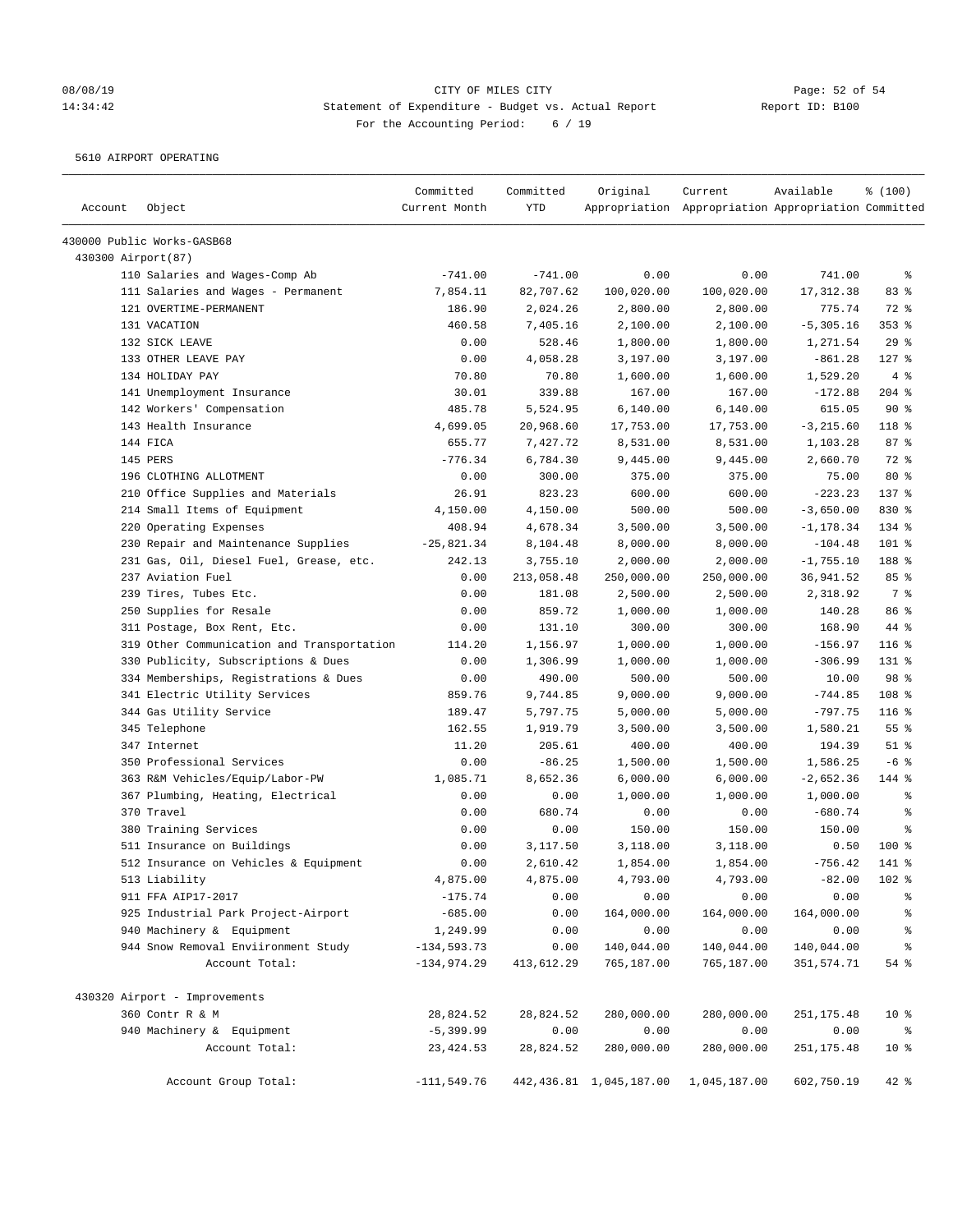### 08/08/19 Page: 53 of 54 14:34:42 Statement of Expenditure - Budget vs. Actual Report Report ID: B100 For the Accounting Period: 6 / 19

### 5610 AIRPORT OPERATING

|                                          | Committed     | Committed  | Original      | Current      | Available                             | % (100)         |
|------------------------------------------|---------------|------------|---------------|--------------|---------------------------------------|-----------------|
| Object<br>Account                        | Current Month | <b>YTD</b> | Appropriation |              | Appropriation Appropriation Committed |                 |
| 490000 DEBT SERVICE                      |               |            |               |              |                                       |                 |
| 490500 Other Debt Service Payments       |               |            |               |              |                                       |                 |
| 648 MT Aero Principle 06-2015            | $-16,953.00$  | 0.00       | 16,953.00     | 16,953.00    | 16,953.00                             | ႜ               |
| 649 MT Aero Interest06-2015              | 0.00          | 1,928.38   | 1,929.00      | 1,929.00     | 0.62                                  | $100$ %         |
| Account Total:                           | $-16,953.00$  | 1,928.38   | 18,882.00     | 18,882.00    | 16,953.62                             | $10*$           |
| Account Group Total:                     | $-16,953.00$  | 1,928.38   | 18,882.00     | 18,882.00    | 16,953.62                             | 10 <sup>8</sup> |
| 510000 MISCELLANEOUS                     |               |            |               |              |                                       |                 |
| 510400 Depreciation                      |               |            |               |              |                                       |                 |
| 830 Depreciation - Closed to Retained    | 349,164.00    | 349,164.00 | 0.00          | 0.00         | $-349, 164.00$                        | နွ              |
| Account Total:                           | 349,164.00    | 349,164.00 | 0.00          | 0.00         | $-349, 164, 00$                       | နွ              |
| Account Group Total:                     | 349,164.00    | 349,164.00 | 0.00          | 0.00         | $-349.164.00$                         | နွ              |
| 520000 OTHER FINANCING USES              |               |            |               |              |                                       |                 |
| 521000 Interfund Operating Transfers Out |               |            |               |              |                                       |                 |
| 820 Transfers to Other Funds             | 1,539.50      | 18,474.00  | 18,474.00     | 18,474.00    | 0.00                                  | $100$ %         |
| Account Total:                           | 1,539.50      | 18,474.00  | 18,474.00     | 18,474.00    | 0.00                                  | $100$ %         |
| Account Group Total:                     | 1,539.50      | 18,474.00  | 18,474.00     | 18,474.00    | 0.00                                  | $100$ %         |
| Fund Total:                              | 222, 200.74   | 812,003.19 | 1,082,543.00  | 1,082,543.00 | 270,539.81                            | 75 %            |